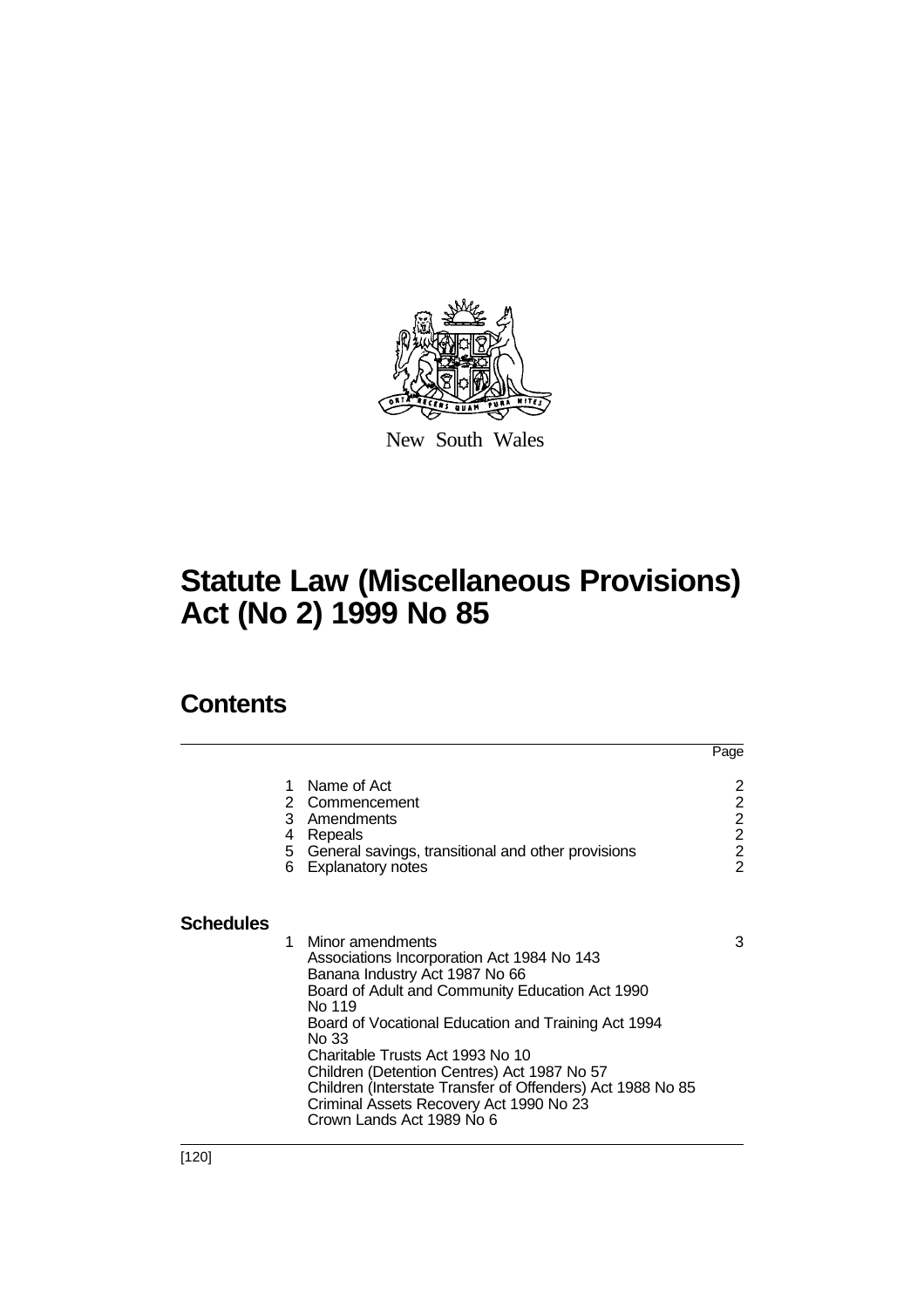**Contents** 

**Notes**

Page

|        | Dams Safety Act 1978 No 96<br>Electricity Supply Act 1995 No 94<br>Fair Trading Tribunal Act 1998 No 161<br>Fines Act 1996 No 99<br>Fisheries Management Act 1994 No 38<br>Guardianship Act 1987 No 257<br>Interpretation Act 1987 No 15<br>Liquor Act 1982 No 147<br>Macquarie University Act 1989 No 126<br>Meat Industry Act 1978 No 54<br>National Parks and Wildlife Act 1974 No 80<br>Police Integrity Commission Act 1996 No 28<br>Residential Parks Act 1998 No 142<br>Southern Cross University Act 1993 No 69<br>Statutory and Other Offices Remuneration Act 1975 (1976)<br>No 4)<br>Stock Foods Act 1940 No 19<br>Sydney Harbour Foreshore Authority Act 1998 No 170<br>University of Newcastle Act 1989 No 68<br>Unlawful Gambling Act 1998 No 113<br>Waste Minimisation and Management Act 1995 No 102 |                      |
|--------|----------------------------------------------------------------------------------------------------------------------------------------------------------------------------------------------------------------------------------------------------------------------------------------------------------------------------------------------------------------------------------------------------------------------------------------------------------------------------------------------------------------------------------------------------------------------------------------------------------------------------------------------------------------------------------------------------------------------------------------------------------------------------------------------------------------------|----------------------|
| 4<br>5 | 2 Amendments by way of statute law revision<br>3 Amendments transferring provisions<br>Repeals<br>General savings, transitional and other provisions                                                                                                                                                                                                                                                                                                                                                                                                                                                                                                                                                                                                                                                                 | 34<br>59<br>72<br>96 |
|        | Index of Acts amended, or partially repealed, by<br>Schedules 1–4                                                                                                                                                                                                                                                                                                                                                                                                                                                                                                                                                                                                                                                                                                                                                    | 98                   |

| <del>uulcuucs 1-4</del>                     | IJU |
|---------------------------------------------|-----|
| Index of Acts wholly repealed by Schedule 4 | 108 |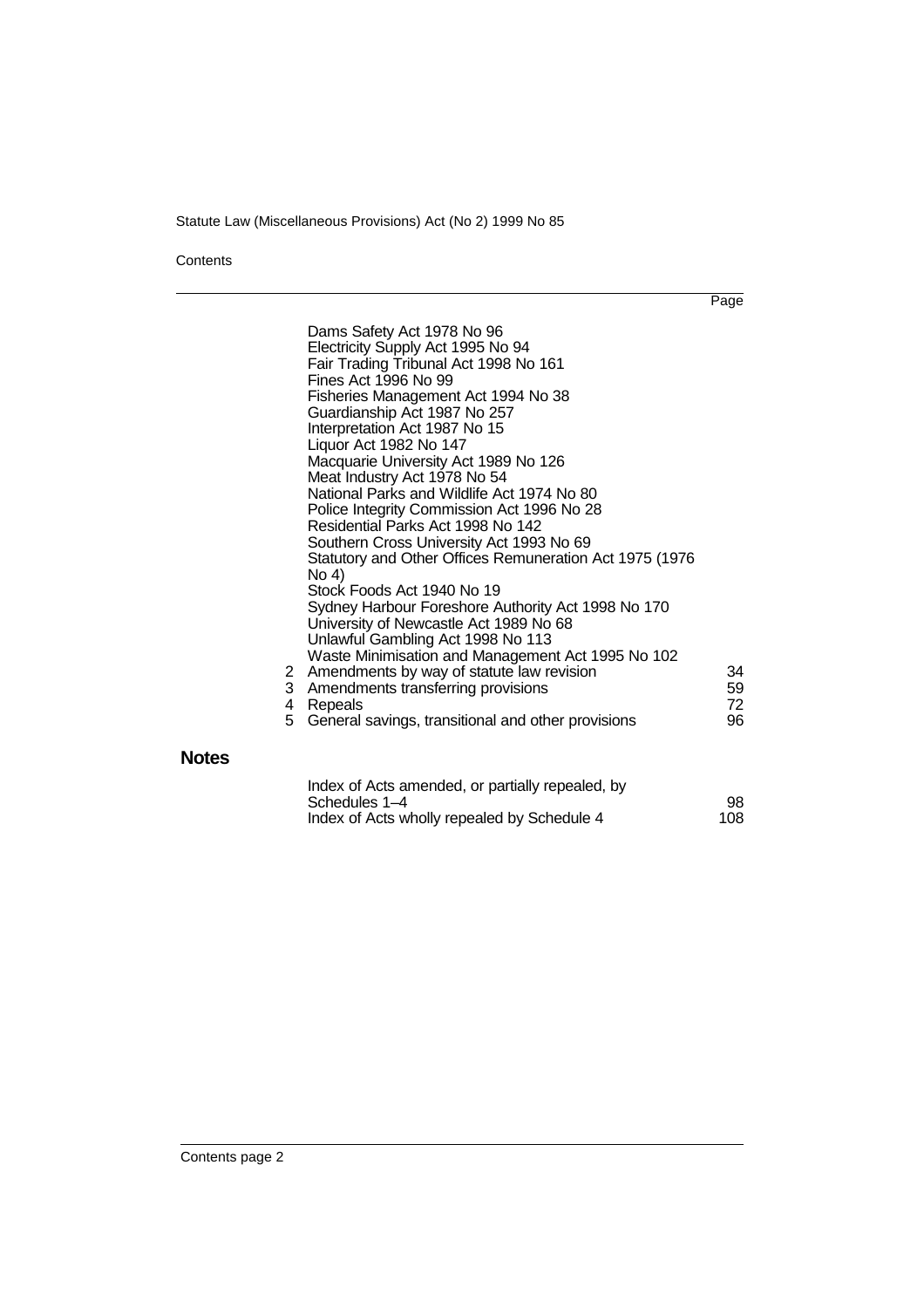

New South Wales

# **Statute Law (Miscellaneous Provisions) Act (No 2) 1999 No 85**

Act No 85, 1999

An Act to repeal certain Acts and to amend certain other Acts in various respects and for the purpose of effecting statute law revision; and to make certain savings. [Assented to 3 December 1999]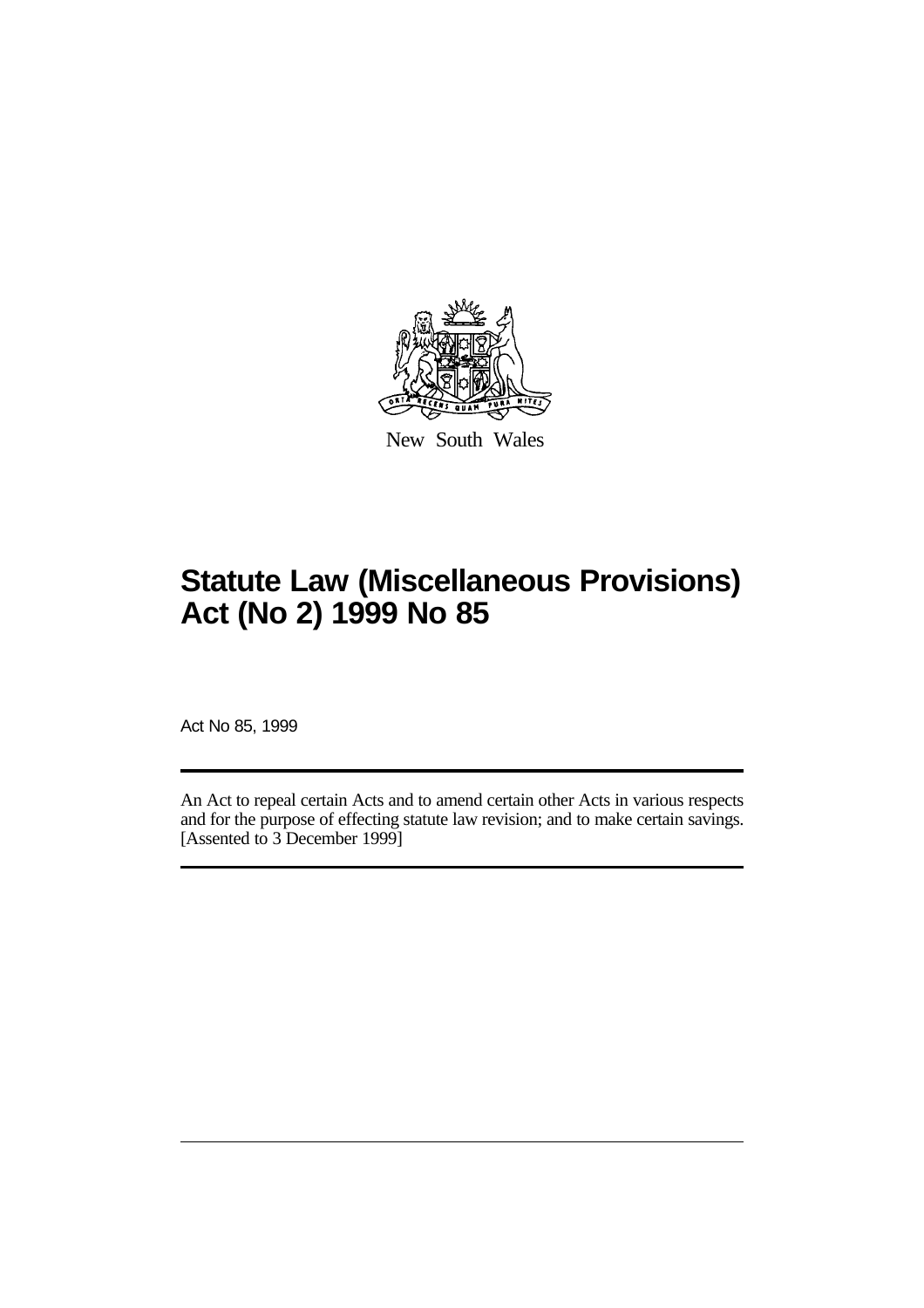# **The Legislature of New South Wales enacts:**

## **1 Name of Act**

This Act is the *Statute Law (Miscellaneous Provisions) Act (No 2) 1999*.

# **2 Commencement**

- (1) This Act commences on the date of assent, except as provided by subsection (2).
- (2) The amendments made by Schedules 1 and 2 commence on the day or days specified in those Schedules in relation to the amendments concerned. If a commencement day is not specified, the amendments commence on the date of assent.

## **3 Amendments**

Each Act specified in Schedules 1–3 is amended as set out in those Schedules.

# **4 Repeals**

Each Act specified in Schedule 4 is, to the extent indicated in that Schedule, repealed.

## **5 General savings, transitional and other provisions**

Schedule 5 has effect.

## **6 Explanatory notes**

The matter appearing under the heading "Explanatory note" in any of the Schedules does not form part of this Act.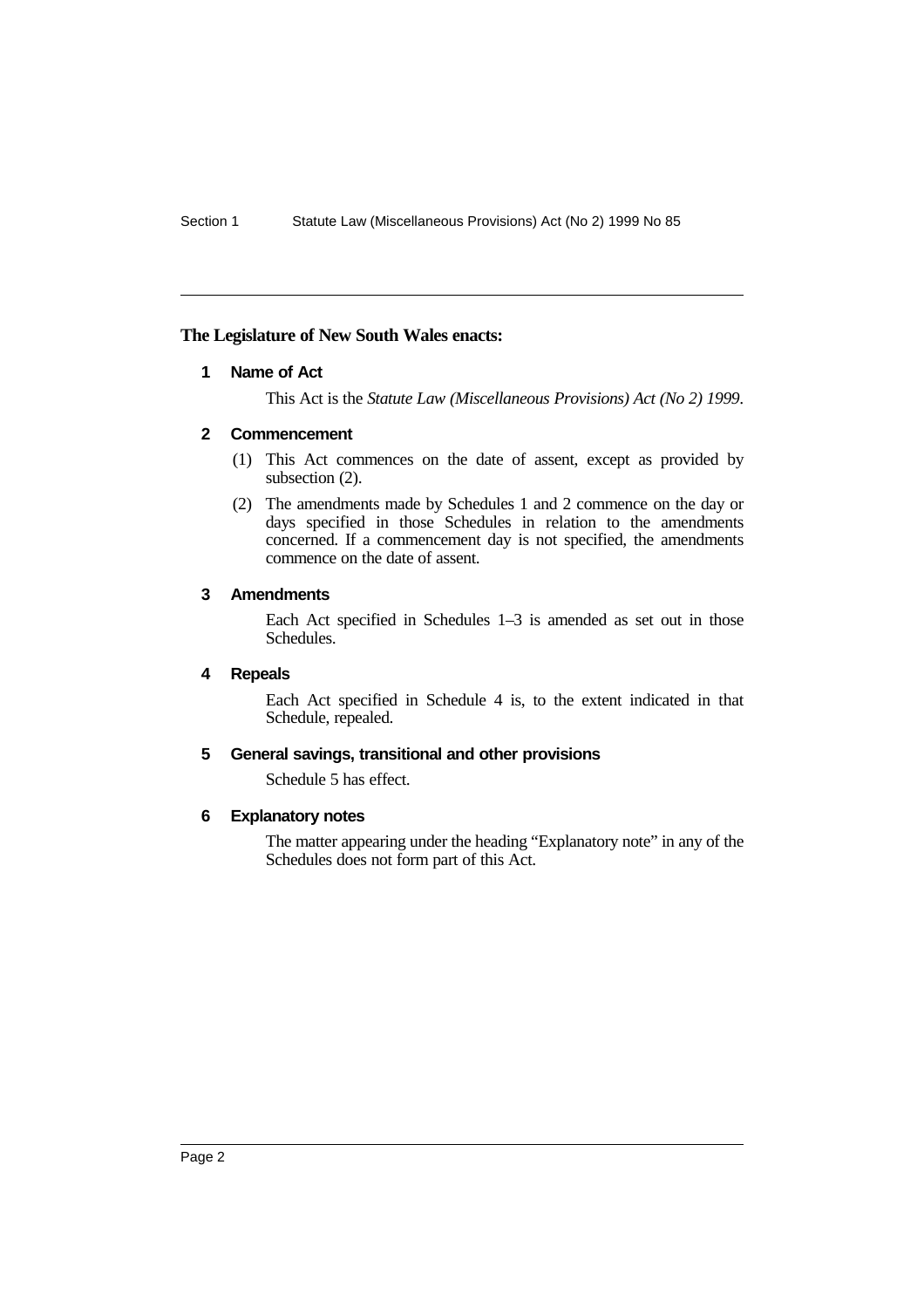Minor amendments **Schedule 1** and the state of the state of the state of the Schedule 1

# **Schedule 1 Minor amendments**

(Section 3)

# **1.1 Associations Incorporation Act 1984 No 143**

**[1] Schedule 2 Provisions relating to property, liabilities, etc, of incorporated associations**

Insert ", to duty under the *Duties Act 1997*" after "duty" in clause 10.

# **[2] Schedule 2, clause 10 (2)**

Insert at the end of the clause:

- (2) A dutiable transaction within the meaning of the *Duties Act 1997* that is not in writing and that occurs only for:
	- (a) a purpose ancillary to, or consequential on, the operation of this Schedule, or
	- (b) the purpose of giving effect to this Schedule,
	- is not liable to duty under the *Duties Act 1997*.

#### **Explanatory note**

Clause 10 of Schedule 2 to the Associations Incorporation Act 1984 exempts an association incorporated under the Act from liability for any stamp duty or to any fee or charge payable under any Act for registration of a document or instrument brought into existence for the purposes of the incorporation of the association under the Act. Item [1] of the proposed amendments extends the exemption to duty under the Duties Act 1997.

Under the Duties Act 1997, a transaction for which a liability for duty arises can occur without a document or instrument being brought into existence to effect the transaction. Item [2] of the proposed amendments makes it clear that the exemption from liability to pay duty under the Duties Act 1997 extends to dutiable transactions that are not in writing.

# **1.2 Banana Industry Act 1987 No 66**

#### **Schedule 3 Savings, transitional and other provisions**

Insert after clause 14 (4):

(5) Despite clause 1 (2) of Schedule 1 and subclause (2) of this clause but subject to the other provisions of this Act, the regional member who assumed office on 30 July 1997 to represent the Nambucca Region holds that office until the end of 29 September 2000.

#### **Explanatory note**

In 1996, the Banana Industry Act 1987 was amended to provide for the election of members to the Banana Industry Committee to represent a number of industry regions determined by the Minister administering the Act. Six regions were established and elections accordingly held for each region.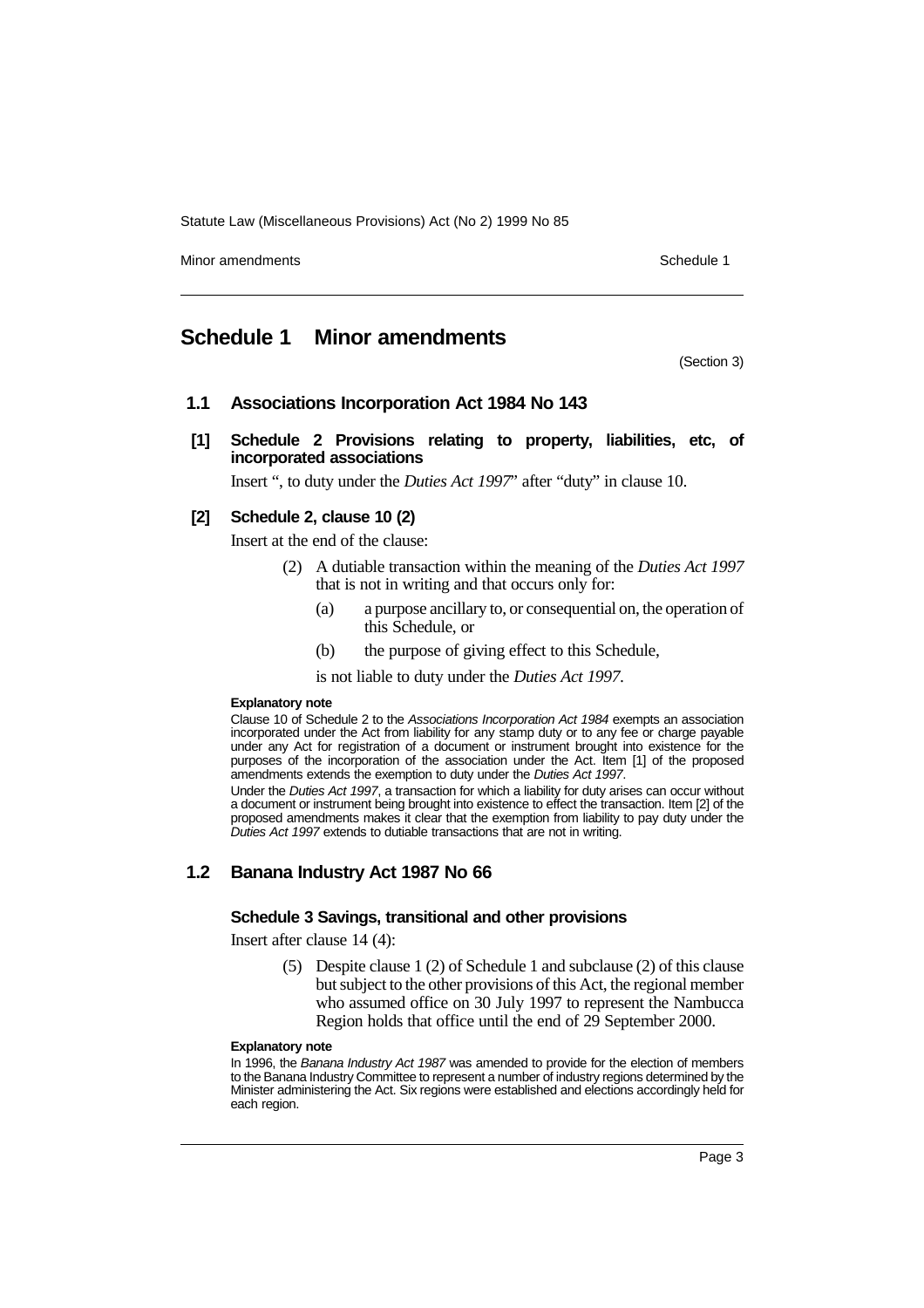Schedule 1 Minor amendments

The election for the regional member for the Nambucca Region was uncontested with the result that the only candidate assumed office on 30 July 1997, earlier than the other regional members who assumed office on 30 September 1997 after ballots were held. The Minister determined the terms of office for the initial regional members so as to provide for two members to come up for election each year. The terms of office of the regional member for the Nambucca Region and one other regional member expire 3 years from the date of their election.

The proposed amendment extends the term of office of the regional member for the Nambucca Region from the end of 29 July 2000 to the end of 29 September 2000 to bring it into line with the expiration of the term of office of the other regional member due to vacate office next year.

# **1.3 Board of Adult and Community Education Act 1990 No 119**

## **[1] Section 5 Membership of Board**

Omit "9" from section 5 (1) (a). Insert instead "10".

## **[2] Section 5 (1) (c)**

Omit the paragraph.

## **[3] Section 5 (1) (d)**

Omit "Department of Further Education, Training and Employment". Insert instead "Department of Education and Training".

#### **[4] Schedule 1 Provisions relating to members of Board**

Omit "section 5 (1) (c)–(e)" from the definition of *ex-officio member* in clause 1.

Insert instead "section  $5(1)(d)$  or  $(e)$ ".

#### **Transitional**

If, on the commencement of the amendments to the Board of Adult and Community Education Act 1990, the membership of the Board of Adult and Community Education fails to comply with section 5 (1) (a) of the Act as so amended, there is for the purposes of clause 7 of Schedule 1 to the Act taken to be a vacancy in the office of the member in respect of which the failure exists.

#### **Explanatory note**

Item [1] of the proposed amendments increases (from 9 to 10) the number of community members on the Board of Adult and Community Education constituted under the Board of Adult and Community Education Act 1990.

Item [2] of the proposed amendments omits a provision so as to change the number of representatives of the Department of Education and Training on the Board from 2 to 1. The representative of the Department will be the Director-General of that Department. No change is made to section 5 (1) (b) which provides for a member to be appointed on the nomination of the TAFE Commission Board.

Item [3] of the proposed amendments updates a reference to a Department.

Item [4] of the proposed amendments makes a consequential amendment.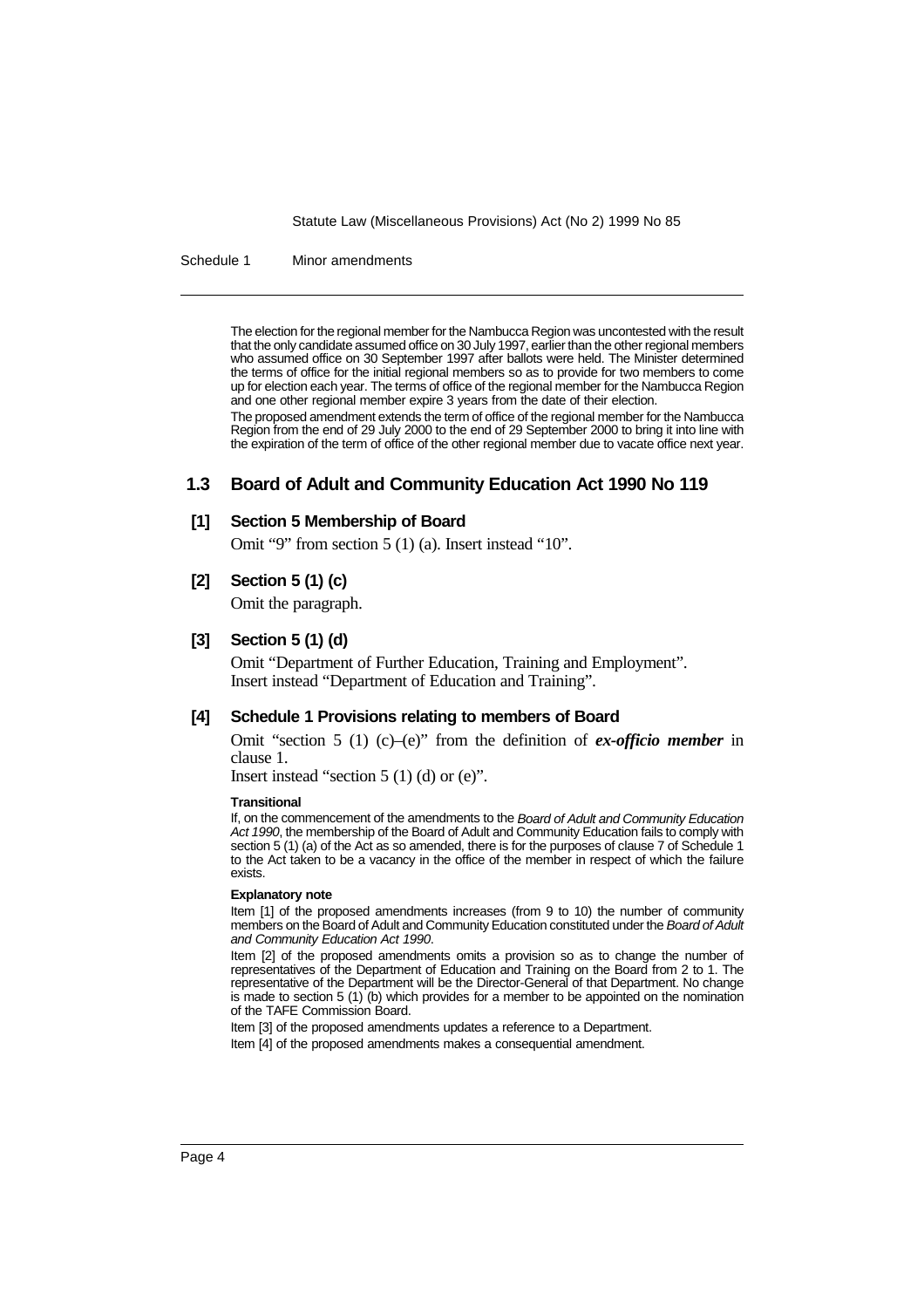Minor amendments **Schedule 1** and the state of the state of the state of the Schedule 1

# **1.4 Board of Vocational Education and Training Act 1994 No 33**

#### **[1] Section 3 Definitions**

Omit "section 5 (2) (d)" from the definition of *appointed member* in section  $3(1)$ .

Insert instead "section 5 (2) (b)".

# **[2] Section 5 Constitution of the Board**

Omit section 5 (2) (a)–(d). Insert instead:

- (a) one is to be the Director-General of the Department of Education and Training, and
- (b) 8 are to be persons appointed by the Minister.

#### **Commencement**

The amendments to the Board of Vocational Education and Training Act 1994 commence on 1 January 2000.

#### **Explanatory note**

Item [2] of the proposed amendments alters the constitution of the Board of Vocational Education and Training constituted under the Board of Vocational Education and Training Act 1994 by providing that the 9 part-time members of the Board are to be the Director-General of the Department of Education and Training and 8 persons appointed by the Minister administering the Act. (Currently, the Board consists of 6 persons appointed by the Minister, the Managing Director of the TAFE Commission and (by operation of the Public Sector Management (Department of Education and Training) Order (No 2) 1997) 2 office holders in the Department of Education and Training.)

Item [1] of the proposed amendments makes a consequential amendment.

# **1.5 Charitable Trusts Act 1993 No 10**

#### **Section 6 Bringing of certain charitable trust proceedings to be authorised by Attorney General or by leave**

Insert after section 6 (2):

(2A) Any such authority or leave may also be given after charitable trust proceedings have been brought so as to enable the continuation of those proceedings.

#### **Transitional**

The amendment to the Charitable Trusts Act 1993 extends to charitable trust proceedings within the meaning of section 5 of the Act commenced, but not determined, before the commencement of the amendment.

#### **Explanatory note**

Section 6 (1) of the Charitable Trusts Act 1993 provides that proceedings involving the administration of a charitable trust must not be commenced unless they have been authorised by the Attorney General or the Supreme Court has given leave.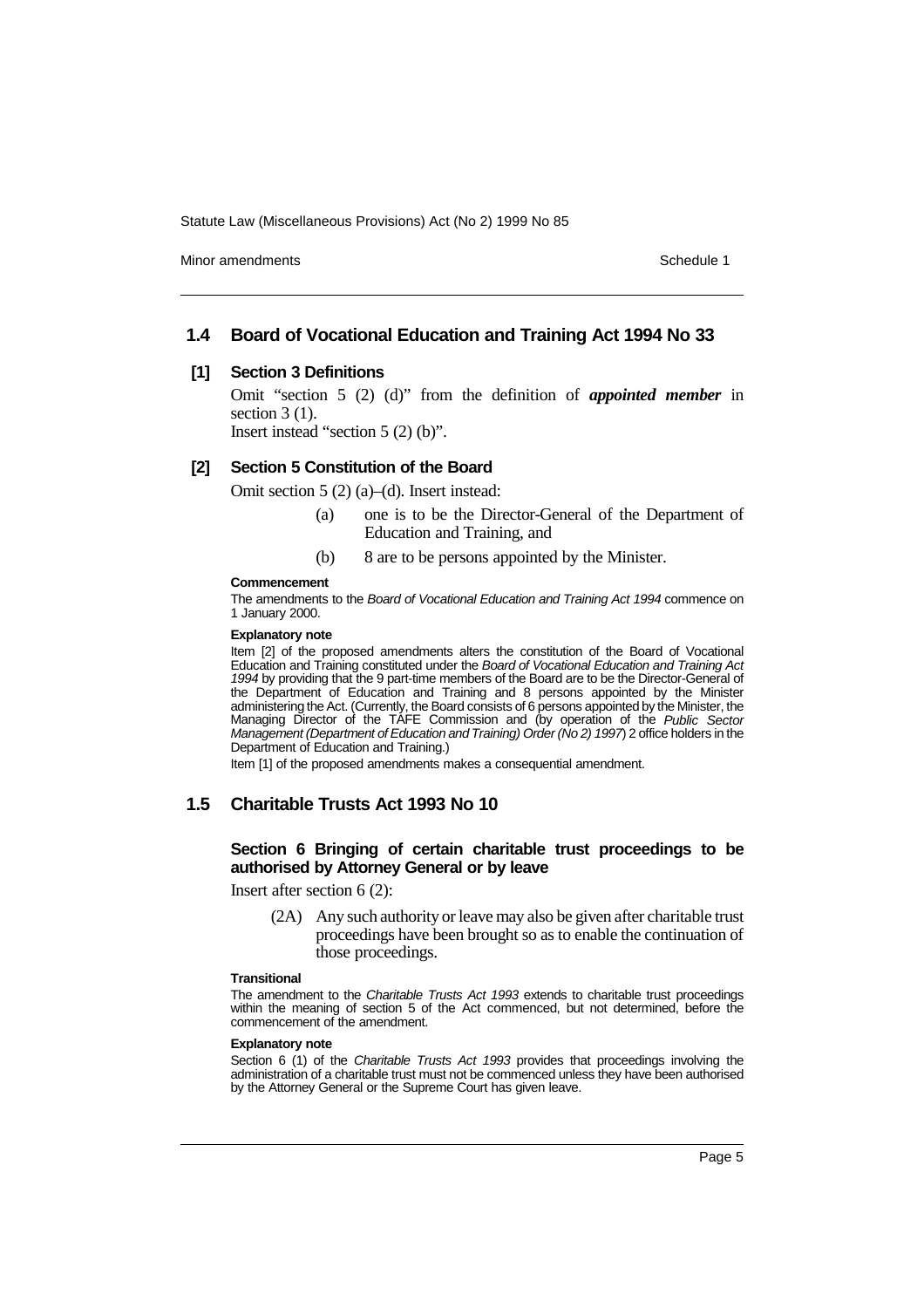Schedule 1 Minor amendments

The proposed amendment provides that proceedings brought without that authority or leave may be continued once the necessary authority of the Attorney General or the leave of the Supreme Court is obtained.

# **1.6 Children (Detention Centres) Act 1987 No 57**

**[1] The whole Act (except section 3 (1), definition of "superintendent" and section 25 (4))**

Omit "superintendent" wherever occurring. Insert instead "centre manager".

# **[2] Section 3 Definitions**

Insert in alphabetical order in section 3 (1):

*centre manager* of a detention centre means the person for the time being in charge of the centre.

# **[3] Section 3 (1), definition of "Department"**

Omit "Department of Youth and Community Services". Insert instead "Department of Juvenile Justice".

# **[4] Section 3 (1), definition of "superintendent"**

Omit the definition.

#### **Explanatory Note**

Item [2] of the proposed amendments inserts a definition of **centre manager** as a result of a change in the title (from "superintendent" to "centre manager") of the person for the time being in charge of a detention centre. Items [1] and [4] of the proposed amendments make consequential amendments.

Item [3] of the proposed amendments updates a reference to a Department.

# **1.7 Children (Interstate Transfer of Offenders) Act 1988 No 85**

# **[1] Section 3 Definitions**

Insert in alphabetical order:

*Department* means the Department of Juvenile Justice.

# **[2] Section 3, definition of "Director-General"**

Omit "of Family and Community Services".

# **[3] Sections 9 (2) (c) and 16**

Omit "of Family and Community Services" wherever occurring.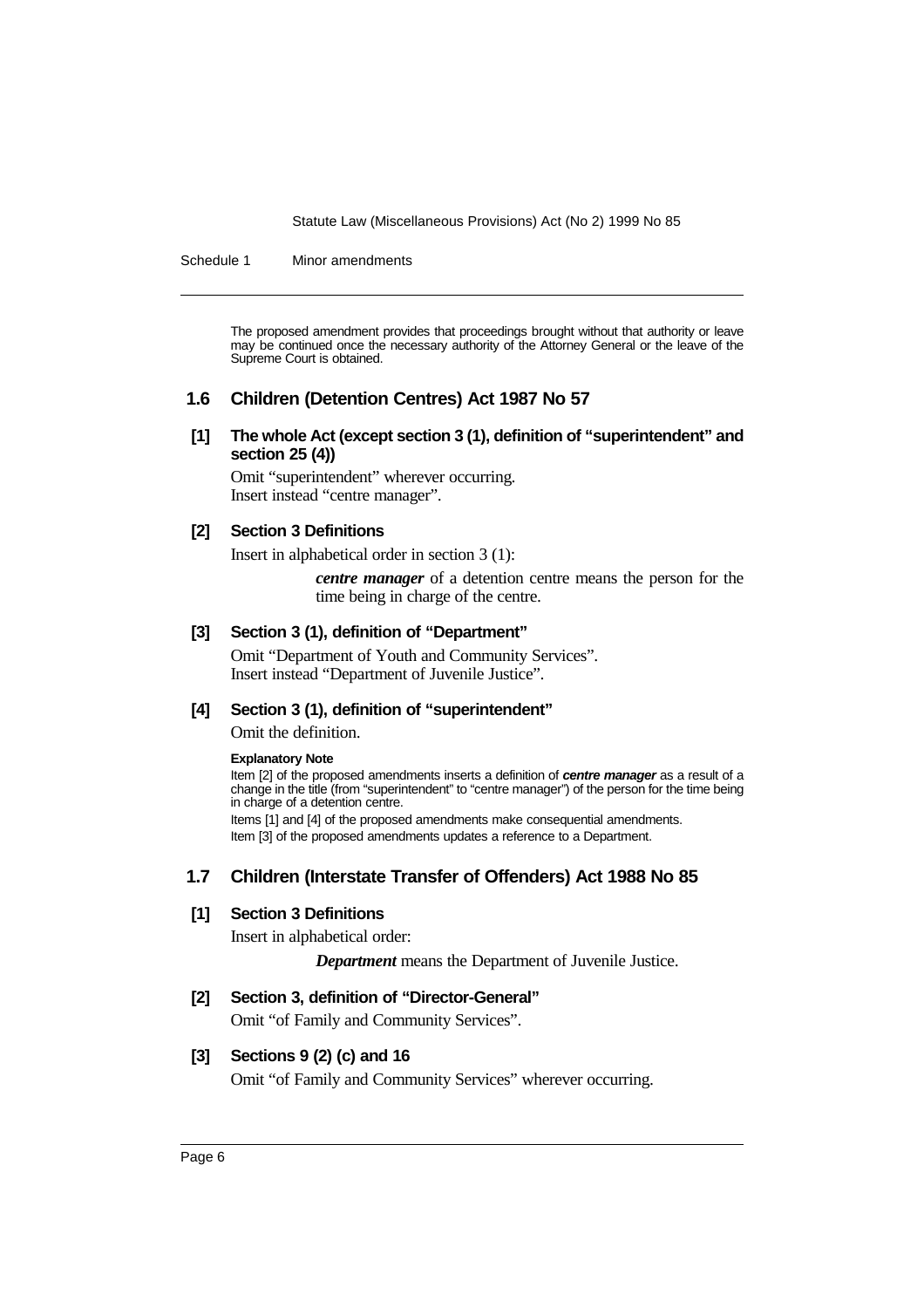Minor amendments **Schedule 1** and the state of the state of the state of the Schedule 1

### **[4] Section 14 Lawful custody for transit through New South Wales**

Omit "superintendent" wherever occurring. Insert instead "centre manager".

#### **Explanatory note**

Item [1] of the proposed amendments inserts a definition of **Department** for the purposes of the Act.

Items [2] and [3] of the proposed amendments make consequential amendments.

Item [4] of the proposed amendments changes references in the Act to the person in charge of a detention centre from "superintendent" to "centre manager". This amendment is consequential on amendments to the Children (Detention Centres) Act 1987 made elsewhere in this Schedule.

# **1.8 Criminal Assets Recovery Act 1990 No 23**

#### **Section 32 Establishment and use of Proceeds Account**

Insert "victims support programs," after "law enforcement," in section 32 (3) (d).

#### **Explanatory Note**

The proposed amendment enables money in the Confiscated Proceeds Account established under the Criminal Assets Recovery Act 1990 to be applied towards victims support programs at the direction of the Treasurer in consultation with the Minister administering the Act. The Act provides for such money to be applied to (among other things) programs such as crime prevention programs and drug rehabilitation programs.

# **1.9 Crown Lands Act 1989 No 6**

#### **Section 155 Offences on public land**

Omit "depasture" from section 155 (1) (c). Insert instead "graze".

#### **Explanatory note**

The proposed amendment replaces the word "depasture" with the more commonly used word "graze".

# **1.10 Dams Safety Act 1978 No 96**

#### **Section 8 Members**

Omit "Sydney Water Corporation referred to in the *Water Board (Corporatisation) Act 1994*" from section 8 (2) (b). Insert instead "Sydney Catchment Authority constituted under the *Sydney Water*

*Catchment Management Act 1998*".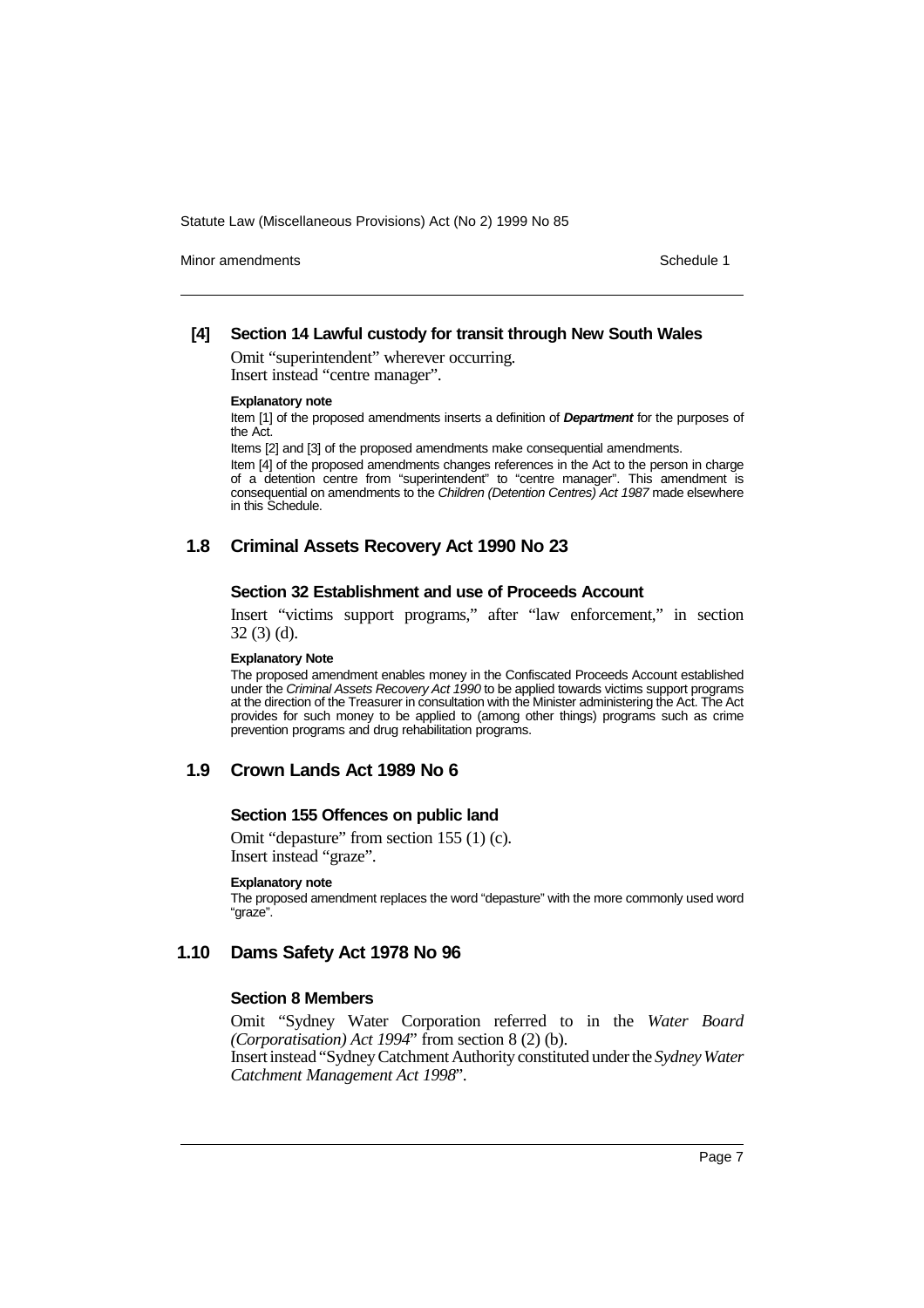Schedule 1 Minor amendments

#### **Transitional**

The person holding office under section 8 (2) (b) of the Dams Safety Act 1978 immediately before the commencement of the amendment to the paragraph is taken to have been nominated under the paragraph as so amended.

#### **Explanatory note**

Section 8 of the *Dams Safety Act 1978* provides for the membership of the Dams Safety Committee constituted under the Act. One of the 8 part-time members of the Committee is nominated by the Sydney Water Corporation.

The Sydney Catchment Authority was constituted by the Sydney Water Catchment Management Act 1998 and, on 2 July 1999, ownership of a number of dams listed in Schedule 1 to the Dams Safety Act 1978 and owned by the Sydney Water Corporation was transferred to the Sydney Catchment Authority by order of the Governor made under clause 2 of Schedule 3 to the Sydney Water Catchment Management Act 1998.

The proposed amendment reflects the change of ownership of those dams by providing for the member of the Dams Safety Committee currently nominated by the Sydney Water Corporation to be nominated by the Sydney Catchment Authority.

## **1.11 Electricity Supply Act 1995 No 94**

#### **[1] Section 43A Definitions**

Insert in alphabetical order:

*electricity network pricing determination* means a determination of the distribution network service pricing in accordance with the National Electricity Code for the provision of electricity network services by a licensed electricity distributor.

**[2] Section 43A, definition of "IPART electricity network pricing determination"**

Omit the definition.

- **[3] Section 43B Pricing of electricity for non-franchise customers** Omit "maximum" from section 43B (1).
- **[4] Section 43B (1)**

Omit "IPART".

#### **[5] Section 43B (2) and (3)**

Omit section 43B (2). Insert instead:

- (2) An electricity network pricing determination increased in accordance with this section has effect under the National Electricity Code as if the determination included the increase.
- (3) An electricity network pricing determination that includes an amount determined by an order made as referred to in subsection (1) is not to be further increased in accordance with this section.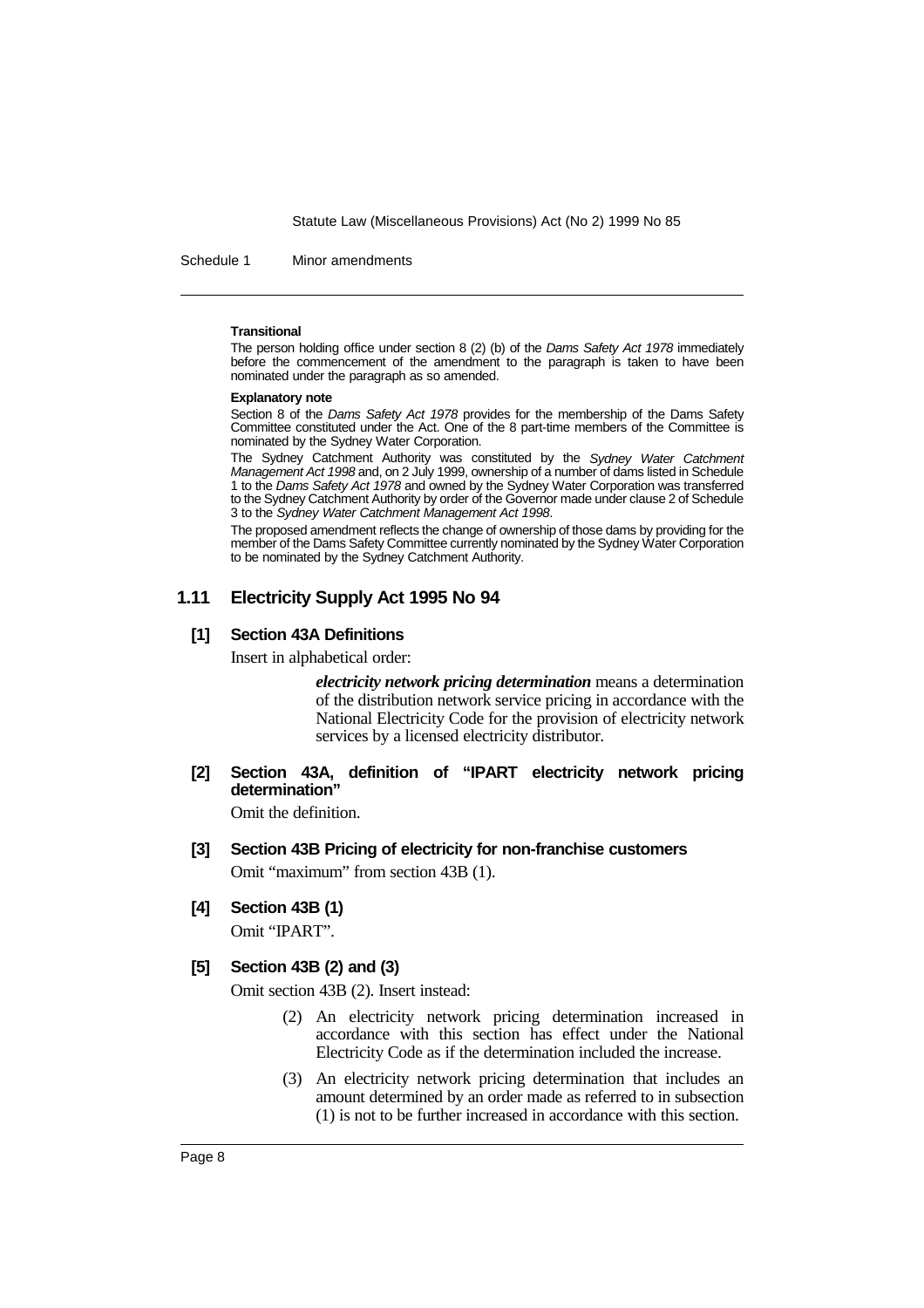Minor amendments **Schedule 1** and the state of the state of the state of the Schedule 1

# **[6] Section 43E Operation of Division**

Insert after section 43E (6):

(6A) This Division does not apply to transmission services within the meaning of the National Electricity Code that are regulated under Chapters 6 and 9 of that Code.

# **[7] Section 43M Definitions**

Omit the definitions of *Code* and *electricity transmission network services*.

**[8] Section 43M, definition of "electricity network pricing determination"**

Omit "Code for the provision of electricity transmission network services". Insert instead "National Electricity Code for the provision of electricity network services".

## **[9] Section 43N Pricing of electricity for direct customers**

Omit "electricity transmission network services" from section 43N (1). Insert instead "electricity network services".

# **[10] Section 43N (2)**

Insert "National Electricity" before "Code".

# **[11] Section 43P Operation of Division**

Insert after section 43P (4):

(4A) This Division does not apply to distribution services within the meaning of the National Electricity Code that are regulated under Chapters 6 and 9 of that Code.

## **[12] Section 99A Electricity network pricing determinations**

Omit "IPART electricity network pricing determinations are to be made under the *Independent Pricing and Regulatory Tribunal Act 1992*". Insert instead "An electricity network pricing determination referred to in Division 4 of Part 4 or Division 2 of Part 4A is to be made under the National Electricity Code".

# **[13] Section 106 Regulations**

Insert after section 106 (1) (g1):

 $(g2)$  the development and implementation by network operators of plans designed to ensure that their transmission or distribution systems are adequate for the demand placed on them and that the supply of electricity by those systems is of an appropriate quality and level of reliability,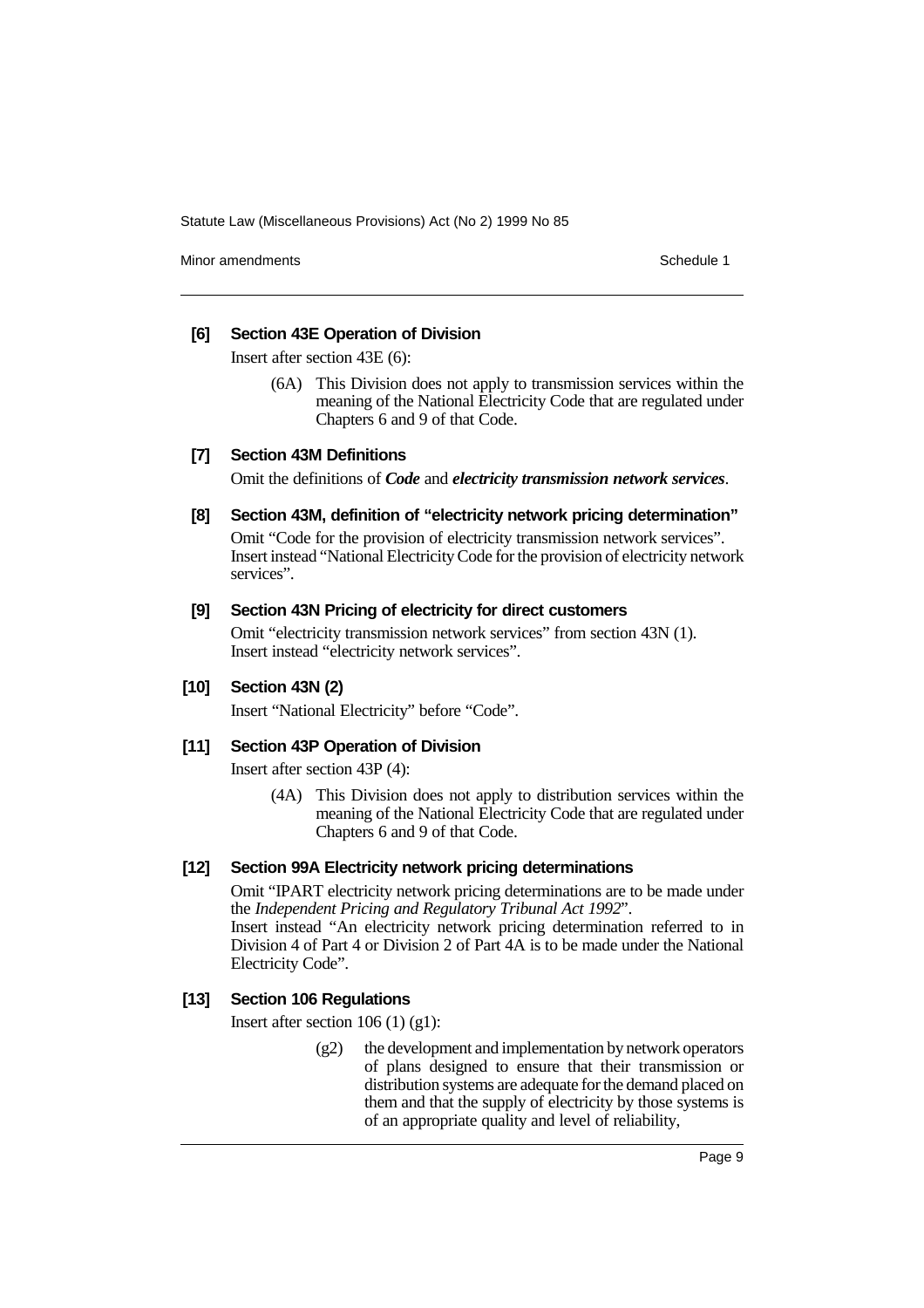Schedule 1 Minor amendments

## **[14] Schedule 2 Licences**

Omit "at the end of the period of 3 years after the conditions are imposed" from clause 6 (8).

Insert instead "as soon as practicable after each occasion on which a report referred to in subclause (7) is tabled in the Legislative Assembly".

#### **[15] Schedule 2, clause 8**

Insert after clause 8 (3):

(4) Nothing in this clause prevents a licence from being cancelled at the request of its holder.

# **[16] Schedule 2, clause 9**

Insert at the end of the clause:

(2) This clause does not apply to action taken at the request of the holder of the licence.

# **[17] Schedule 3 Distribution districts**

Omit "Energy South", "Far West Energy", "MetNorth Energy", "MetSouth Energy", "MidState Energy" and "NorthPower Energy". Insert instead "Great Southern Energy", "Australian Inland Energy", "EnergyAustralia", "Integral Energy Australia", "Advance Energy" and "NorthPower" respectively.

## **[18] Schedule 6 Savings, transitional and other provisions**

Insert after Part 2:

# **Part 3 Miscellaneous**

## **20 Existing licences**

The amendments made to Schedule 2 to this Act by Schedule 1 to the *Statute Law (Miscellaneous Provisions) Act (No 2) 1999* extend to a licence in force immediately before the commencement of those amendments.

# **[19] Dictionary**

Omit the definition of *electricity network services*.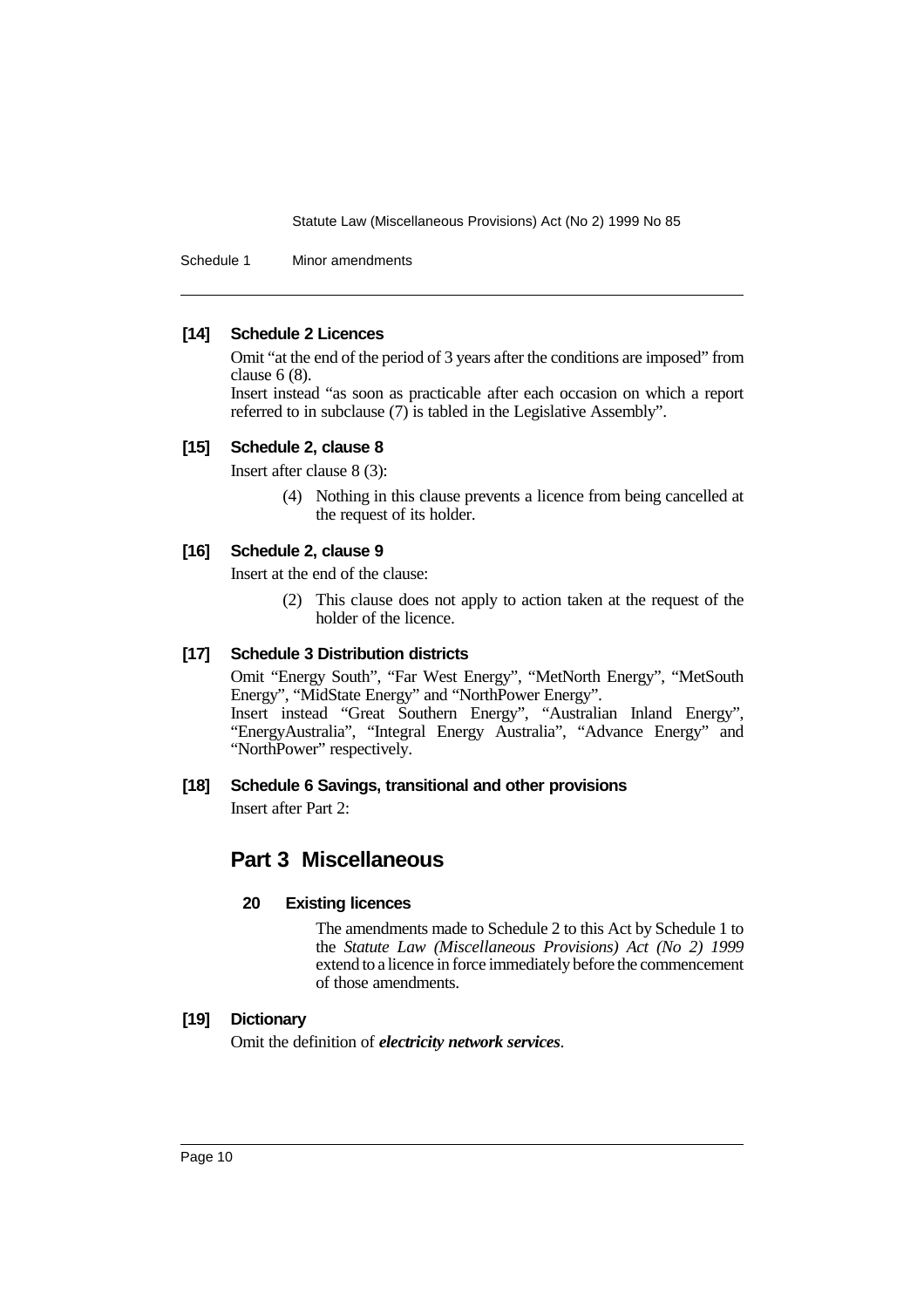Minor amendments **Schedule 1** and the state of the state of the state of the Schedule 1

## **[20] Dictionary**

Insert in alphabetical order:

*electricity network services* means transmission services, and distribution services, within the meaning of the National Electricity Code that are regulated under Chapters 6 and 9 of that Code.

*National Electricity Code* means the *National Electricity Code*, as in force from time to time, referred to in the *National Electricity (NSW) Law*.

#### **Commencement**

Items [1]-[12], [19] and [20] of the amendments to the Electricity Supply Act 1995 commence on a day or days to be appointed by proclamation.

#### **Explanatory note**

#### **Pricing of electricity network services provided by licensed electricity distributors**

The Electricity Supply Amendment Act 1999 amended the Electricity Supply Act 1995 to provide for the price for the provision of electricity network services by a transmission operator to be determined by the Australian Competition and Consumer Commission under the National Electricity Code rather than by the Independent Pricing and Regulatory Tribunal under the Independent Pricing and Regulatory Tribunal Act 1992.

Items [1]-[6], [12], [19] and [20] of the proposed amendments amend the Electricity Supply Act 1995 in anticipation of arrangements that are proposed to come into effect on 1 February 2000 under which the price for the provision of electricity network services by a licensed electricity distributor will be determined by the Independent Pricing and Regulatory Tribunal under the National Electricity Code rather than under the Independent Pricing and Regulatory Tribunal Act 1992 as is currently the case.

Items [7]–[11] of the proposed amendments make consequential amendments.

#### **Regulations relating to network management plans**

Section 106 (1) (g1) of the Electricity Supply Act 1995 enables regulations to be made requiring network operators to develop and implement plans designed to ensure the safe operation of their transmission or distribution systems. Item [13] of the proposed amendments enables regulations to be made requiring network operators to develop and implement plans to ensure that their transmission or distribution systems are adequate for the demand placed on them and that the supply of electricity by those systems is of an appropriate quality and level of reliability.

#### **Amendments relating to licences**

Item [14] of the proposed amendments requires the Minister for Energy to review conditions imposed on holders of retail suppliers' licences relating to the environmental performance of the holders, including the condition requiring the holder of such a licence to develop strategies relating to the reduction of greenhouse gas emissions, as soon as practicable after each occasion on which the report on each audit required to be prepared by the Environment Protection Authority on the effectiveness of such strategies is tabled in the Legislative Assembly. (Currently the Act requires the review to be conducted 3 years after the conditions are imposed.)

Item [15] of the proposed amendments enables a licence to be cancelled at the request of its holder. Item [16] of the proposed amendments makes a consequential amendment.

Item [18] of the proposed amendments contains a provision of a transitional nature consequent on items [14]–[16].

#### **Names of certain electricity distributors**

Item [17] of the proposed amendments updates the names of certain electricity distributors.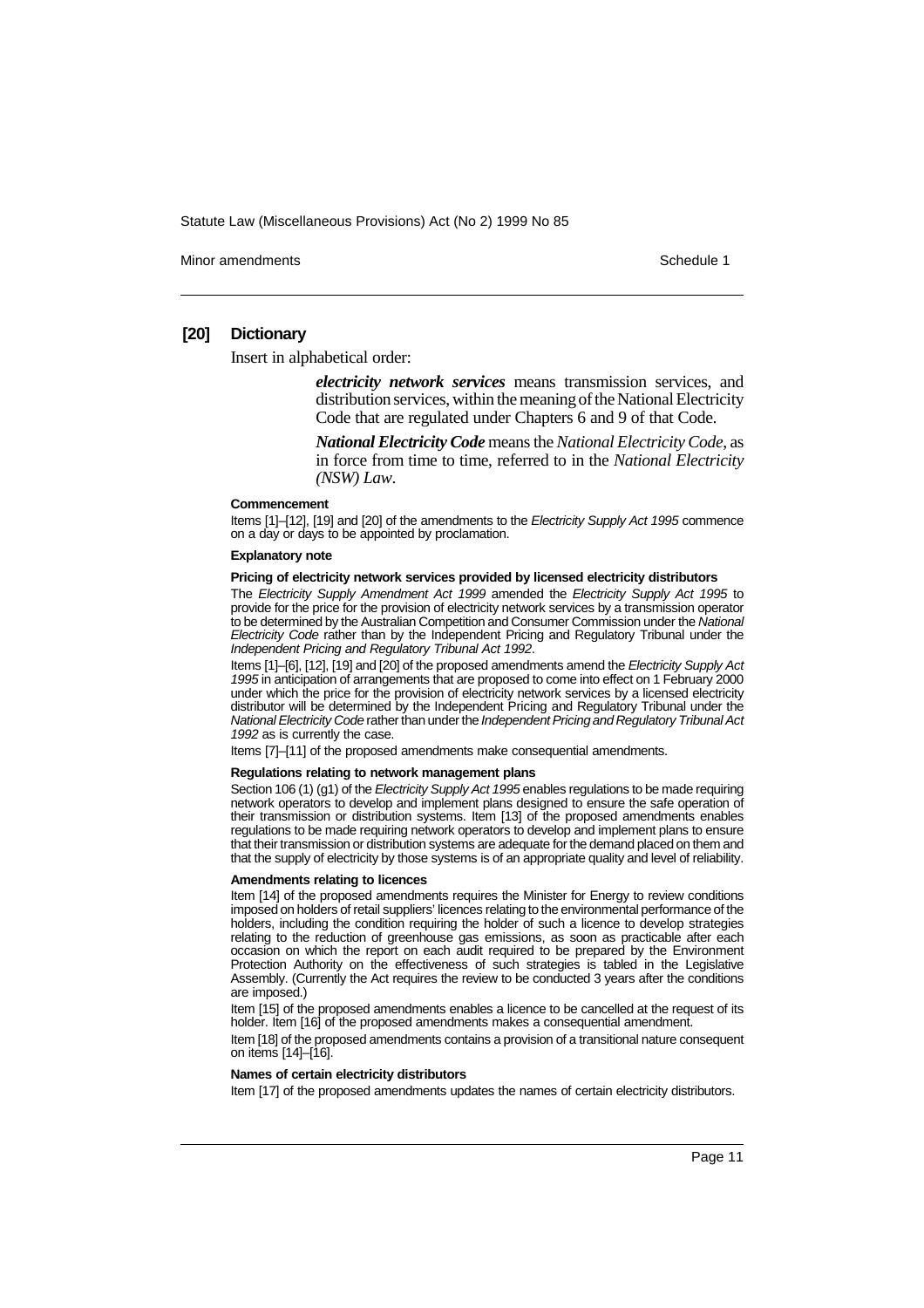Schedule 1 Minor amendments

# **1.12 Fair Trading Tribunal Act 1998 No 161**

**[1] Schedule 5 Savings, transitional and other provisions** Omit the definition of *closure date* from clause 2.

## **[2] Schedule 5, clauses 3 (1) and 5 (1) (a) and (2) (a)**

Omit "its closure date" wherever occurring. Insert instead "1 March 1999".

# **[3] Schedule 5, clause 4A**

Insert after clause 4:

## **4A Appeals concerning BSC insurance decisions**

- (1) The Tribunal has the jurisdiction that the Commercial Tribunal constituted under the *Commercial Tribunal Act 1984* had pursuant to clause 37 of Schedule 4 to the *Home Building Act 1989* immediately before 1 March 1999 in respect of decisions made (before or after that date) in relation to claims under BSC insurance within the meaning of that clause.
- (2) This clause is subject to clauses 5 and 5A.
- (3) The exercise, or purported exercise, on or after 1 March 1999 and before the commencement of this clause, by the Tribunal of the jurisdiction conferred by this clause is validated and taken, at the time it was exercised, or purported to be exercised, and at all times thereafter, to have been validly exercised.

# **[4] Schedule 5, clause 5A (1)**

Omit "the closure date". Insert instead "1 March 1999".

#### **Explanatory note**

The Fair Trading Tribunal Act 1998 commenced on 1 March 1999. It abolished a number of bodies, including the Commercial Tribunal, and conferred jurisdiction in respect of most of the matters formerly dealt with by those bodies on the Fair Trading Tribunal. However, savings provisions relating to the Commercial Tribunal enabled that Tribunal to continue to hear some matters.

Item [3] of the proposed amendments clarifies the position concerning the jurisdiction of the Fair Trading Tribunal to hear appeals by claimants against decisions concerning two insurance schemes previously administered under the Home Building Act 1989. These were the BSC Comprehensive Insurance Scheme and the BSC Special Insurance Scheme. Before the constitution of the Fair Trading Tribunal, all appeals concerning these schemes were heard by the Commercial Tribunal. The Fair Trading Tribunal has been hearing appeals made since 1 March 1999. Appeals made before that date are to continue to be heard by the Commercial Tribunal until a final cut-off date of 1 November 1999. Item [3] confirms the jurisdiction of the Fair Trading Tribunal and validates the exercise of its jurisdiction since 1 March 1999.

Items [1], [2] and [4] of the proposed amendments make consequential amendments.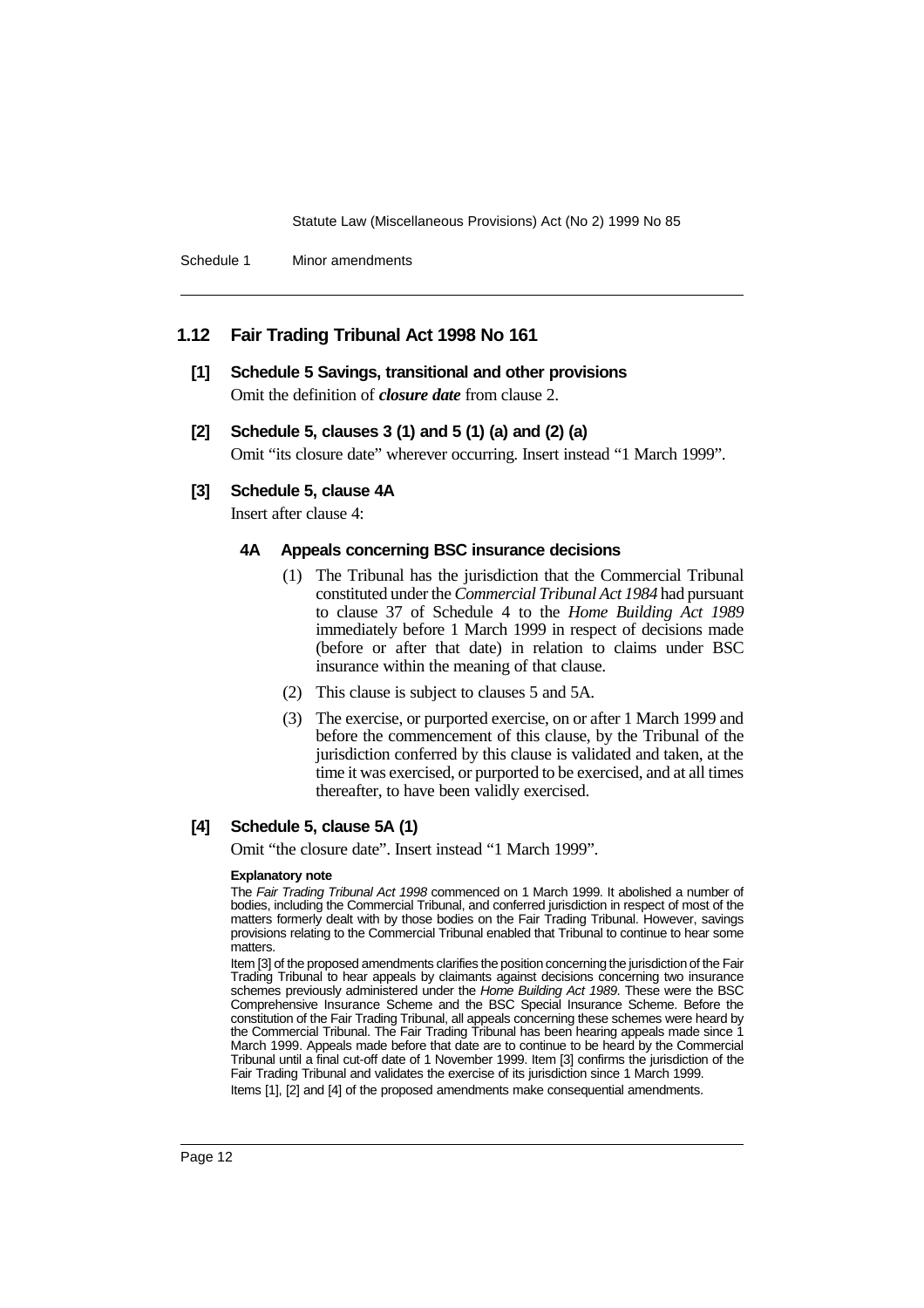Minor amendments **Schedule 1** and the state of the state of the Schedule 1

# **1.13 Fines Act 1996 No 99**

# **Schedule 1 Statutory provisions under which penalty notices issued**

Insert in alphabetical order:

Sydney Harbour Foreshore Authority Act 1998, section 43A

#### **Explanatory note**

The proposed amendment provides for the enforcement of penalty notices issued under the Sydney Harbour Foreshore Authority Act 1998 and is consequential on the amendment made to that Act set out elsewhere in this Schedule providing for the issue of penalty notices.

## **1.14 Fisheries Management Act 1994 No 38**

# **[1] Section 220D Amendment of lists**

Insert "published in the Gazette" after "order" wherever occurring in section 220D (1) and (2).

## **[2] Schedule 7 Savings, transitional and other provisions**

Insert after clause 23:

## **24 Saving of certain orders**

An order made under section 220D before the commencement of the amendment made to that section by Schedule 1 to the *Statute Law (Miscellaneous Provisions) Act (No 2) 1999* is taken to have been made under the section as so amended.

#### **Explanatory note**

Item [1] of the proposed amendments makes it clear that an order of the Minister administering the Act to amend Schedules 4, 5 or 6 to the Act (which contain lists of endangered species, populations and ecological communities, vulnerable species and key threatening processes) is to be published in the Gazette.

Item [2] of the proposed amendments contains a provision of a savings nature consequent on item [1].

# **1.15 Guardianship Act 1987 No 257**

## **[1] Section 3F Persons who are "parties" to proceedings under this Act**

Insert "if the relationship between the person and the spouse is close and continuing," at the end of section  $3F(2)(c)$ ,  $(3)(c)$ ,  $(4)(d)$ ,  $5(c)$  and  $(7)(c)$ .

# **[2] Section 14 Tribunal may make guardianship orders**

Insert "if the relationship between the person and the spouse is close and continuing," before "and" in section  $14(2)$  (a) (ii).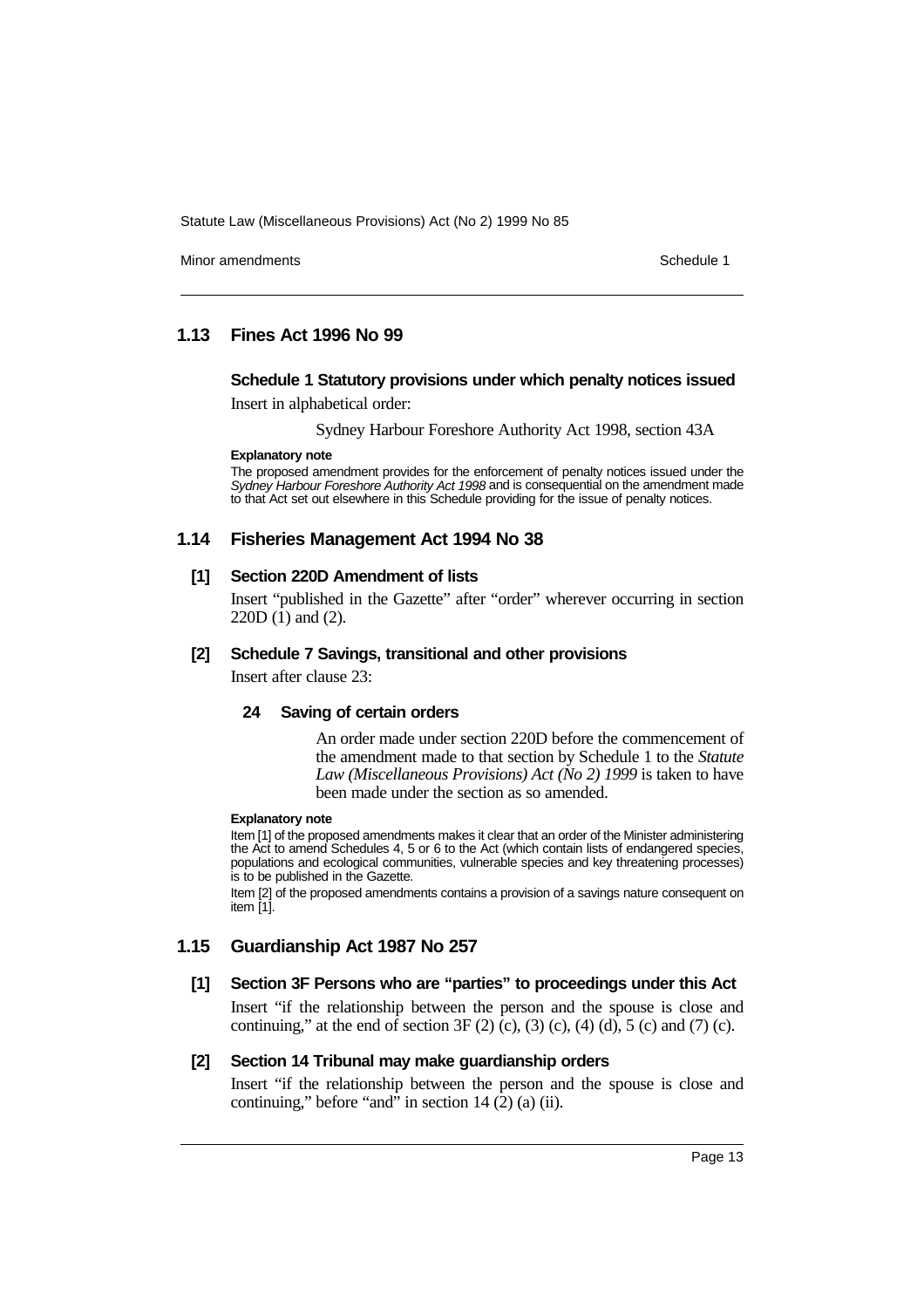Schedule 1 Minor amendments

# **[3] Section 51A Fewer than 3 Tribunal members may deal with certain matters**

Insert after section 51A (1) (b) (ii):

(iia) the making of orders requiring and securing separate representation for a person in proceedings before it relating to the person,

**[4] Schedule 3 Savings and transitional provisions**

Insert after Part 2:

# **Part 3 Miscellaneous**

#### **8 Separate representation**

The amendment made to section 51A by Schedule 1 to the *Statute Law (Miscellaneous Provisions) Act (No 2) 1999* extends to proceedings commenced, but not determined by the Tribunal, before the commencement of the amendment.

#### **Explanatory note**

#### **Requirement for close and continuing relationship with spouse**

Section 3F of the Guardianship Act 1987 provides that the spouse of a person who is the subject of an application to the Tribunal is a party to proceedings in relation to the application. Item [1] of the proposed amendments provides that the spouse of such a person is a party to the proceedings only if the relationship between the spouse and the person is a close and continuing one.

The proposed amendment makes section 3F consistent with section 33A of the Act which provides that one of the persons who is authorised to give consent to the medical or dental treatment of an adult person who lacks the capacity to consent to their own medical and dental treatment is the spouse of the person if the relationship between the spouse and the person is a close and continuing one.

Section 14 of the Act requires the Guardianship Tribunal to take into account the views of the spouse of a person who is the subject of an application for a guardianship order. Item [2] of the proposed amendments will require the views of the spouse of the person to be taken into account only if the relationship between the spouse and the person concerned is a close and continuing one.

#### **Additional matter that may be dealt with by fewer than 3 Tribunal members**

Section 51A of the Guardianship Act 1987 allows the Guardianship Tribunal to be constituted by fewer than 3 Tribunal members when dealing with certain matters, including procedural matters, such as, the granting of leave to appear in a proceeding before the Tribunal. Item [3] of the proposed amendments allows the Tribunal to be so constituted when appointing separate representation for a person in proceedings before the Tribunal.

Item [4] of the proposed amendments contains a provision of a transitional nature consequent on item [3].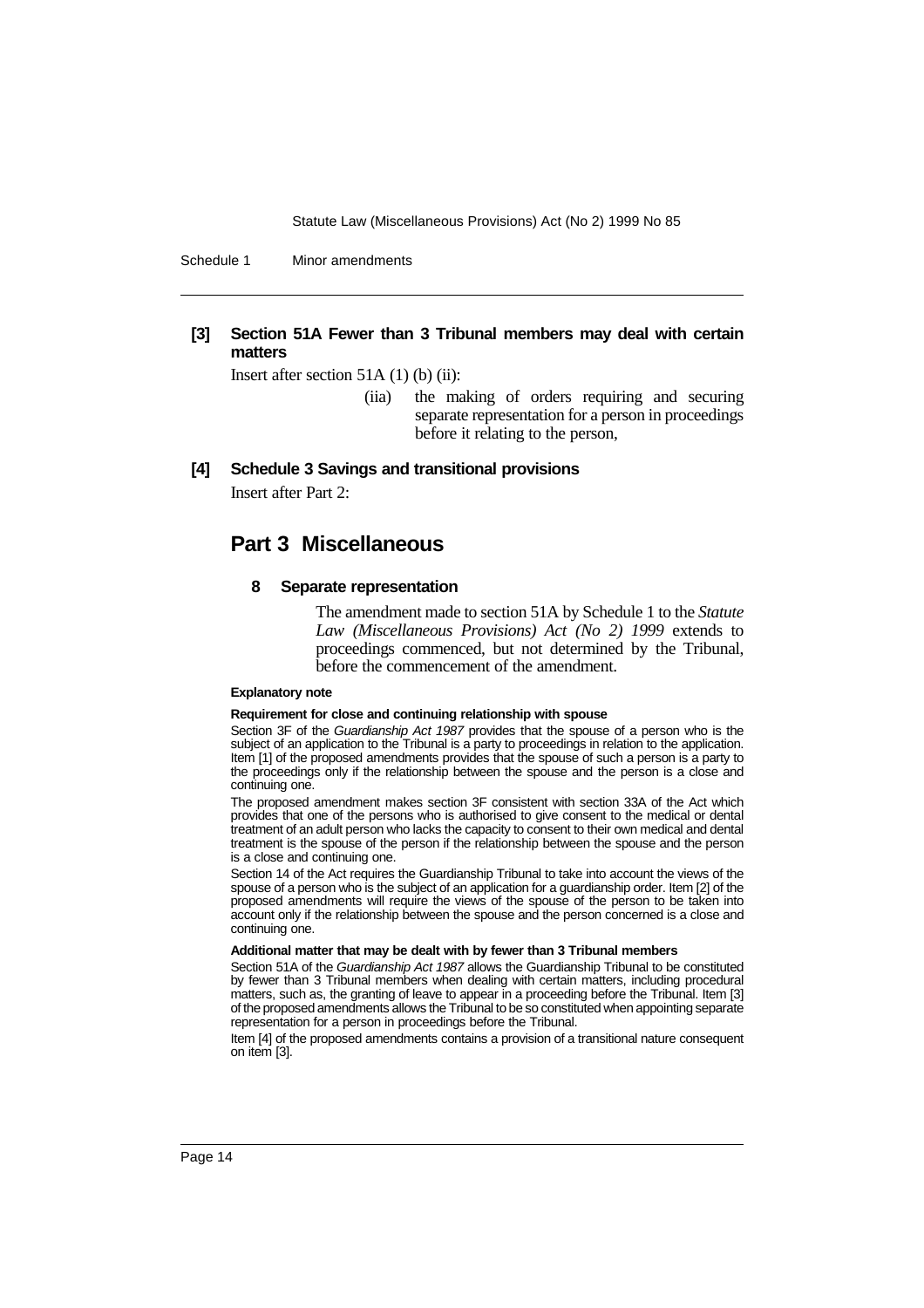Minor amendments **Schedule 1** and the state of the state of the Schedule 1

## **1.16 Interpretation Act 1987 No 15**

#### **[1] Section 21 Meaning of commonly used words and expressions**

Insert in alphabetical order in section 21 (1):

*Standards Australia* means Standards Australia International Limited (ACN 087 326 690), and includes a reference to the Standards Association of Australia as constituted before 1 July 1999.

# **[2] Section 69B**

Insert after section 69A:

## **69B References to Standards Association of Australia**

In any other Act or instrument, a reference to the Standards Association of Australia is a reference to Standards Australia (as defined in section 21).

## **[3] Section 80A**

Insert after section 80:

# **80A Maximum monetary penalty Local Courts may impose in certain circumstances**

If an Act:

- (a) provides that an offence under the Act may be dealt with summarily by a Local Court or, in the alternative, by another court, and
- (b) imposes a limit by reference solely to an amount of money (however expressed) on the penalty that a Local Court may impose when dealing with such an offence,

that limit, unless otherwise expressly provided by the Act, does not affect any non-monetary penalty that may be imposed by a Local Court for the offence.

#### **Commencement**

Items [1] and [2] of the amendments to the Interpretation Act 1987 are taken to have commenced on 1 July 1999.

# **Explanatory Note**

## **Standards Australia**

The Standards Association of Australia was established as a corporate body by royal charter. On 1 July 1999, the body was registered as a company limited by guarantee under Part 5B.1 of the Corporations Law. Section 601BM (1) of the Corporations Law provides that registration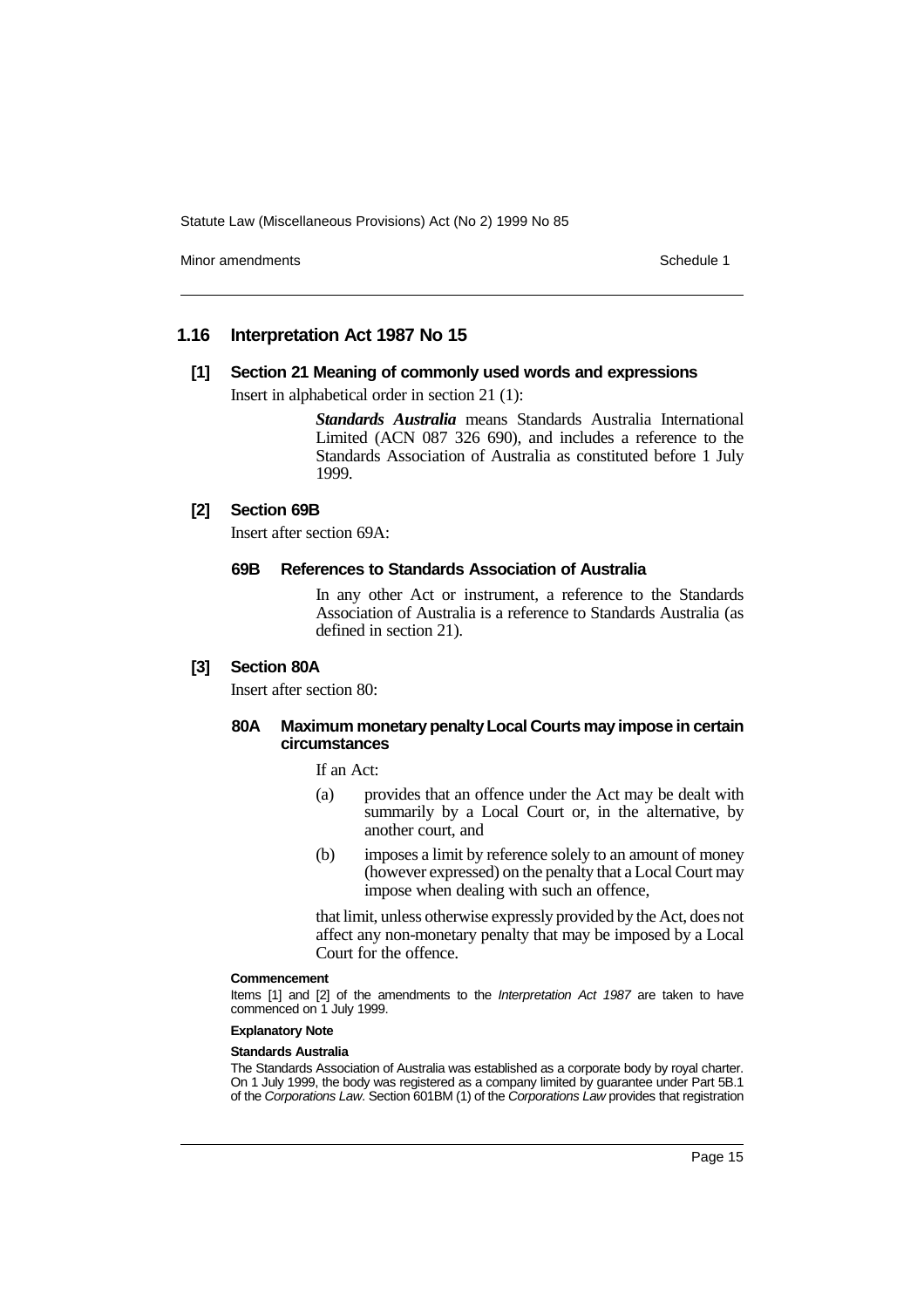Schedule 1 Minor amendments

under that Part does not create a new legal entity or affect the body's existing property, rights or obligations.

Items [1] and [2] of the proposed amendments insert a definition of **Standards Australia** (the new name of the body) in section 21 (Meaning of commonly used words and expressions) of the Act and provide that references in Acts and instruments to the former name of the body will be read as references to the new name.

#### **Maximum monetary penalty Local Courts may impose in certain circumstances**

Item [3] of the proposed amendments makes it clear that, if an Act provides that an offence under the Act may be dealt with summarily by a Local Court, or in the alternative, by another court and the Act imposes a limit on the penalty that a Local Court may impose when dealing with such an offence by reference solely to an amount of money, that limit does not affect any other non-monetary penalty that the Local Court may impose for the offence (for example, any sentence of imprisonment or alternative sentence, such as a community service order, applicable to the offence).

# **1.17 Liquor Act 1982 No 147**

#### **[1] Section 4 Definitions**

Omit the definition of *non-proprietary association* from section 4 (1). Insert instead:

*non-proprietary association* means:

- (a) an incorporated or unincorporated body or association of persons (including a registered or unregistered club) that, by its constitution or any law that governs its activities:
	- (i) is required to apply its profits (if any) and other income to the promotion of its objects or to purposes provided for by any such law, and
	- (ii) is prohibited from paying dividends, or distributing profits or income, to its shareholders or members, or
- (b) a local council, or
- (c) the Darling Harbour Authority, or
- (d) the Sydney Harbour Foreshore Authority, or
- (e) any public authority declared by order of the Minister, published in the Gazette, to be a non-proprietary association for the purposes of this definition.

# **[2] Section 4 (7A)**

Insert after section 4 (7):

- (7A) In this Act, a reference to the secretary of a non-proprietary association is a reference:
	- (a) in the case of a local council—to the general manager of the local council, or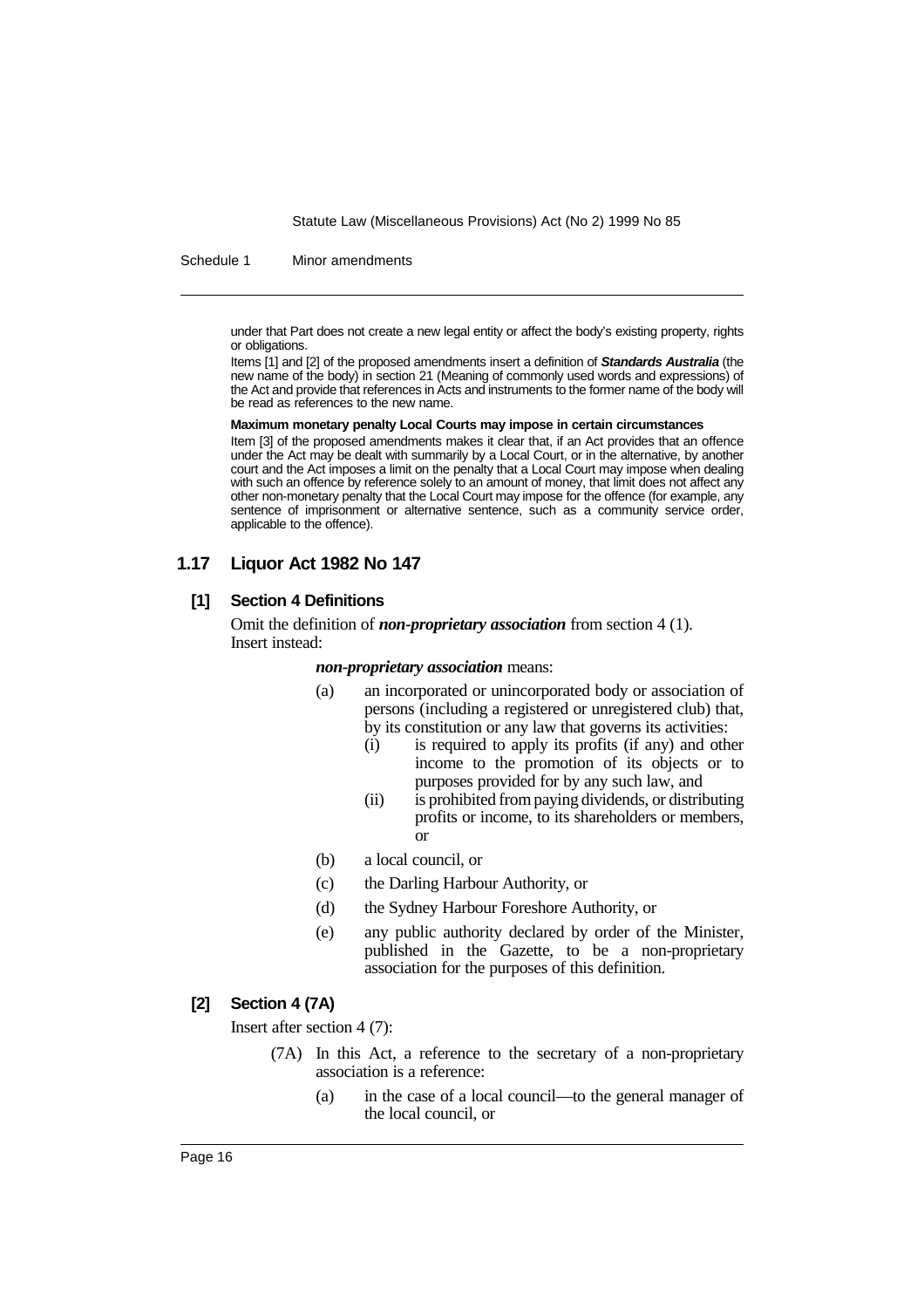Minor amendments **Schedule 1** and the state of the state of the Schedule 1

(b) in the case of a body referred to in paragraph  $(c)$ ,  $(d)$  or  $(e)$ of the definition of *non-proprietary association*—to the chief executive officer (however described) of the body.

#### **Explanatory note**

Currently, section 18 (5A) of the Liquor Act 1982 enables persons to hold on-licences authorising them to sell liquor at functions on behalf of non-proprietary associations or in respect of trade fairs.

Item [1] of the proposed amendments amends the definition of **non-proprietary association** in the Act to omit the reference to a local consent authority and to include instead specific reference to local councils, the Darling Harbour Authority and the Sydney Harbour Foreshore Authority and to enable certain public authorities to be included in the definition by order of the Minister administering the Act published in the Gazette.

Item [2] of the proposed amendments makes a consequential amendment.

# **1.18 Macquarie University Act 1989 No 126**

## **[1] Section 9 Constitution of Council**

Insert "the following" after "comprise" in section 9 (5).

**[2] Section 9 (5) (c) (i)**

Omit "a student". Insert instead "an undergraduate student".

## **[3] Section 9 (5) (c) (iii)**

Insert "the undergraduate" before "students".

**[4] Section 9 (5) (c) (iii)**

Omit "and".

# **[5] Section 9 (5) (c1)**

Insert after section 9 (5) (c):

#### (c1) one person:

- (i) who is a postgraduate student of the University but who is not a member of the academic or non-academic staff of the University, and
- (ii) who has such qualifications as may be prescribed by the by-laws, and
- (iii) who is elected by the postgraduate students of the University in the manner prescribed by the by-laws,

# **[6] Section 9 (5) (d) (i)**

Insert "or  $(c1)$   $(ii)$ " after " $(c)$   $(ii)$ ".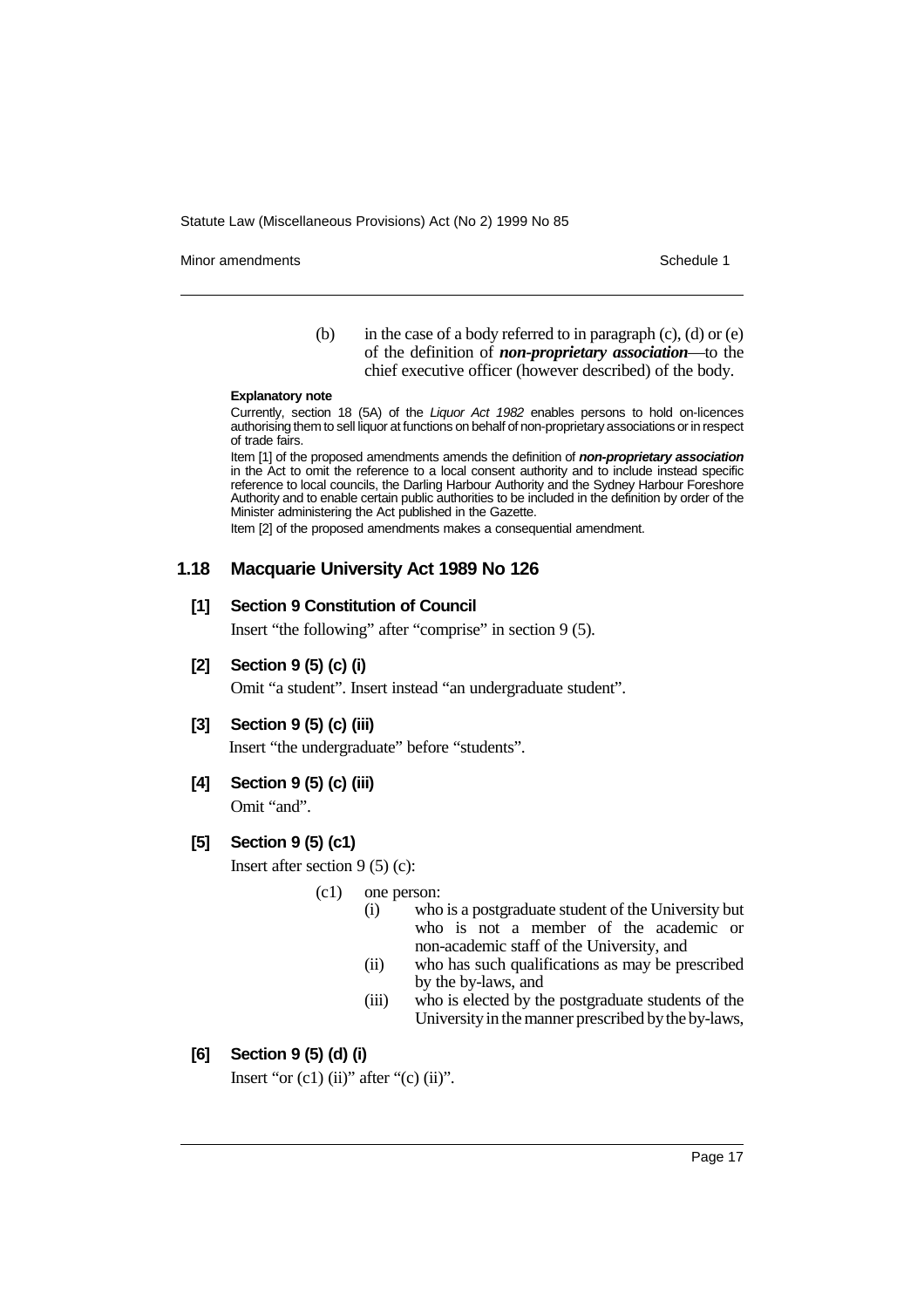Schedule 1 Minor amendments

# **[7] Schedule 1 Provisions relating to members and procedure of the Council**

Omit "or (c)" from clause 1 (d). Insert instead ", (c) or (c1)".

#### **[8] Schedule 3 Savings and transitional provisions**

Insert after clause 8:

# **8A Elected members**

If, on the commencement of the amendments to section 9 made by Schedule 1 to the *Statute Law (Miscellaneous Provisions) Act (No 2) 1999*, the membership of the Council fails to comply with section 9 (5) as so amended, there is for the purposes of clause 3 (1) of Schedule 1 to this Act taken to be a vacancy in the office of the member in respect of which the failure exists.

#### **Commencement**

The amendments to the Macquarie University Act 1989 commence on a day or days to be appointed by proclamation.

#### **Explanatory note**

Items [1]–[7] of the proposed amendments alter the composition of the Council of Macquarie University by increasing the number of student members from 1 to 2 and by providing that, of the 2 student members, one is to be an undergraduate elected by the undergraduate students and the other a postgraduate elected by the postgraduate students.

Item [8] contains a provision of a transitional nature consequent on items [1]–[7].

# **1.19 Meat Industry Act 1978 No 54**

#### **[1] Section 4 Definitions**

Insert after section 4 (2):

- (3) In sections 28, 41, 41A, 42 and 74, a reference to a meat safety officer is to be read as a reference to:
	- (a) in the case of game meat for human consumption or processed meat made from game meat or that has game meat as an ingredient—a person approved in writing by the Authority to inspect game animals for human consumption, or
	- (b) in the case of game meat for use as animal food or processed animal food made from game meat or that has game meat as an ingredient—a person approved in writing by the Authority to inspect game animals for animal consumption.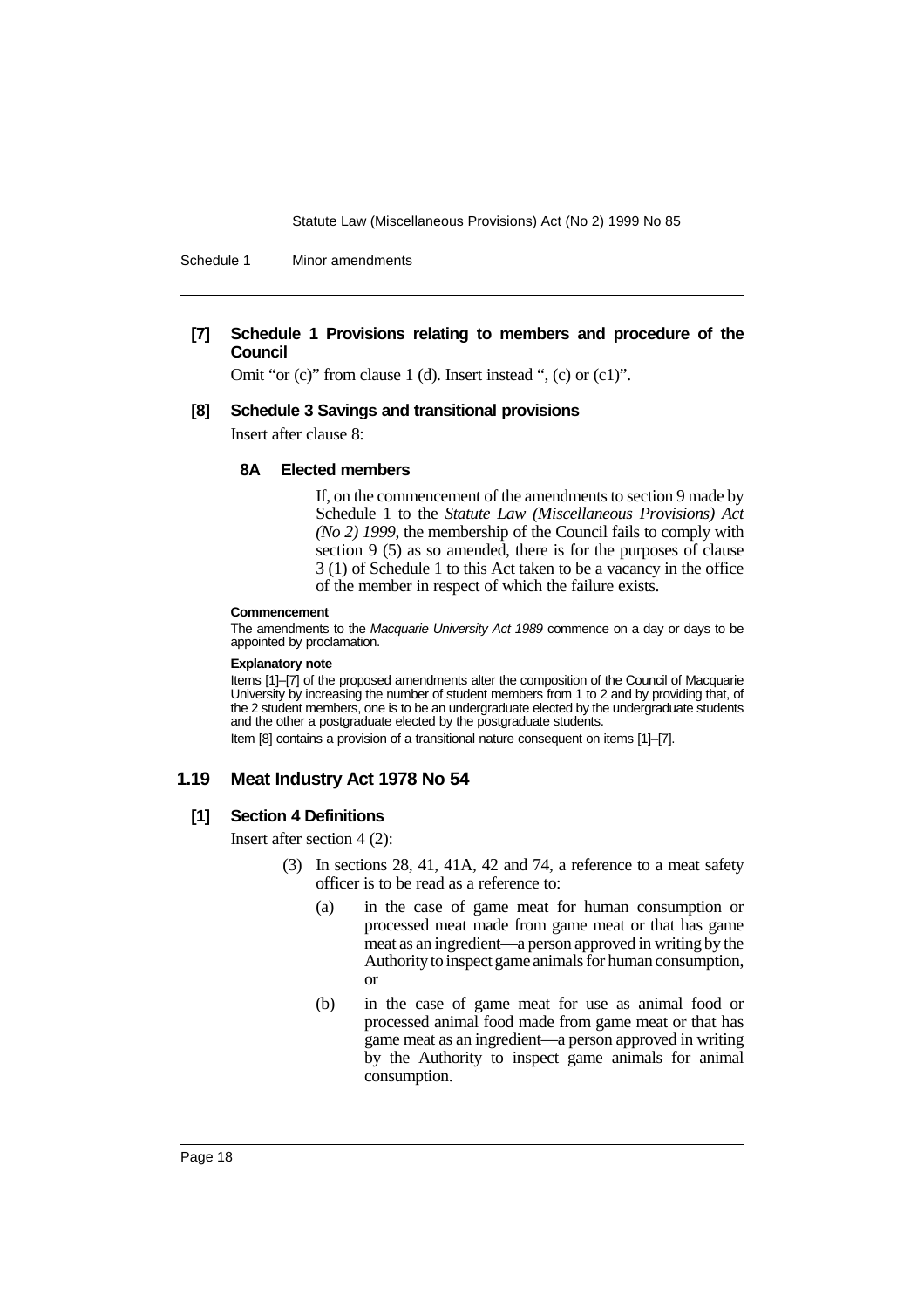Minor amendments **Schedule 1** and the state of the state of the state of the Schedule 1

# **[2] Section 41 Offences as to sale of meat**

Omit "meat inspector" from section 41 (1A). Insert instead "meat safety officer".

## **[3] Section 41A Offences as to storage of meat**

Omit "meat inspector and passed by the inspector" from section 41A (2). Insert instead "meat safety officer and passed".

## **[4] Section 74 Evidence**

Omit "a licensing" from section 74 (1) (b) (i). Insert instead "an".

# **[5] Section 74 (1) (b) (i)**

Omit "such".

#### **Explanatory Note**

The Meat Industry Amendment Act 1998 amended the Meat Industry Act 1978 relating to inspection and processing of meat. Those amendments removed the distinction between meat inspectors and licensing inspectors so that both those positions are called inspectors. The amendments also transferred the routine inspection of meat from inspectors to meat safety officers appointed for abattoirs and, in the case of game meat, persons approved by the New South Wales Meat Industry Authority to inspect the game meat. However, certain references appear in the Meat Industry Act 1978 to licensing inspectors and to the inspection of game meat by meat safety officers.

Items [1]–[3] of the proposed amendments replace references to meat inspectors with references to meat safety officers and ensure that those references are read, in the case of game meat, as references to persons approved by the New South Wales Meat Industry Authority to inspect game meat.

Items [4] and [5] of the proposed amendments change a reference to a licensing inspector so that it will now refer to an inspector.

# **1.20 National Parks and Wildlife Act 1974 No 80**

## **[1] Section 5 Definitions**

Insert "and the skin or any other part thereof" after "thereof" in the definition of *amphibian* in section 5 (1).

## **[2] Section 16 Ex-officio rangers**

Omit "member of the police force" from section 16 (1). Insert instead "police officer".

# **[3] Section 47 Transfer of employees**

Omit the section.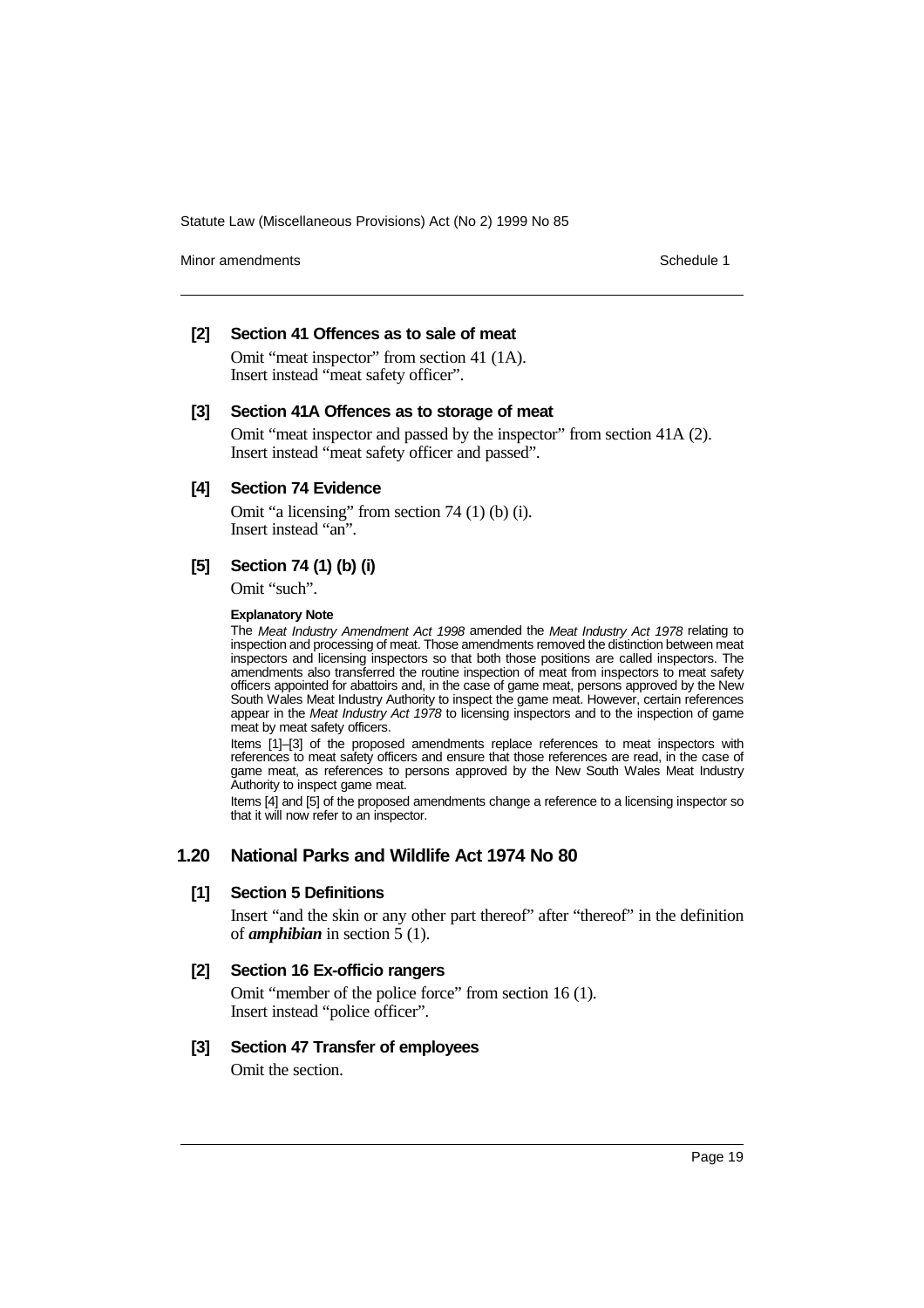Schedule 1 Minor amendments

# **[4] Section 96 Locally unprotected fauna**

Insert after section 96 (4):

(5) Without affecting subsections (2) and (4), an order under subsection (1) may be subject to such conditions and restrictions as may be specified in the order.

## **[5] Section 158 Requirement for owner of motor vehicle and others to give information**

Omit "place of abode" wherever occurring. Insert instead "residential address".

## **[6] Section 160 Penalty notice for certain offences**

Omit the definition of *prescribed person* from section 160 (1). Insert instead:

## *prescribed person* means:

- (a) a police officer, or
- (b) an officer of the Service, or
- (c) a person, or a person belonging to a class of persons, prescribed for the purposes of this section.

# **[7] Section 163B Application of certain Acts**

Insert "Division 2A (Orders) of Part 6 of the *Environmental Planning and Assessment Act 1979* and" before "Chapter 7".

# **[8] Section 163B**

Omit "does". Insert instead "do".

# **[9] Section 164 Powers of entry and seizure**

Insert ", a police officer" after "Director-General" where firstly occurring in section 164 (5).

## **[10] Section 164 (5)**

Insert ", police officer" after "Director-General" where thirdly occurring.

# **[11] Section 168 Disposal of property seized or delivered up**

Omit section 168 (2) (b). Insert instead:

(b) proceedings for an offence (being an offence on or after a conviction for which an order could be made under subsection (1) in respect of the property):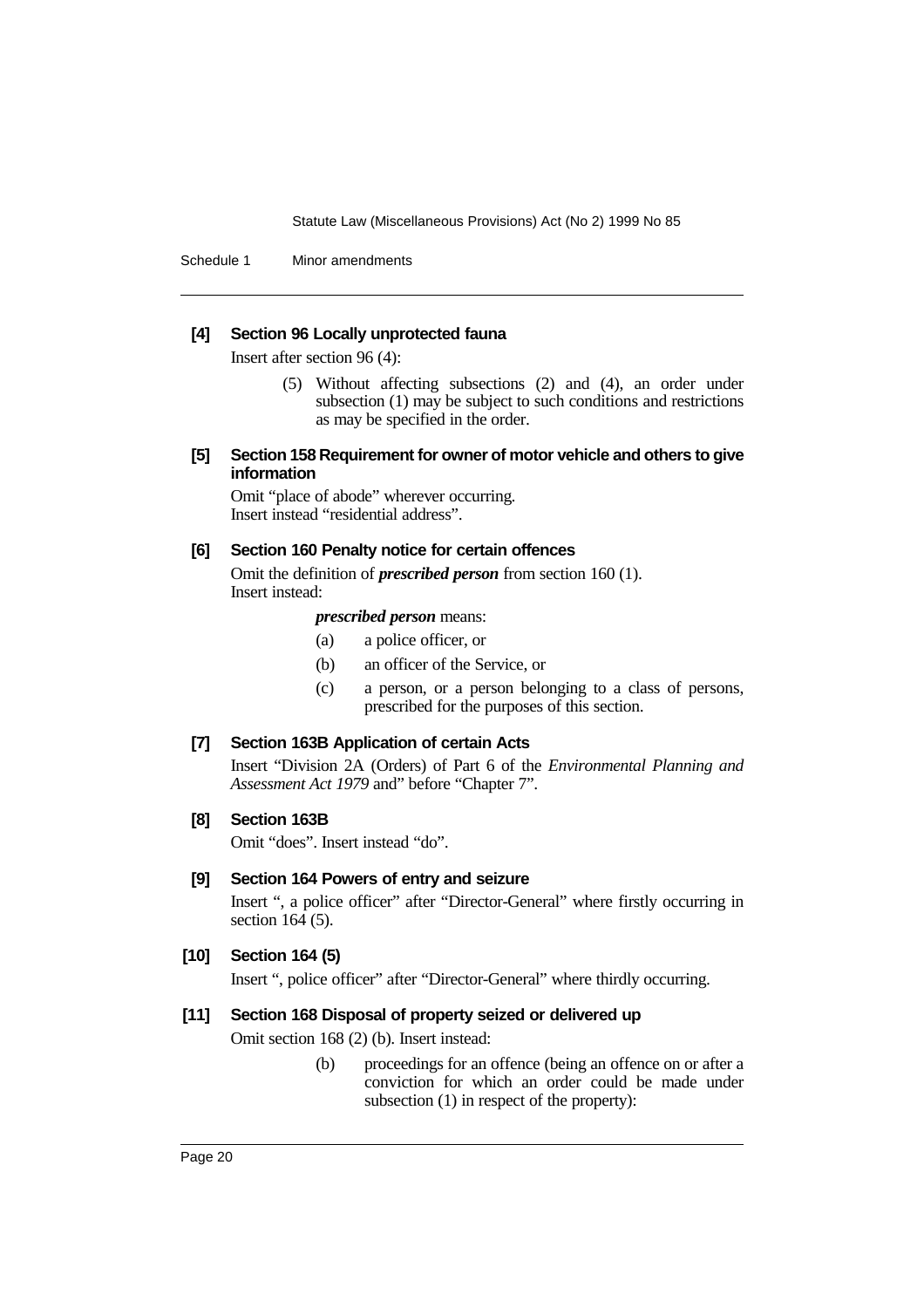Minor amendments **Schedule 1** and the state of the state of the Schedule 1

- (i) have not been commenced within 2 years after the seizure or delivering up of the property, or
- (ii) have been dismissed by a court,

# **[12] Section 168 (2)**

Insert "(whether or not it is the court dismissing the proceedings in the case of property relating to proceedings referred to in paragraph (b) (ii))" after "in relation to the property".

# **[13] Section 168 (4) (b)**

Omit "subsection (2)". Insert instead "subsection (2) (b) (i)".

# **[14] Section 168 (4) (b)**

Omit "that subsection". Insert instead "that subparagraph".

# **[15] Section 168 (4) (c)**

Insert at the end of section 168 (4) (b):

, or

(c) in the case of an application for an order under subsection (2) (b) (ii)—later than 1 month after the date on which the proceedings were dismissed.

# **[16] Section 172 Police officers**

Omit "member of the police force". Insert instead "police officer".

# **[17] Section 172**

Omit "such a member". Insert instead "a police officer".

## **[18] Section 174 Service of notices**

Omit "place of abode or business" from section 174 (b). Insert instead "residential or business address".

## **[19] Section 179 Authority to take proceedings**

Omit "member of the police force" from section 179 (1). Insert instead "police officer".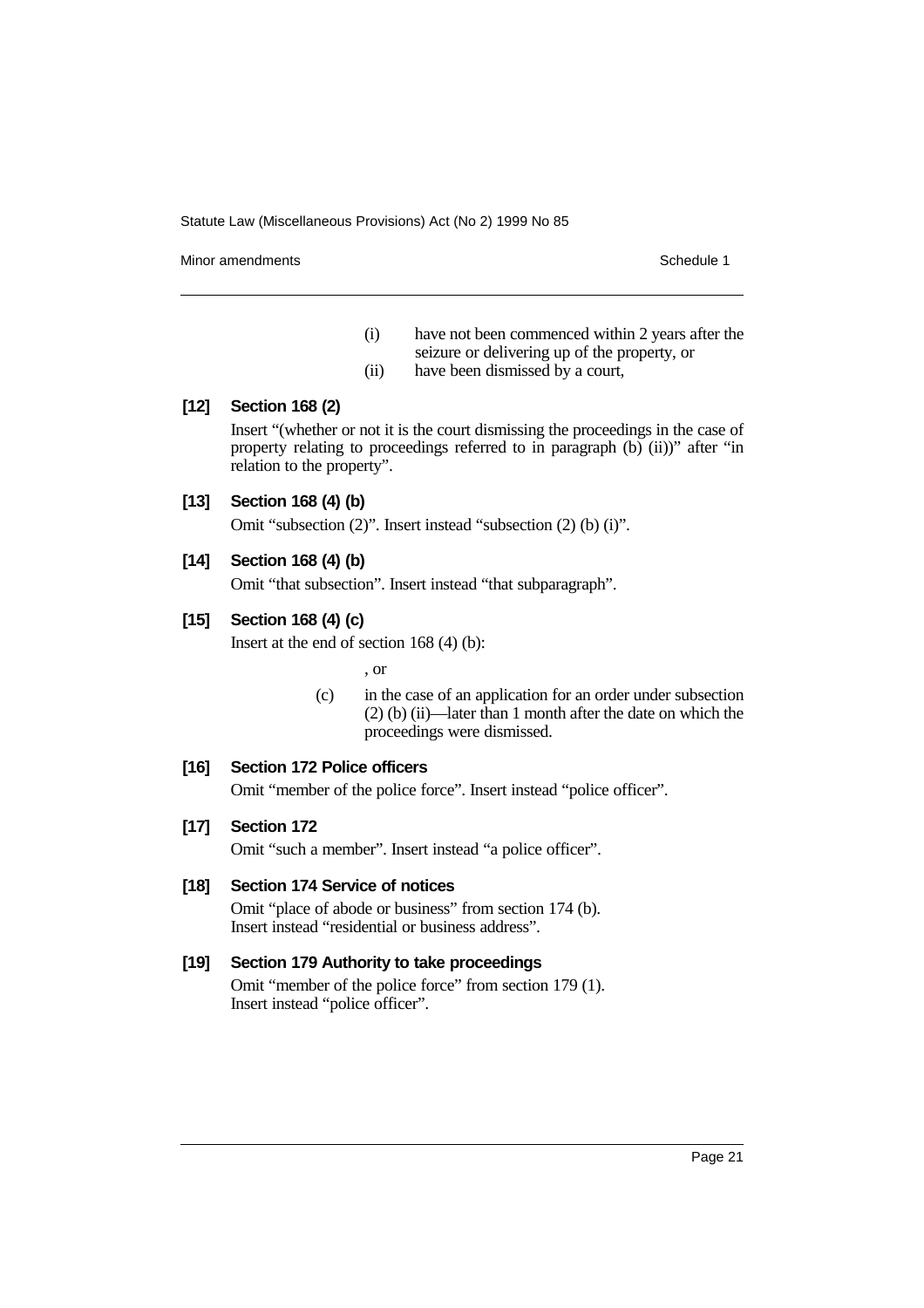Schedule 1 Minor amendments

#### **[20] Schedule 11 Unprotected fauna**

Omit "**Birds**".

**Explanatory note**

#### **Definition of "amphibian"**

Item [1] of the proposed amendments amends the definition of **amphibian** in section 5 of the National Parks and Wildlife Act 1974 to make it clear that the term includes any part of an amphibian.

#### **Locally protected fauna**

Item [4] of the proposed amendments makes it clear that an order under section 96 of the Act (declaring certain protected fauna to be locally protected fauna) may be subject to such conditions and restrictions as may be specified in the order.

#### **Issuing of penalty notices**

Section 160 of the Act enables penalty notices (commonly referred to as "on-the-spot" fines) to be issued for certain offences under the Act by a "prescribed person" (defined in the Act as being a person, or a person belonging to a class of persons, prescribed by the regulations). Item [6] of the proposed amendments amends the definition of **prescribed person** in the section to include police officers and officers of the National Parks and Wildlife Service.

#### **Powers of police officers**

Section 164 (5) of the Act enables the Director-General of National Parks and Wildlife or persons duly authorised by the Director-General to obtain search warrants from authorised justices for the purposes of investigating suspected offences against the Act or the regulations. Item [9] of the proposed amendments enables police officers to obtain search warrants from authorised justices without having to be individually authorised by the Director-General. Item [10] of the proposed amendments makes a consequential amendment.

#### **Disposal of property seized or delivered up**

Section 168 of the Act deals with the circumstances in which a court may order that property seized or delivered up under the Act be disposed of by delivery of the property to a person specified in the court's order. The circumstances include the case where legal proceedings for an offence in relation to the property have not been commenced within 2 years after the seizure or delivering up of the property. Item [11] of the proposed amendments enables a court to make such an order if proceedings for an offence against the Act or the regulations have been dismissed by a court.

Items [12]–[15] of the proposed amendments make consequential amendments.

#### **Other amendments**

Currently, the Act contains references to members of the police force. Section 21 of the Interpretation Act 1987 contains a definition of **police officer**. Items [2], [16], [17] and [19] update the terminology used in the Act so that it is consistent with that definition.

Item [3] of the proposed amendments omits a provision that is no longer required because of the enactment of section 100A (Employer-sponsored transfers involving public authorities) of the Public Sector Management Act 1988.

Items [5] and [18] of the proposed amendments update references to "place of abode" with references to "residential address" and "place of abode or business" with a reference to "residential or business address" respectively for consistency with other provisions of the Act. Item [7] of the proposed amendments updates a reference to certain provisions of an Act that have been transferred to another Act. Item [8] of the proposed amendments makes a consequential amendment.

Item [20] of the proposed amendments omits a subheading in a Schedule to the Act that is no longer required.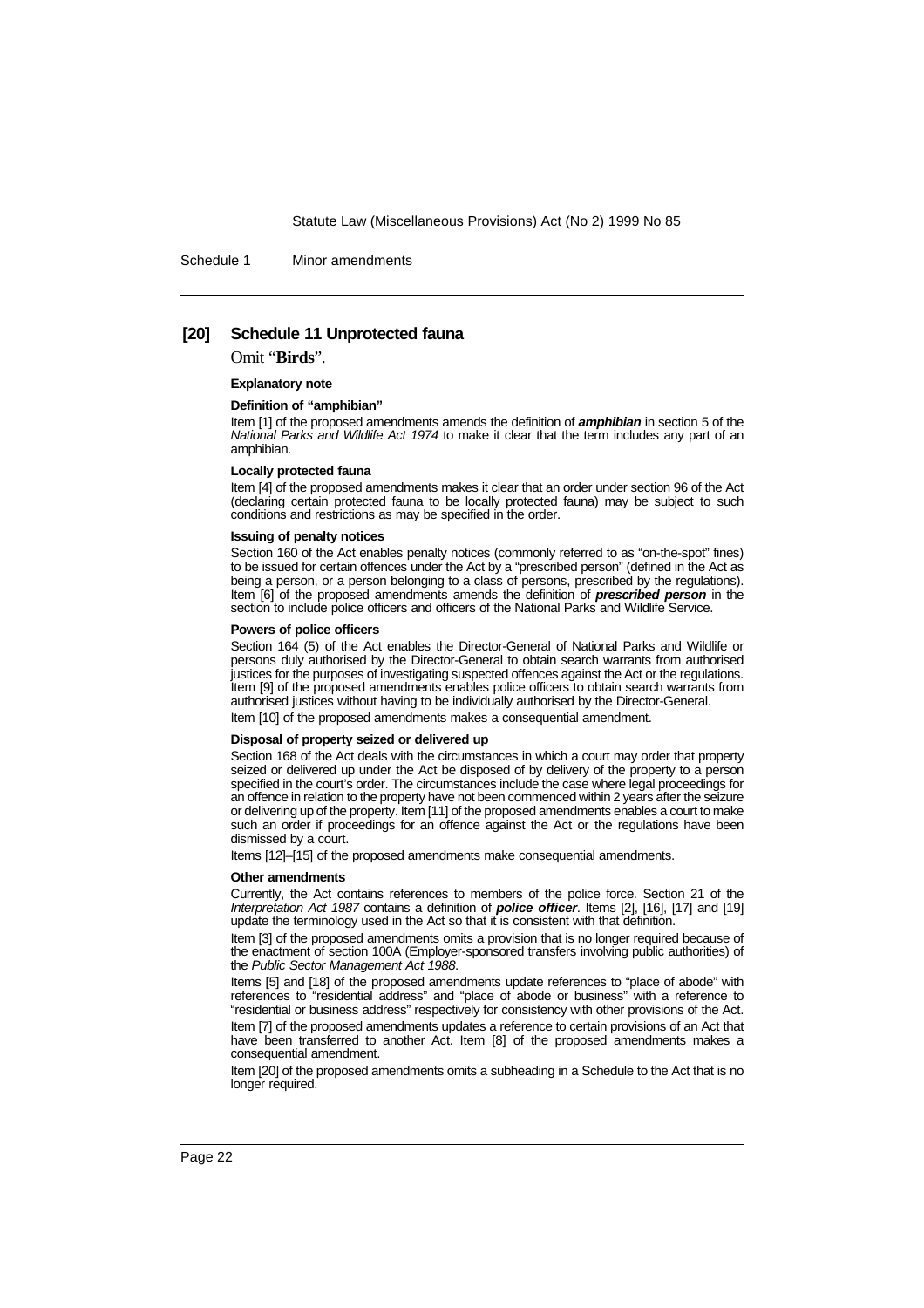Minor amendments **Schedule 1** and the state of the state of the Schedule 1

# **1.21 Police Integrity Commission Act 1996 No 28**

## **[1] Section 5 Police misconduct**

Omit "or disciplinary offence" from section 5 (2) (b).

# **[2] Section 5 (2) (b1)**

Insert after section 5 (2) (b):

(b1) misconduct in respect of which the Commissioner of Police may take action under Part 9 of the *Police Service Act 1990*,

# **[3] Section 14A Special audit of reform process**

Omit "the period of three years" from section 14A (2). Insert instead "a period of at least three years, and must be completed before the expiration of the period of four years,".

#### **[4] Section 14A (4)**

Omit "end of the period of three years". Insert instead "completion of the audit".

# **[5] Section 15 Other functions regarding evidence and information collected**

Omit section 15 (1) (b). Insert instead:

- (b) to assemble evidence that may be used in:
	- (i) the investigation of a police complaint, or
	- (ii) deciding whether to take action under section 173 or 181D of the *Police Service Act 1990*,

and to furnish any such evidence to the Minister, the Commissioner of Police or other appropriate authority in the State,

## **[6] Section 16 Provisions regarding assessments, opinions and recommendations**

Insert "action under Part 9 of the *Police Service Act 1990* or" before "other disciplinary action" in section 16 (1) (b).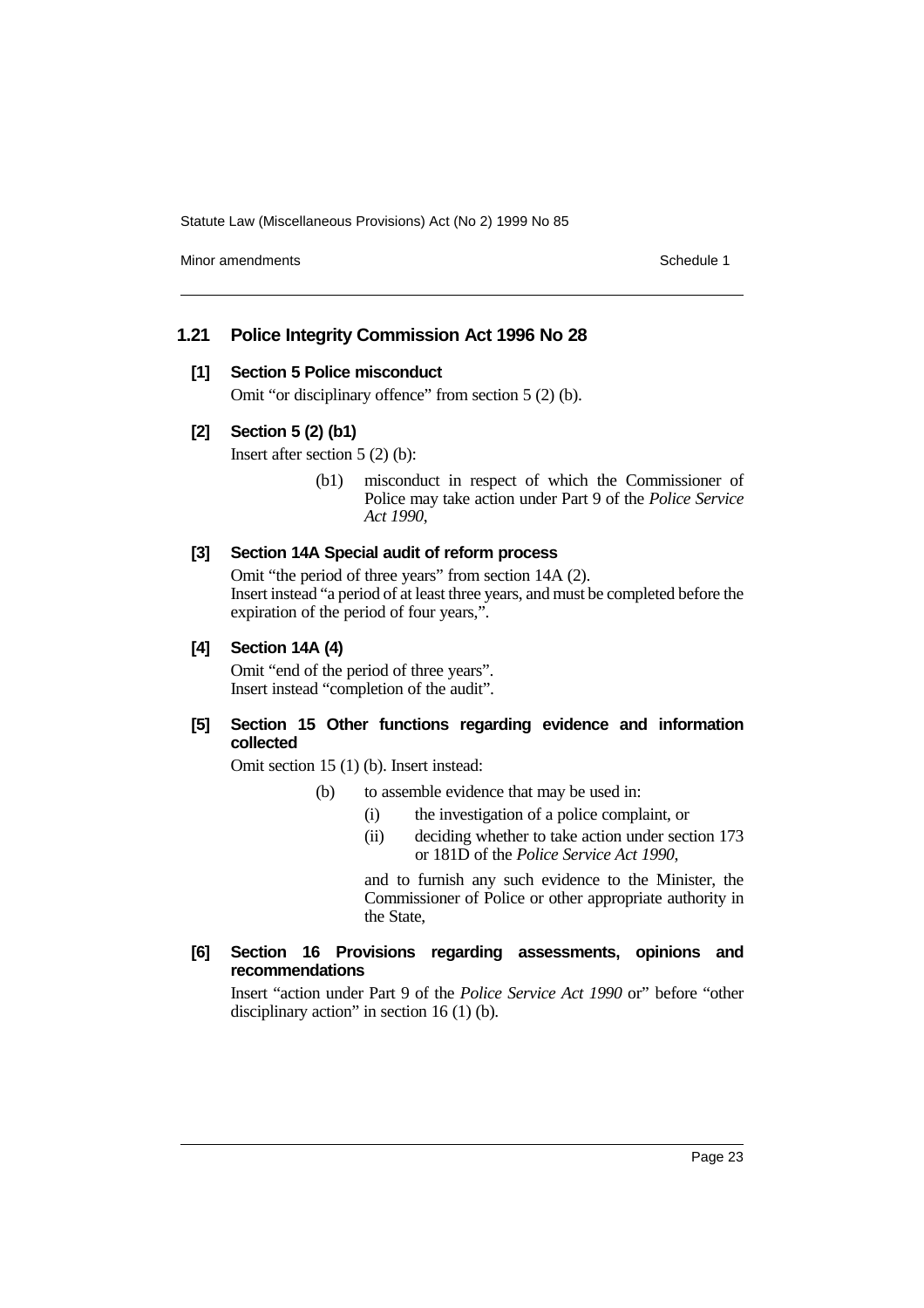Schedule 1 Minor amendments

## **[7] Section 40 Privilege as regards answers, documents etc**

Omit "is admissible in any disciplinary proceedings and in any proceedings under Division 1C of Part 9 of the *Police Service Act 1990* with respect to an order under section 181D of that Act" from section 40 (3).

Insert instead "may be used in deciding whether to make an order under section 173 or 181D of the *Police Service Act 1990* and is admissible in any proceedings under Division 1A or 1C of Part 9 of that Act and in any disciplinary proceedings".

# **[8] Section 56 Secrecy**

Omit "or disciplinary proceedings, instituted as a result of" from section 56 (3). Insert instead ", disciplinary proceedings or proceedings under Division 1A or 1C of Part 9 of the *Police Service Act 1990*, arising out of".

# **[9] Section 56 (4) (b)**

Omit the paragraph. Insert instead:

- (b) for the purposes of:
	- (i) a prosecution, or
		- (ii) disciplinary proceedings, or
	- (iii) the making of an order under section 173 or 181D of the *Police Service Act 1990*, or
	- (iv) proceedings under Division 1A or 1C of Part 9 of that Act,

arising out of an investigation conducted by the Commission in the exercise of its functions, or

# **[10] Section 97 Content of reports to Parliament**

Insert "(including the making of an order under section 181D of the *Police Service Act 1990*)" after "action" in section 97 (2) (c).

# **[11] Section 97 (2) (d)**

Insert after section 97 (2) (c):

(d) the taking of reviewable action within the meaning of section 173 of the *Police Service Act 1990* against the person as a police officer.

# **[12] Section 99 Annual reports**

Omit "or disciplinary action" from section 99 (2) (f). Insert instead ", disciplinary action or the making of an order under section 173 or 181D of the *Police Service Act 1990*".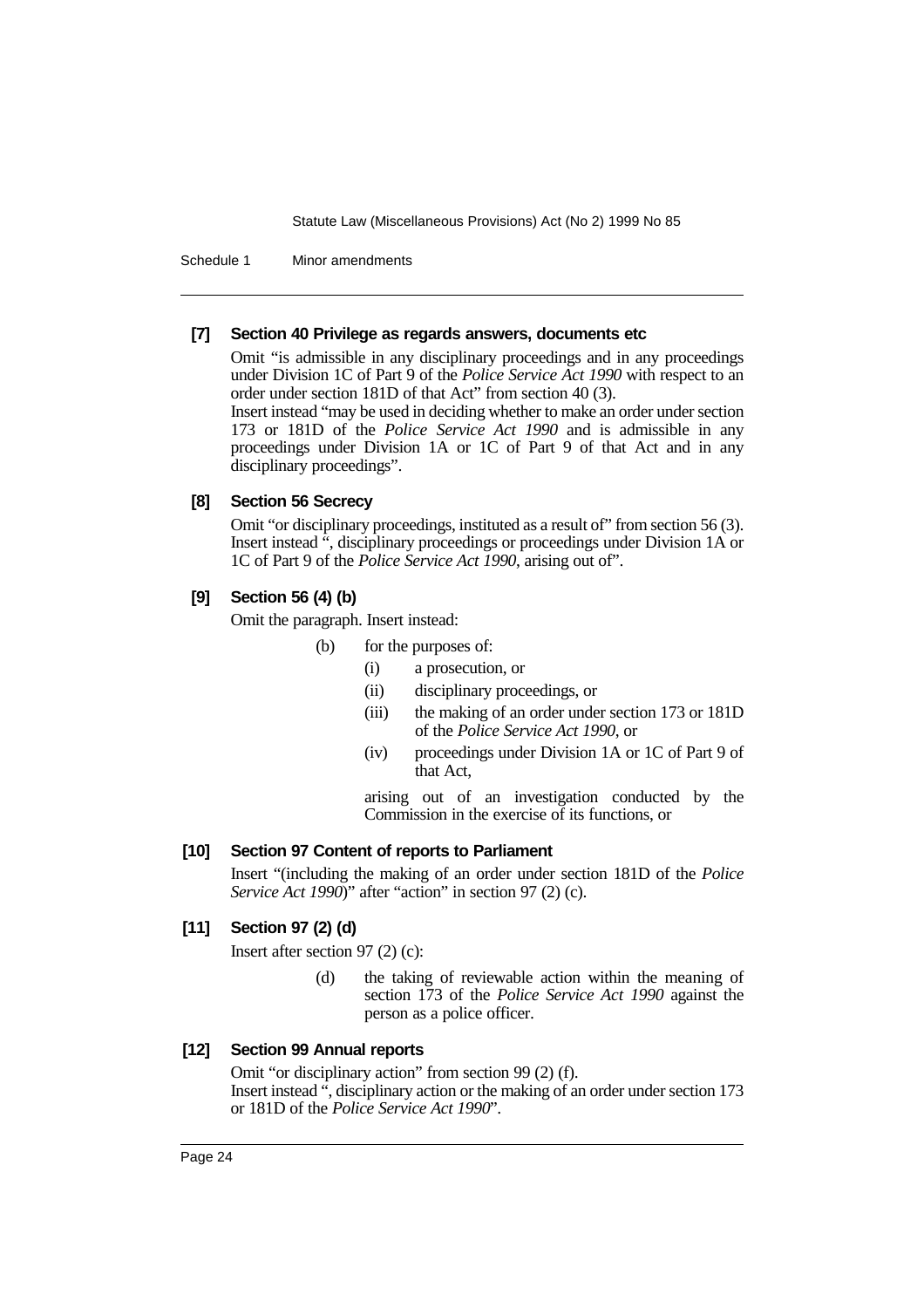Minor amendments **Schedule 1** and the state of the state of the Schedule 1

### **[13] Schedule 1 Provisions relating to Commissioner**

Omit clause 5 (1) and (2). Insert instead:

- (1) The Commissioner is entitled to be paid:
	- (a) remuneration in accordance with the *Statutory and Other Offices Remuneration Act 1975*, and
	- (b) such travelling and subsistence allowances as the Minister may from time to time determine.

# **[14] Schedule 3 Savings, transitional and other provisions**

Insert after clause 2B (8):

(8A) A reference in subclause (8) to disciplinary proceedings includes a reference to action under Part 9 of the *Police Service Act 1990*.

# **[15] Schedule 3, Part 5**

Insert after Part 4:

# **Part 5 Provisions consequent on enactment of Schedule 1 to Statute Law (Miscellaneous Provisions) Act (No 2) 1999**

## **10 Definitions**

In this Part:

*amendments* means the amendments made to clause 5 of Schedule 1 to this Act by Schedule 1 to the *Statute Law (Miscellaneous Provisions) Act (No 2) 1999*.

*relevant date* means the date of commencement of the amendments.

# **11 Determination of remuneration of Commissioner**

- (1) The amendments extend to a person who is the holder of the office of Commissioner immediately before the relevant date.
- (2) Until a determination is made under the *Statutory and Other Offices Remuneration Act 1975*, clause 5 of Schedule 1, as in force immediately before the relevant date, continues to apply to a person who is the holder of the office of Commissioner.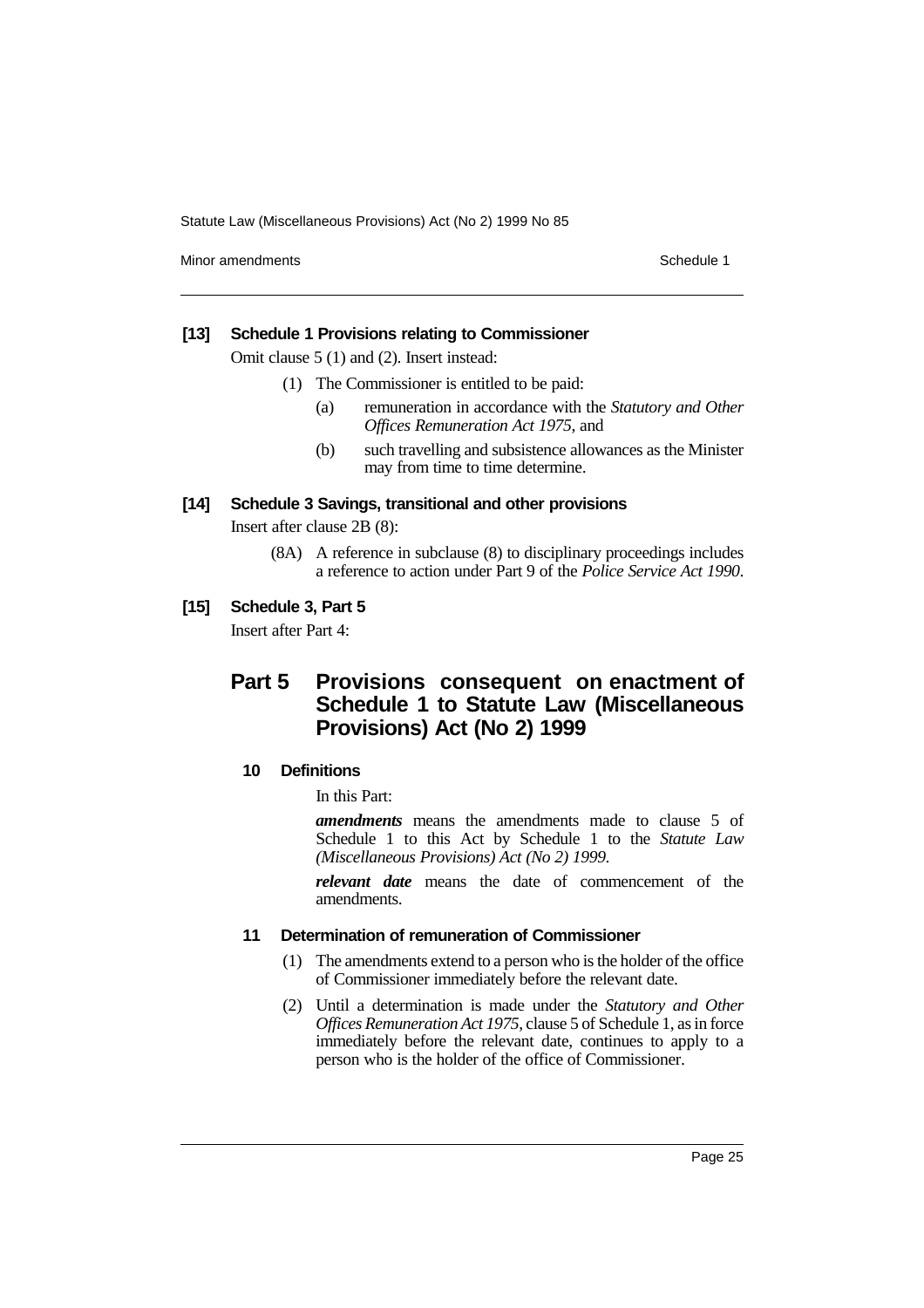Schedule 1 Minor amendments

(3) Any provision specifying the Commissioner's remuneration in the instrument of appointment, or any determination, under clause 5 of Schedule 1 (as in force immediately before the relevant date) that is applicable to the Commissioner ceases to have effect when a determination is first made under the *Statutory and Other Offices Remuneration Act 1975*.

#### **Explanatory Note**

The Police Service Amendment (Complaints and Management Reform) Act 1998 amended the Police Service Act 1990 in various respects including the replacement of the existing scheme for taking disciplinary action against police officers with a new scheme for dealing with police officers' misconduct and unsatisfactory performance.

Items [1], [2], [5]–[12] and [14] of the proposed amendments make consequential amendments to the Police Integrity Commission Act 1996 by updating the terminology used in that Act as a result of the introduction of the new scheme.

#### **Special audit of reform process**

Item [3] of the proposed amendments extends by 12 months the time by which the 3-year special audit of the reform process within the Police Service (to be overseen by the Police Integrity Commission) must be carried out.

Item [4] of the proposed amendments makes a consequential amendment.

#### **Determination of remuneration of Commissioner**

Item [13] of the proposed amendments provides for the remuneration of the Commissioner for the Police Integrity Commission to be determined in accordance with the Statutory and Other Offices Remuneration Act 1975 and for the Commissioner's travelling and subsistence allowances to be determined by the Minister administering the Police Integrity Commission Act 1996. Currently the Commissioner's remuneration (including travelling and subsistence allowances) is the remuneration specified in the Commissioner's instrument of appointment or such remuneration as may be afterwards determined by the Governor. The proposed amendment makes the determination of the Commissioner's remuneration consistent with that of the Commissioner for the New South Wales Crime Commission.

Item [15] of the proposed amendments contains provisions of a saving and transitional nature.

# **1.22 Residential Parks Act 1998 No 142**

## **Section 102A**

Insert after section 102:

# **102A Termination by resident on ground of breach of agreement**(cf RT Act s 57)

- (1) A resident may give notice of termination of a residential site agreement to the park owner on the ground that the park owner has breached a term of the agreement.
- (2) A notice of termination given under this section must not specify a day earlier than 14 days after the day on which the notice is given as the day on which vacant possession of the residential premises will be delivered up to the park owner.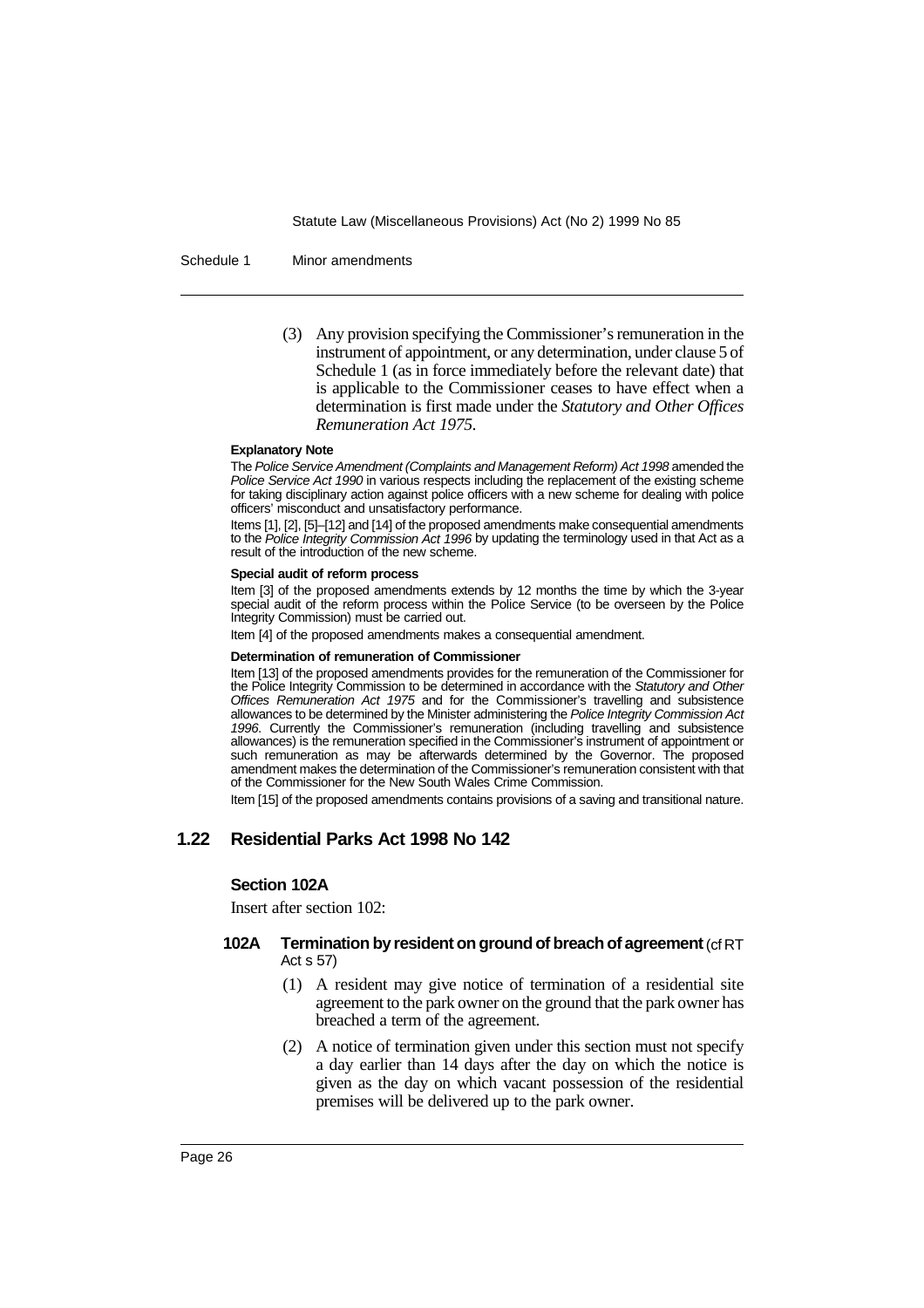Minor amendments **Schedule 1** and the state of the state of the state of the Schedule 1

(3) A notice of termination of a residential site agreement that creates a tenancy for a fixed term given under this section is not ineffective because the day specified as the day on which vacant possession of the residential premises will be delivered up to the park owner is earlier than the day the term ends.

#### **Explanatory note**

The Residential Parks Act 1998 sets out the rights and obligations of residents and owners of residential parks. Before the Act commenced those rights and obligations were set out in the Residential Tenancies Act 1987, which dealt with all residential tenancies including those in flats, houses, caravan parks and manufactured home estates.

Generally the Residential Parks Act 1998 affords residents under residential site agreements (that is, residents who install their own relocatable home or registrable moveable dwelling on a site owned by the park owner) greater rights than residents under other residential tenancy agreements, because of the more significant nature of their investment.

Part 12 of the Residential Parks Act 1998 deals with termination of both types of residential tenancy agreements. That Part generally mirrors the provisions of the Residential Tenancies Act 1987 relating to termination. Under section 57 of the 1987 Act, a tenant had the right to give notice of termination of a residential tenancy agreement (including a residential site agreement) to the landlord on the ground that the landlord had breached a term of the agreement. There is no analogous provision under the 1998 Act relating to a resident under a residential site agreement.

The object of the proposed amendment to the Residential Parks Act 1998 is to empower a resident under a residential site agreement to give notice of termination on the ground of breach of agreement. In doing so, the amendment restores the right that such a resident had under the 1987 Act and puts the resident in the same position as residents under other types of residential tenancy agreements.

## **1.23 Southern Cross University Act 1993 No 69**

**[1] Section 7 University to collaborate with University of New South Wales** Omit the section.

#### **[2] Section 10 Constitution of Council**

Omit section 10 (4) (a). Insert instead:

- (a) 2 persons appointed by the Minister, being persons nominated by the Council, who are graduates of the University, and who the Minister considers to be appropriate for appointment, but who are not:
	- (i) members of the staff of the University eligible to be elected as members of the Council in accordance with subsection  $(5)$  (a) or (b), or
	- (ii) persons who, within the 5 years immediately prior to appointment, had been members of the staff of the University who were eligible to be elected as members of the Council in accordance with subsection 5 (a) or (b), or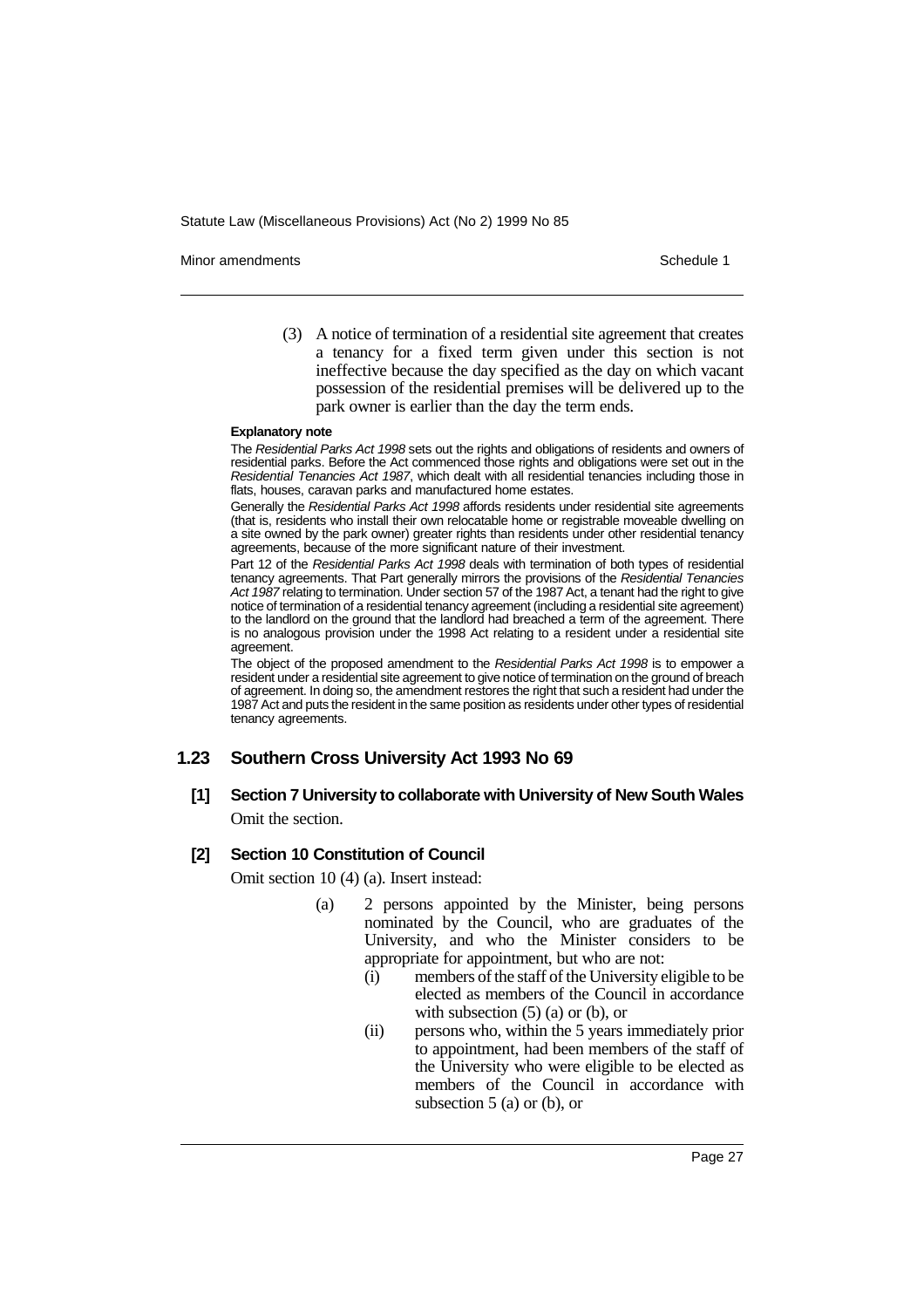Schedule 1 Minor amendments

(iii) students of the University eligible to be elected as members of the Council in accordance with subsection  $(5)$  (c), and

# **[3] Section 10 (7A)**

Insert after section 10 (7):

(7A) For the purposes of nominating the persons referred to in subsection (4) (a), the Council is to comprise the members referred to in subsections  $(2)$ ,  $(3)$ ,  $(4)$   $(b)$  and  $(5)$ .

#### **[4] Schedule 3 Savings and transitional provisions**

Insert after clause 29:

## **29A Appointed members**

If, on the commencement of the amendments to section 10 made by Schedule 1 to the *Statute Law (Miscellaneous Provisions) Act (No 2) 1999*, the membership of the Council fails to comply with section 10 (4) as so amended, then, for the purposes of clause 3 (1) of Schedule 1 to this Act, there is taken to be a vacancy in the office of the member in respect of which the failure exists.

#### **Commencement**

The amendments to the Southern Cross University Act 1993 commence on a day or days to be appointed by proclamation.

#### **Explanatory note**

Section 7 of the Southern Cross University Act 1989 provides that the Southern Cross University (**SCU**) is to collaborate with the University of New South Wales in the development of academic programs to be offered by SCU until the Minister administering the Act otherwise directs. Item [1] of the proposed amendments repeals section 7 as a direction under the section was given on 25 October 1999 with effect from that date.

Item [2] of the proposed amendments alters the composition of the Council of SCU with respect to appointed members (as a consequence of the termination of the collaboration arrangement) by omitting the requirement that 2 persons, nominated by the Council of the University of New South Wales, be appointed by the Minister. The proposed amendment replaces that requirement with a requirement that the Minister appoint 2 persons who are graduates of SCU nominated for appointment by the Council of SCU. (Certain persons who are, or who were within the previous 5 years, eligible to be elected members of the Council will not be eligible to be appointed members.)

Item [3] of the proposed amendments makes a consequential amendment.

Item [4] of the proposed amendments contains a provision of a transitional nature consequent on the alteration of the composition of the Council.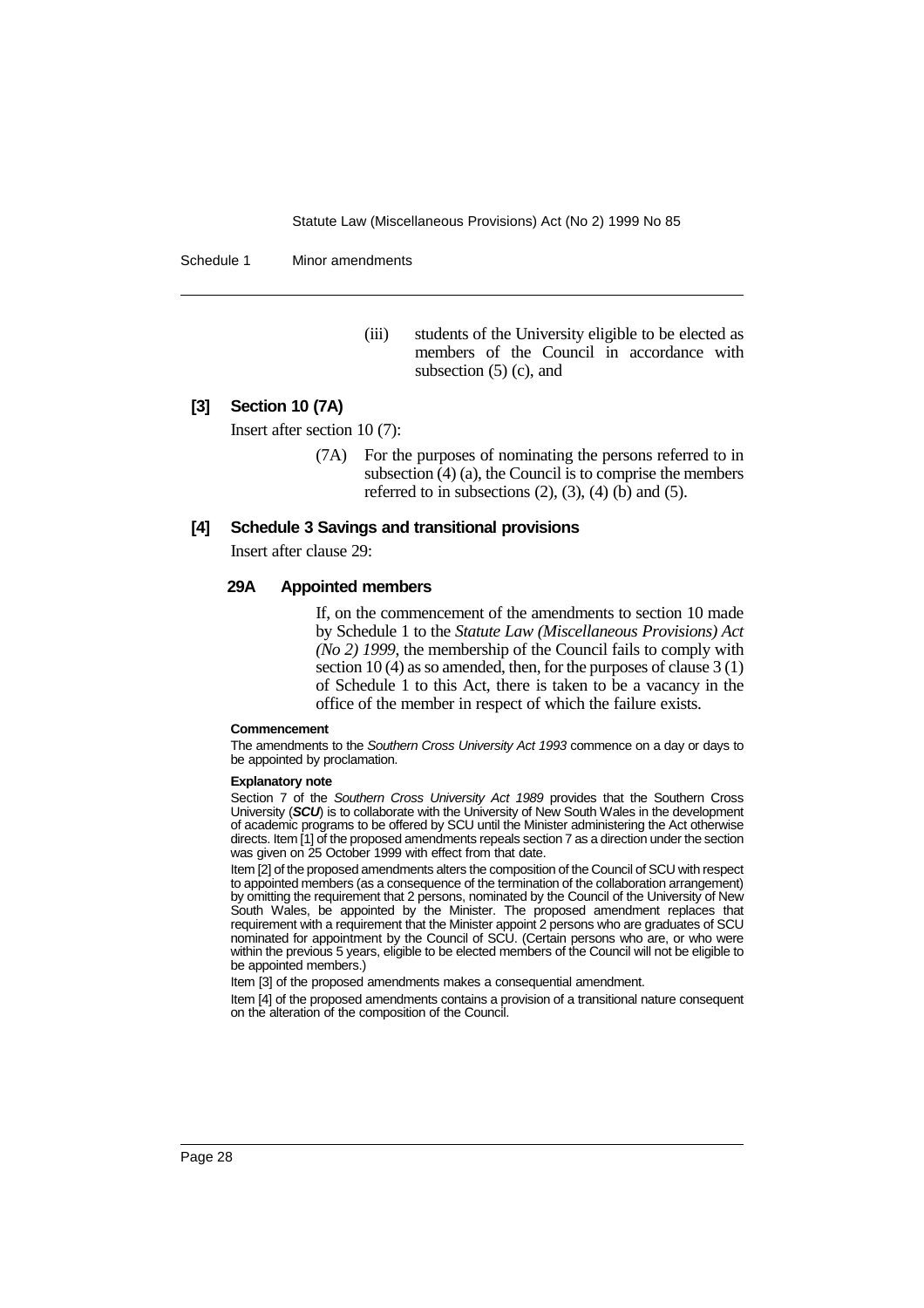Minor amendments **Schedule 1** and the state of the state of the state of the Schedule 1

# **1.24 Statutory and Other Offices Remuneration Act 1975 (1976 No 4)**

#### **Schedule 1 Public offices**

Insert at the end of the Schedule:

Commissioner for the Police Integrity Commission

#### **Explanatory Note**

The proposed amendment enables the remuneration of the Commissioner for the Police Integrity Commission to be determined in accordance with the Statutory and Other Offices Remuneration Act 1975 and is consequential on the amendments to the Police Integrity Commission Act 1996 in respect of the Commissioner's remuneration set out elsewhere in this Schedule.

# **1.25 Stock Foods Act 1940 No 19**

## **Section 3 Definitions**

Insert "any substance that is intended to be fed to animals other than stock or" after "and does not include" in the definition of *stock food*.

#### **Explanatory note**

The definition of **stock food** in section 3 of the Stock Foods Act 1940 adopts for consistency the definition of **stockfood** in the Agricultural and Veterinary Chemicals Code Regulations 1995 of the Commonwealth. However, the adoption of that definition inadvertently extends the application of the Act to stock food fed to any animal rather than just to animals to which the Act applies (namely, animals belonging to food producing species).

The proposed amendment makes it clear that the definition does not include any substance that is intended to be fed to animals other than those to which the Act applies.

## **1.26 Sydney Harbour Foreshore Authority Act 1998 No 170**

#### **[1] Section 32 Rangers**

Insert after section 32 (1):

(1A) Rangers may include persons who are officers or employees of a body corporate providing services to the Authority under section 31 (4). Such persons are subject to the control and direction of the Chief Executive Officer while they are exercising the functions of a ranger.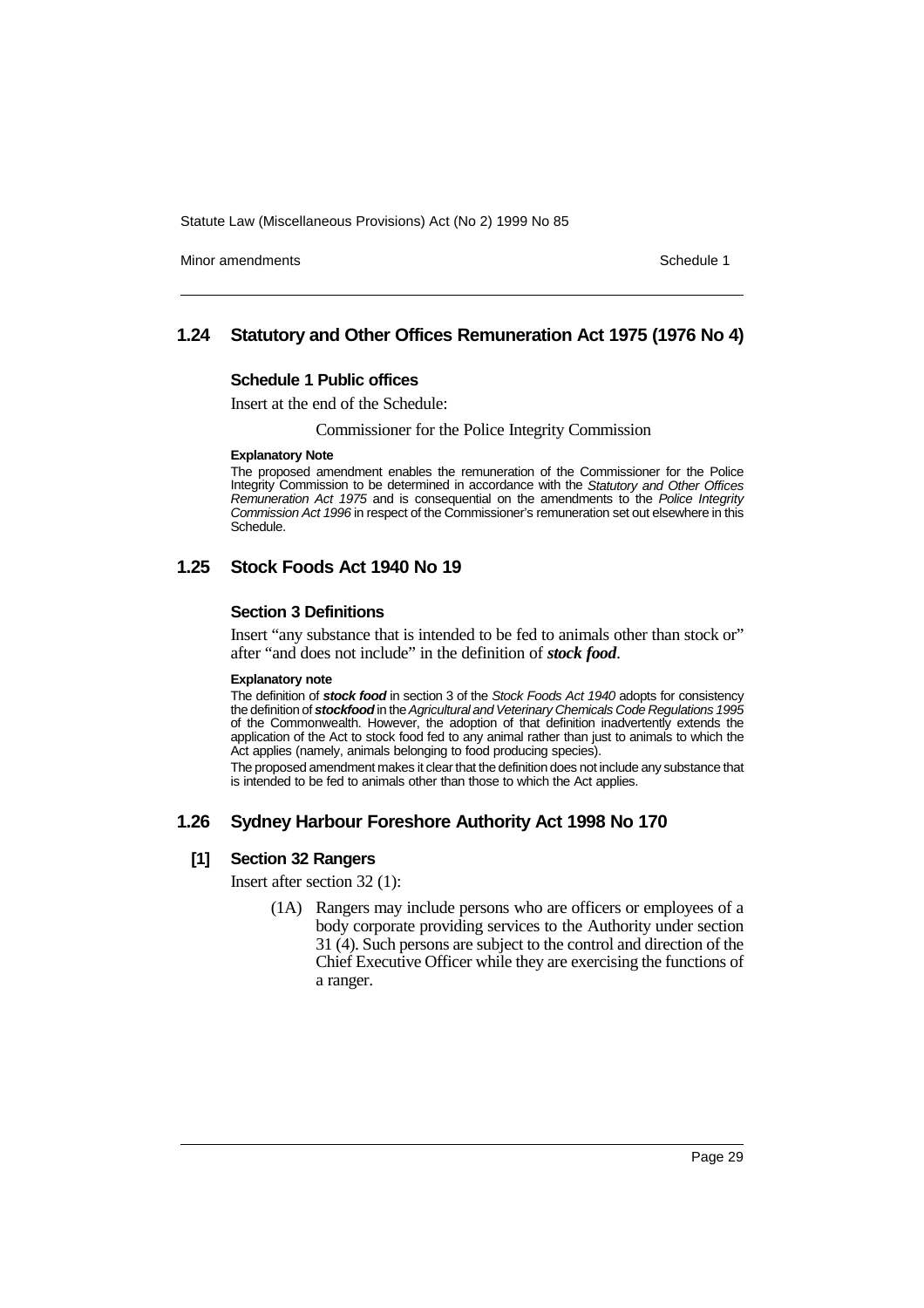Schedule 1 Minor amendments

## **[2] Section 43A**

Insert after section 43:

### **43A Penalty notices**

- (1) An authorised officer may serve a penalty notice on a person if it appears to the officer that the person has committed an offence against the regulations, being an offence prescribed by the regulations as a penalty notice offence.
- (2) A penalty notice is a notice to the effect that, if the person served does not wish to have the matter determined by a court, the person can pay, within the time and to the person specified in the notice, the amount of penalty prescribed by the regulations for the offence if dealt with under this section.
- (3) A penalty notice may be served personally or by post.
- (4) If the amount of penalty prescribed for an alleged offence is paid under this section, no person is liable to any further proceedings for the alleged offence.
- (5) Payment under this section is not to be regarded as an admission of liability for the purpose of, and does not in any way affect or prejudice, any civil claim, action or proceeding arising out of the same occurrence.
- (6) The regulations may:
	- (a) prescribe an offence for the purposes of this section by specifying the offence or by referring to the provision creating the offence, and
	- (b) prescribe the amount of penalty payable for the offence if dealt with under this section, and
	- (c) prescribe different amounts of penalties for different offences or classes of offences.
- (7) The amount of a penalty prescribed under this section for an offence is not to exceed the maximum amount of penalty that could be imposed for the offence by a court.
- (8) This section does not limit the operation of any other provision of, or made under, this or any other Act relating to proceedings that may be taken in respect of offences.
- (9) In this section, *authorised officer* means a person authorised in writing by the Authority as an authorised officer for the purposes of this section.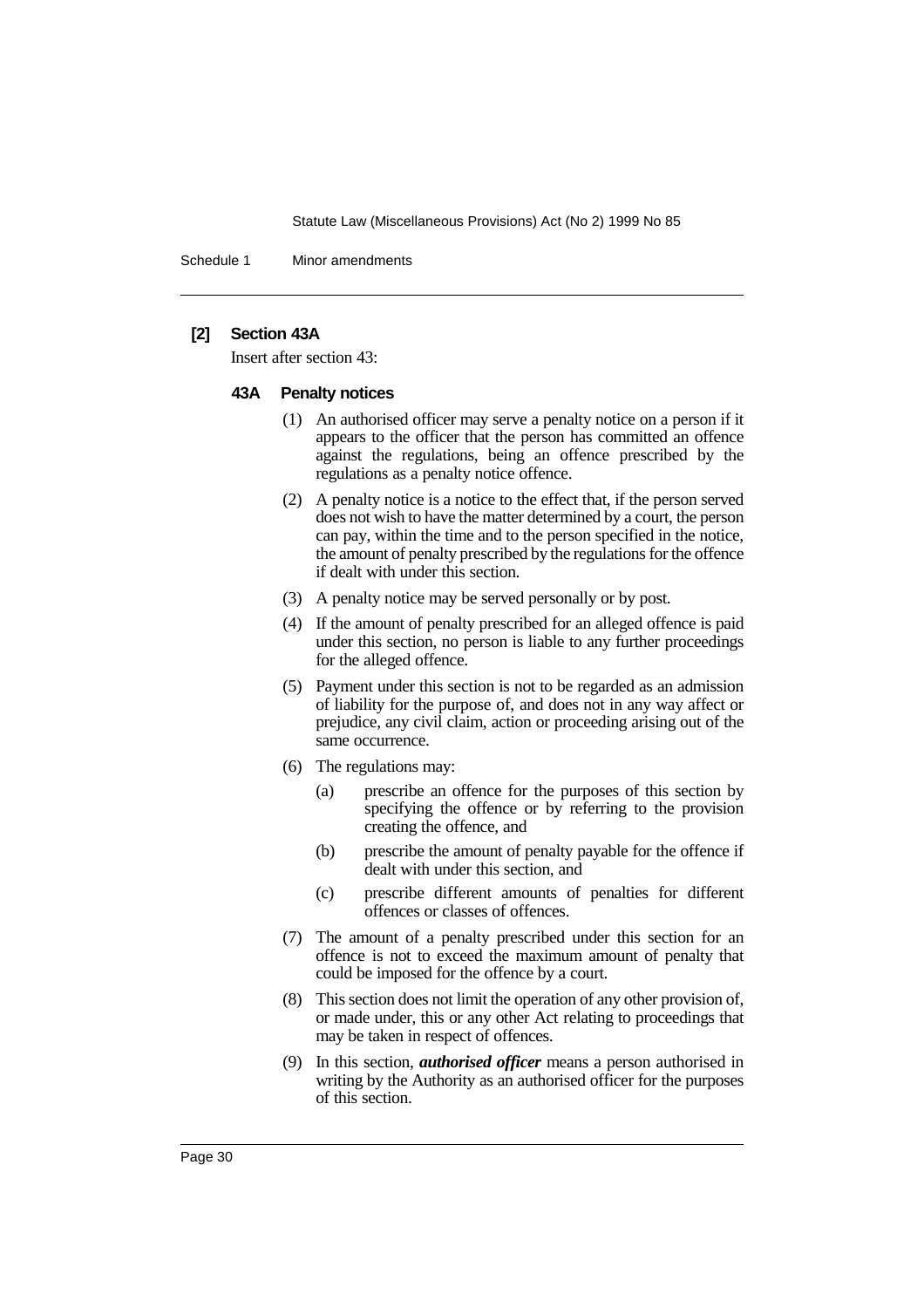Minor amendments **Schedule 1** and the state of the state of the Schedule 1

#### **Explanatory note**

Section 32 (1) of the Sydney Harbour Foreshore Authority Act 1998 enables certain individuals to be appointed as rangers for the purposes of the Act. Item [1] of the proposed amendments makes it clear that individuals who are officers or employees of a body corporate that is engaged under section 31 of the Act to provide services to the Sydney Harbour Foreshore Authority may also be appointed as rangers. Such a person will be subject to the control and direction of the Chief Executive Officer of the Authority while exercising the functions of a ranger.

Item [2] of the proposed amendments enables penalty notices (commonly known as "on-the-spot" fines) to be issued for offences against regulations made under the Act.

# **1.27 University of Newcastle Act 1989 No 68**

# **[1] Section 9 Constitution of Council**

Insert "the following" after "comprise" in section 9 (5).

# **[2] Section 9 (5) (c) (i)**

Omit "a student". Insert instead "an undergraduate student".

**[3] Section 9 (5) (c) (iii)**

Insert "the undergraduate" before "students".

**[4] Section 9 (5) (c) (iii)** Omit "and".

# **[5] Section 9 (5) (c1)**

Insert after section 9 (5) (c):

- (c1) one person:
	- (i) who is a postgraduate student of the University but who is not a member of the academic or non-academic staff of the University, and
	- (ii) who has such qualifications as may be prescribed by the by-laws, and
	- (iii) who is elected by the postgraduate students of the University in the manner prescribed by the by-laws,

# **[6] Section 9 (5) (d) (i)**

Insert "or  $(c1)$  (ii)" after " $(c)$  (ii)".

**[7] Schedule 1 Provisions relating to members and procedure of the Council**

Omit "or (c)" from clause 1 (d). Insert instead ", (c) or (c1)".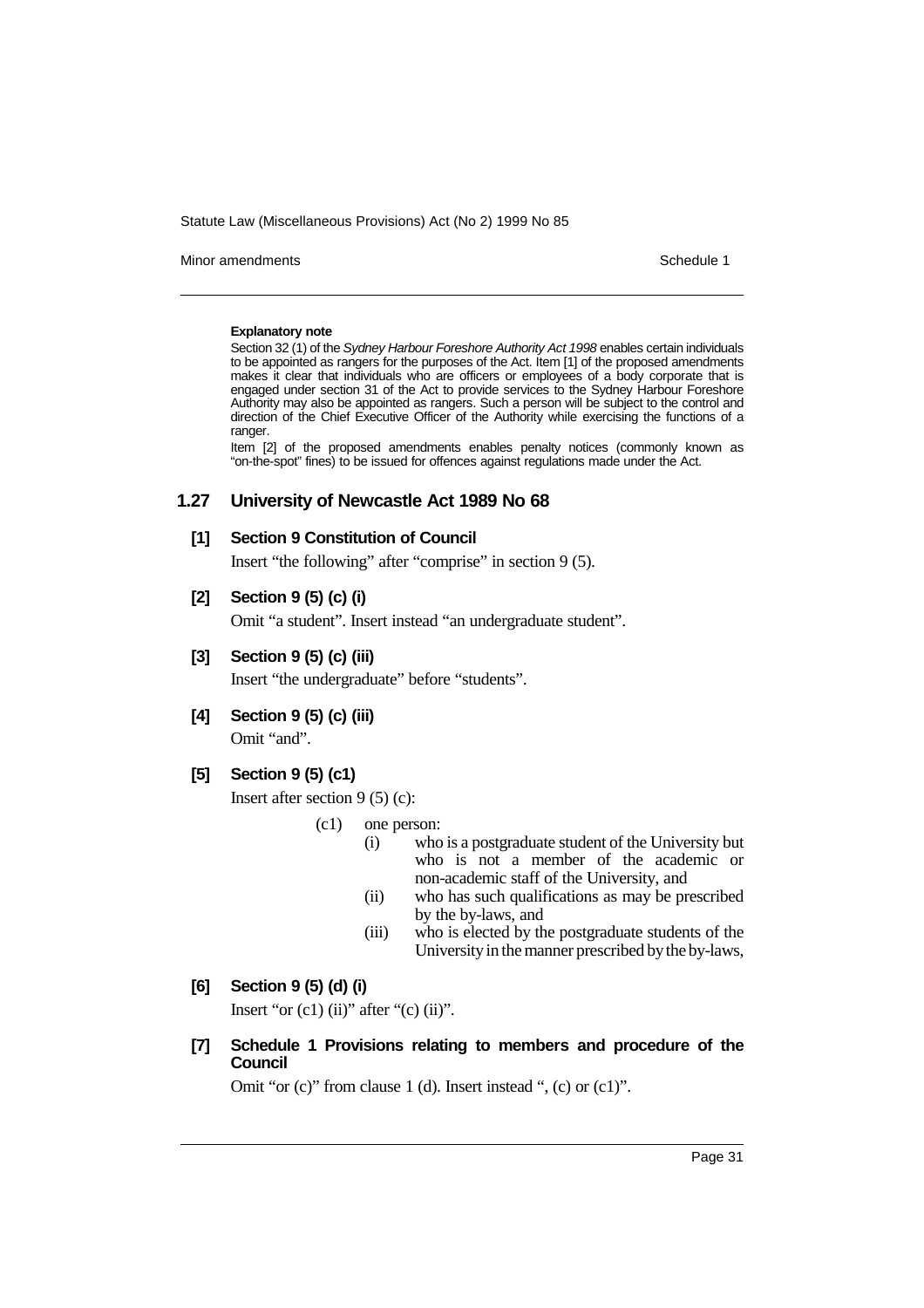Schedule 1 Minor amendments

### **[8] Schedule 3 Savings and transitional provisions**

Insert after clause 11:

#### **12 Elected members**

If, on the commencement of the amendments to section 9 made by Schedule 1 to the *Statute Law (Miscellaneous Provisions) Act (No 2) 1999*, the membership of the Council fails to comply with section 9 (5) as so amended, there is for the purposes of clause 3 (1) of Schedule 1 to this Act taken to be a vacancy in the office of the member in respect of which the failure exists.

#### **Commencement**

The amendments to the University of Newcastle Act 1989 commence on a day or days to be appointed by proclamation.

#### **Explanatory note**

Items [1]–[7] of the proposed amendments alter the composition of the Council of the University of Newcastle by increasing the number of student members from 1 to 2 and by providing that, of the 2 student members, one is to be an undergraduate elected by the undergraduate students and the other a postgraduate elected by the postgraduate students. Item [8] of the proposed amendments contains a provision of a transitional nature consequent

on items [1]–[7].

# **1.28 Unlawful Gambling Act 1998 No 113**

# **[1] Section 8 Offences relating to unlawful betting**

Insert "by telephone or" after "made" in section 8 (3) (a).

# **[2] Section 51 Proceeding for offences**

Insert " $(1)$ " after "19" in section 51  $(2)$ .

#### **Explanatory Note**

It is currently an offence under section 8 (3) of the Unlawful Gambling Act 1998 for a person to make a bet on any horse race, harness race or greyhound race if the bet is made electronically by means of the Internet, subscription TV or other on-line communication system and the bet is made with another person whom the person making the bet knows is not a legal bookmaker or is not a person who is authorised to conduct totalizator betting.

Item [1] of the proposed amendments makes it clear that the offence is meant to cover the making of a bet with such a person by means of all relevant forms of communications media, including the telephone. The proposed amendment will make the provision consistent with section 17 of the Racing Administration Act 1998 which prohibits the conduct of unauthorised telephone or electronic betting activities by licensed bookmakers.

Section 51 (2) of the Unlawful Gambling Act 1998 provides that a second or subsequent offence under certain provisions of the Act are to be prosecuted on indictment. Section 51 (2) currently refers to section 19 of that Act. Section 19 contains 2 offences, but it is only the offence under section 19 (1) that provides a penalty for a second or subsequent offence. The other offence under section 19 is not relevant in the context of section 51 (2). Item [2] of the proposed amendments rectifies the cross-reference to section 19 in section 51 (2) so that it refers to section 19 (1) only.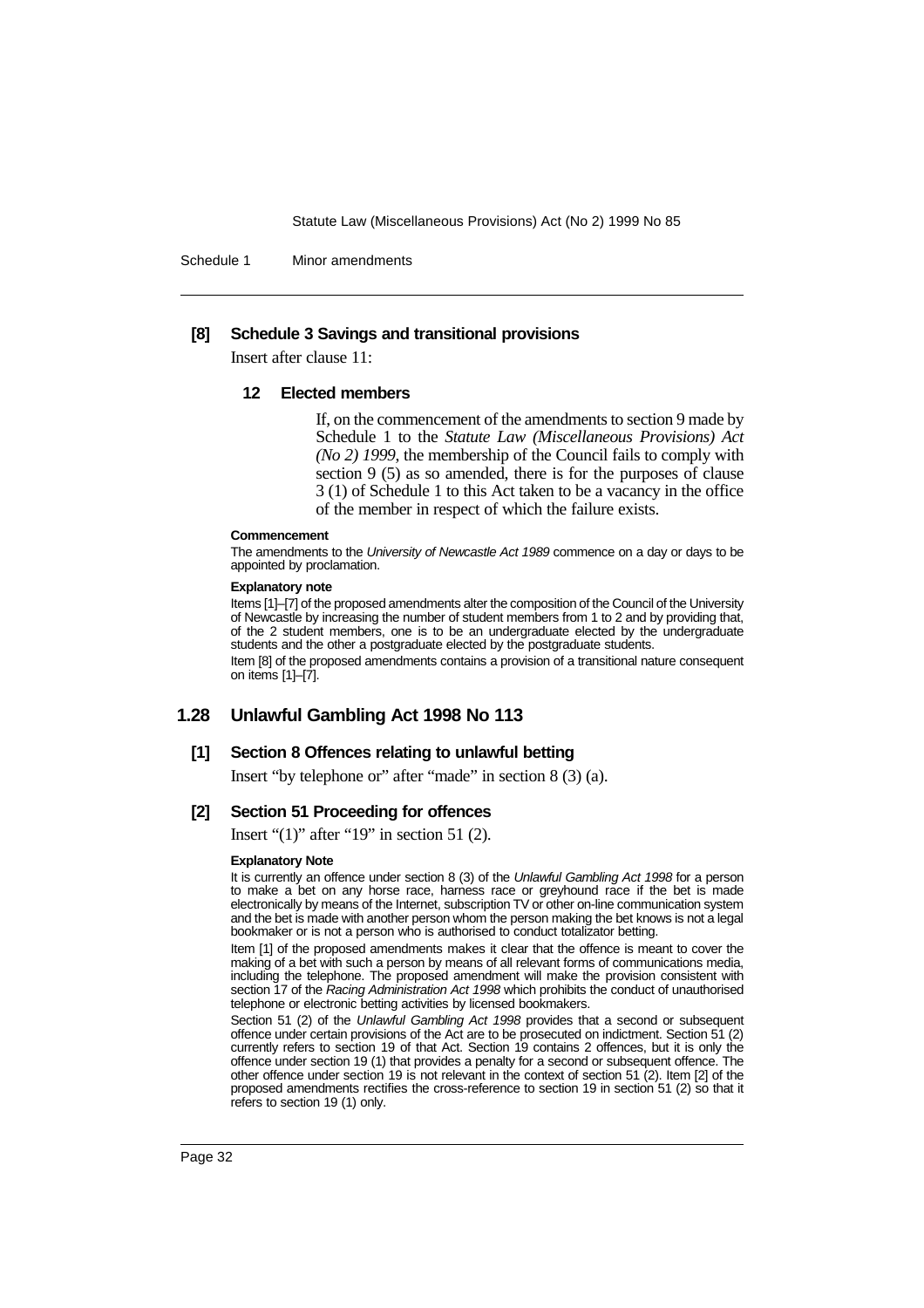Minor amendments **Schedule 1** and the state of the state of the state of the Schedule 1

# **1.29 Waste Minimisation and Management Act 1995 No 102**

#### **[1] Sections 37A and 37B**

Insert after section 37:

#### **37A Preparation of IWRP to implement national measure**

- (1) The Minister may decide that an IWRP is to be prepared by the EPA for an industry if the Minister is satisfied that the proposed IWRP will implement a national environment protection measure.
- (2) A draft IWRP prepared under this section may be prepared without the need to comply with sections 33–36.
- (3) Once the draft IWRP is prepared, the EPA is to submit it to the Minister for approval.
- (4) After the draft IWRP is referred to the Minister, the Minister may approve the plan (or may require changes to be made).
- (5) In this section, *national environment protection measure* has the same meaning as in the *Protection of the Environment Operations Act 1997*.

# **37B Content of IWRPs**

An IWRP may adopt or incorporate, with or without modification, any document as in force at a particular time or from time to time.

#### **Explanatory note**

#### **Proposed section 37A**

The National Environment Protection Council (New South Wales) Act 1995 gives effect to that part of the Intergovernmental Agreement on the Environment (to which New South Wales is a party) requiring the establishment of a body to determine national environment protection measures (measures which relate to ambient air or water quality and similar standards). These measures are made by the National Environment Protection Council established under the Act (after the Council has undertaken public consultation required by the Act with respect to such measures) and are to be implemented by parties to the Agreement.

Part 4 of the Waste Minimisation and Management Act 1995 provides for the preparation of, and compliance with, industry waste reduction plans. Proposed section 37A of the Act will enable an industry waste reduction plan to be prepared by the Environment Protection Authority if the Minister administering the Act is satisfied that the plan will implement a national environment protection measure. (Section 22 (1) of the Protection of the Environment Operations Act 1997 contains a similar provision in respect of protection of the environment policies made under that Act.)

#### **Proposed section 37B**

Proposed section 37B of the Waste Minimisation and Management Act 1995 will enable industry waste reduction plans to adopt or incorporate (with or without modification) documents as in force at a particular time or as in force from time to time. (Section 35 (d) of the Protection of the Environment Operations Act 1997 contains a similar provision in respect of protection of the environment policies made under that Act.)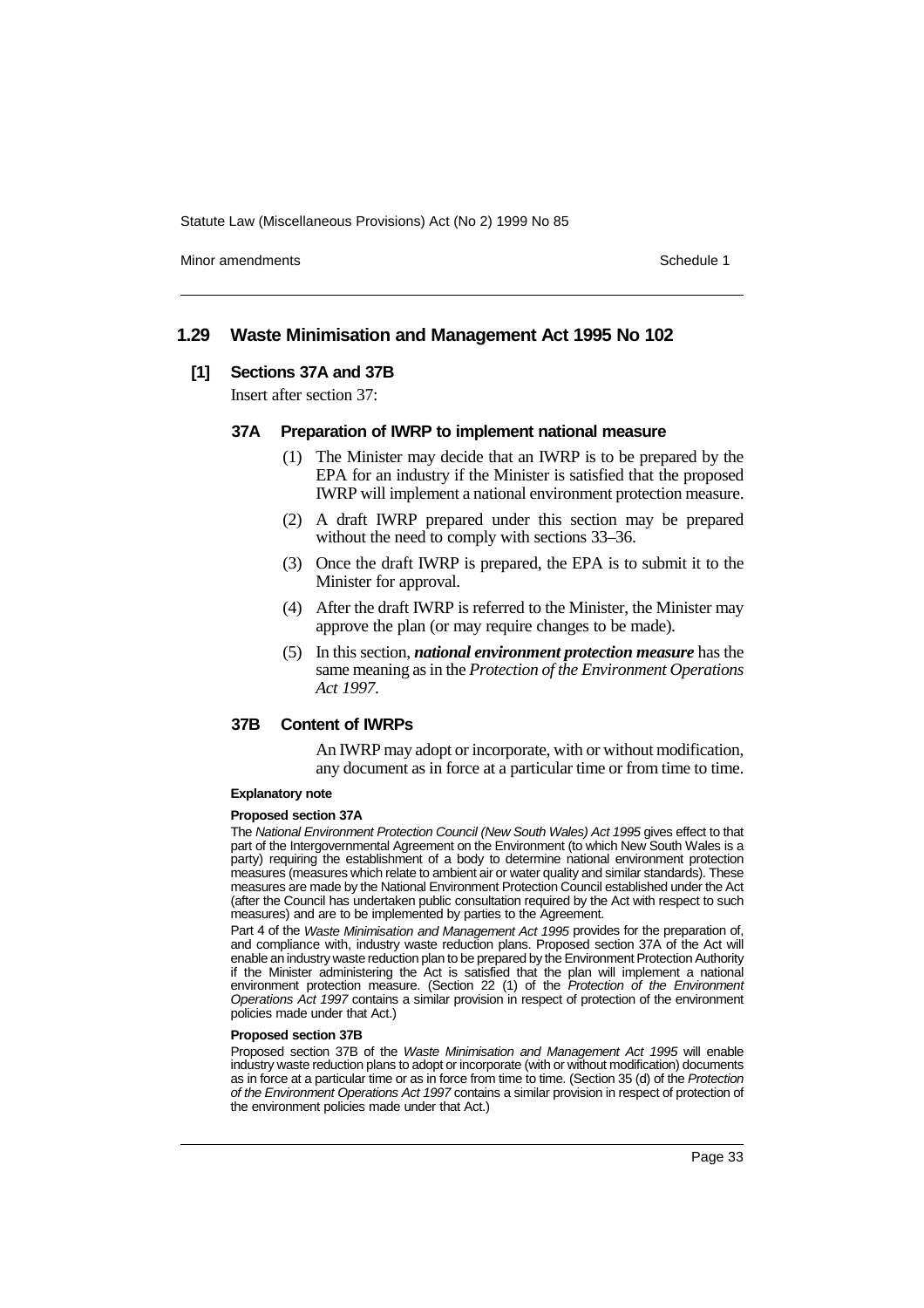#### Schedule 2 Amendments by way of statute law revision

# **Schedule 2 Amendments by way of statute law revision**

(Section 3)

# **2.1 Administrative Decisions Legislation Amendment Act 1997 No 77**

### **[1] Schedule 5.7 (Amendments to Dairy Industry Act 1979)**

Omit "the Corporation" wherever occurring in section 33 (3) of the *Dairy Industry Act 1979* (as proposed to be inserted by Schedule 5.7 [1]). Insert instead "Safe Food".

## **[2] Schedule 5.7 [3]**

Omit "the Corporation" from section 37 (3) of the *Dairy Industry Act 1979* (as proposed to be inserted by Schedule 5.7[3]). Insert instead "Safe Food".

#### **Explanatory note**

The proposed amendments change references to the New South Wales Dairy Corporation (which has been dissolved) to references to the body that has taken over its functions.

# **2.2 Administrative Decisions Tribunal Act 1997 No 76**

#### **[1] Schedule 2 Composition and functions of Divisions**

Insert "a" before "judicial" in clause 7 (2) (a) of Part 4.

# **[2] Schedule 2, Part 4, clause 7 (2) (b) and (c)**

Insert "a" before "non-judicial" wherever occurring.

#### **Explanatory note**

The proposed amendments insert an omitted word.

# **2.3 Children and Young Persons (Care and Protection) Act 1998 No 157**

#### **Section 259 Proceedings for offences**

Insert "monetary" after "maximum" wherever occurring in section 259 (3).

#### **Explanatory note**

The proposed amendment supplements the amendment to the Interpretation Act 1987 relating to the maximum monetary penalty Local Courts may impose set out in Schedule 1.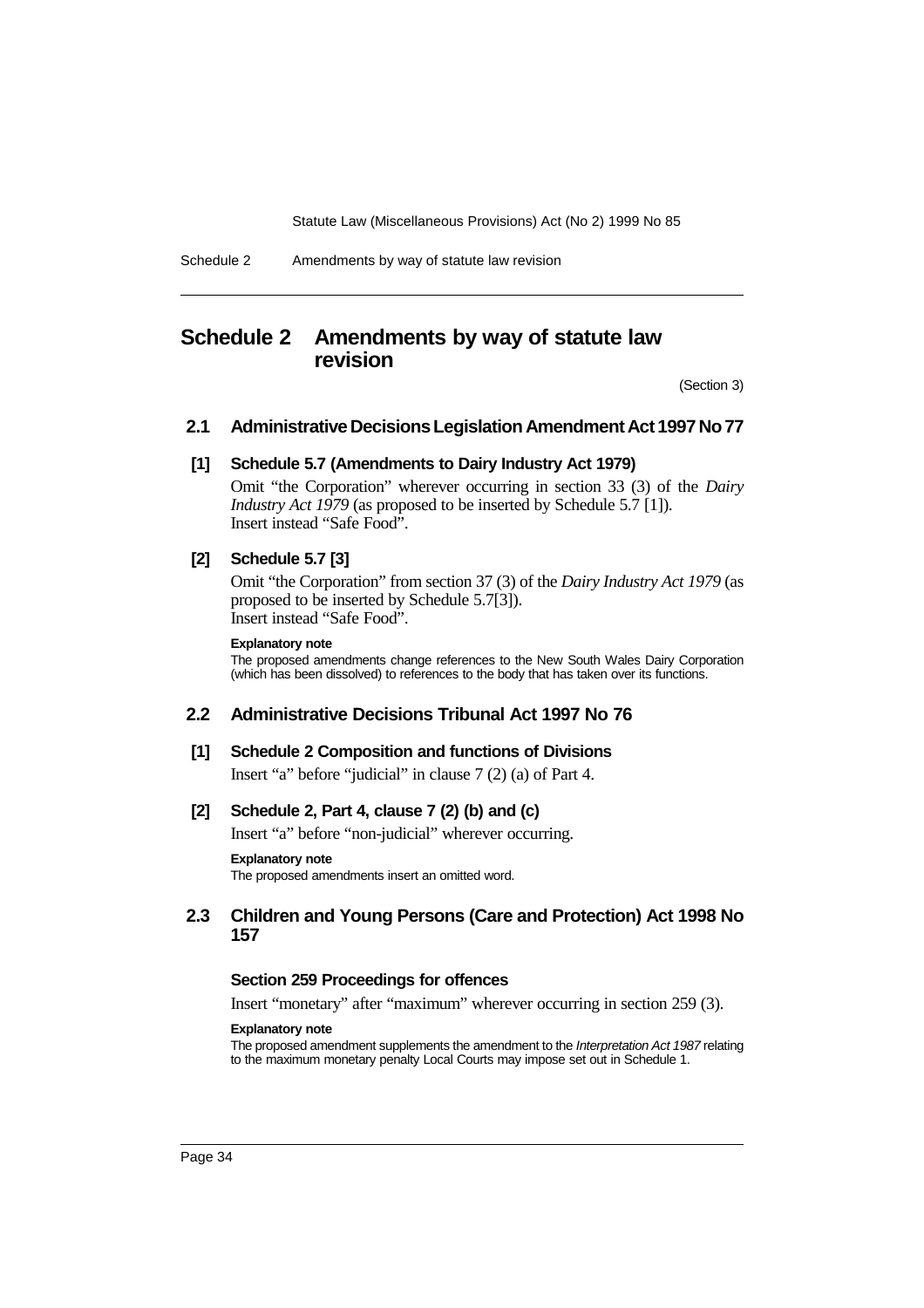Amendments by way of statute law revision Schedule 2 and Schedule 2

## **2.4 Children (Community Service Orders) Act 1987 No 56**

### **Section 3 Definitions**

Omit "Department of Youth and Community Services" from the definition of *Department* in section 3 (1). Insert instead "Department of Juvenile Justice".

**Explanatory note**

The proposed amendment updates a reference to a Department.

## **2.5 Commercial Vessels Act 1979 No 41**

### **Section 51A Proceedings for offences**

Insert "monetary" after "maximum" wherever occurring in section 51A (2).

#### **Explanatory note**

The proposed amendment supplements the amendment to the Interpretation Act 1987 relating to the maximum monetary penalty Local Courts may impose set out in Schedule 1.

## **2.6 Consumer Credit Administration Act 1995 No 69**

### **Section 43 Disposal of proceedings for offence**

Insert "monetary" after "maximum" wherever occurring in section 43 (3).

#### **Explanatory note**

The proposed amendment supplements the amendment to the Interpretation Act 1987 relating to the maximum monetary penalty Local Courts may impose set out in Schedule 1.

## **2.7 Contaminated Land Management Act 1997 No 140**

#### **Section 92 Proceedings for other offences**

Insert "monetary" after "maximum" in section 92 (2).

### **Explanatory note**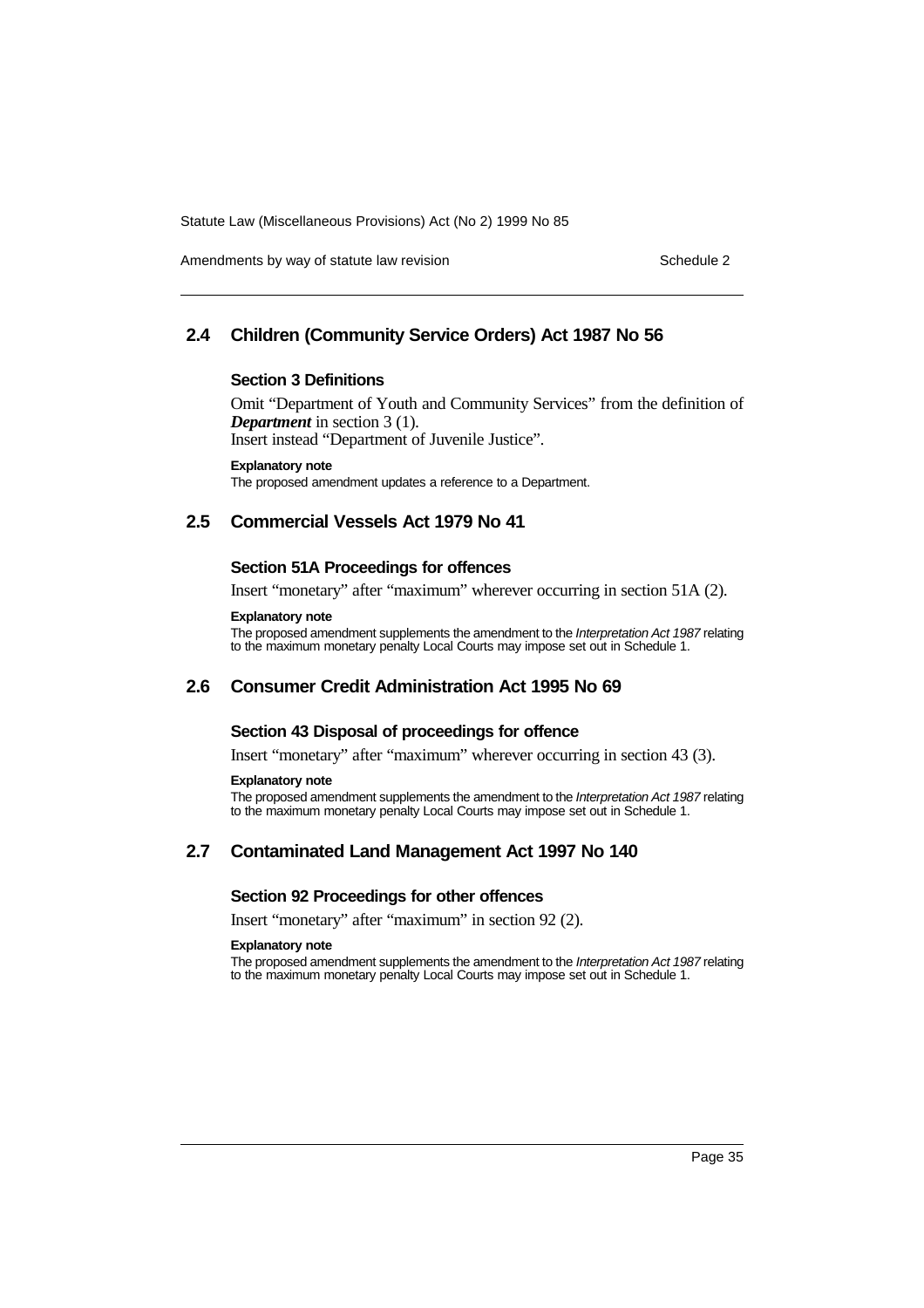Schedule 2 Amendments by way of statute law revision

## **2.8 Credit Act 1984 No 94**

#### **Section 159B Proceedings for offence**

Insert "monetary" after "maximum" wherever occurring in section 159B (3).

#### **Explanatory note**

The proposed amendment supplements the amendment to the Interpretation Act 1987 relating to the maximum monetary penalty Local Courts may impose set out in Schedule 1.

## **2.9 Crimes Act 1900 No 40**

### **Part 14 Offences punishable by Justices and procedure before Justices generally**

Omit "Division 1" where secondly occurring. Insert instead "Division 2".

#### **Explanatory note**

The proposed amendment renumbers a Division.

## **2.10 Criminal Procedure Act 1986 No 209**

## **Part 9A, Table 1 Indictable offences that are to be dealt with summarily unless prosecuting authority or person charged elects otherwise**

Insert "(1)" after "19" in item 24 in Part 4 of the Table.

### **Explanatory note** The proposed amendment corrects a cross-reference.

## **2.11 Dangerous Goods Act 1975 No 68**

## **Section 33 Proceedings for offences**

Insert "monetary" after "maximum" wherever occurring in section 33 (1A).

#### **Explanatory note**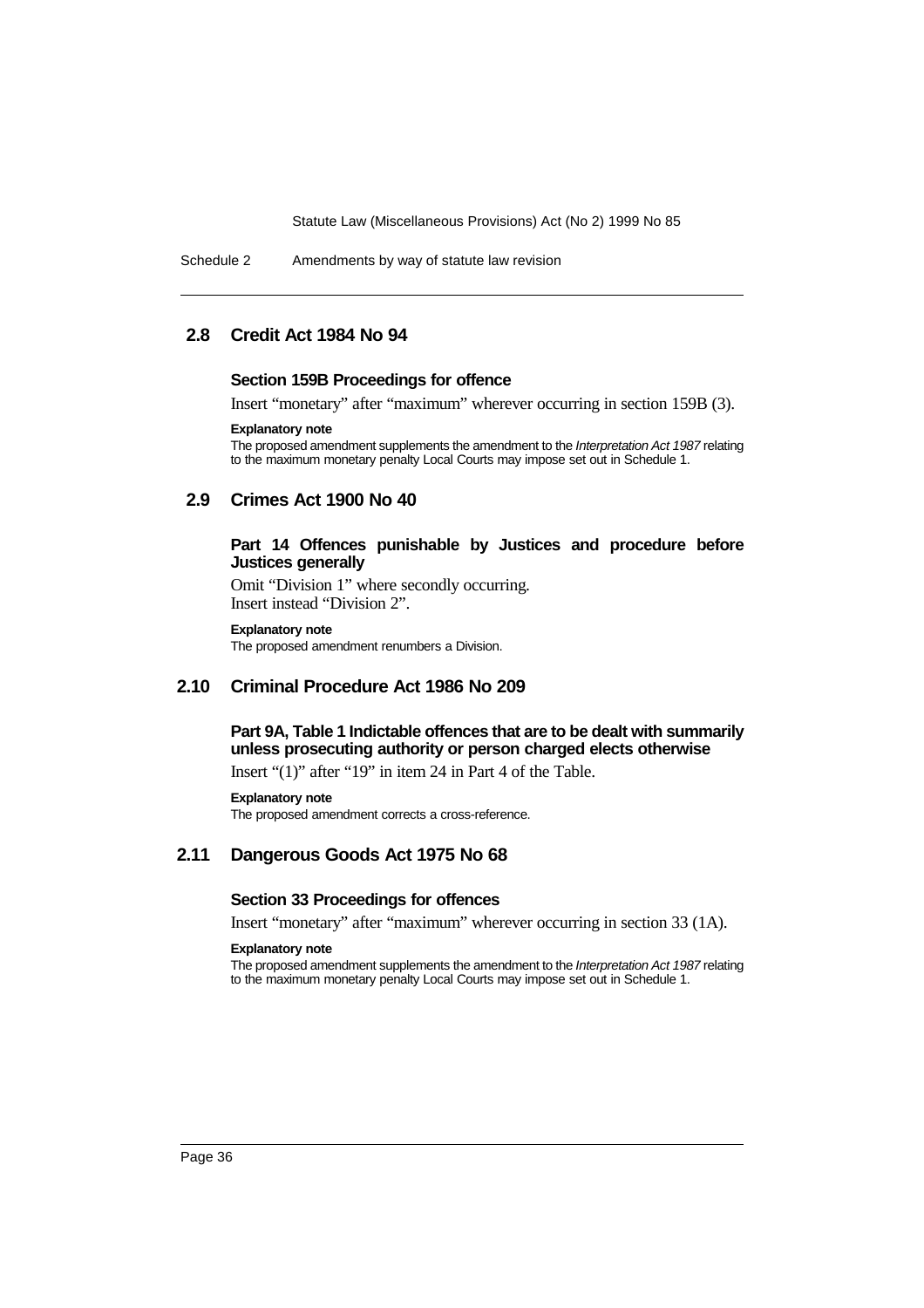Amendments by way of statute law revision Schedule 2 and Schedule 2

## **2.12 Defamation Act 1974 No 18**

## **Section 17KA Matters arising under the Community Services (Complaints, Reviews and Monitoring) Act 1993**

Omit "*Community Services (Complaints, Appeals and Monitoring) Act 1993*" from section 17KA (a). Insert instead "*Community Services (Complaints, Reviews and Monitoring) Act 1993*".

**Explanatory note**

The proposed amendment updates a reference to an Act.

## **2.13 Duties Act 1997 No 123**

### **[1] Schedule 1 Savings, transitional and other provisions**

Renumber clause 15 (as inserted by the *Property (Relationships) Legislation Amendment Act 1999*) as clause 16.

## **[2] Schedule 1**

Renumber Part 3 and clause 16 (as inserted by the *State Revenue Legislation Amendment Act 1999*) as Part 4 and clause 17, respectively.

### **Explanatory note**

The proposed amendments renumber a Part and two clauses.

# **2.14 Election Funding Act 1981 No 78**

## **Section 111 Proceedings for offences**

Insert "monetary" after "maximum" wherever occurring in section 111 (2).

#### **Explanatory note**

The proposed amendment supplements the amendment to the Interpretation Act 1987 relating to the maximum monetary penalty Local Courts may impose set out in Schedule 1.

# **2.15 Electricity Safety Act 1945 (1946 No 13)**

## **Section 20 Definitions**

Omit "the Standards Association of Australia" from paragraph (a) of the definition of *specification* in section 20 (1). Insert instead "Standards Australia".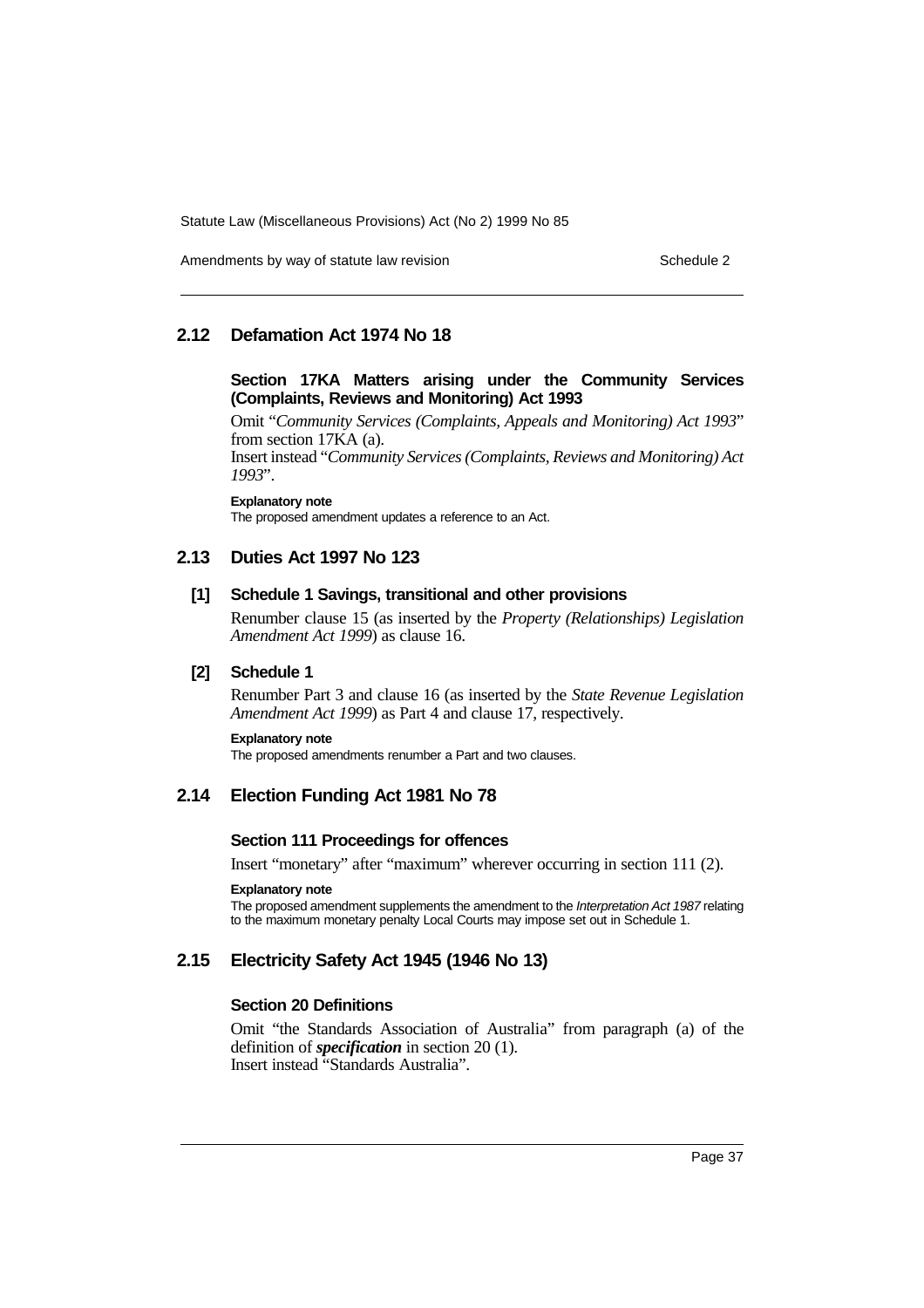Schedule 2 Amendments by way of statute law revision

#### **Explanatory note**

The proposed amendment updates a reference to the name of a body and is consequential on the amendments to the Interpretation Act 1987 in relation to Standards Australia set out in Schedule 1.

## **2.16 Electricity Supply Act 1995 No 94**

### **[1] Section 102 Proceedings for offences**

Insert "monetary" after "maximum" in section 102 (4).

### **[2] Schedule 2 Licences**

Omit "subsection (6)" from clause 6 (4) (a). Insert instead "subclause (6)".

## **[3] Schedule 2, clause 6 (5) (a)**

Omit "to" where fourthly occurring. Insert instead "it".

#### **Explanatory note**

Item [1] of the proposed amendments supplements the amendment to the Interpretation Act 1987 relating to the maximum monetary penalty Local Courts may impose set out in Schedule 1.

Item [2] of the proposed amendments corrects a cross-reference. Item [3] of the proposed amendments corrects a typographical error.

## **2.17 Environmental Planning and Assessment Act 1979 No 203**

### **Section 127 Proceedings for offences**

Insert "monetary" after "maximum" wherever occurring in section 127 (3).

#### **Explanatory note**

The proposed amendment supplements the amendment to the Interpretation Act 1987 relating to the maximum monetary penalty Local Courts may impose set out in Schedule 1.

## **2.18 Environmentally Hazardous Chemicals Act 1985 No 14**

### **Section 56 Proceedings for offences**

Insert "monetary" after "maximum" wherever occurring in section 56 (5).

#### **Explanatory note**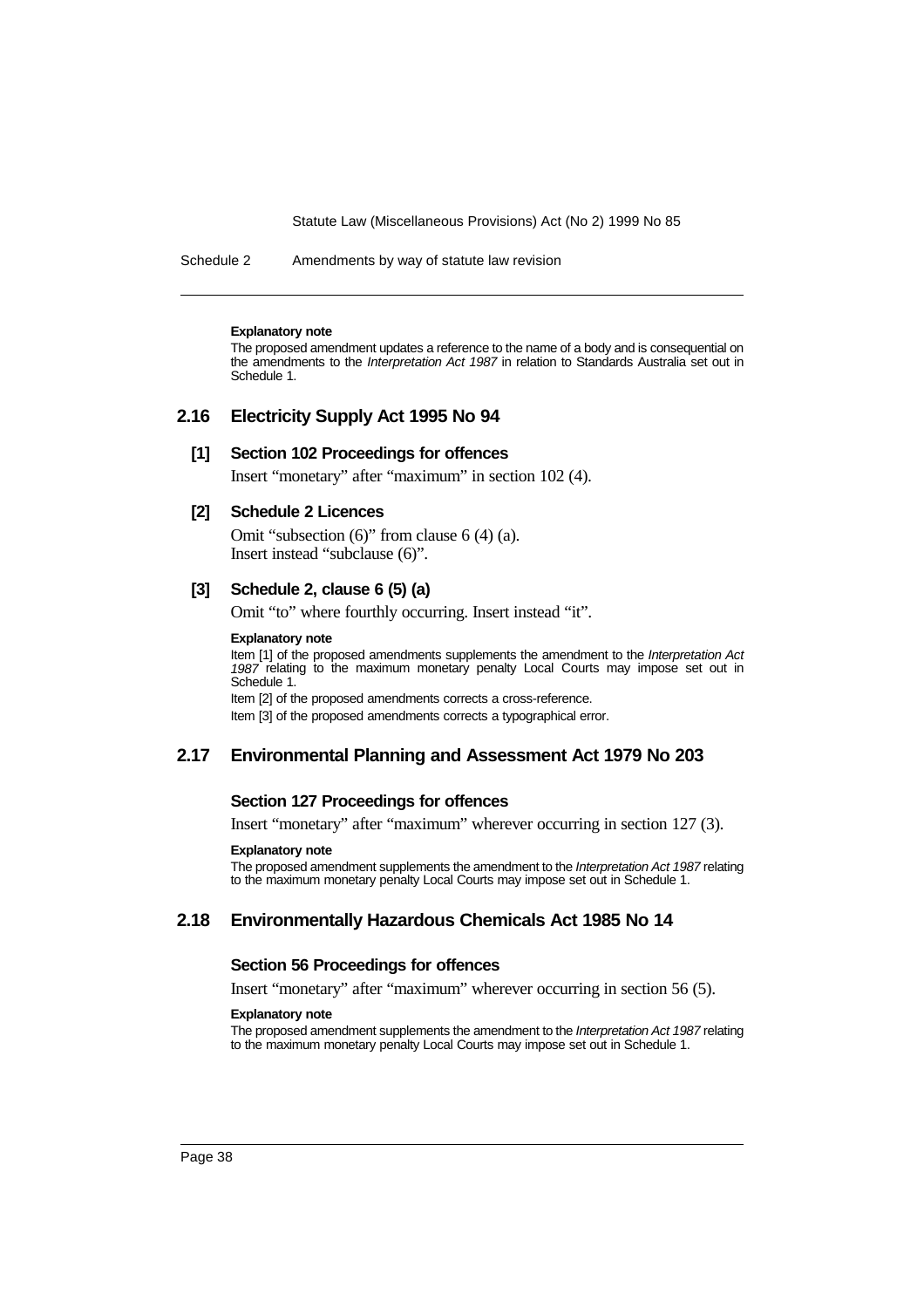Amendments by way of statute law revision Schedule 2 and Schedule 2

## **2.19 Factories, Shops and Industries Act 1962 No 43**

## **Section 145 Proceedings**

Insert "monetary" after "maximum" wherever occurring in section 145 (3A).

#### **Explanatory note**

The proposed amendment supplements the amendment to the Interpretation Act 1987 relating to the maximum monetary penalty Local Courts may impose set out in Schedule 1.

## **2.20 Fair Trading Act 1987 No 68**

### **[1] Section 63 Disposal of proceedings for offence**

Insert "monetary" after "maximum" wherever occurring in section 63 (5).

## **[2] Section 92 Regulations**

Omit "the Standards Association of Australia" from section 92 (2). Insert instead "Standards Australia".

#### **Explanatory note**

Item [1] of the proposed amendments supplements the amendment to the Interpretation Act 1987 relating to the maximum monetary penalty Local Courts may impose set out in Schedule 1.

Item [2] of the proposed amendments updates a reference to the name of a body and is consequential on the amendments to the Interpretation Act 1987 in relation to Standards Australia set out in Schedule 1.

## **2.21 Fines Act 1996 No 99**

### **Section 22 Persons who may issue and deal with penalty notices (appropriate officers)**

Omit "Director of the Infringement Processing Bureau of the Police Service or a person employed in that Bureau and authorised by the Director" from section  $22(2)$  (b).

Insert instead "Manager, Infringement Processing Services of the Police Service or a person employed in the Infringement Processing Bureau of that Service and authorised by the Manager, Infringement Processing Services".

#### **Explanatory note**

The proposed amendment updates a reference to an office.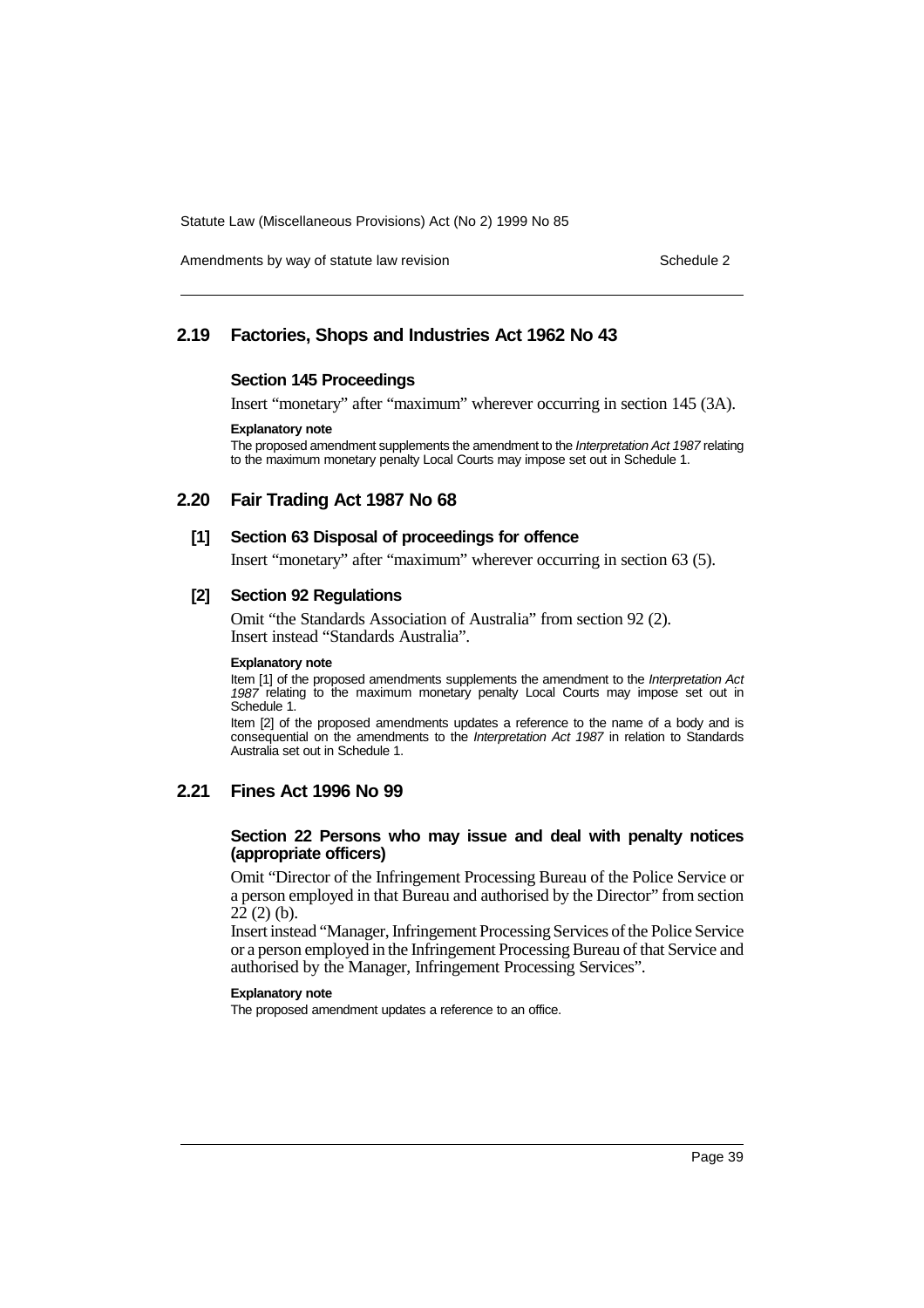Schedule 2 Amendments by way of statute law revision

## **2.22 Fisheries Management Act 1994 No 38**

#### **Section 277 Nature of proceedings for offences**

Insert "monetary" after "maximum" in section 277 (2).

### **Explanatory note**

The proposed amendment supplements the amendment to the Interpretation Act 1987 relating to the maximum monetary penalty Local Courts may impose set out in Schedule 1.

## **2.23 Fluoridation of Public Water Supplies Act 1957 No 58**

## **Section 4 Fluoridation of Public Water Supplies Advisory Committee**

Omit "The New South Wales Branch of the Australian Medical Association" from section  $4(2)$  (b) (i).

Insert instead "the Australian Medical Association (NSW) Limited".

#### **Explanatory note**

The proposed amendment updates a reference to the name of a body.

## **2.24 Food Production (Safety) Act 1998 No 128**

## **Section 63 Proceedings for offences**

Insert "monetary" after "maximum" wherever occurring in section 63 (2).

#### **Explanatory note**

The proposed amendment supplements the amendment to the Interpretation Act 1987 relating to the maximum monetary penalty Local Courts may impose set out in Schedule 1.

## **2.25 Gas Industry Restructuring Act 1986 No 213**

## **Section 138 Proceedings for offences**

Insert "monetary" after "maximum" wherever occurring in section 138 (2).

#### **Explanatory note**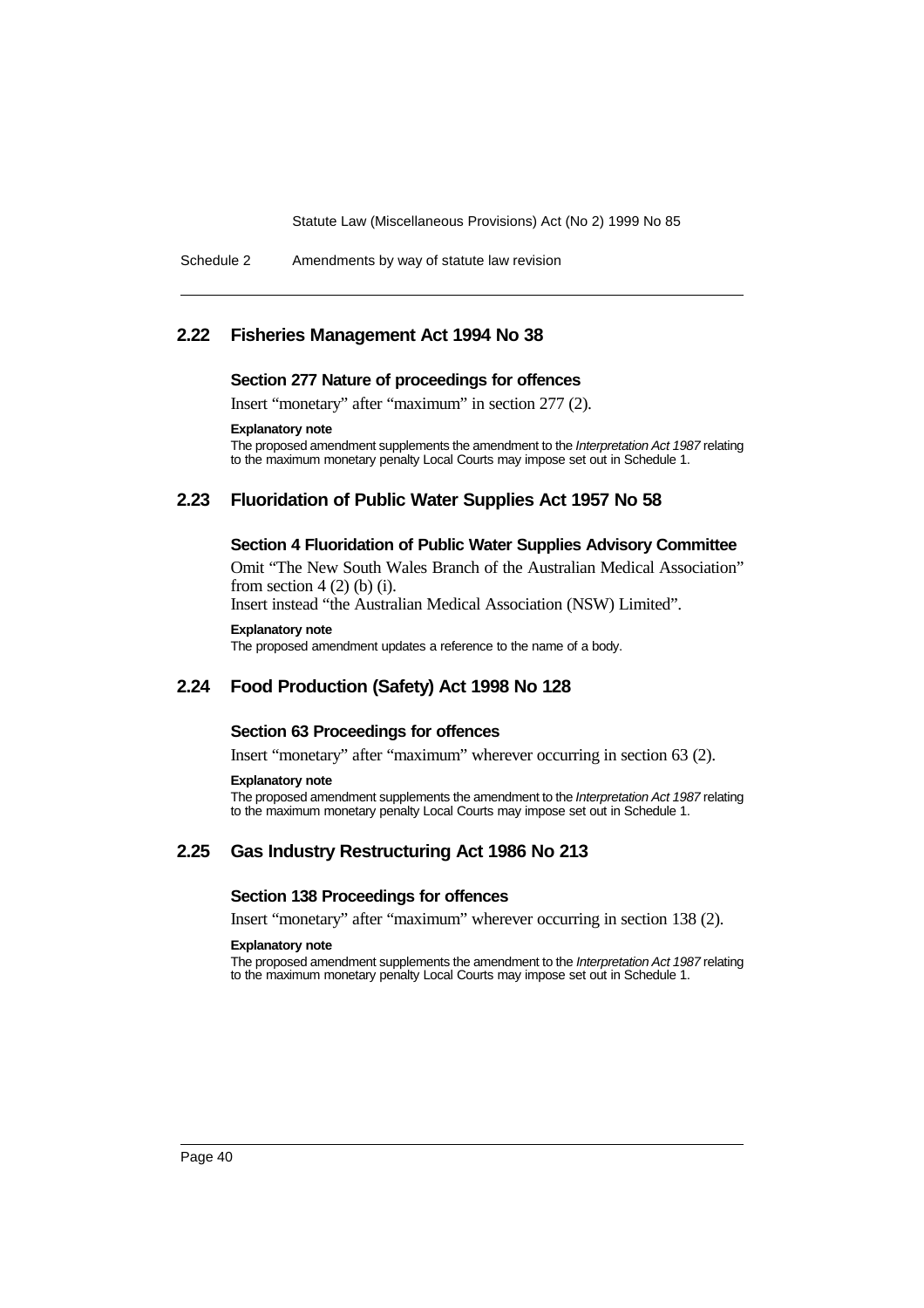Amendments by way of statute law revision Schedule 2 and Schedule 2

## **2.26 Gas Supply Act 1996 No 38**

### **Section 81 Proceedings for offences**

Insert "monetary" after "maximum" wherever occurring in section 81 (4).

### **Explanatory note**

The proposed amendment supplements the amendment to the Interpretation Act 1987 relating to the maximum monetary penalty Local Courts may impose set out in Schedule 1.

## **2.27 Health Administration Act 1982 No 135**

### **Section 20B Establishment of Medical Services Committee**

Omit "New South Wales Branch of the Australian Medical Association" from section 20B (2) (b) (i).

Insert instead "Australian Medical Association (NSW) Limited".

#### **Explanatory note**

The proposed amendment updates a reference to the name of a body.

## **2.28 Health Services Act 1997 No 154**

## **[1] Chapter 8 Visiting practitioners**

Omit "The New South Wales Branch of the Australian Medical Association" from the Introduction to the Chapter. Insert instead "the Australian Medical Association (NSW) Limited".

### **[2] Dictionary**

Omit "The New South Wales Branch of the Australian Medical Association" from the definition of *Association* in Part 1. Insert instead "the Australian Medical Association (NSW) Limited".

### **Explanatory note**

The proposed amendments update a reference to the name of a body.

# **2.29 Hunter Water Act 1991 No 53**

### **Section 34 Disposal of proceedings for offence**

Insert "monetary" after "maximum" wherever occurring in section 34 (2).

### **Explanatory note**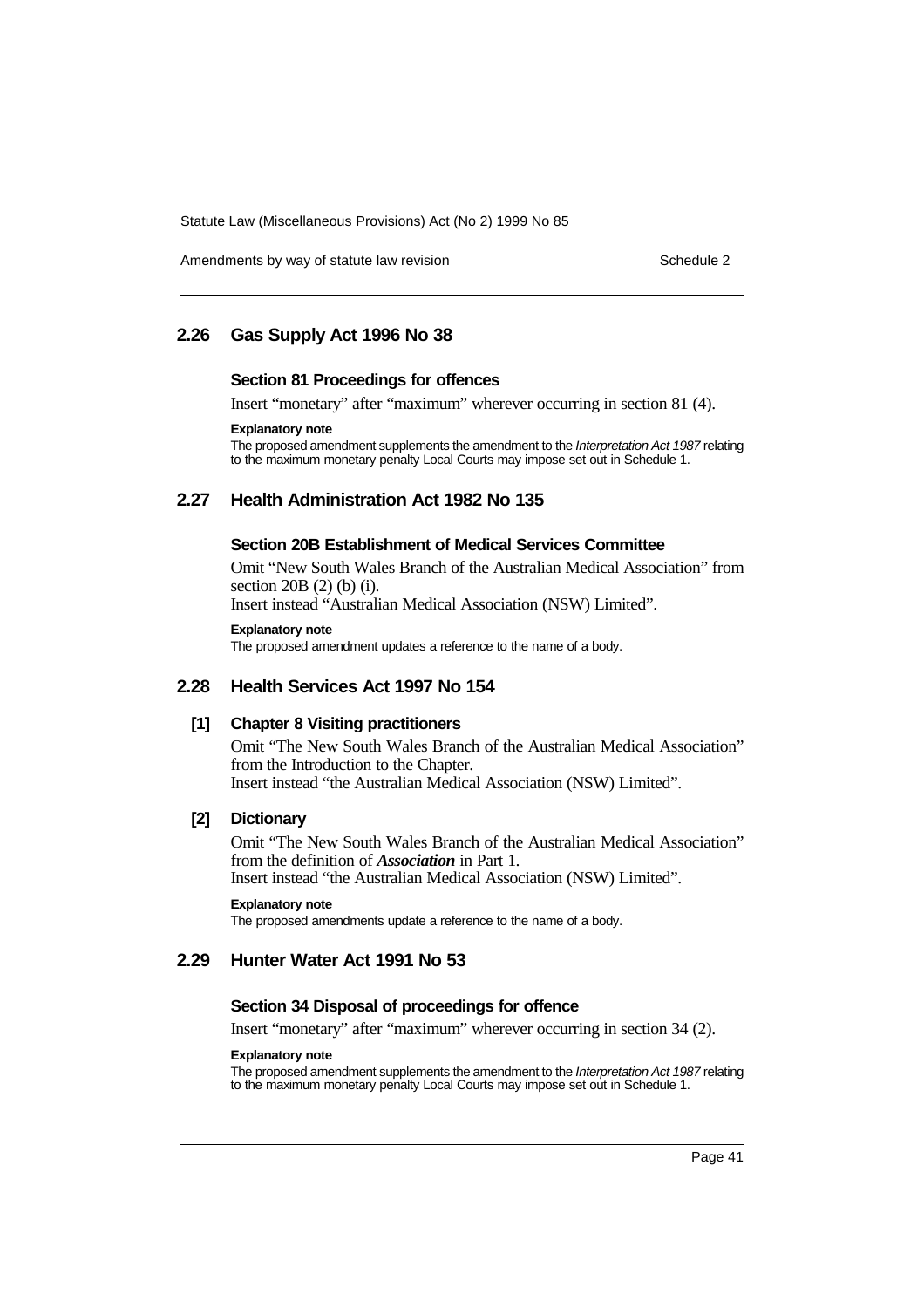#### Schedule 2 Amendments by way of statute law revision

## **2.30 Irrigation Act 1912 No 73**

#### **Section 31 Proceedings for offences**

Insert "monetary" after "maximum" wherever occurring in section 31 (3).

## **Explanatory note**

The proposed amendment supplements the amendment to the Interpretation Act 1987 relating to the maximum monetary penalty Local Courts may impose set out in Schedule 1.

## **2.31 Irrigation Corporations Act 1994 No 41**

### **Section 94 Disposal of proceedings for offence**

Insert "monetary" after "maximum" wherever occurring in section 94 (2).

### **Explanatory note**

The proposed amendment supplements the amendment to the Interpretation Act 1987 relating to the maximum monetary penalty Local Courts may impose set out in Schedule 1.

## **2.32 Liquor Act 1982 No 147**

## **Section 97 Breath analysis equipment**

Omit "the Standards Association of Australia" from section 97 (3). Insert instead "Standards Australia".

#### **Explanatory note**

The proposed amendment updates a reference to the name of a body and is consequential on the amendments to the Interpretation Act 1987 in relation to Standards Australia set out in Schedule 1.

# **2.33 Local Government Act 1993 No 30**

## **Section 263 Functions of the Boundaries Commission**

Omit "subsection (2)" from section 263 (2B). Insert instead "this section".

#### **Explanatory note**

The proposed amendment corrects a cross-reference.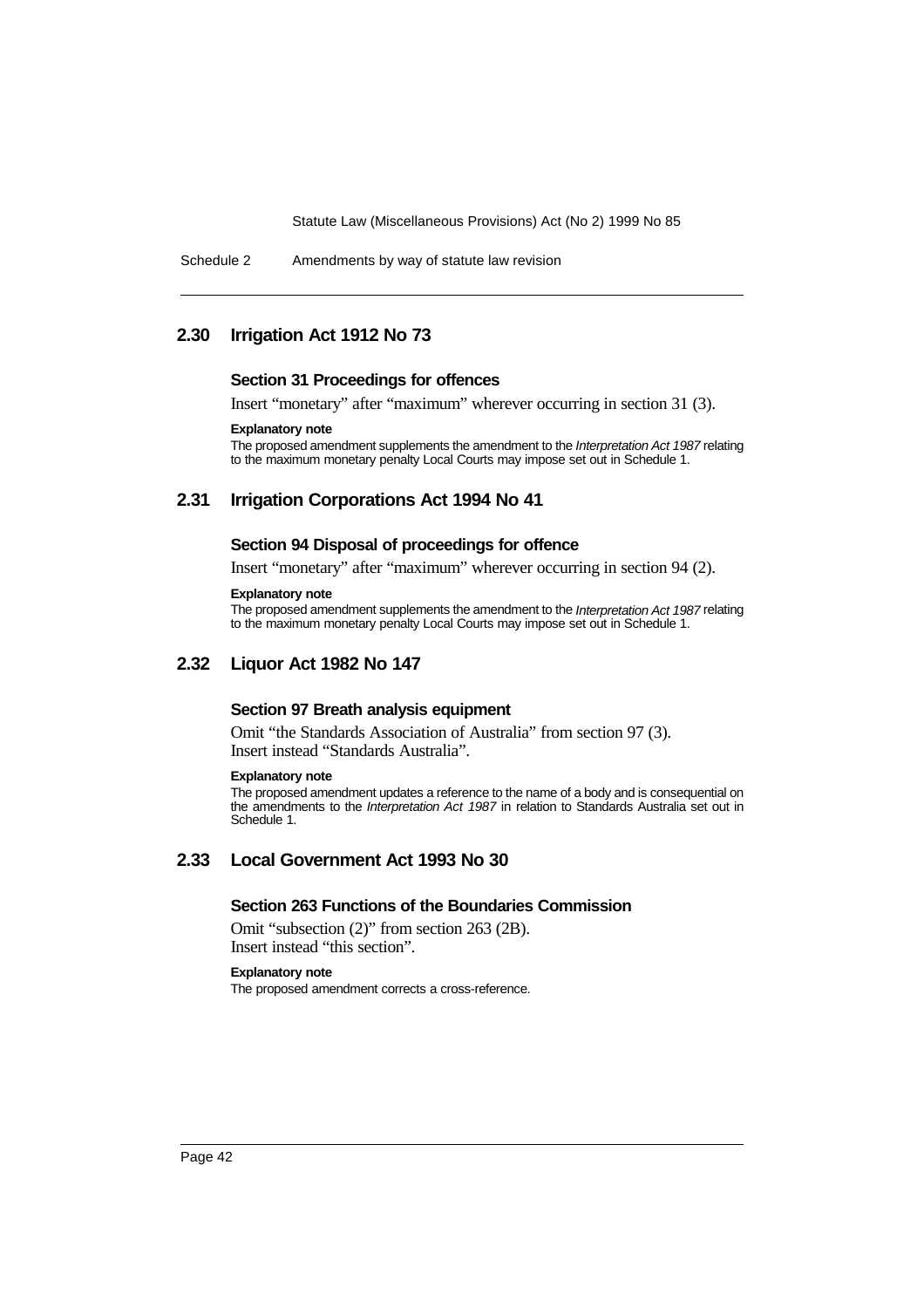Amendments by way of statute law revision Schedule 2 and Schedule 2

## **2.34 Marine Parks Act 1997 No 64**

#### **Section 39 Proceedings for offences**

Insert "monetary" after "maximum" in section 39 (2).

## **Explanatory note**

The proposed amendment supplements the amendment to the Interpretation Act 1987 relating to the maximum monetary penalty Local Courts may impose set out in Schedule 1.

## **2.35 Meat Industry Act 1978 No 54**

### **Section 76 Offences generally**

Insert "monetary" after "maximum" wherever occurring in section 76 (4B).

### **Explanatory note**

The proposed amendment supplements the amendment to the Interpretation Act 1987 relating to the maximum monetary penalty Local Courts may impose set out in Schedule 1.

## **2.36 Meat Industry Amendment Act 1998 No 129**

## **Schedule 1 Amendments**

Omit Schedule 1 [101].

#### **Explanatory Note**

The amendment removes a provision of the Meat Industry Amendment Act 1998 that amends the Meat Industry Act 1978. The provision cannot be properly incorporated because of other amendments made to the Meat Industry Act 1978 and is unnecessary.

## **2.37 Medical Practice Act 1992 No 94**

#### **Section 130 Membership**

Omit "The New South Wales Branch of the Australian Medical Association" from section 130 (2) (c).

Insert instead "the Australian Medical Association (NSW) Limited".

#### **Explanatory note**

The proposed amendment updates a reference to the name of a body.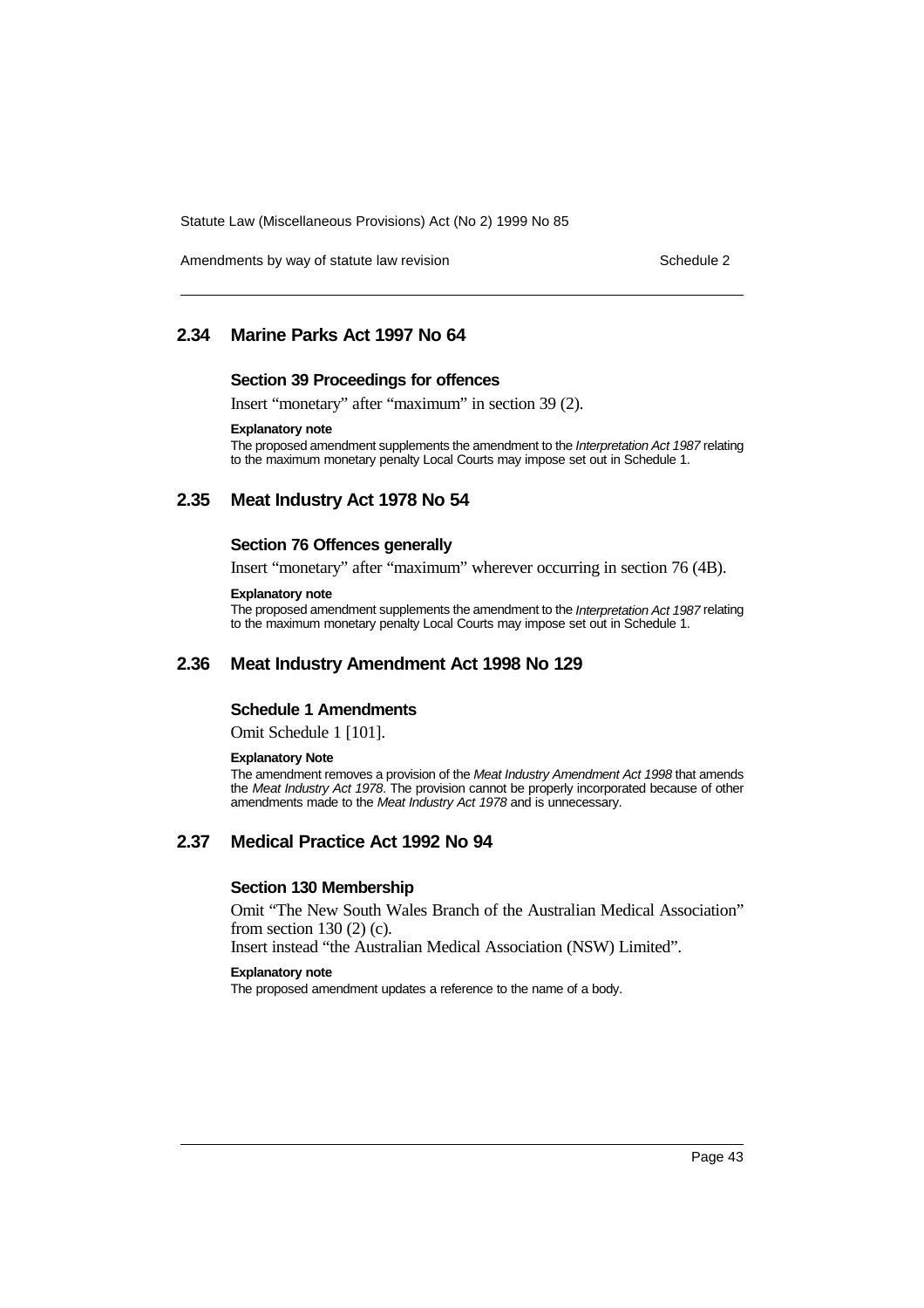Schedule 2 Amendments by way of statute law revision

## **2.38 Mines Inspection Act 1901 No 75**

### **Section 69 Proceedings for offences**

Insert "monetary" after "maximum" wherever occurring in section 69 (2).

### **Explanatory note**

The proposed amendment supplements the amendment to the Interpretation Act 1987 relating to the maximum monetary penalty Local Courts may impose set out in Schedule 1.

## **2.39 Motor Accidents Act 1988 No 102**

#### **Section 78 Determination of economic loss**

Omit "(c)" where secondly occurring. Insert instead "(d)".

#### **Explanatory note**

The proposed amendment removes a duplication in paragraph numbering.

## **2.40 Motor Accidents Compensation Act 1999 No 41**

## **[1] Section 45 Special requirements relating to MAA Medical Guidelines relating to impairment**

Omit "only adopt the provisions of another publication" from section 45 (3). Insert instead "adopt the provisions of another publication only".

## **[2] Section 134 Maximum of amount of damages for non-economic loss** Omit "section 126" from section 134 (2). Insert instead "section 146".

### **[3] Section 151 Costs where claims assessment made**

Omit "section 113" from section 151 (3). Insert instead "section 111 (2)".

### **[4] Section 208 Membership and procedure of Council**

Omit "Australian Medical Association (NSW Branch)" from section 208 (1) (e). Insert instead "Australian Medical Association (NSW) Limited".

## **[5] Schedule 5 Savings, transitional and other provisions**

Omit "MAC" from clause 11. Insert instead "MAA".

#### **Explanatory note**

Item [1] of the proposed amendments corrects a grammatical error consisting of the misplacement of a word. Items [2] and [3] of the proposed amendments correct cross-references.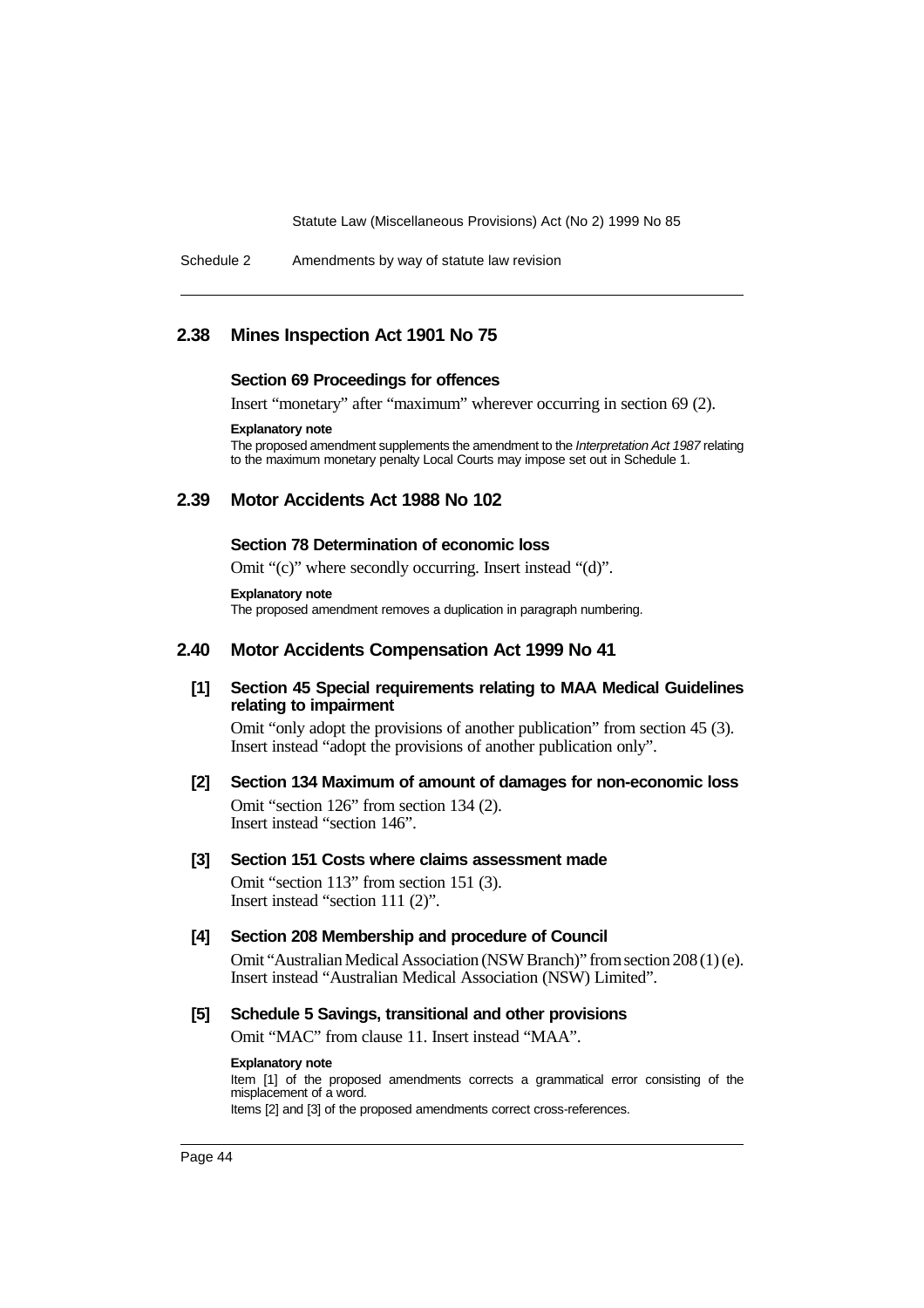Amendments by way of statute law revision Schedule 2 and Schedule 2

Item [4] of the proposed amendments updates a reference to the name of a body. Item [5] of the proposed amendments corrects a typographical error.

## **2.41 Motor Dealers Act 1974 No 52**

## **Section 55 Proceedings**

Insert "monetary" after "maximum" wherever occurring in section 55 (1B).

#### **Explanatory note**

The proposed amendment supplements the amendment to the Interpretation Act 1987 relating to the maximum monetary penalty Local Courts may impose set out in Schedule 1.

## **2.42 Murray–Darling Basin Act 1992 No 65**

#### **Section 34 Proceedings for offences**

Insert "monetary" after "maximum" wherever occurring in section 34 (2).

#### **Explanatory note**

The proposed amendment supplements the amendment to the *Interpretation Act 1987* relating to the maximum monetary penalty Local Courts may impose set out in Schedule 1.

## **2.43 Native Vegetation Conservation Act 1997 No 133**

### **Section 64 Proceedings for offences**

Insert "monetary" after "maximum" wherever occurring in section 64 (2).

### **Explanatory note**

The proposed amendment supplements the amendment to the Interpretation Act 1987 relating to the maximum monetary penalty Local Courts may impose set out in Schedule 1.

## **2.44 Optical Dispensers Act 1963 No 35**

## **Section 6 The board**

Omit "New South Wales Branch of the Australian Medical Association" from section  $6(2)$  (e).

Insert instead "Australian Medical Association (NSW) Limited".

#### **Explanatory note**

The proposed amendment updates a reference to the name of a body.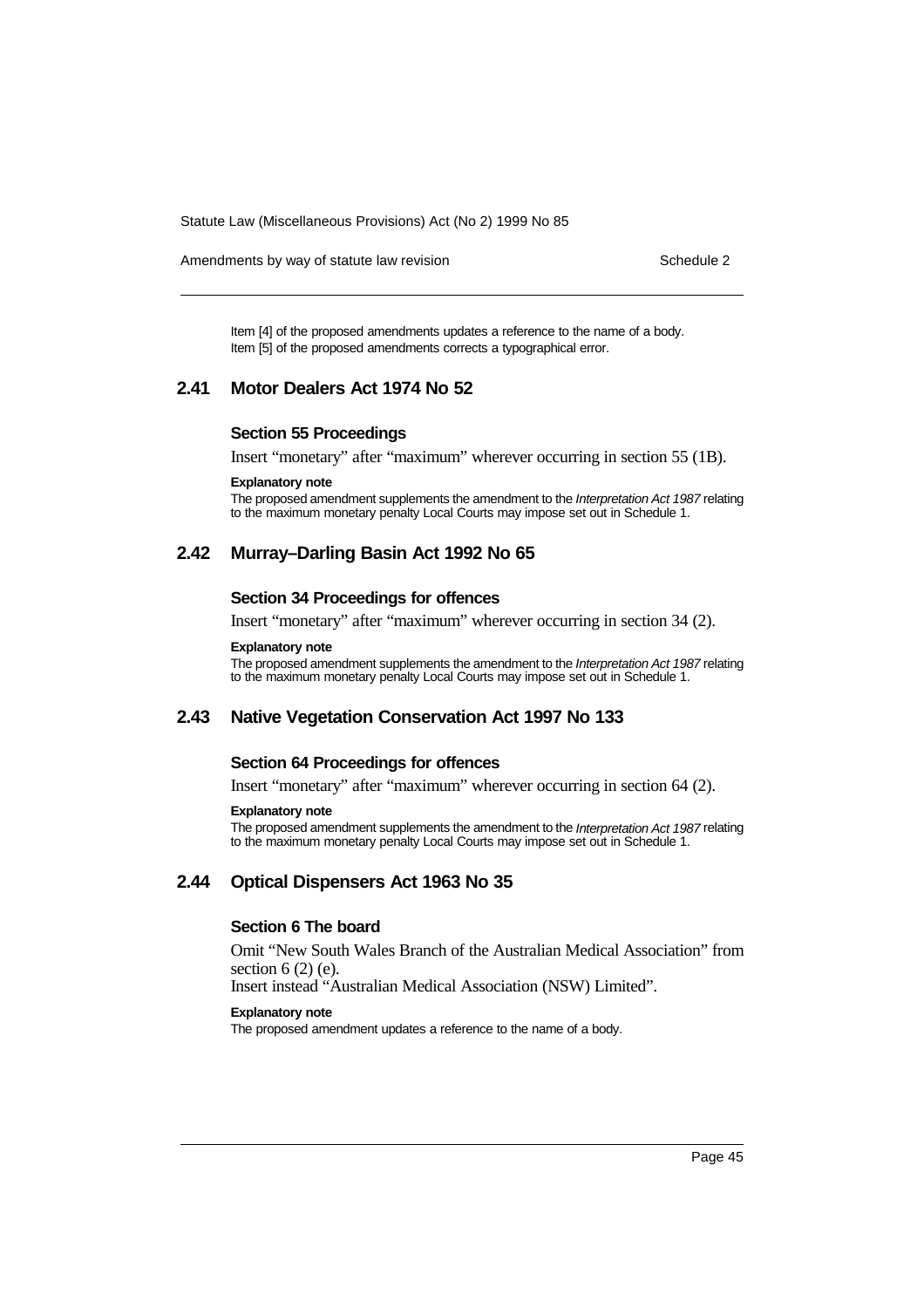Schedule 2 Amendments by way of statute law revision

## **2.45 Passenger Transport Act 1990 No 39**

### **Section 60 Proceedings for offences**

Insert "monetary" after "maximum" wherever occurring in section 60 (2).

## **Explanatory note**

The proposed amendment supplements the amendment to the Interpretation Act 1987 relating to the maximum monetary penalty Local Courts may impose set out in Schedule 1.

## **2.46 Pesticides Act 1978 No 57**

## **Section 59 Proceedings for offences**

Insert "monetary" after "maximum" wherever occurring in section 59 (1A).

### **Explanatory note**

The proposed amendment supplements the amendment to the Interpretation Act 1987 relating to the maximum monetary penalty Local Courts may impose set out in Schedule 1.

## **2.47 Physiotherapists Registration Act 1945 No 9**

## **Section 13 Casual vacancies**

Omit "subsection (1) of section 5" from section 13 (2) (a). Insert instead "section 5 (2) (b)".

#### **Explanatory note**

The proposed amendment updates a cross-reference.

## **2.48 Poisons and Therapeutic Goods Act 1966 No 31**

## **[1] Section 6 Poisons Advisory Committee**

Omit "Australian Medical Association, New South Wales Branch" from section 6 (3) (a).

Insert instead "Australian Medical Association (NSW) Limited".

## **[2] Section 30 Medical Committee**

Omit "Australian Medical Association, New South Wales Branch" wherever occurring in section 30 (2) (a) and (3). Insert instead "Australian Medical Association (NSW) Limited".

### **Explanatory note**

The proposed amendments update references to the name of a body.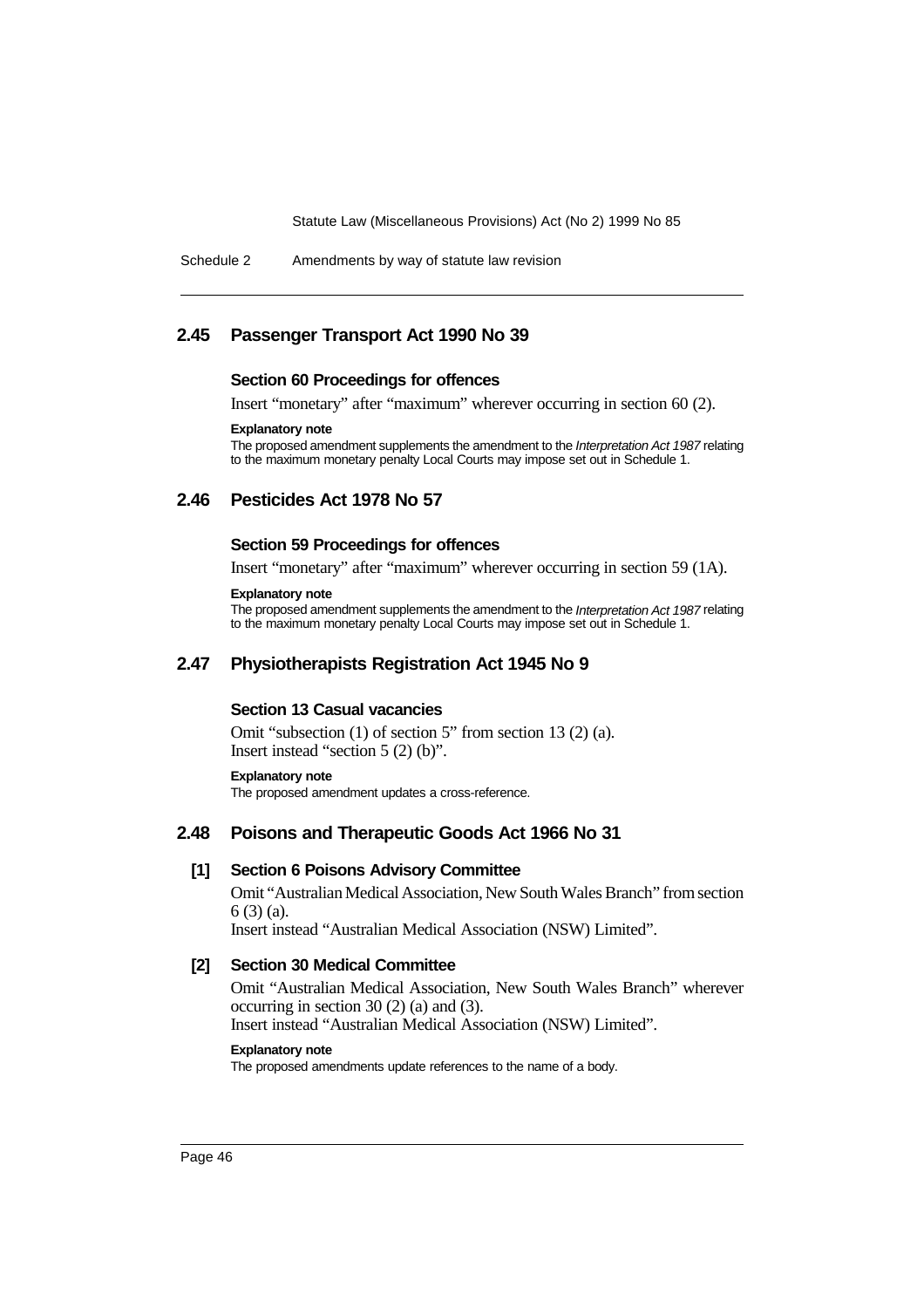Amendments by way of statute law revision Schedule 2 and Schedule 2

## **2.49 Private Hospitals and Day Procedure Centres Act 1988 No 123**

### **Section 4 Constitution of Advisory Committee**

Omit "New South Wales Branch of the Australian Medical Association" from section  $4(4)(c)$ .

Insert instead "Australian Medical Association (NSW) Limited".

**Explanatory note**

The proposed amendment updates a reference to the name of a body.

## **2.50 Protection of the Environment Operations Act 1997 No 156**

## **Section 215 Proceedings for other offences**

Insert "monetary" after "maximum" in section 215 (2).

#### **Explanatory note**

The proposed amendment supplements the amendment to the Interpretation Act 1987 relating to the maximum monetary penalty Local Courts may impose set out in Schedule 1.

# **2.51 Public Health Act 1991 No 10**

## **Section 61M Proceedings for offences**

Insert "monetary" after "maximum" wherever occurring in section 61M (2).

#### **Explanatory note**

The proposed amendment supplements the amendment to the Interpretation Act 1987 relating to the maximum monetary penalty Local Courts may impose set out in Schedule 1.

## **2.52 Registered Clubs Act 1976 No 31**

## **Section 68 Breath analysis equipment**

Omit "the Standards Association of Australia" from section 68 (3). Insert instead "Standards Australia".

#### **Explanatory note**

The proposed amendment updates a reference to the name of a body and is consequential on the amendments made to the Interpretation Act 1987 in relation to Standards Australia set out in Schedule 1.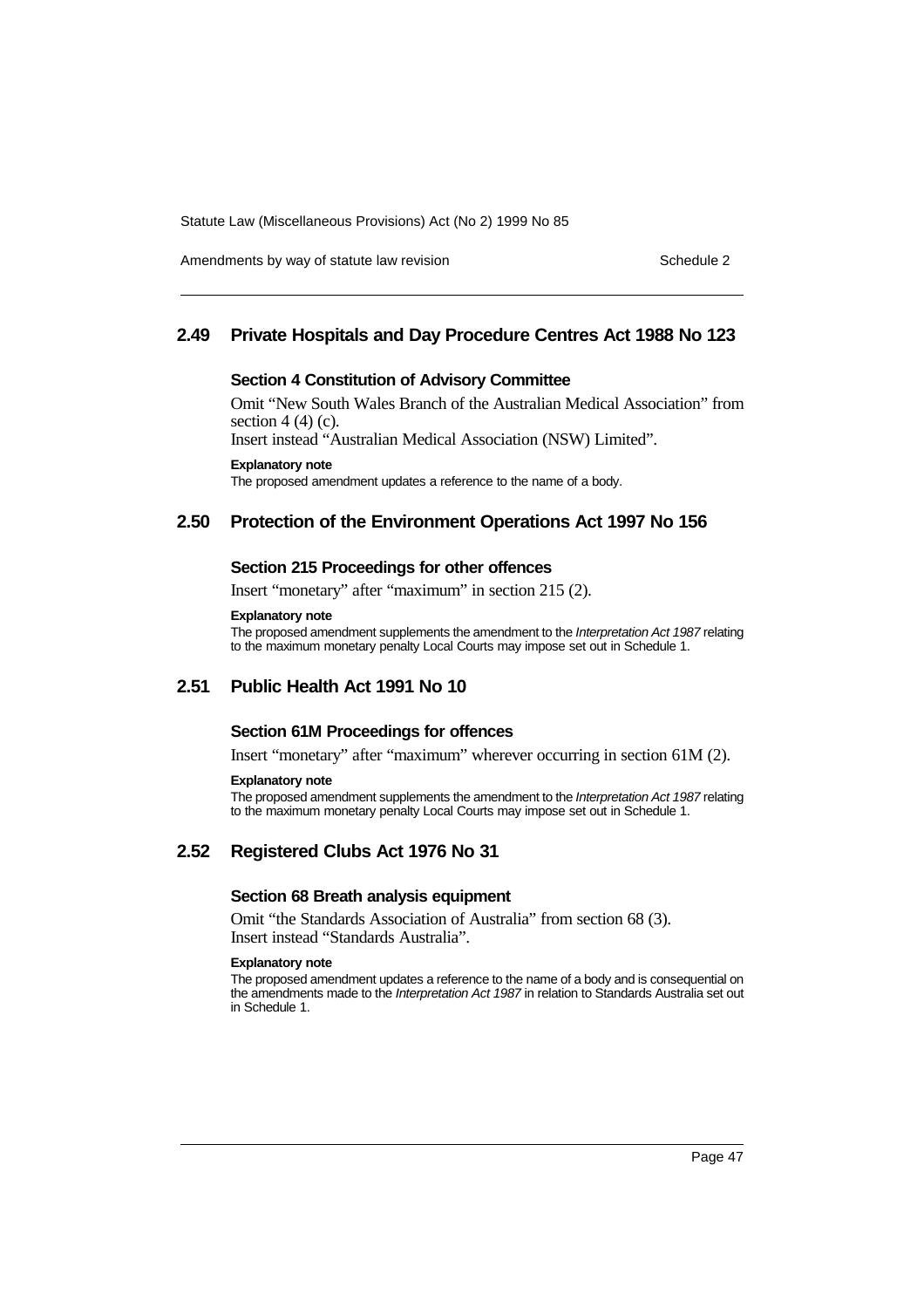Schedule 2 Amendments by way of statute law revision

## **2.53 Residential Parks Act 1998 No 142**

### **Section 148 Proceedings for offences**

Insert "monetary" after "maximum" in section 148 (4).

**Explanatory note**

The proposed amendment supplements the amendment to the Interpretation Act 1987 relating to the maximum monetary penalty Local Courts may impose set out in Schedule 1.

## **2.54 Residential Tenancies Act 1987 No 26**

**[1] Section 95 Tenancy Commissioner may represent tenant** Omit "section 94".

Insert instead "section 33 of the *Residential Tribunal Act 1998*".

### **[2] Section 124 Evidence and proceedings for offences**

Omit "or 115" from section 124 (3).

**[3] Section 124 (4)**

Insert "monetary" after "maximum".

## **[4] Section 125 Offences and penalties**

Omit the matter relating to sections 115 and 116 (1) and (2) from section 125 (1).

#### **Explanatory note**

Item [1] of the proposed amendments updates a cross-reference to a repealed provision. Items [2] and [4] of the proposed amendments repeal obsolete cross-references. Item [3] of the proposed amendments supplements the amendment to the Interpretation Act 1987 relating to the maximum monetary penalty Local Courts may impose set out in Schedule 1.

## **2.55 Revenue Laws (Reciprocal Powers) Act 1987 No 86**

#### **Section 19 Proceedings for offences**

Insert "monetary" after "maximum" wherever occurring in section 19 (3).

#### **Explanatory note**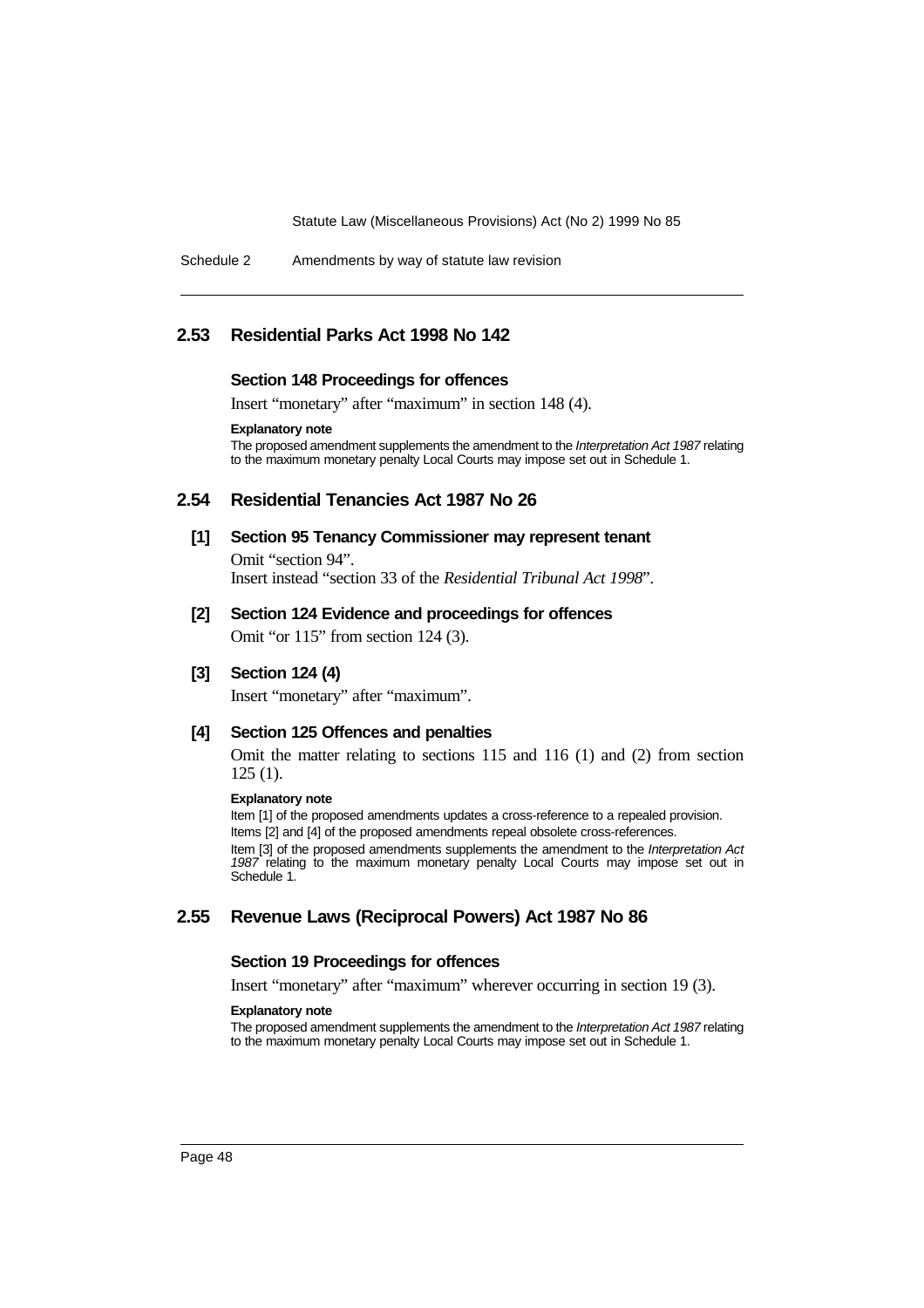Amendments by way of statute law revision Schedule 2 and Schedule 2

## **2.56 Rivers and Foreshores Improvement Act 1948 No 20**

#### **Section 26 Proceedings and penalties for offences**

Insert "monetary" after "maximum" wherever occurring in section 26 (2).

### **Explanatory note**

The proposed amendment supplements the amendment to the Interpretation Act 1987 relating to the maximum monetary penalty Local Courts may impose set out in Schedule 1.

## **2.57 Road and Rail Transport (Dangerous Goods) Act 1997 No 113**

### **Section 39 Proceedings for an offence**

Insert "monetary" after "maximum" in section 39 (5).

### **Explanatory note**

The proposed amendment supplements the amendment to the Interpretation Act 1987 relating to the maximum monetary penalty Local Courts may impose set out in Schedule 1.

## **2.58 Rural Lands Protection Act 1998 No 143**

### **Section 204 Proceedings for offences**

Insert "monetary" after "maximum" in section 204 (3).

#### **Explanatory note**

The proposed amendment supplements the amendment to the Interpretation Act 1987 relating to the maximum monetary penalty Local Courts may impose set out in Schedule 1.

## **2.59 Search Warrants Act 1985 No 37**

### **Section 10 Definitions**

Omit all the matter relating to the *Medical Practitioners Act 1938* from the definition of *search warrant*. Insert instead:

section 125 of the *Medical Practice Act 1992*,

#### **Explanatory note**

The proposed amendment updates a reference to an Act.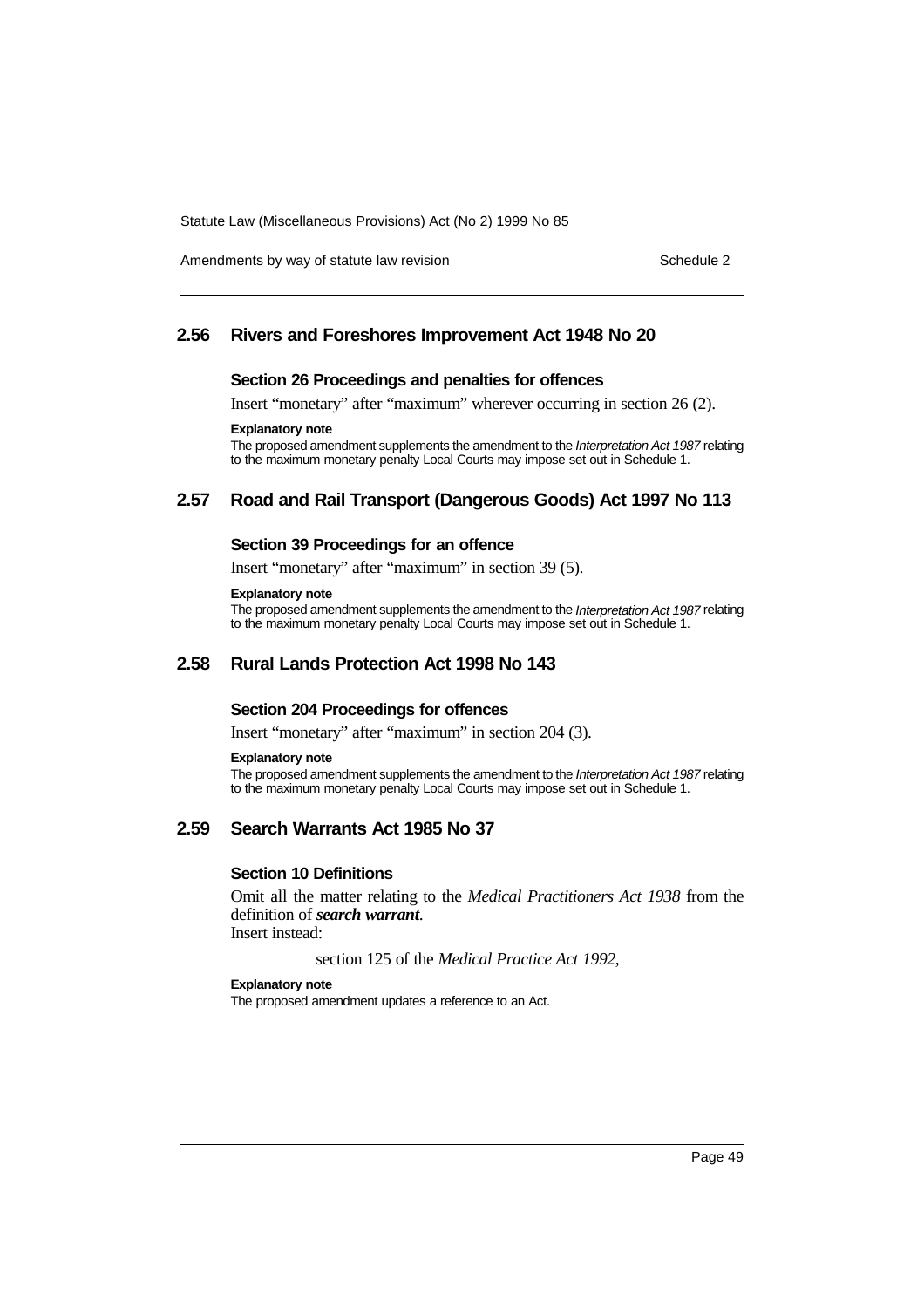Schedule 2 Amendments by way of statute law revision

## **2.60 Snowy Hydro Corporatisation Act 1997 No 99**

#### **Section 51 Proceedings for offences**

Insert "monetary" after "maximum" wherever occurring in section 51 (2).

#### **Explanatory note**

The proposed amendment supplements the amendment to the Interpretation Act 1987 relating to the maximum monetary penalty Local Courts may impose set out in Schedule 1.

## **2.61 Soil Conservation Act 1938 No 10**

#### **Section 29 Penalties**

Insert "monetary" after "maximum" wherever occurring in section 29 (3).

#### **Explanatory note**

The proposed amendment supplements the amendment to the Interpretation Act 1987 relating to the maximum monetary penalty Local Courts may impose set out in Schedule 1.

## **2.62 Statute Law (Miscellaneous Provisions) Act 1999 No 31**

### **Schedule 2 Amendments by way of statute law revision**

Omit "section" wherever occurring in Schedule 2.10 [2].

#### **Explanatory note**

The proposed amendment corrects an incorporation direction.

## **2.63 Stock (Chemical Residues) Act 1975 No 26**

### **Section 15 Proceedings for offences**

Insert "monetary" after "maximum" wherever occurring in section 15 (2).

#### **Explanatory note**

The proposed amendment supplements the amendment to the Interpretation Act 1987 relating to the maximum monetary penalty Local Courts may impose set out in Schedule 1.

## **2.64 Stock Medicines Act 1989 No 182**

#### **Section 60 Proceedings for offences**

Insert "monetary" after "maximum" wherever occurring in section 60 (2).

#### **Explanatory note**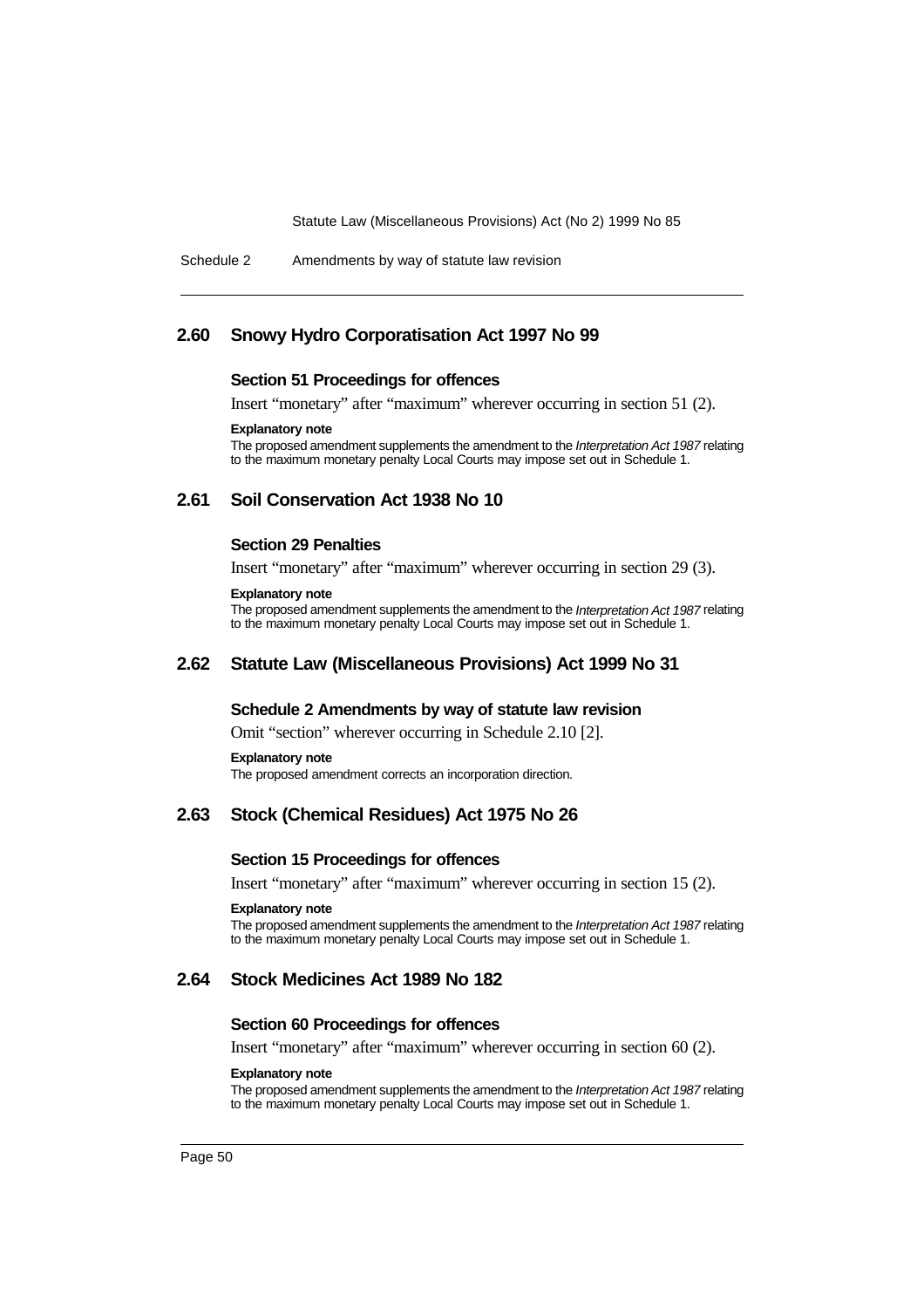Amendments by way of statute law revision Schedule 2 and Schedule 2

## **2.65 Supreme Court Act 1970 No 52**

## **Section 17 Criminal proceedings**

Omit "registrar of the Criminal Division of the Court" from section 17 (2) (b) (ii).

Insert instead "Prothonotary".

#### **Explanatory note**

The proposed amendment updates a reference to an officer of the Supreme Court. The Criminal Division of the Supreme Court was abolished by the Courts Legislation Further Amendment Act 1998. Proceedings that were assigned to the Criminal Division immediately before its abolition were, on that abolition, assigned to the Common Law Division (and proceedings that were then pending in the Criminal Division were taken to have been commenced in the Common Law Division). The registrar of the Common Law Division is called the Prothonotary.

## **2.66 Sydney Water Act 1994 No 88**

#### **Section 53 Disposal of proceedings for offences**

Insert "monetary" after "maximum" wherever occurring in section 53 (2).

#### **Explanatory note**

The proposed amendment supplements the amendment to the Interpretation Act 1987 relating to the maximum monetary penalty Local Courts may impose set out in Schedule 1.

### **2.67 Sydney Water Catchment Management Act 1998 No 171**

### **Section 68 Disposal of proceedings for offences**

Insert "monetary" after "maximum" wherever occurring in section 68 (2).

#### **Explanatory note**

The proposed amendment supplements the amendment to the Interpretation Act 1987 relating to the maximum monetary penalty Local Courts may impose set out in Schedule 1.

## **2.68 Taxation Administration Act 1996 No 97**

## **Section 125 Proceedings for offences**

Insert "monetary" after "maximum" wherever occurring in section 125 (3).

#### **Explanatory note**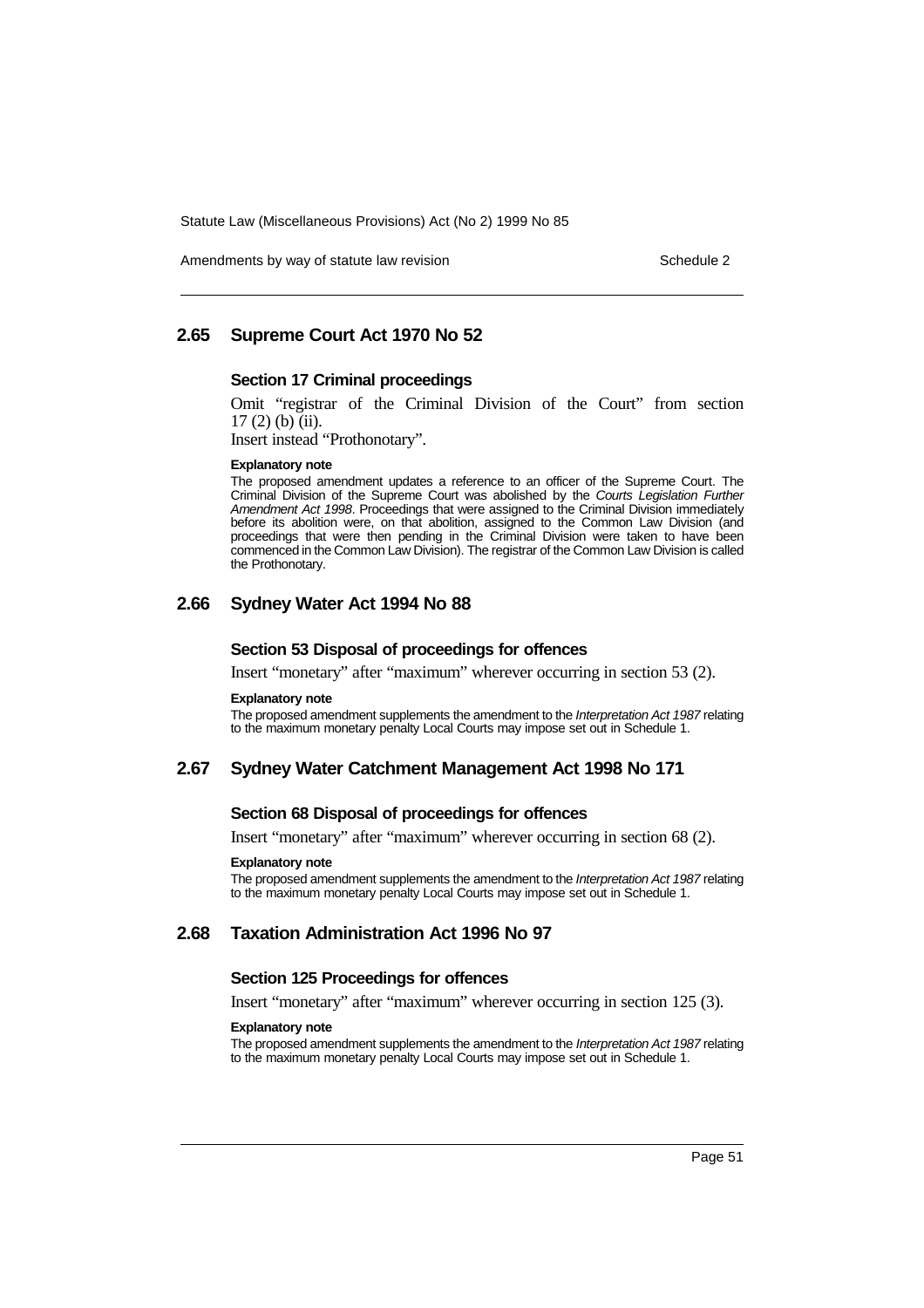#### Schedule 2 Amendments by way of statute law revision

### **2.69 Threatened Species Conservation Act 1995 No 101**

## **[1] Schedule 1 Endangered species, populations and ecological communities**

Omit from under the subheading "Capparaceae" under the heading "**Plants**" in Part 1 of the Schedule the matter "*Capparis loranthifolia* var. *loranthifolia* Lindley".

Insert instead "*Capparis loranthifolia* Lindley var. *loranthifolia*".

## **[2] Schedule 1, Part 1, Plants**

Omit from under the subheading "Convolvulaceae" the matter "*Ipomoea diamentinensis* J. Black".

Insert instead "*Ipomoea diamantinensis* J. Black".

## **[3] Schedule 1, Part 1, Plants**

Omit from under the subheading "Euphorbiaceae" the matter "*Sauropus albiflorus* subsp. *microcladus* (Muell. Arg.) Airy Shaw". Insert instead "*Phyllanthus microcladus* Muell. Arg.".

## **[4] Schedule 1, Part 1, Plants**

Omit from under the subheading "Lamiaceae" the matter "\**Prostanthera* sp. Somersby (B.J. Conn 4024)". Insert instead "\**Prostanthera junonis* B.J. Conn".

## **[5] Schedule 1, Part 1, Plants**

Omit from under the subheading "Lamiaceae" the matter "*Westringia kydrenis* Conn".

Insert instead "\**Westringia kydrensis* Conn".

### **[6] Schedule 1, Part 1, Plants**

Omit from under the subheading "Myrtaceae" the matter "\**Eucalyptus pachycalyx* Maiden & Blakely". Insert instead "\**Eucalyptus pachycalyx* subsp. *banyabba* K.D. Hill".

## **[7] Schedule 1, Part 1, Plants**

Omit from under the subheading "Orchidaceae" the matter "\**Phaius tankervilliae* (Banks ex L'Her.) Blume". Insert instead "\**Phaius tankarvilleae* (Banks ex L'Her.) Blume".

### **[8] Schedule 1, Part 1, Plants**

Insert in alphabetical order under the subheading "Rutaceae" the matter "\**Leionema lachnaeoides* (A. Cunn.) Paul G. Wilson".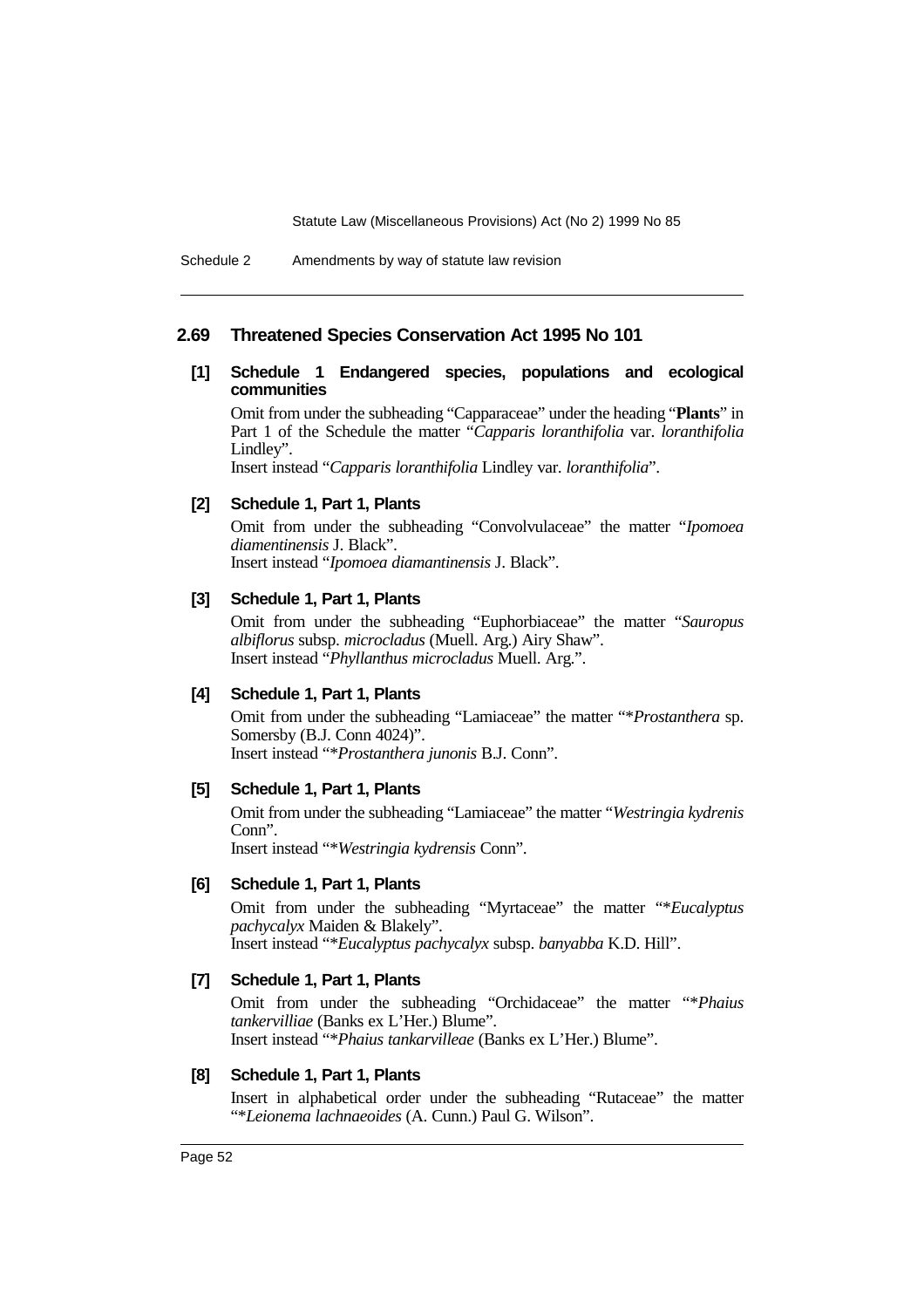Amendments by way of statute law revision Schedule 2 and Schedule 2

## **[9] Schedule 1, Part 1, Plants**

Omit from under the subheading "Rutaceae" the matter "\**Phebalium lachnaeoides* Cunn.".

## **[10] Schedule 1, Part 1, Plants**

Omit from under the subheading "Sapindaceae" the matter "*Dodonaea microzyga* var. *microzyga* F. Muell.". Insert instead "*Dodonaea microzyga* F. Muell. var. *microzyga*".

## **[11] Schedule 1, Part 1, Plants**

Omit from under the subheading "Thymelaeaceae" the matter "*Pimelea serpyllifolia* subsp. serpyllifolia R. Br.". Insert instead "*Pimelea serpyllifolia* R. Br. subsp. *serpyllifolia*".

## **[12] Schedule 1, Part 1, Plants**

Omit from under the subheading "Zamiaceae" the matter "*Macrozamia moorei* F. Muell.". Insert instead "*Macrozamia johnsonii* D.L. Jones & K. Hill".

#### **[13] Schedule 1, Part 3 Endangered ecological communities**

Insert an asterisk before the entry relating to the Eastern Suburbs Banksia Scrub.

## **[14] Schedule 1, Part 4 Species presumed extinct**

Omit from under the heading "**Plants**" the following matter:

Cyperaceae

†*Eleocharis tetraquetra* Nees

## **[15] Schedule 1, Part 4, Plants**

Omit from under the subheading "Rutaceae" the matter "*Eriostemon angustifolius* subsp. *angustifolius* Paul G. Wilson".

### **[16] Schedule 1, Part 4, Plants**

Insert in alphabetical order under the subheading "Rutaceae" the matter "*Philotheca angustifolia* (Paul G. Wilson) Paul G. Wilson subsp. *angustifolia*".

### **[17] Schedule 1, Part 4, Plants**

Omit from under the subheading "Scrophulariaceae" the matter "\**Euphrasia* sp. Tamworth (Rupp s.n., -/09/1904)". Insert instead "\**Euphrasia ruptura* W.R. Barker".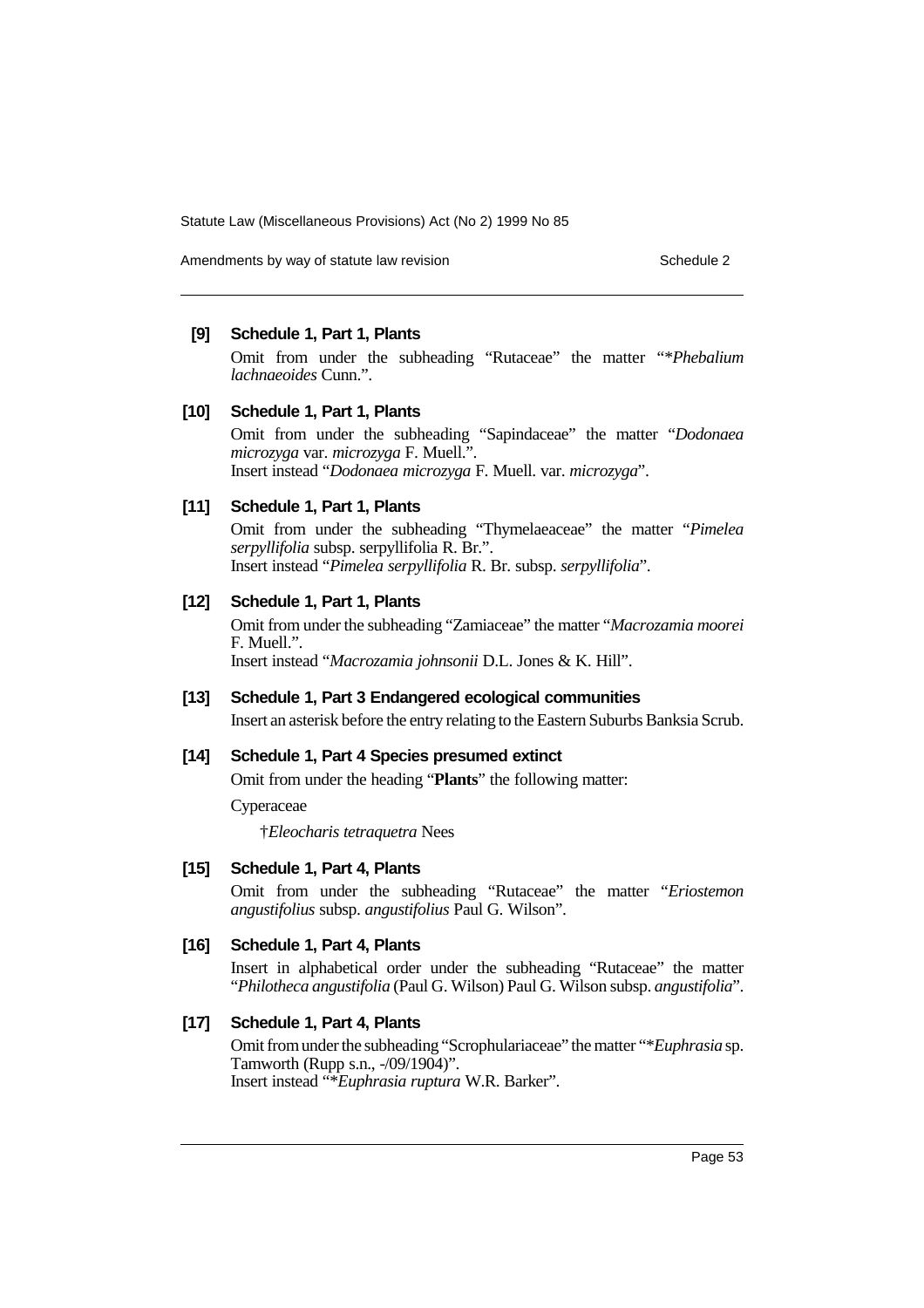Schedule 2 Amendments by way of statute law revision

## **[18] Schedule 1, Part 4, Plants**

Omit from under the subheading "Tremandraceae" the matter "*Tetratheca pilosa* subsp. *pilosa* Labill.".

Insert instead "*Tetratheca pilosa* Labill. subsp. *pilosa*".

## **[19] Schedule 2 Vulnerable species**

Omit from under the subheading "Corynocarpaceae" under the heading "**Plants**" in the Schedule the matter "\**Corynocarpus rupestris* subsp. *rupestris* Guymer". Insert instead "\**Corynocarpus rupestris* Guymer subsp. *rupestris*".

## **[20] Schedule 2, Plants**

Omit from under the subheading "Ericaceae" the matter "\**Gaultheria viridicarpa* subsp. *viridicarpa* J.B. Williams ms". Insert instead "\**Gaultheria viridicarpa* J.B. Williams ms subsp. *viridicarpa*".

### **[21] Schedule 2, Plants**

Omit from under the subheading "Fabaceae" the matter "\**Pultenaea parrisiae* subsp. *parrisiae* J.D. Briggs & Crisp". Insert instead "\**Pultenaea parrisiae* J.D. Briggs & Crisp subsp. *parrisiae*".

## **[22] Schedule 2, Plants**

Omit from under the subheading "Haloragaceae" the matter "\**Haloragis exalata* subsp. *exalata* F. Muell.". Insert instead "\**Haloragis exalata* F. Muell. subsp. *exalata*".

## **[23] Schedule 2, Plants**

Omit from under the subheading "Lamiaceae" the matter "\**Prostanthera* sp. Bundjalung National Park (B.J. Conn 3471)". Insert instead "\**Prostanthera palustris* B.J. Conn".

## **[24] Schedule 2, Plants**

Omit from under the subheading "Myrtaceae" the matter "\**Baeckea* sp. Pyramids (W.J. McDonald 357)". Insert instead "\**Babingtonia granitica* A.R. Bean".

### **[25] Schedule 2, Plants**

Insert in alphabetical order under the subheading "Myrtaceae" the matter "\**Eucalyptus canobolensis* (L.A.S. Johnson & K.D. Hill) J.T. Hunter".

## **[26] Schedule 2, Plants**

Omit from under the subheading "Myrtaceae" the matter "\**Eucalyptus rubida* subsp. *canobolensis* L. Johnson & K. Hill".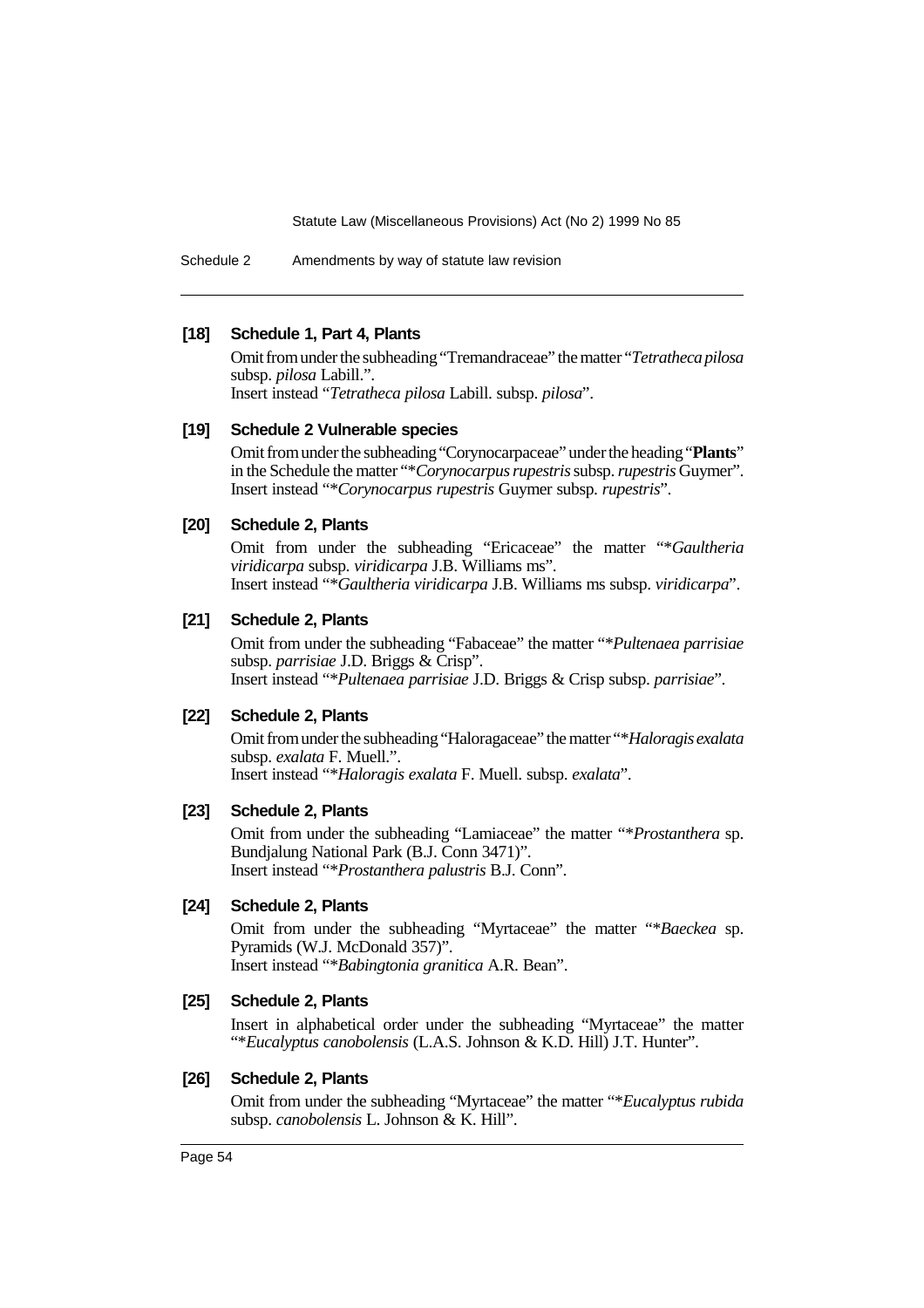Amendments by way of statute law revision Schedule 2 and Schedule 2

## **[27] Schedule 2, Plants**

Insert an asterisk before the following entry appearing under the subheading "Myrtaceae":

*Kunzea rupestris* Blakely

## **[28] Schedule 2, Plants**

Omit from under the subheading "Orchidaceae" the matter "\**Caladenia tesselata* Fitzg.". Insert instead "\**Caladenia tessellata* Fitzg.".

**[29] Schedule 2, Plants**

Omit from under the subheading "Orchidaceae" the matter "\**Diuris schaeffiana* Fitzg.".

Insert instead "\**Diuris sheaffiana* Fitzg.".

## **[30] Schedule 2, Plants**

Omit from under the subheading "Rutaceae" the following matter:

\**Eriostemon ericifolius* Cunn. ex Benth.

\**Phebalium ralstonii* (F. Muell.) Benth.

\**Phebalium rhytidophyllum* Albrecht & N. Walsh

\**Phebalium sympetalum* Paul G. Wilson

## **[31] Schedule 2, Plants**

Insert in alphabetical order under the subheading "Rutaceae" the following matter:

\**Leionema ralstonii* (F. Muell.) Paul G. Wilson

\**Leionema sympetalum* (Paul G. Wilson) Paul G. Wilson

\**Nematolepis rhytidophylla* (Alb. & N.G. Walsh) Paul G. Wilson

\**Philotheca ericifolia* (A. Cunn. ex Benth.) Paul G. Wilson

#### **Explanatory note**

Schedule 1 to the Threatened Species Conservation Act 1995 contains lists of endangered species, populations and ecological communities and species presumed extinct. Schedule 2 lists vulnerable species. Species that are listed in the analogous Schedules to the Endangered Species Protection Act 1992 of the Commonwealth are marked with an asterisk. The Commonwealth Act has been amended. Items [13] and [27] of the proposed amendments insert an appropriate asterisk.

Items [1], [2], [5], [7], [10], [11], [18]–[22], [28] and [29] of the proposed amendments correct the name of a species.

Items [3], [6], [8], [9], [12], [15], [16], [30] and [31] of the proposed amendments reflect a change in the classification of a species.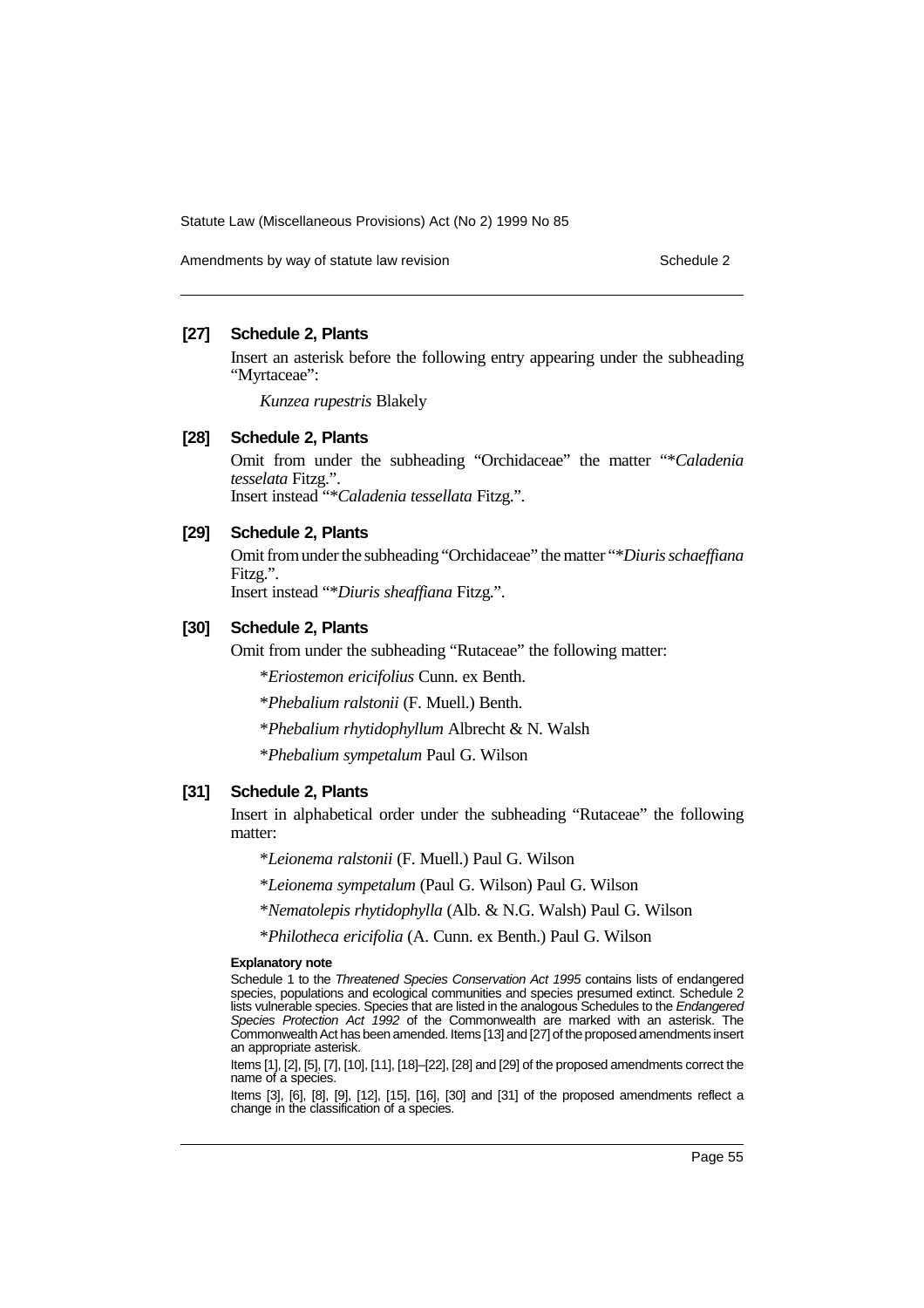Schedule 2 Amendments by way of statute law revision

Items [4], [17] and [23]–[26] of the proposed amendments arise out of the publication of the classification of a species.

Item [14] of the proposed amendments omits an entry for a plant in Part 4 (Species presumed extinct) of Schedule 1 to the Act as the plant has been inserted in Part 1 (Endangered species) of the Schedule (see Gazette No 79 of 9 July 1999 at page 4855).

## **2.70 Timber Marketing Act 1977 No 72**

## **[1] Section 4 Definitions**

Omit "the Standards Association of Australia" from the definition of *standard* in section  $4(1)$ .

Insert instead "Standards Australia".

## **[2] Section 26A Definitions**

Omit "the Standards Association of Australia" from the definition of *Australian Standard*.

Insert instead "Standards Australia".

#### **Explanatory note**

The proposed amendments update references to the name of a body and are consequential on the amendments to the Interpretation Act 1987 in relation to Standards Australia set out in Schedule 1.

## **2.71 Transport Administration Act 1988 No 109**

## **Section 78 Payments into Roads and Traffic Authority Fund**

Omit "*Motor Vehicle Driving Instructors Act 1961*" from section 78 (1) (b) (ii). Insert instead "*Driving Instructors Act 1992*".

#### **Explanatory note**

The proposed amendment updates a reference to an Act.

## **2.72 Trustee Companies Act 1964 No 6**

## **[1] Second Schedule**

Omit "**National Mutual Trustees Limited**". Insert instead "**AXA Trustees Limited**".

## **[2] Third Schedule, First Part**

Omit "Austrust Limited". Insert instead "Tower Trust Limited".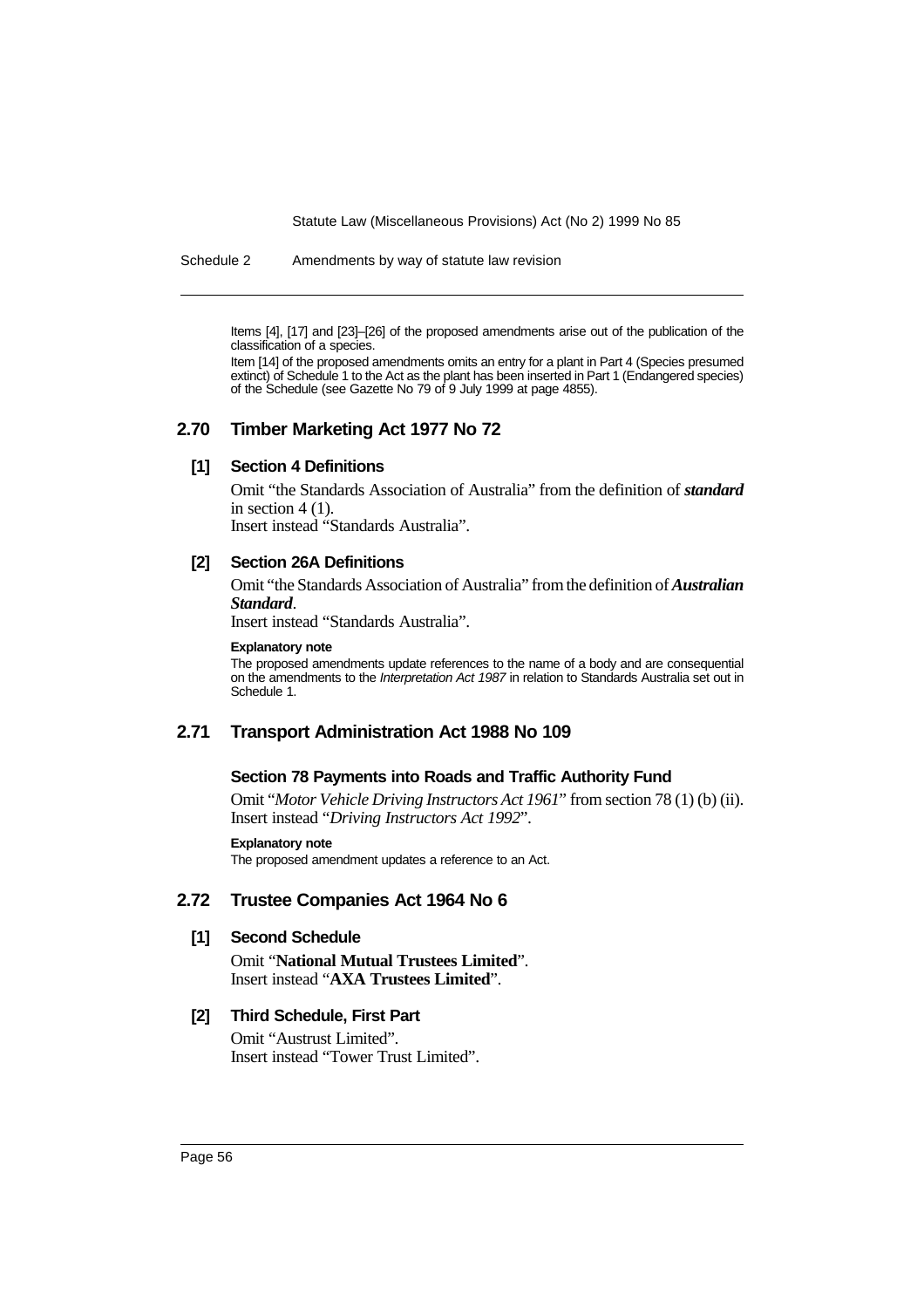Amendments by way of statute law revision Schedule 2 and Schedule 2

## **[3] Third Schedule, First Part**

Omit "National Mutual Trustees Limited". Insert instead "AXA Trustees Limited".

#### **Explanatory note**

The proposed amendments are consequential on the change of name of certain trustee companies.

## **2.73 Very Fast Train (Route Investigation) Act 1989 No 44**

## **Section 21 Proceedings for offences**

Insert "monetary" after "maximum" in section 21 (3).

#### **Explanatory note**

The proposed amendment supplements the amendment to the Interpretation Act 1987 relating to the maximum monetary penalty Local Courts may impose set out in Schedule 1.

## **2.74 Waste Minimisation and Management Act 1995 No 102**

## **[1] Section 73 Waste Planning and Management Fund**

Omit "clause 72" from section 73 (3). Insert instead "section 88 of the *Protection of the Environment Operations Act 1997*".

## **[2] Section 73 (3)**

Omit "controlled".

#### **Explanatory note**

Item [1] of the proposed amendments updates a cross-reference. Item [2] of the proposed amendments updates the terminology used in a provision that presently refers to "controlled waste facilities". Such facilities are now licensed under the Protection of the Environment Operations Act 1997 and referred to as "waste facilities".

## **2.75 Water Act 1912 No 44**

### **[1] Section 4G Proceedings for offences**

Insert "monetary" after "maximum" wherever occurring in section 4G (3).

**[2] Section 5 (1) (definition of "Local occupier") and sections 11 (2), (2A) and (5), 13A (4), 18G (b), 20A (1A), (1B) and (2), 20CA (4) (d), 20E (2) (b1) and (b2), 170 (1) (a) and 173 (2) and (3)**

Omit "proclaimed local area" wherever occurring. Insert instead "declared local area".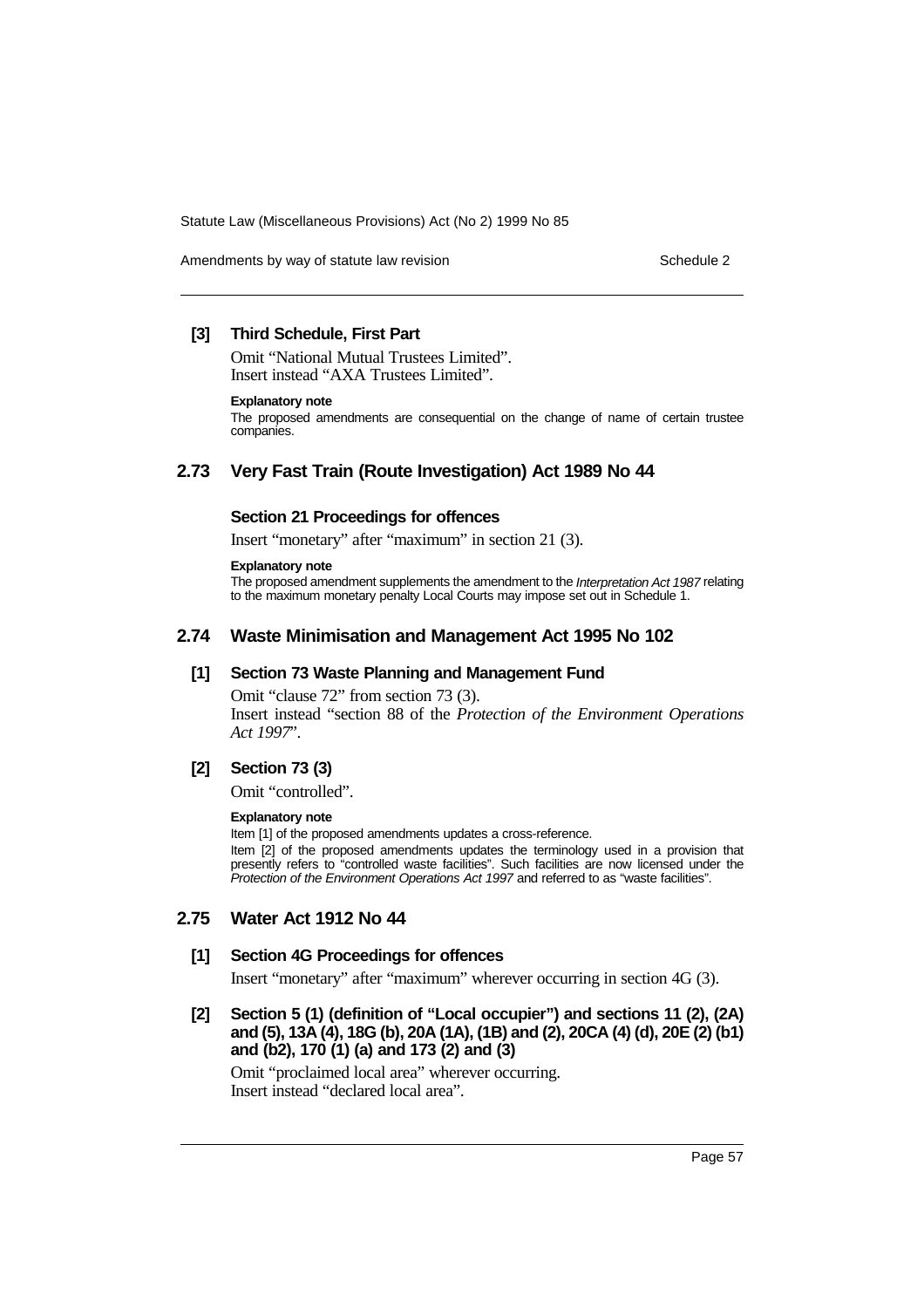Schedule 2 Amendments by way of statute law revision

#### **Explanatory note**

Item [1] of the proposed amendments supplements the amendment to the Interpretation Act 1987 relating to the maximum monetary penalty Local Courts may impose set out in Schedule 1.

Item [2] of the proposed amendments updates the terminology used in certain provisions of the Water Act 1912.

## **2.76 Water Supply Authorities Act 1987 No 140**

## **Section 52 Disposal of proceedings for offence**

Insert "monetary" after "maximum" wherever occurring in section 52 (2).

### **Explanatory note**

The proposed amendment supplements the amendment to the Interpretation Act 1987 relating to the maximum monetary penalty Local Courts may impose set out in Schedule 1.

## **2.77 Workplace Injury Management and Workers Compensation Act 1998 No 86**

## **Section 245 Proceedings for offences**

Insert "monetary" after "maximum" wherever occurring in section 245 (2).

#### **Explanatory note**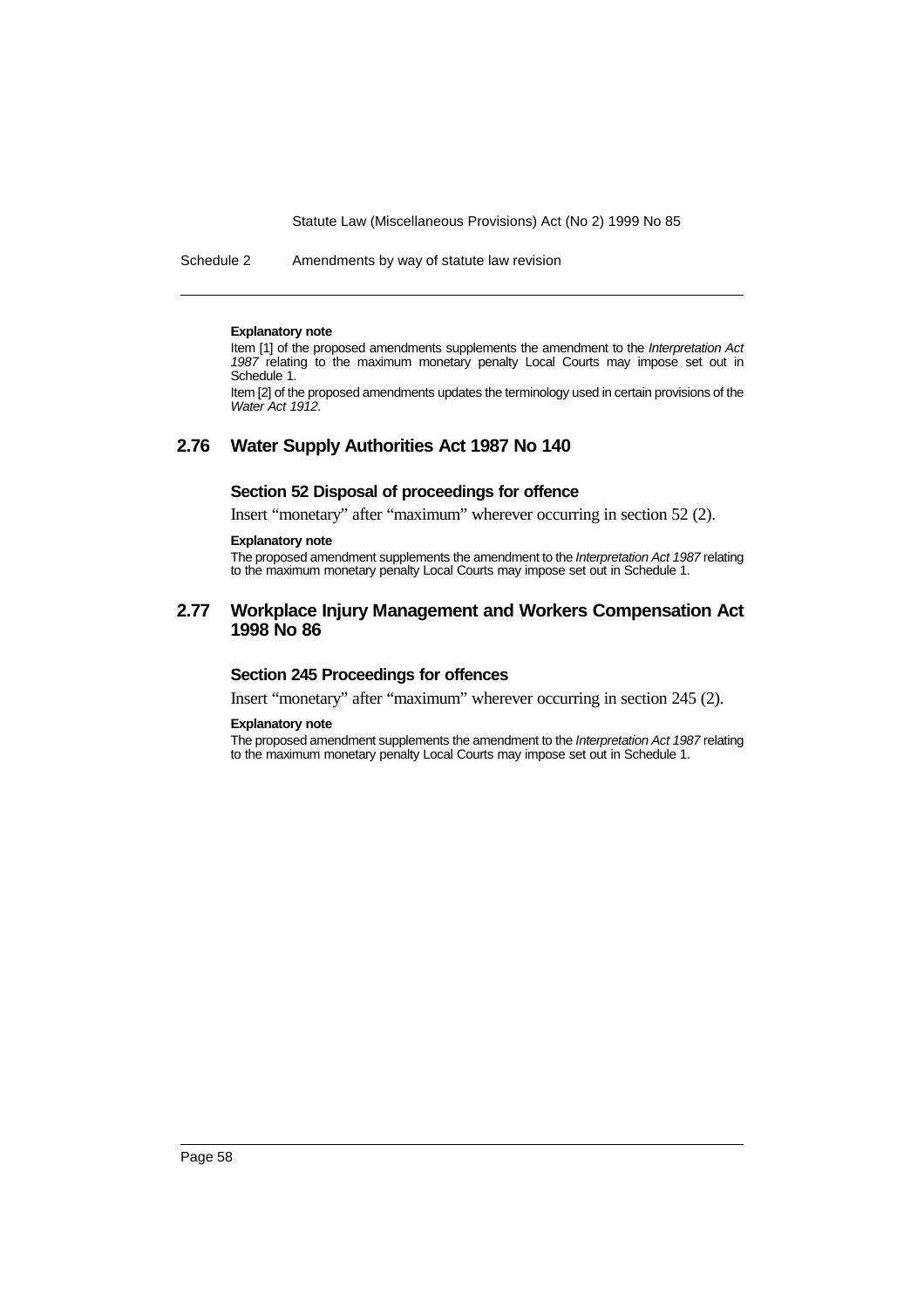Amendments transferring provisions Schedule 3 and the Schedule 3 schedule 3

# **Schedule 3 Amendments transferring provisions**

(Section 3)

## **3.1 Forestry Act 1916 No 55**

## **[1] Third Schedule Savings, transitional and other provisions** Insert after the heading to the Schedule:

# **1 Forestry (Amendment) Act 1924**

- (1) The powers, duties and authorities of the dissolved body corporate are vested in the corporation sole.
- (2) All real and personal property vested in the dissolved body corporate immediately before 8 April 1925 is transferred and vested in the corporation sole, subject to any trusts or equities affecting the property.
- (3) All liabilities of the dissolved body corporate may be pursued against the corporation sole or its successors.
- (4) A reference in any other Act, in any instrument made under any Act or in any document, to the dissolved body corporate is taken to be a reference to the corporation sole.
- (5) This clause is taken to have commenced on 8 April 1925 (the date of commencement of the amending Act).
- (6) Subclauses (1)–(4) re-enact (with minor modifications) section 5  $(1)$ – $(4)$  of the amending Act. Subclauses  $(1)$ – $(4)$  are transferred provisions to which section 30A of the *Interpretation Act 1987* applies.
- (7) In this clause:

*amending Act* means the *Forestry (Amendment) Act 1924*.

*corporation sole* means the corporation sole constituted under section 7.

*dissolved body corporate* means the body corporate dissolved by the amending Act.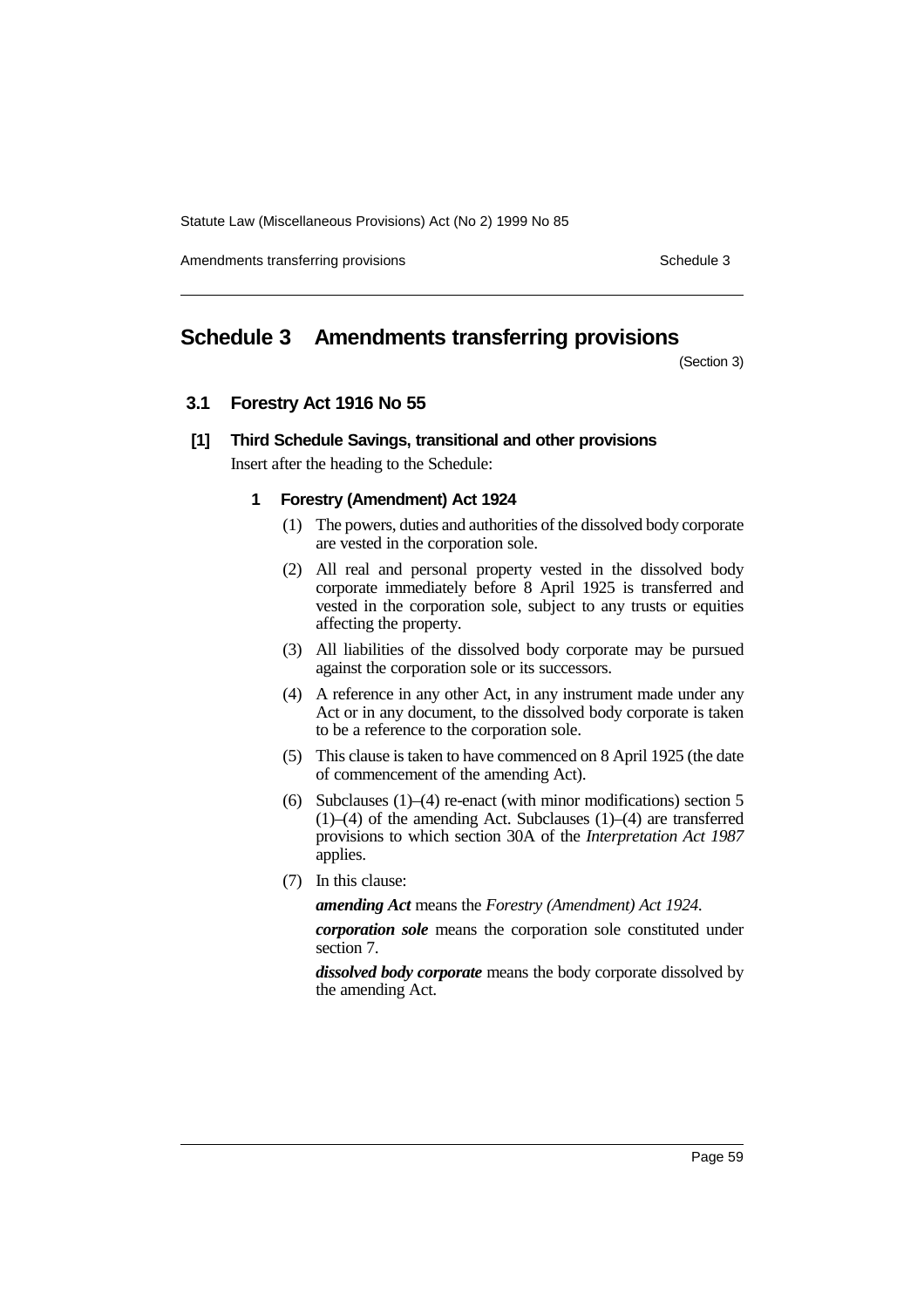Schedule 3 Amendments transferring provisions

## **2 Forestry (Amendment) Act 1978**

- (1) A licence that confers authority with respect to the ringbarking or other killing or destruction of trees granted under a provision of this Act repealed by the amending Act, being a licence in force immediately before the date of repeal, is taken to be a clearing licence under section 27G.
- (2) A permit granted under a provision of this Act repealed by the amending Act, being a permit in force immediately before the date of repeal, is taken to be:
	- (a) where the permit confers authority to graze and water animals—a grazing permit under section 31 (1), or
	- (b) where the permit confers authority to occupy land—an occupation permit under section 31 (1A).
- (3) This clause is taken to have commenced on 1 July 1983 (the date of commencement of the amending Act).
- (4) Subclauses (1) and (2) re-enact (with minor modifications) section 5 of the amending Act. Subclauses (1) and (2) are transferred provisions to which section 30A of the *Interpretation Act 1987* applies.
- (5) In this clause:

*amending Act* means the *Forestry (Amendment) Act 1978*.

## **[2] Third Schedule**

Renumber the existing clause of the Schedule as clause 3.

### **Explanatory note**

The proposed amendments insert in the Third Schedule (Savings, transitional and other provisions) to the Forestry Act 1916 the substance of savings and transitional provisions (of possible ongoing effect) contained in the Forestry (Amendment) Act 1924 and the Forestry (Amendment) Act 1978. The enactment of the amendments enables the repeal of those Acts by Schedule 4 to this Act. In accordance with section 30A of the Interpretation Act 1987, the transfer of the provisions does not affect the operation (if any) or meaning of the provisions.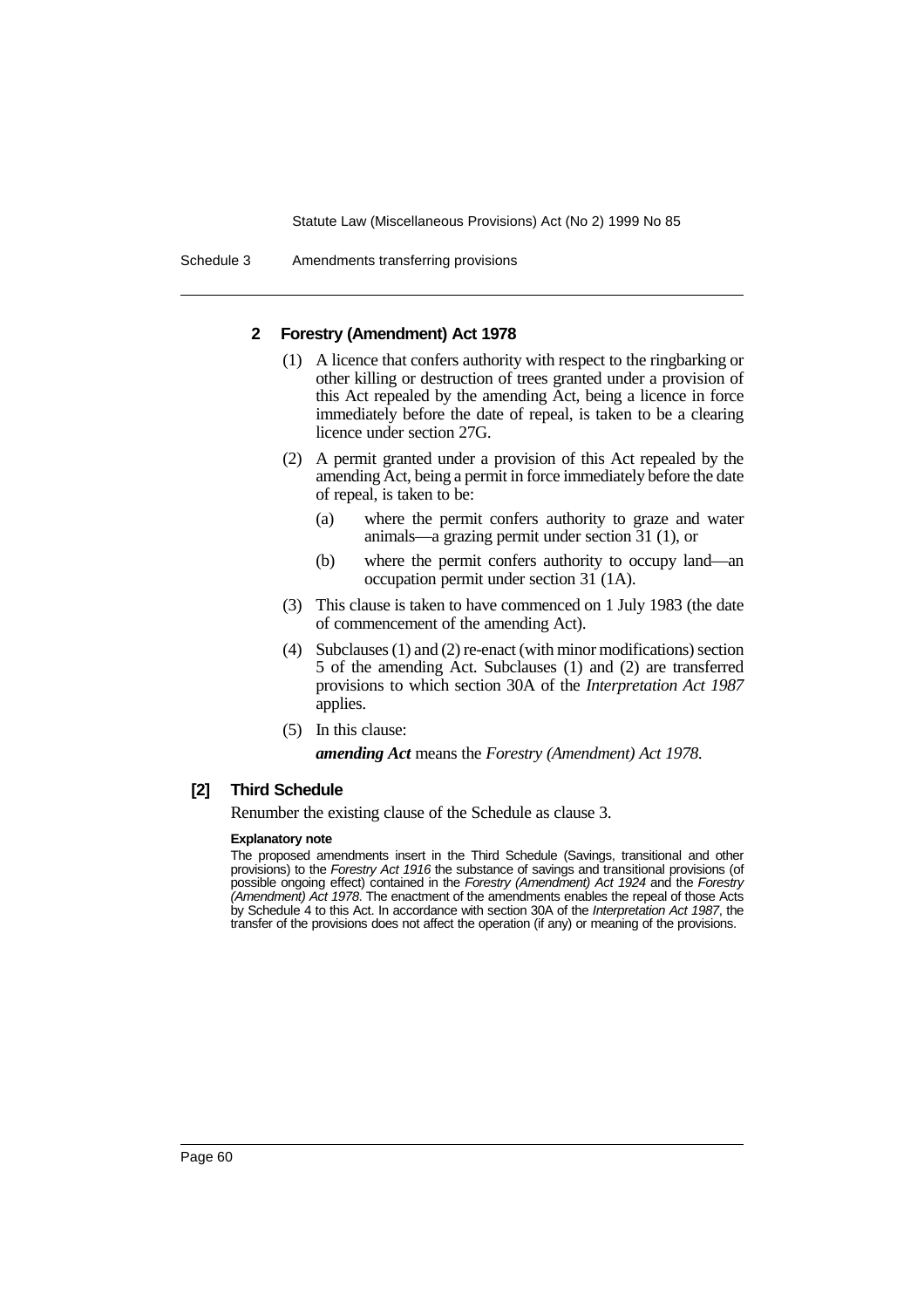Amendments transferring provisions Schedule 3 and the Schedule 3 schedule 3

## **3.2 Housing Act 1912 No 7**

### **Section 50 and Schedule 1**

Insert after section 49:

**50 Savings and transitional provisions**

Schedule 1 has effect.

# **Schedule 1 Savings and transitional provisions**

(Section 50)

## **1 Regulations**

(1) The regulations may contain provisions of a savings or transitional nature consequent on the enactment of the following Acts:

*Housing (Amendment) Act 1982*

- (2) Any such provision may, if the regulations so provide, take effect from the date of assent to the Act concerned or a later date.
- (3) To the extent to which any such provision takes effect from a date that is earlier than the date of its publication in the Gazette, the provision does not operate so as:
	- (a) to affect, in a manner prejudicial to any person (other than the State or an authority of the State), the rights of that person existing before the date of its publication, or
	- (b) to impose liabilities on any person (other than the State or an authority of the State) in respect of anything done or omitted to be done before the date of its publication.
- (4) Subclauses (1)–(3), in their application to the *Housing (Amendment) Act 1982*, re-enact (with minor modifications) clause 13 of Schedule 4 to the *Housing (Amendment) Act 1982*. Subclauses (1)–(3) are transferred provisions to which section 30A of the *Interpretation Act 1987* applies.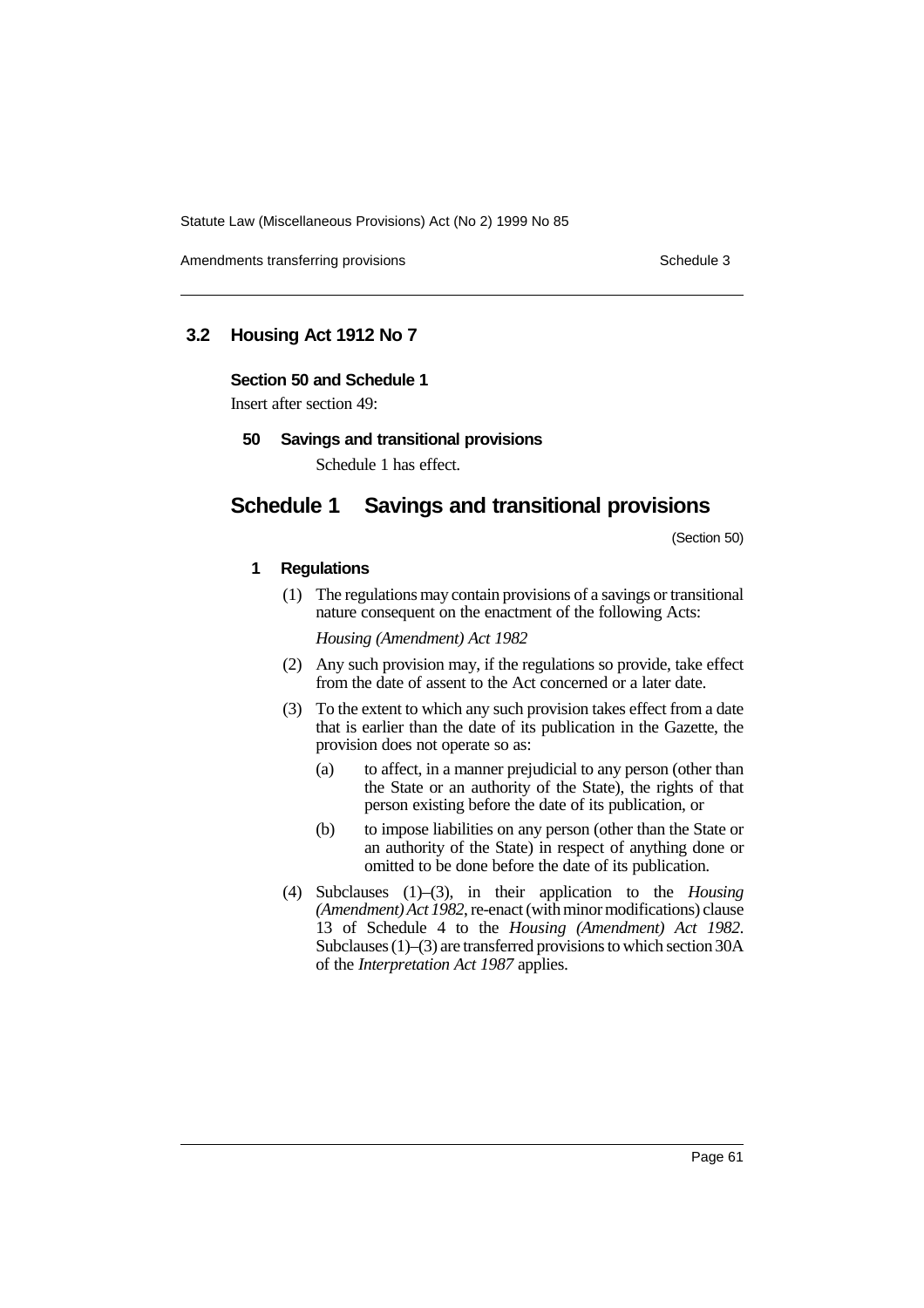Schedule 3 Amendments transferring provisions

## **2 Provision consequent on enactment of Housing (Amendment) Act 1982**

- (1) On and from 20 February 1983, a reference in any other Act, in any instrument made under any Act or in any document of any kind, being a reference, or a reference to be construed as a reference, to the *Housing of the Unemployed Act 1934*, the *Housing Improvement Act 1936* or the *Housing Act 1941*, is taken to be a reference to this Act.
- (2) This clause is taken to have commenced on 20 February 1983 (the date of commencement of Schedule 4 to the amending Act).
- (3) Subclause (1) re-enacts (with minor modifications) clause 6 (b) of Schedule 4 to the amending Act. Subclause (1) is a transferred provision to which section 30A of the *Interpretation Act 1987* applies.
- (4) In this clause:

*amending Act* means the *Housing (Amendment) Act 1982*.

### **Explanatory note**

The proposed amendment inserts Schedule 1 (Savings and transitional provisions) into the Housing Act 1912. The Schedule includes the substance of savings and transitional provisions (of possible ongoing effect) contained in the Housing (Amendment) Act 1982. The enactment of the amendment enables the repeal of that Act by Schedule 4 to this Act. In accordance with section 30A of the *Interpretation Act 1987*, the transfer of the provisions does not affect the operation (if any) or meaning of the provisions.

## **3.3 Housing Act 1985 No 163**

## **Section 17 References to Corporation etc**

Insert after section 17 (2):

- (3) On and from 20 February 1983, a reference in any other Act, in any instrument made under any Act or in any document of any kind, being a reference, or a reference to be construed as a reference, to:
	- (a) The Housing Commission of New South Wales, or
	- (b) the corporation constituted by section 3 of the *Housing Act 1912* as in force immediately before 20 February 1983, or
	- (c) the Homes for Unemployed Trust, or
	- (d) The Housing Improvement Board of New South Wales,

is taken to be a reference to the Corporation.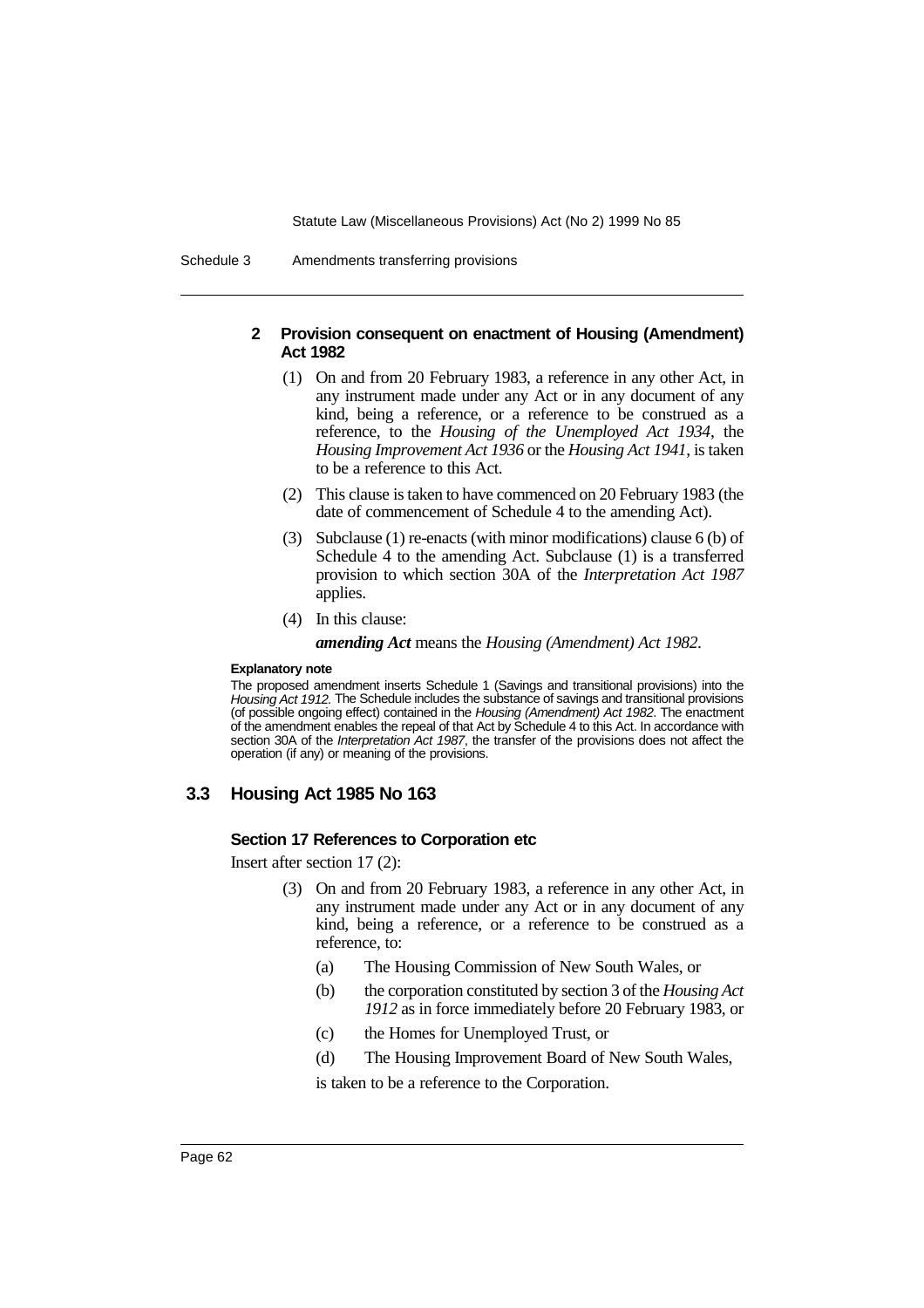Amendments transferring provisions Schedule 3 and the Schedule 3 schedule 3

- (4) Subclause (3) is taken to have commenced on 20 February 1983 (the date of commencement of Schedule 4 to the *Housing (Amendment) Act 1982*).
- (5) Subclause (3) re-enacts (with minor modifications) clause 6 (a) of Schedule 4 to the *Housing (Amendment) Act 1982*. Subclause (3) is a transferred provision to which section 30A of the *Interpretation Act 1987* applies.

#### **Explanatory note**

The proposed amendment inserts into the Housing Act 1985 the substance of a savings provision (of possible ongoing effect) contained in the Housing (Amendment) Act 1982. The enactment of the amendment enables the repeal of that Act by Schedule 4 to this Act. In accordance with section 30A of the Interpretation Act 1987, the transfer of the provision does not affect the operation (if any) or meaning of the provision.

# **3.4 Long Service Leave Act 1955 No 38**

## **Section 16 and Schedule 1**

Insert after section 15:

## **16 Savings and transitional provisions**

Schedule 1 has effect.

# **Schedule 1 Savings and transitional provisions**

(Section 16)

## **1 Provision consequent on enactment of Long Service Leave (Amendment) Act 1985**

- (1) For the purposes of:
	- (a) the application of section 4 (11) in respect of a period of service before 9 May 1985, and
	- (b) without affecting the generality of paragraph (a), any proceedings instituted before or after that date in relation to the long service leave entitlement of a worker in respect of a period of service before that date,

section 4 (11) is to be construed as if it had not been amended by the amending Act.

(2) Section 13 (2) and (4), as in force immediately before 4 May 1995, continues to apply to and in respect of any award or industrial agreement or right of a person to payment in respect of long service leave, as the case may be, to which those subsections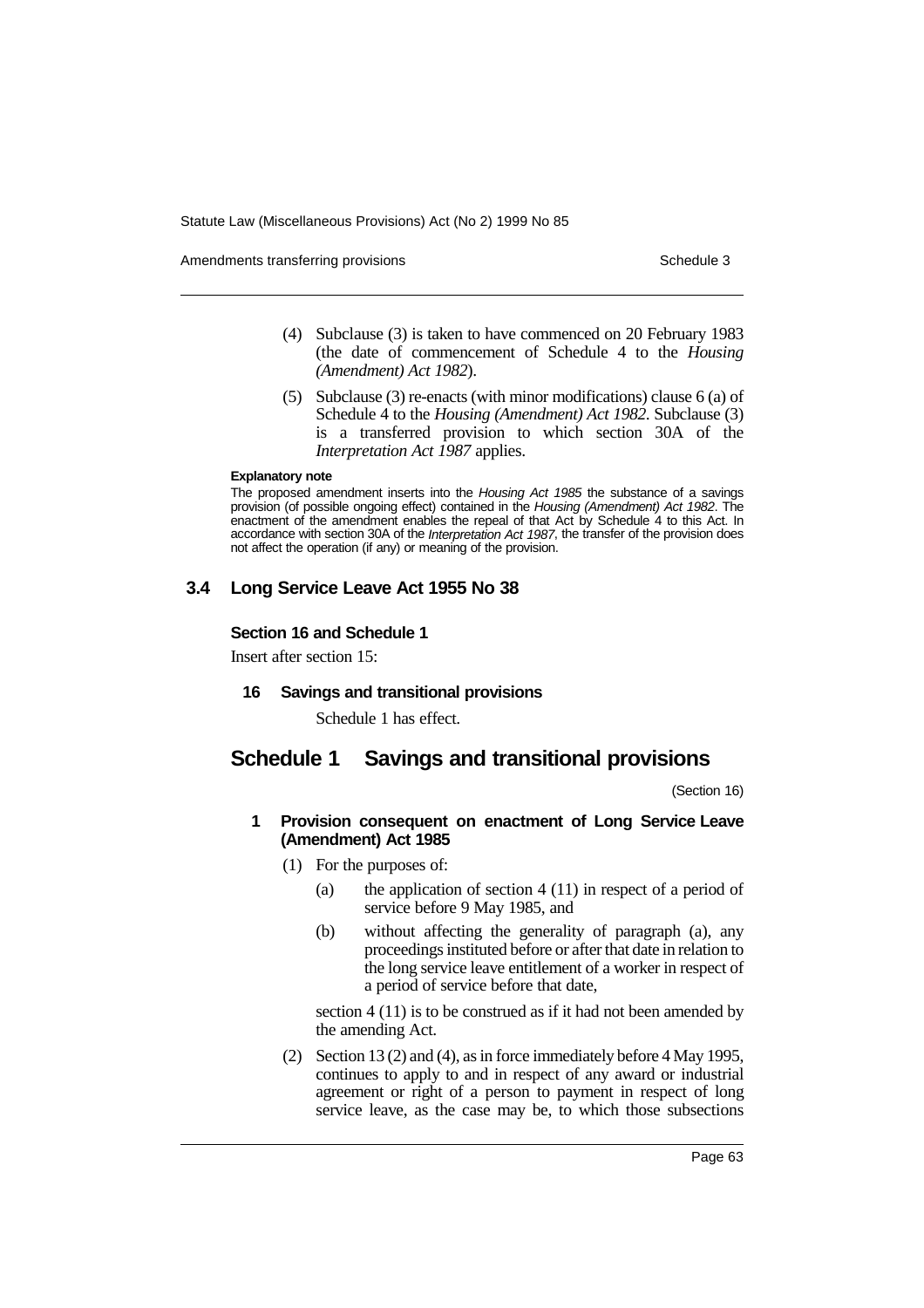#### Schedule 3 Amendments transferring provisions

applied immediately before that date and to which those subsections, as amended by the amending Act, do not apply.

- (3) This clause is taken to have commenced on 9 May 1985 (the date of assent to the amending Act).
- (4) Subclauses (1) and (2) re-enact (with minor modifications) clauses 3 and 4 of Schedule 3 to the amending Act. Subclauses (1) and (2) are transferred provisions to which section 30A of the *Interpretation Act 1987* applies.
- (5) In this clause:

*amending Act* means the *Long Service Leave (Amendment) Act 1985*.

### **Explanatory note**

The proposed amendment inserts Schedule 1 (Savings and transitional provisions) into the Long Service Leave Act 1955. The Schedule includes the substance of savings and transitional provisions (of possible ongoing effect) contained in the Long Service Leave (Amendment) Act 1985. The enactment of the amendment enables the repeal of that Act by Schedule 4 to this Act. In accordance with section 30A of the Interpretation Act 1987, the transfer of the provisions does not affect the operation (if any) or meaning of the provisions.

## **3.5 Lord Howe Island Act 1953 No 39**

## **[1] Section 39**

Insert after section 38:

### **39 Savings and transitional provisions**

Schedule 2 has effect.

## **[2] Schedule 2**

Insert after Schedule 1:

# **Schedule 2 Savings and transitional provisions**

(Section 39)

### **1 Provision consequent on enactment of Lord Howe Island (Amendment) Act 1981**

(1) If, before 1 January 1982, a lease under section 21 devolved beneficially under the will, or on the intestacy, of a lineal ancestor on an Islander who was already a lessee under that section and the Minister, otherwise than pursuant to section 21 (7), suspended, or purported to suspend, the condition of residence applicable to the lease: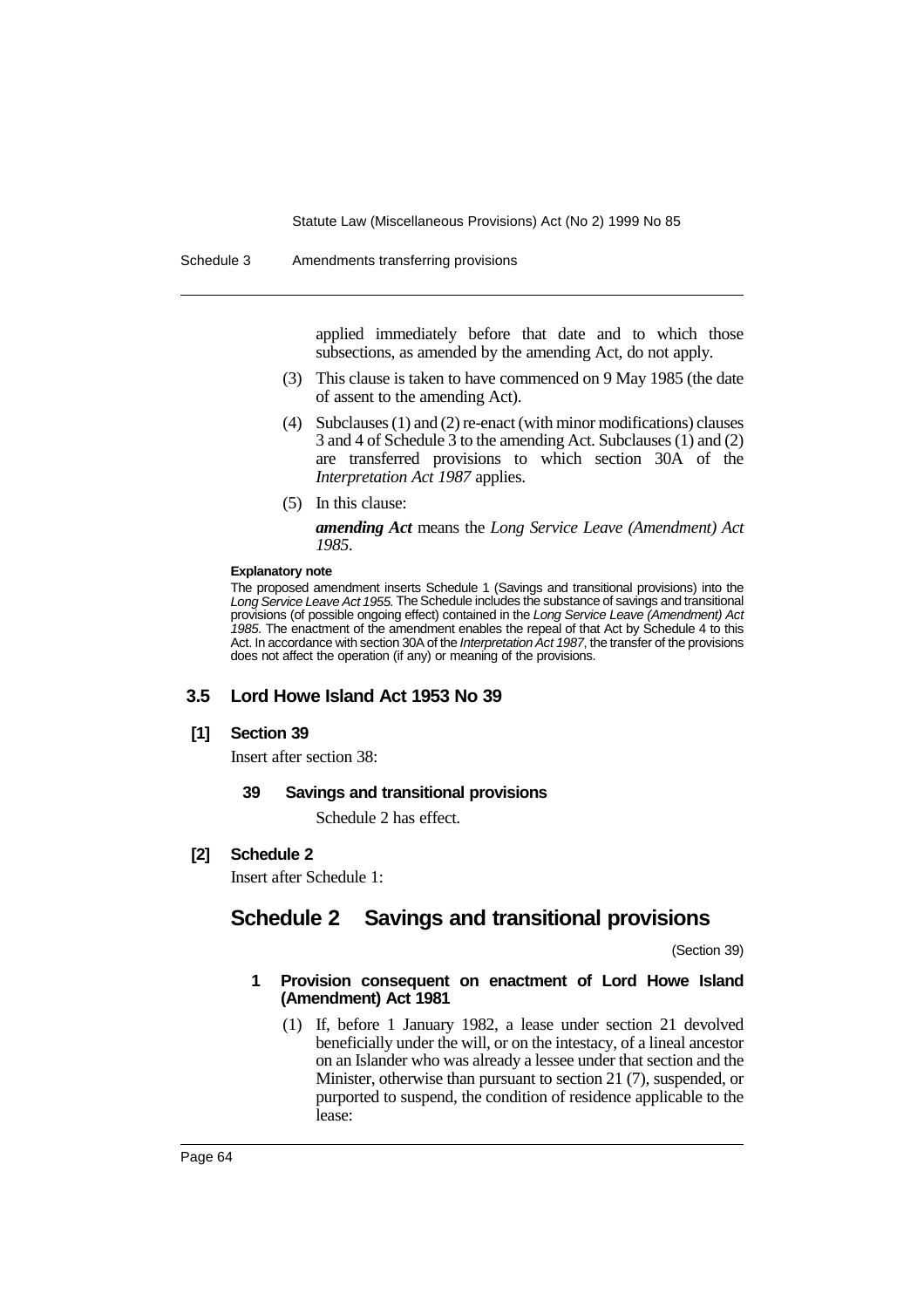Amendments transferring provisions Schedule 3 and the Schedule 3 schedule 3

- (a) the suspension is taken to have been effected, and the conditions to which the suspension was made subject are taken to have been imposed, by order made by the Minister, and
- (b) the suspension and conditions have, and are taken always to have had, the same effect as they would have had if section 23 (12), as amended by the amending Act, had been in force at the time of the suspension.
- (2) This clause is taken to have commenced on 1 January 1982 (the date of commencement of the amending Act).
- (3) Subclause (1) re-enacts (with minor modifications) clause 10 of Schedule 8 to the amending Act. Subclause (1) is a transferred provision to which section 30A of the *Interpretation Act 1987* applies.
- (4) In this clause:

*amending Act* means the *Lord Howe Island (Amendment) Act 1981*.

#### **Explanatory note**

The proposed amendments insert Schedule 2 (Savings and transitional provisions) into the Lord Howe Island Act 1953. The Schedule includes the substance of a savings provision (of possible ongoing effect) contained in the Lord Howe Island (Amendment) Act 1981. The enactment of the amendments enables the repeal of that Act by Schedule 4 to this Act. In accordance with section 30A of the Interpretation Act 1987, the transfer of the provision does not affect the operation (if any) or meaning of the provision.

## **3.6 National Parks and Wildlife Act 1974 No 80**

**Schedule 3 Savings, transitional and other provisions**

Insert after clause 22:

### **22A Transitional provision consequent on enactment of National Parks and Wildlife Amendment (Game Birds Protection) Act 1995**

- (1) In so far as:
	- (a) a licence in force under Division 2 of Part 9 immediately before 30 November 1995, or
	- (b) an authority in force under section 171 (1) immediately before that day,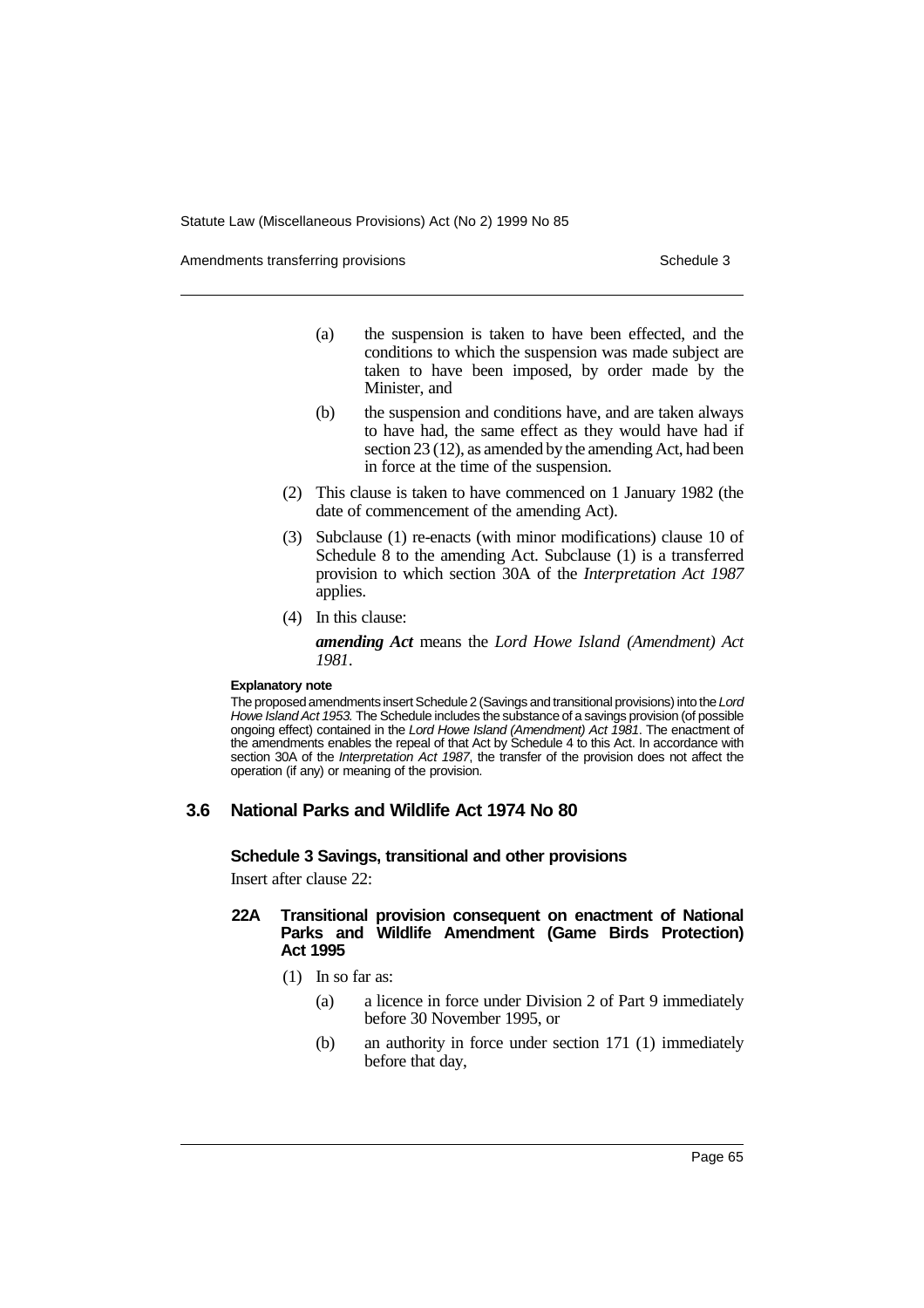Schedule 3 Amendments transferring provisions

has the effect of authorising its holder to take or kill game birds for sporting or recreational purposes, the licence or authority ceases to have that effect on that day. However, the licence or authority does not cease to authorise a sporting or recreational shooter from taking or killing game birds for any other specified lawful purpose.

- (2) This clause is taken to have commenced on 30 November 1995 (the date of assent to the amending Act).
- (3) Subclause (1) re-enacts (with minor modifications) section 4 (1) of the amending Act. Subclause (1) is a transferred provision to which section 30A of the *Interpretation Act 1987* applies.
- (4) In this clause:

*amending Act* means the *National Parks and Wildlife Amendment (Game Birds Protection) Act 1995*.

### **Explanatory note**

The proposed amendment inserts in Schedule 3 (Savings, transitional and other provisions) to the National Parks and Wildlife Act 1974 the substance of a transitional provision (of possible ongoing effect) contained in the National Parks and Wildlife Amendment (Game Birds Protection) Act 1995. The enactment of the amendment enables the repeal of that Act by Schedule 4 to this Act. In accordance with section 30A of the Interpretation Act 1987, the transfer of the provision does not affect the operation (if any) or meaning of the provision.

## **3.7 Petroleum (Submerged Lands) Act 1982 No 23**

## **Schedule 4 Savings, transitional and other provisions**

Insert in appropriate order:

# **Part 1A Provisions consequent on enactment of Petroleum (Submerged Lands) Further Amendment Act 1991**

## **1A Petroleum (Submerged Lands) Further Amendment Act 1991**

(1) If:

- (a) at the commencement of this clause, a nomination had been made under section 37, and
- (b) at that commencement, a declaration had not been made under section 38 as a result of the making of the nomination,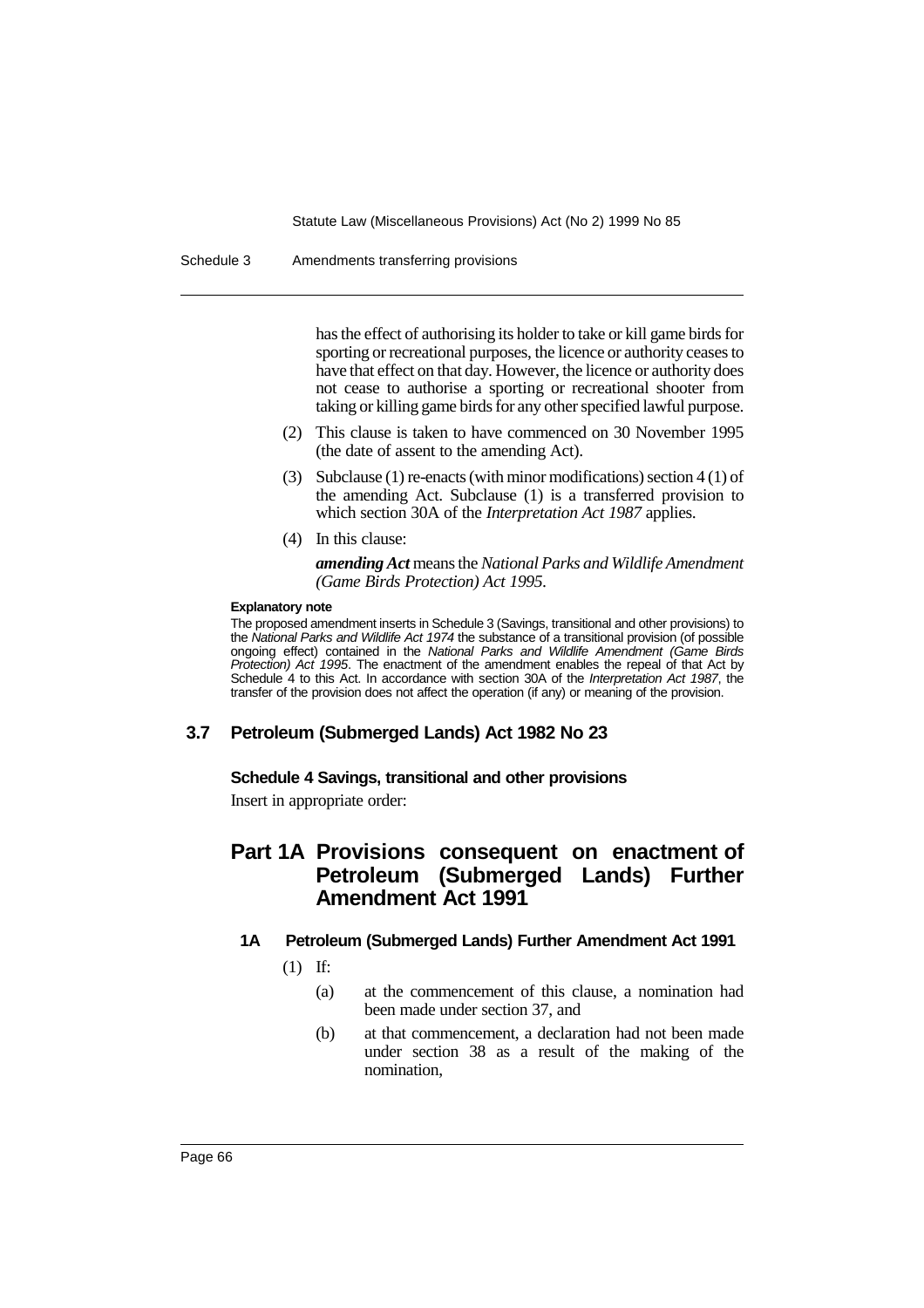Amendments transferring provisions Schedule 3 and the Schedule 3 schedule 3

sections 37, 38 or 39, as in force immediately before the commencement of this clause, continue to have effect in relation to that nomination and the block or blocks that would be affected by a declaration as if the amending Act had not been enacted.

- (2) A declaration made under section 38 as continued in force by subclause (1) has effect, and this Act, as amended by the amending Act, applies to the declaration, as if the declaration had been made under that section as amended by the amending Act.
- (3) A declaration in force under section 38 immediately before the commencement of this clause has effect after that commencement as if it were a declaration under section 38, as amended by the amending Act.
- (4) If:
	- (a) the permittee under a permit granted before the commencement of this clause applies under section 41, as amended by the amending Act, for a licence, and
	- (b) the location that includes the block or blocks to which the application relates was declared under section 38, as amended by the amending Act, and
	- (c) the location consists of not more than 8 blocks, and
	- (d) the Minister notifies the applicant in writing that, in the Minister's opinion, the number of blocks specified in the notification represents the maximum number of blocks that the applicant would have been entitled to have declared as a location instead of the block or blocks constituting the location referred to in paragraph (b) if the amending Act had not been enacted, and
	- (e) the number of blocks specified in the notification exceeds the number of blocks in the location referred to in paragraph (b),

section 41 (1), as amended by the amending Act, applies as if the firstmentioned location were constituted by the number of blocks specified in the notification referred to in paragraph (d).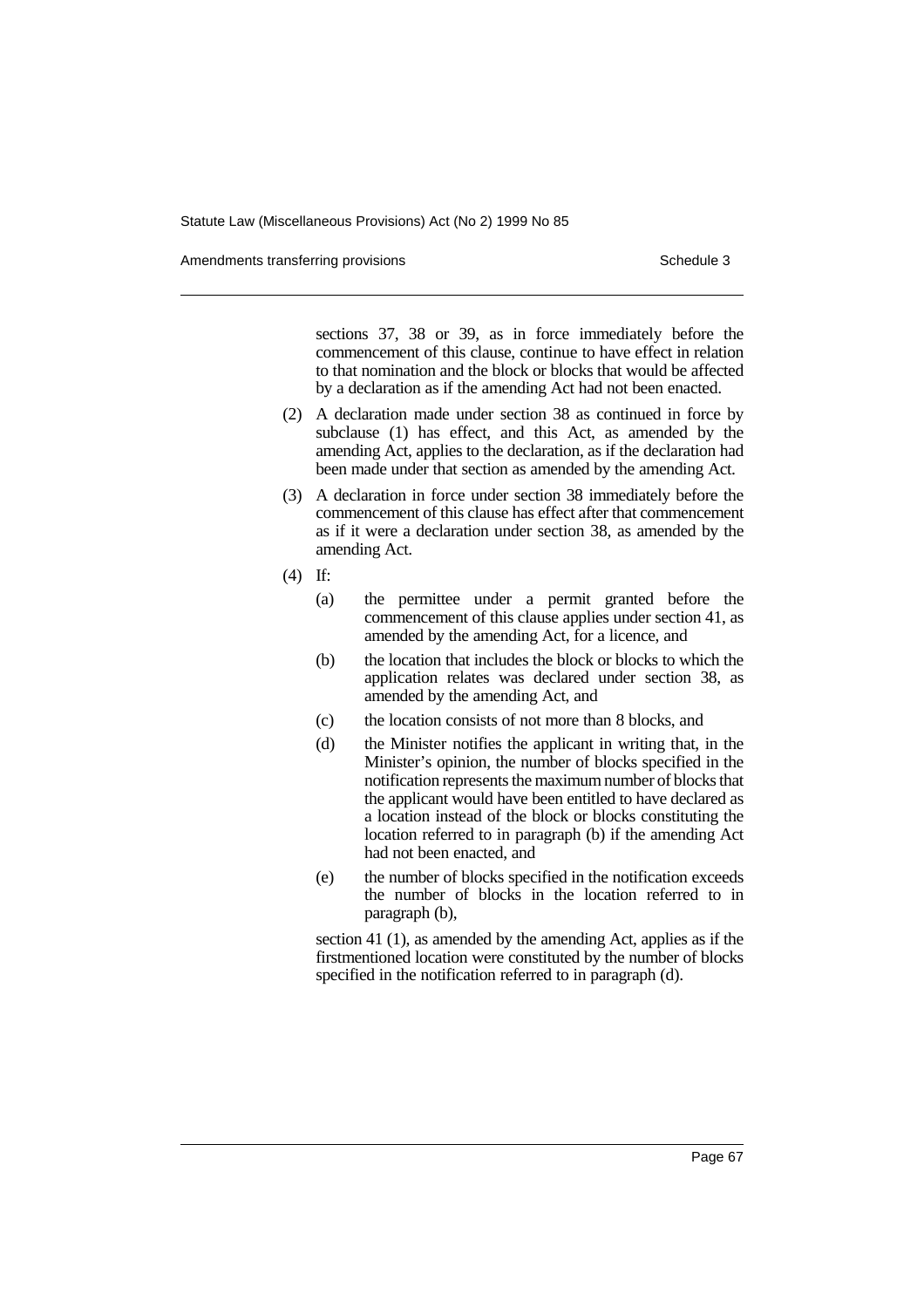| Amendments transferring provisions<br>Schedule 3 |  |
|--------------------------------------------------|--|
|--------------------------------------------------|--|

- (5) If, when the first regulations made for the purposes of section 81 (4) (b), as amended by the amending Act, take effect, an application for approval of a dealing has been made but the Minister has neither approved nor refused to approve the dealing:
	- (a) the Minister must give to the applicant written notice that the applicant is entitled to lodge an instrument for the purpose of section 81 (4) (b) in relation to the application, and
	- (b) the applicant may lodge an instrument for the purpose of section  $81$  (4) (b), and
	- (c) the application must not be dealt with by the Minister until after the end of 30 days after the day on which notice is given for the purpose of paragraph (a), and
	- (d) if the applicant lodges an instrument under paragraph (b)—the applicant must lodge with the instrument 2 copies of the instrument.
- (6) An instrument lodged under subclause (5) must be taken, for the purposes of section 81 (13), as amended by the amending Act, to have accompanied the application when the application was lodged.
- (7) This clause is taken to have commenced on 14 January 1992 (28 days after the date of assent to the amending Act).
- (8) Subclauses (1)–(6) re-enact (with minor modifications) Schedule 3 to the amending Act. Subclauses (1)–(6) are transferred provisions to which section 30A of the *Interpretation Act 1987* applies.
- (9) In this clause:

*amending Act* means the *Petroleum (Submerged Lands) Further Amendment Act 1991*.

#### **Explanatory note**

The proposed amendment inserts in Schedule 4 (Savings, transitional and other provisions) to the Petroleum (Submerged Lands) Act 1982 the substance of transitional provisions (of possible ongoing effect) contained in the Petroleum (Submerged Lands) Further Amendment Act 1991. The enactment of the amendment enables the repeal of that Act by Schedule 4 to this Act. In accordance with section 30A of the Interpretation Act 1987, the transfer of the provisions does not affect the operation (if any) or meaning of the provisions.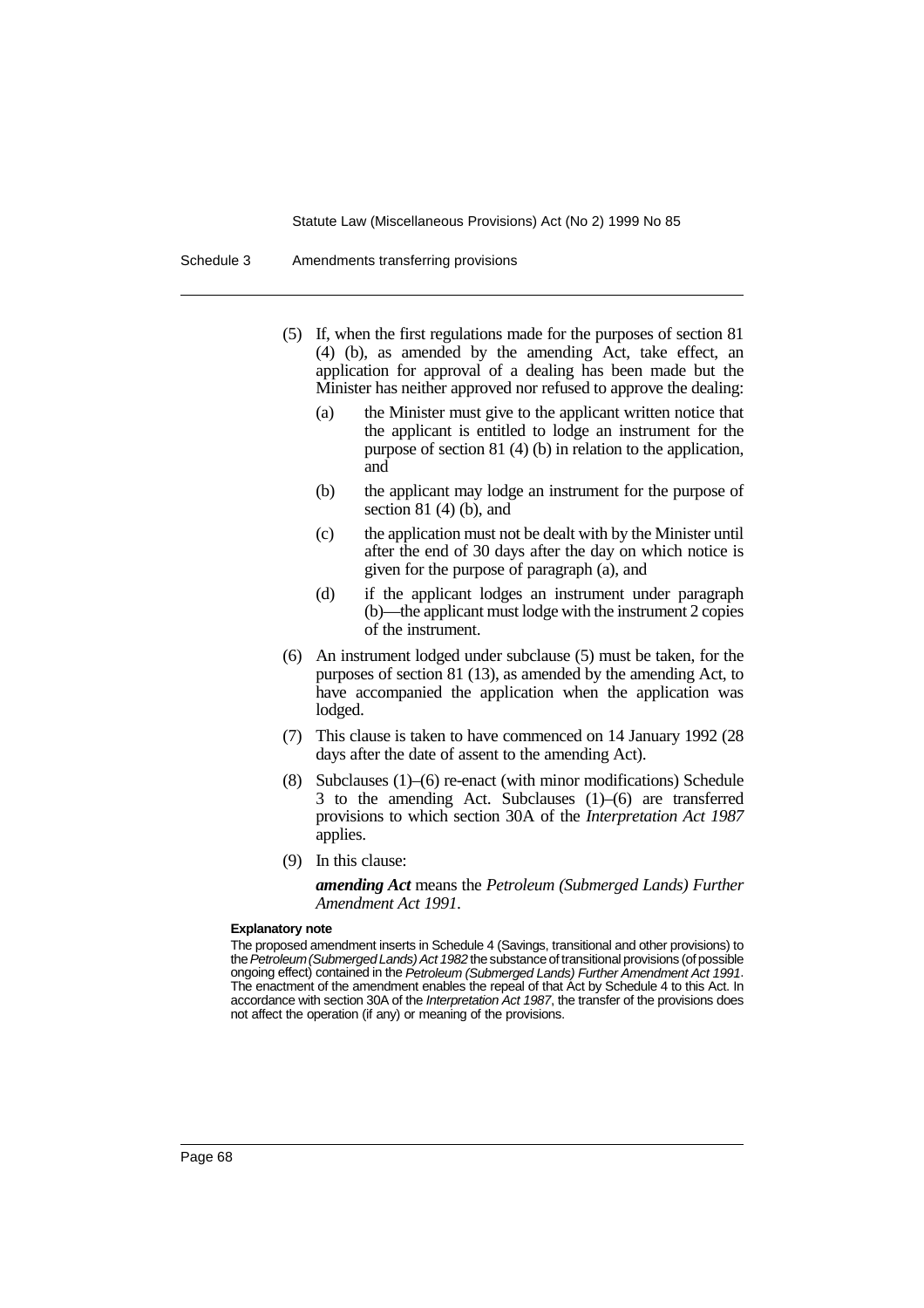Amendments transferring provisions Schedule 3 and the Schedule 3 schedule 3

## **3.8 Stock Diseases Act 1923 No 34**

**Schedule 2 Savings, transitional and other provisions** Insert after clause 1:

# **Part 1A Provision consequent on enactment of Statute Law (Miscellaneous Provisions) Act 1986**

## **1A Savings provision**

- (1) A person holding office as an inspector, or authorised to carry out any or all of the duties and exercise any or all of the powers of an inspector, under this Act, as in force immediately before the commencement of the amending provisions is taken to have been duly appointed as an inspector, or authorised to perform the duties and exercise the powers of an inspector, on that commencement under this Act, as amended by the amending provisions.
- (2) This clause is taken to have commenced on 1 May 1986 (the date of commencement of the amending provisions).
- (3) Subclause (1) re-enacts (with minor modifications) clause 4 of Schedule 24 to the *Statute Law (Miscellaneous Provisions) Act 1986*. Subclause (1) is a transferred provision to which section 30A of the *Interpretation Act 1987* applies.
- (4) In this clause:

*amending provisions* means Schedule 18 to the *Statute Law (Miscellaneous Provisions) Act 1986*.

# **Part 1B Provision consequent on enactment of Stock Diseases (Board of Tick Control) Amendment Act 1988**

## **1B Savings provisions**

(1) The repeal and re-enactment by the amending Act of Part 2 of this Act does not affect the continuity of employment of an inspector referred to in section 5 (10) (as in force immediately before that repeal and re-enactment).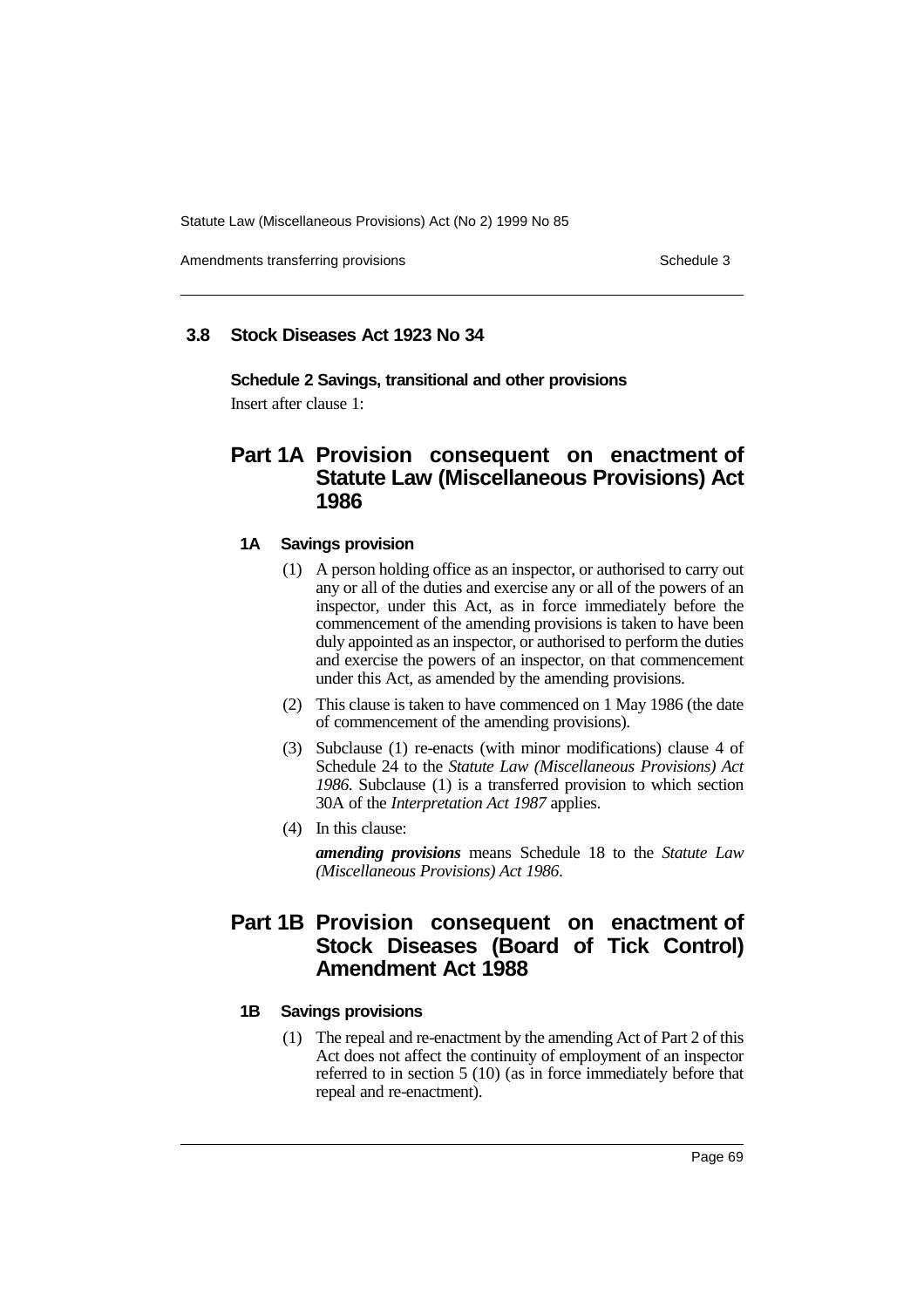Schedule 3 Amendments transferring provisions

- (2) Any right or interest, and any duty or obligation, that was, immediately before 7 October 1988, conferred or imposed on an inspector by virtue of section 5 (9) or (10) continues as if the amending Act had not been enacted.
- (3) This clause is taken to have commenced on 7 October 1988 (the date of commencement of the amending Act).
- (4) Subclauses (1) and (2) re-enact (with minor modifications) section 4 (2) and (3) of the amending Act. Subclauses (1) and (2) are transferred provisions to which section 30A of the *Interpretation Act 1987* applies.
- (5) In this clause:

*amending Act* means the *Stock Diseases (Board of Tick Control) Amendment Act 1988*.

#### **Explanatory note**

The proposed amendment inserts in Schedule 2 (Savings and transitional provisions) to the Stock Diseases Act 1923 the substance of savings provisions (of possible ongoing effect) contained in clause 4 of Schedule 24 to the Statute Law (Miscellaneous Provisions) Act 1986 and in the Stock Diseases (Board of Tick Control) Amendment Act 1988. The enactment of the amendment enables the repeal of that Act by Schedule 4 to this Act. In accordance with section 30A of the Interpretation Act 1987, the transfer of the provisions does not affect the operation (if any) or meaning of the provisions.

## **3.9 Workmen's Compensation (Lead Poisoning—Broken Hill) Act 1922 No 31**

## **Section 17 and Schedule 1**

Insert after section 16:

**17 Savings and transitional provisions**

Schedule 1 has effect.

# **Schedule 1 Savings and transitional provisions**

(Section 17)

## **1 Transitional provision consequent on enactment of Workmen's Compensation (Lead Poisoning—Broken Hill) Amendment Act 1924**

(1) This Act is to be read as if the amendments made by section 2 of the amending Act had been enacted as part of this Act when it was first enacted.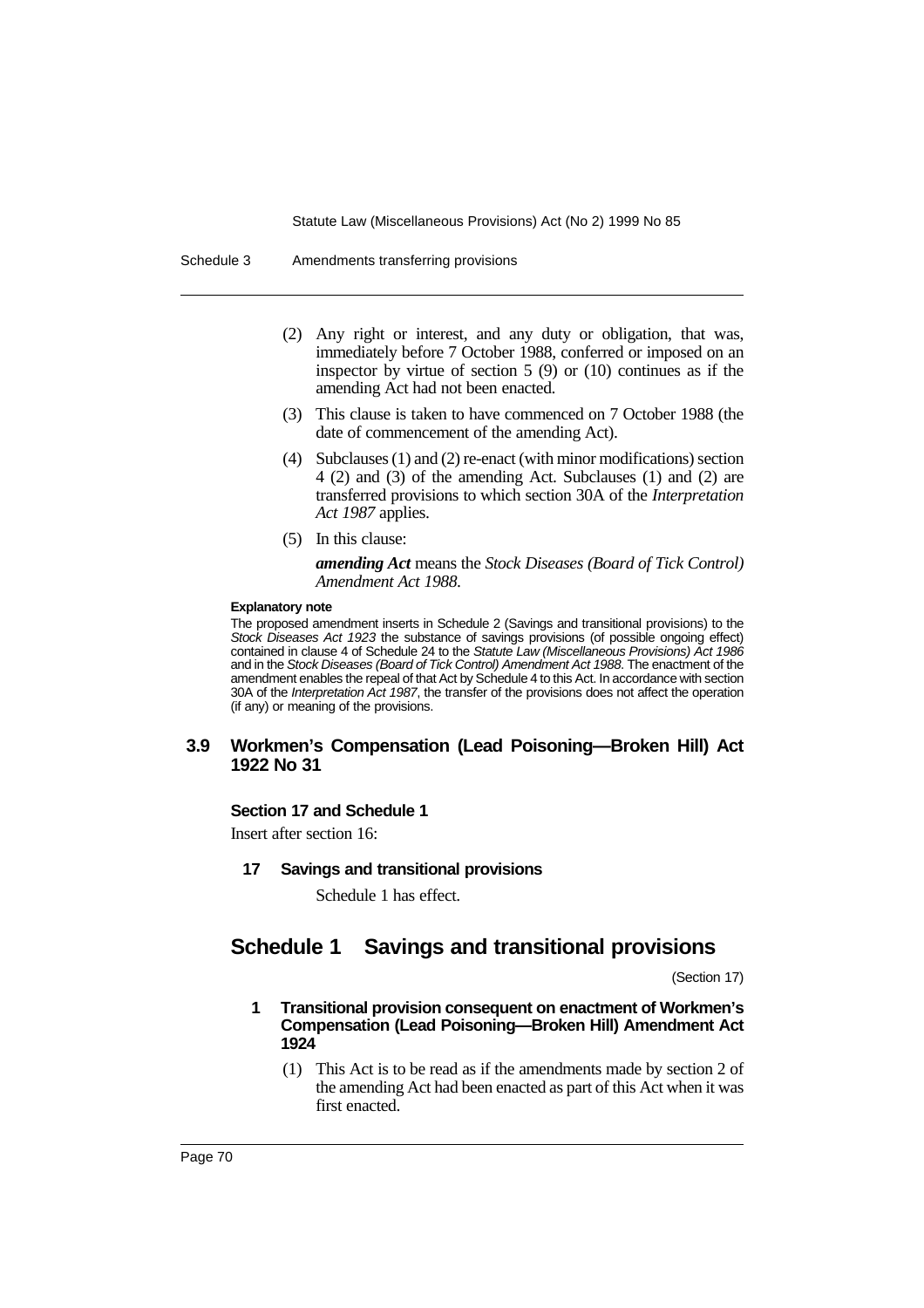Amendments transferring provisions Schedule 3 and the Schedule 3 schedule 3

- (2) This clause is taken to have commenced on 17 November 1924 (the date of assent to the amending Act).
- (3) Subclause (1) re-enacts (with minor modifications) section 2 (2) of the amending Act. Subclause (1) is a transferred provision to which section 30A of the *Interpretation Act 1987* applies.
- (4) In this clause:

*amending Act* means the *Workmen's Compensation (Lead Poisoning—Broken Hill) Amendment Act 1924*.

### **Explanatory note**

The proposed amendment inserts Schedule 1 (Savings and transitional provisions) into the Workmen's Compensation (Lead Poisoning—Broken Hill) Act 1922. The Schedule includes the substance of a transitional provision (of possible ongoing effect) contained in the Workmen's Compensation (Lead Poisoning—Broken Hill) Amendment Act 1924. The enactment of the amendment enables the repeal of that Act by Schedule 4 to this Act. In accordance with section 30A of the Interpretation Act 1987, the transfer of the provision does not affect the operation (if any) or meaning of the provision.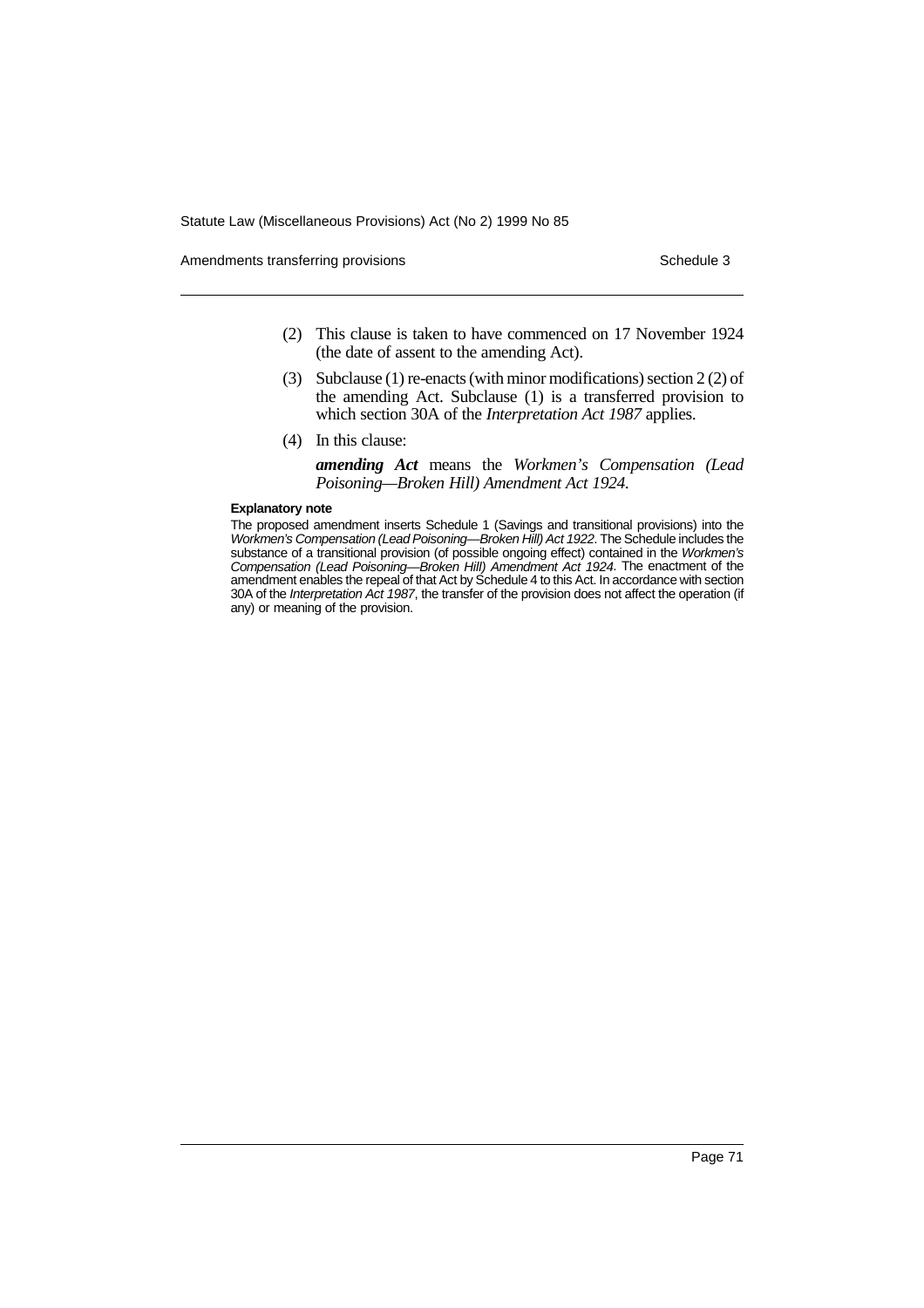Schedule 4 Repeals

|                                                                                      | (Section 4)               |
|--------------------------------------------------------------------------------------|---------------------------|
| Name of Act                                                                          | <b>Extent of repeal</b>   |
| Aboriginal Land Rights Act 1983 No 42                                                | Section 70 and Schedule 3 |
| Accommodation Levy Act 1997 No 32                                                    | Section 16                |
| Administration of Justice Act 1968 No 3                                              | Sections 4, 8, 11 and 14  |
| Adoption Information Act 1990 No 63                                                  | Section 43 and Schedule 1 |
| Adoption Information Amendment Act 1995 No 61 <sup>1</sup>                           | Whole of Act              |
| Agricultural and Veterinary Chemicals (New South<br>Wales) Act 1994 No 53            | Section 37 and Schedule 1 |
| Air Transport Act 1964 No 36                                                         | Sections 14–16            |
| Air Transport (Amendment) Act 1987 No 112 <sup>2</sup>                               | Whole of Act              |
| AJC Principal Club Amendment Act 1997 No 24 <sup>1</sup>                             | Whole of Act              |
| Ambulance Services Act 1990 No 16                                                    | Section 32 and Schedule 2 |
| Animal Research Amendment Act 1997 No 25 <sup>1</sup>                                | Whole of Act              |
| Animals Act 1977 No 25                                                               | Section 12 and Schedule 2 |
| Annual Holidays Amendment Act 1997 No 26 <sup>1</sup>                                | Whole of Act              |
| Anti-Discrimination (Compulsory Retirement)<br>Amendment Act 1990 No 99 <sup>1</sup> | Whole of Act              |
| Appropriation Act 1997 No 31 <sup>5</sup>                                            | Whole of Act              |
| Appropriation Act 1998 No 74 <sup>5</sup>                                            | Whole of Act              |
| Appropriation (Parliament) Act 1997 No 33 <sup>5</sup>                               | Whole of Act              |
| Appropriation (Parliament) Act 1998 No 75 <sup>5</sup>                               | Whole of Act              |
| Appropriation (Refunds and Subsidies) Act 1997 No<br>$108^{5}$                       | Whole of Act              |
| Appropriation (Special Offices) Act 1997 No 34 <sup>5</sup>                          | Whole of Act              |
| Appropriation (Special Offices) Act 1998 No 76 <sup>5</sup>                          | Whole of Act              |
| Appropriation (1996–97 Budget Variations) Act 1997<br>No $35^5$                      | Whole of Act              |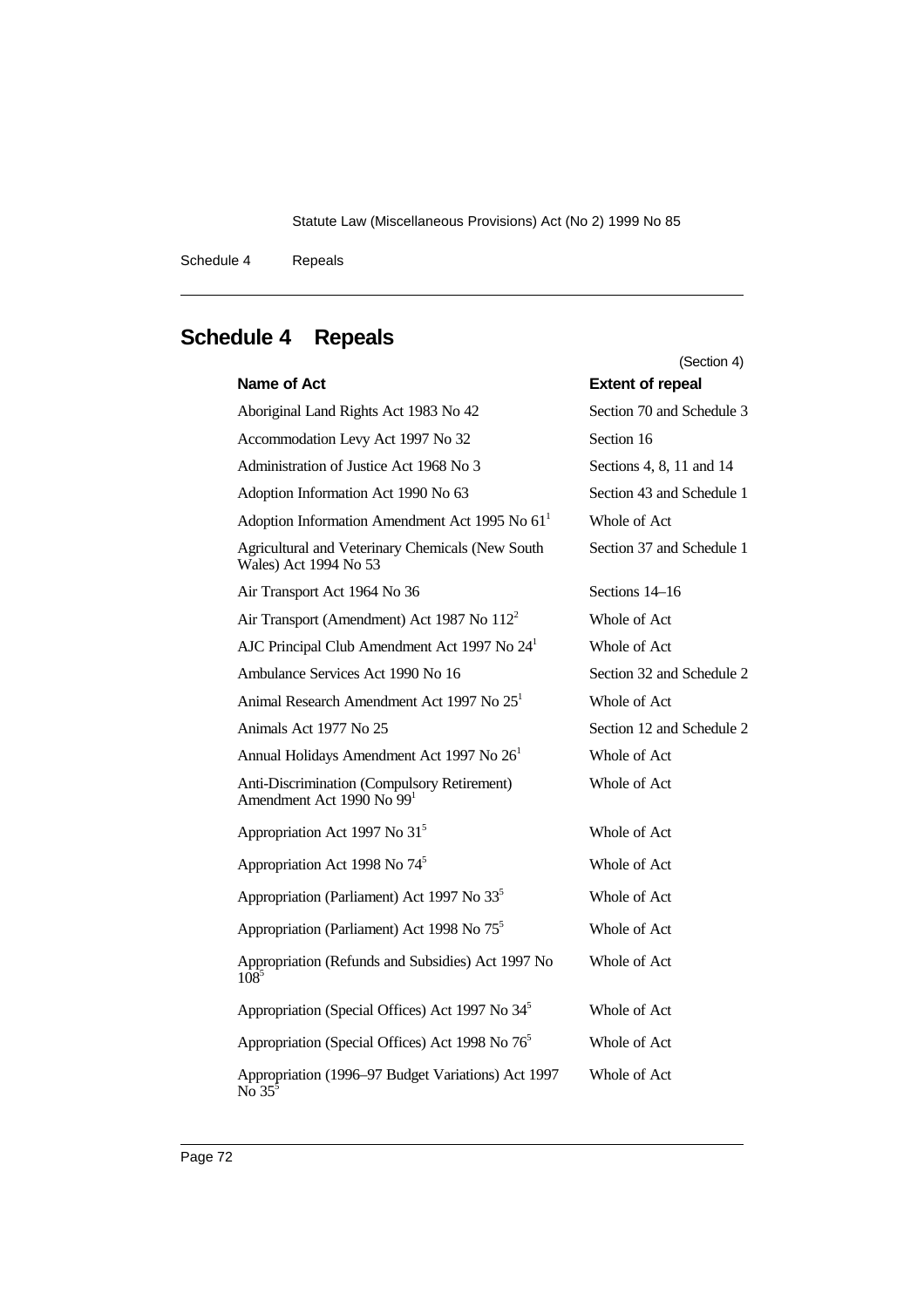| Repeals |  |
|---------|--|
|         |  |

| Repeals | Schedule 4 |
|---------|------------|
|         |            |

| Appropriation (1997-98 Budget Variations) Act 1998<br>$\overline{\text{No}}$ 77 <sup>5</sup>      | Whole of Act                                |
|---------------------------------------------------------------------------------------------------|---------------------------------------------|
| Appropriation (1997-98 Budget Variations) Act (No 2)<br>1998 No $135^{\circ}$                     | Whole of Act                                |
| Attachment of Wages Limitation Act 1957 No 28                                                     | Sections 6–8                                |
| Australian Mutual Provident Society (Demutualisation<br>and Reconstruction) Act 1997 No 56        | Section 34 and Schedule 1                   |
| Bail Amendment Act 1998 No 108 <sup>4</sup>                                                       | Whole of Act                                |
| Banana Industry Act 1987 No 66                                                                    | Section 34                                  |
| Bank Mergers Act 1996 No 130                                                                      | Section 9                                   |
| Banking (Interpretation of References) Act 1959 No 32                                             | Sections 2 and 5–7                          |
| Baptist Churches of New South Wales Property Trust<br>(Amendment) Act 1992 No $761$               | Whole of Act                                |
| Bicentennial Park Trust Act 1987 No 29                                                            | Section 27                                  |
| Births, Deaths and Marriages Registration Act 1995<br>No 62                                       | Sections 65 and 66 and<br>Schedules 1 and 2 |
| Board of Vocational Education and Training Act 1994<br>No 33                                      | Section 12 and Schedule 2                   |
| Bread Repeal Act 1996 No 3 <sup>1</sup>                                                           | Whole of Act                                |
| Broken Hill Trades Hall Site Extension Act 1915 No 42                                             | Section 4                                   |
| <b>Building Services Corporation Legislation Amendment</b><br>Act 1996 No 122 <sup>1</sup>        | Whole of Act                                |
| Business Franchise Licences (Repeal) Act 1997 No 109                                              | Section 4 and Schedule 1                    |
| Business Franchise Licences (Tobacco) Amendment Act<br>1996 No 119 <sup>1</sup>                   | Whole of Act                                |
| Casino Control Amendment Act 1997 No 137 <sup>1</sup>                                             | Whole of Act                                |
| Catchment Management Act 1989 No 235                                                              | Sections $65-68$ and $69$ (a)               |
| Cattle Compensation (Amendment) Act 1993 No 21 <sup>2</sup>                                       | Whole of Act                                |
| Centennial Park and Moore Park Trust (Royal Easter<br>Show) Amendment Act 1993 No 43 <sup>1</sup> | Whole of Act                                |
| Charitable Fundraising Act 1991 No 69                                                             | Section 57 and Schedule 1                   |
|                                                                                                   |                                             |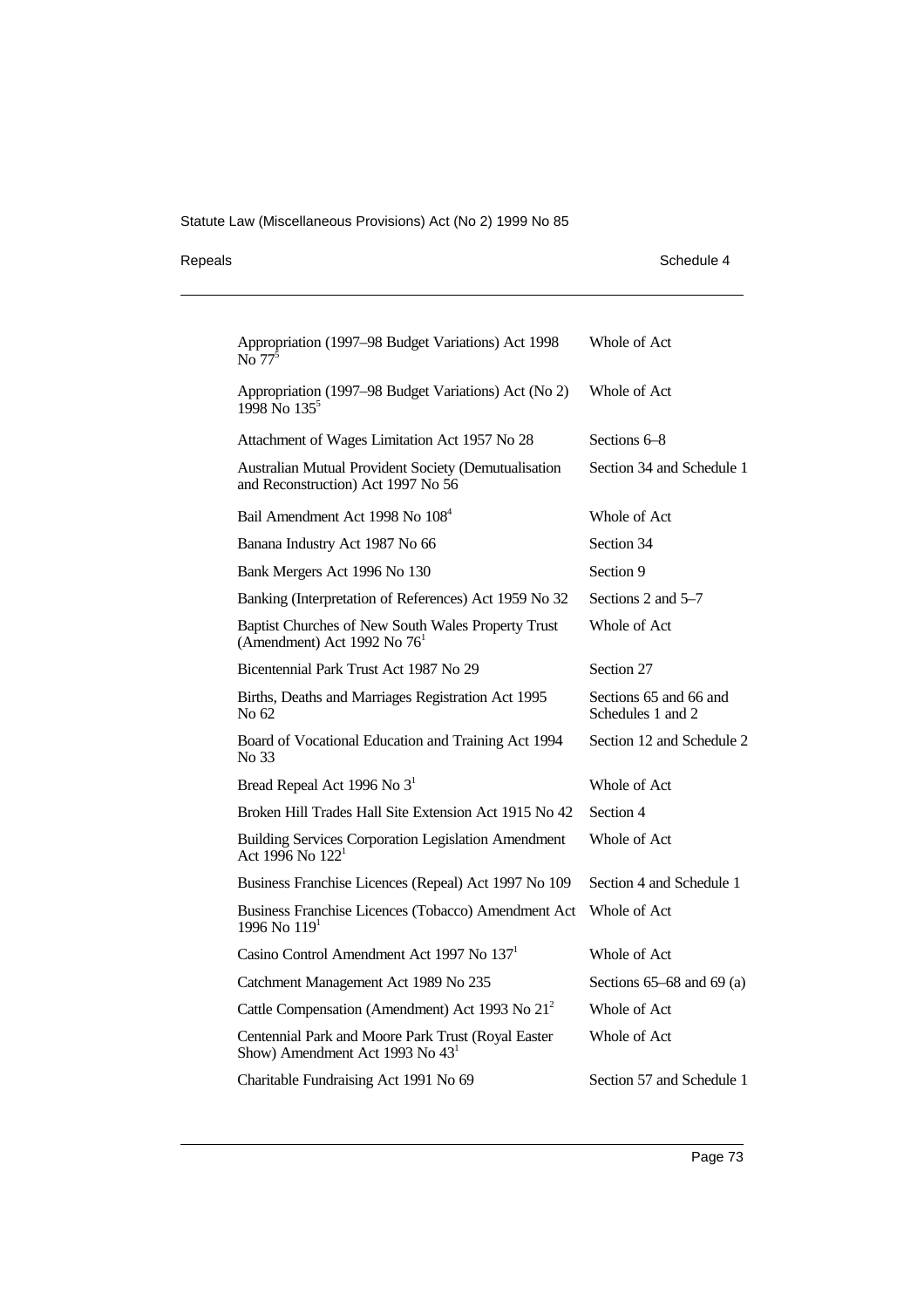| Children (Interstate Transfer of Offenders) Act 1988<br>No 85                                     | Section 23                                  |
|---------------------------------------------------------------------------------------------------|---------------------------------------------|
| Chiropractors and Osteopaths Act 1991 No 7                                                        | Section 66                                  |
| City of Sydney Act 1988 No 48                                                                     | Section 53 and Schedule 2                   |
| Civil Aviation (Carriers' Liability) Amendment Act<br>1996 No $70^1$                              | Whole of Act                                |
| Classification (Publications, Films and Computer<br>Games) Act 1995 No 63                         | Sections 66 and 67 and<br>Schedules 2 and 3 |
| Coal Acquisition (Amendment) Act 1990 No $201$                                                    | Whole of Act                                |
| Coal Acquisition Amendment Act 1997 No $221$                                                      | Whole of Act                                |
| Coal and Oil Shale Mine Workers (Superannuation)<br>Amendment Act 1994 No 1 <sup>2</sup>          | Whole of Act                                |
| Coal Industry Amendment Act 1995 No 19 <sup>1</sup>                                               | Whole of Act                                |
| Coal Ownership (Restitution) Act 1990 No 19                                                       | Section 10                                  |
| Commonwealth Powers (Family Law-Children)<br>Amendment Act 1996 No $601$                          | Whole of Act                                |
| Community Services (Complaints, Reviews and<br>Monitoring) Act 1993 No 2                          | Section 125 and Schedule 2                  |
| Companies and Securities Legislation (Amendment) Act<br>1989 No 131 <sup>2</sup>                  | Whole of Act                                |
| Constitution and Parliamentary Electorates and<br>Elections Amendment Act 1997 No 88 <sup>2</sup> | Whole of Act                                |
| Consumer Credit Administration Act 1995 No 69                                                     | Section 50 and Schedule 1                   |
| Contaminated Land Management Act 1997 No 140                                                      | Section 114 and Schedule 1                  |
| Conveyancers Licensing Act 1995 No 57                                                             | Section 93 and Schedule 1                   |
| Conveyancing Act 1919 No 6                                                                        | Section 204                                 |
| Conveyancing Amendment Act 1997 No 17 <sup>1</sup>                                                | Whole of Act                                |
| Coomealla Irrigation Area Deep Drainage (Repeal) Act<br>1979 No 162                               | Section 4                                   |
| Co-operatives Act 1992 No 18                                                                      | Section 445 and Schedule 7                  |
| Corporations (New South Wales) Act 1990 No 83                                                     | Section 98 and Schedule 1                   |
| Costs in Criminal Cases Act 1967 No 13                                                            | Section 7                                   |
| Courts Legislation Amendment Act 1996 No 111 <sup>1</sup>                                         | Whole of Act                                |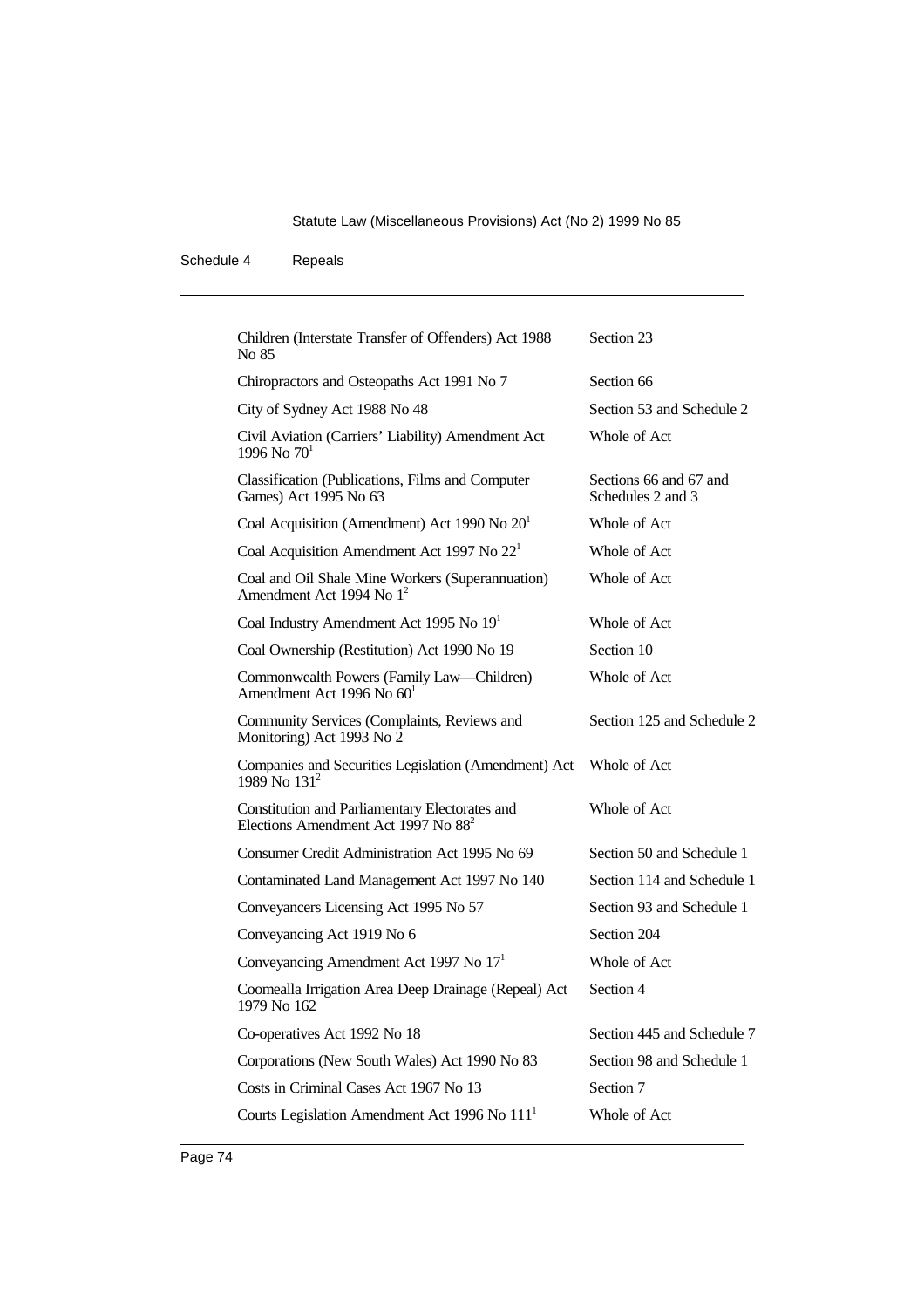## Repeals Schedule 4

| Courts Legislation (Contempt) Amendment Act 1991<br>No $711$                                                        | Whole of Act                                        |
|---------------------------------------------------------------------------------------------------------------------|-----------------------------------------------------|
| Courts Legislation Further Amendment Act 1995<br>No $881$                                                           | Whole of Act                                        |
| Courts Legislation Further Amendment Act 1997<br>No $1411$                                                          | Whole of Act                                        |
| Crimes Amendment (Child Pornography) Act 1997<br>No $1421$                                                          | Whole of Act                                        |
| Crimes Legislation Amendment Act 1997 No 85 <sup>1</sup>                                                            | Whole of Act                                        |
| Criminal Assets Recovery Act 1990 No 23                                                                             | Sections 68–70                                      |
| Criminal Procedure Amendment (Sentencing<br>Guidelines) Act 1998 No 159 <sup>4</sup>                                | Whole of Act                                        |
| Crown Lands (Amendment) Act 1932 No 69                                                                              | Section 2 and Schedule                              |
| Crown Lands and Irrigation Legislation Amendment<br>(Removal of Transfer Restrictions) Act 1997 No 111 <sup>1</sup> | Whole of Act                                        |
| Crown Lands and Irrigation Legislation Amendment<br>(Transfer Restrictions) Act 1997 No 67 <sup>1</sup>             | Whole of Act                                        |
| Crown Proceedings Act 1988 No 70                                                                                    | Section 11 and Schedule 1                           |
| Dangerous Goods Act 1975 No 68                                                                                      | Section 45 $(1)$ and $(2)$ and<br>Schedules 1 and 2 |
| Debits Tax Act 1990 No 112                                                                                          | Section 54 and Schedule 2                           |
| Decimal Currency Act 1965 No 33                                                                                     | Section $4(1)$ and $(2)$ and First<br>Schedule      |
| Defamation Act 1974 No 18                                                                                           | Section 5 and Schedule 1                            |
| Dental Technicians Registration Act 1975 No 40                                                                      | Section 36                                          |
| Disability Services Act 1993 No 3                                                                                   | Section 28 and Schedule 2                           |
| District Court Act 1973 No 9                                                                                        | Section 181 and Schedule 2                          |
| District Court Amendment Act 1997 No 58 <sup>1</sup>                                                                | Whole of Act                                        |
| Dividing Fences Act 1991 No 72                                                                                      | Section 30 and Schedule 2                           |
| Drainage Act 1939 No 29                                                                                             | Section 2                                           |
| Driving Instructors Act 1992 No 3                                                                                   | Section 62 and Schedule 2                           |
| Dust Diseases Tribunal Act 1989 No 63                                                                               | Section 36                                          |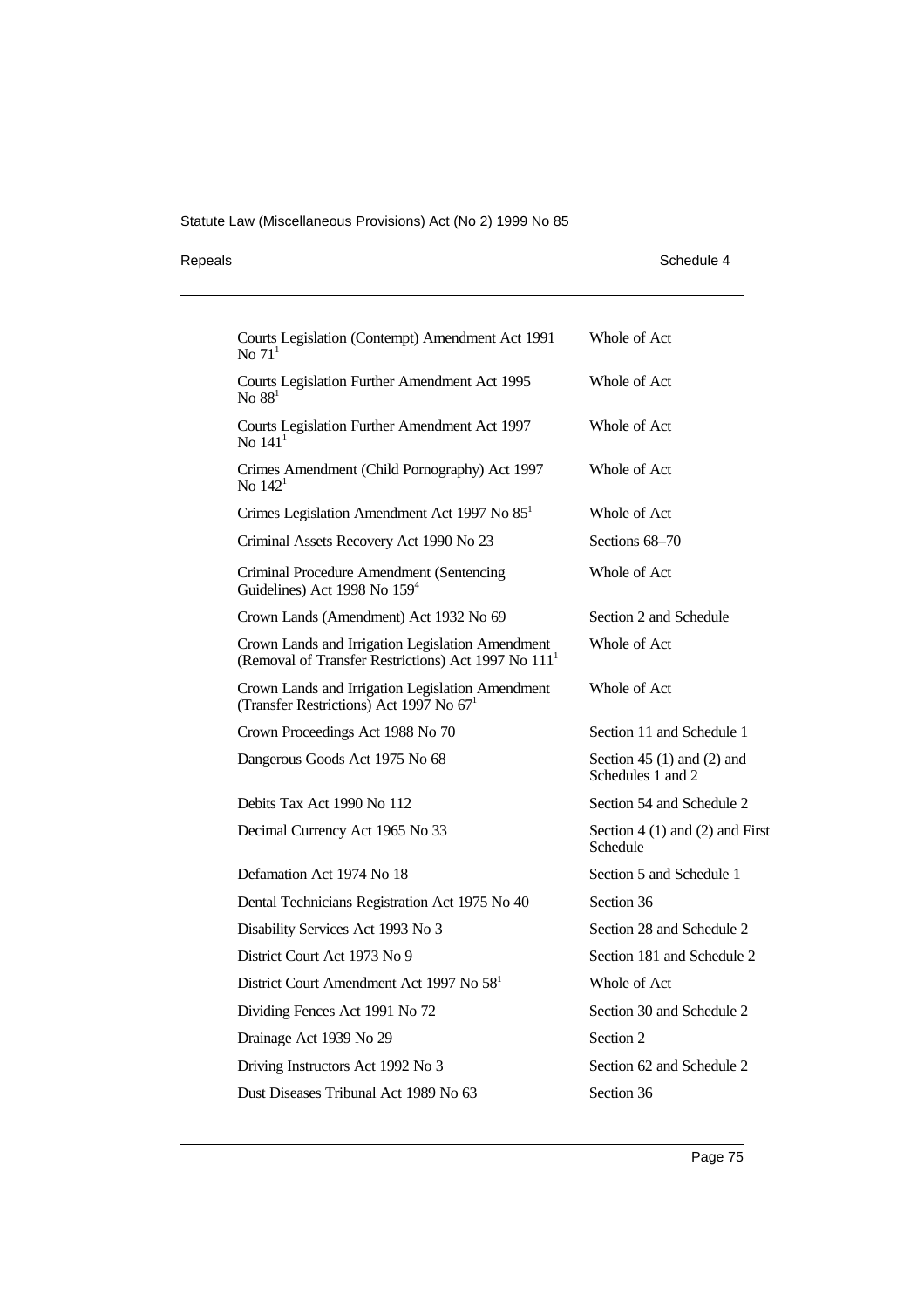| Duties Act 1997 No 123                                                                            | Section 315 and Schedule 2 |
|---------------------------------------------------------------------------------------------------|----------------------------|
| Duties Amendment (Managed Investments) Act 1998<br>No $634$                                       | Whole of Act               |
| Education Act 1990 No 8                                                                           | Section 132                |
| Education Reform Amendment (Board Inspectors) Act<br>1997 No $7^1$                                | Whole of Act               |
| Education Reform Amendment (School Discipline) Act<br>1995 No $931$                               | Whole of Act               |
| Electricity Commission (Balmain Electric Light<br>Company Purchase) Act 1950 No 40                | Section 13                 |
| Electricity Commission (Transfer of Reticulation Works)<br>Act 1957 No 43                         | Section 12                 |
| Electricity Legislation Amendment Act 1995 No $181$                                               | Whole of Act               |
| Electricity Legislation Amendment (Wholesale<br>Electricity Market) Act 1997 No 21 <sup>1</sup>   | Whole of Act               |
| Electricity Supply Amendment Act 1997 No 36 <sup>1</sup>                                          | Whole of Act               |
| <b>Electricity Supply Amendment (Transmission</b><br>Operator's Levy) Act 1998 No 78 <sup>4</sup> | Whole of Act               |
| Emergency Legislation Amendment (Offences) Act<br>$1996$ No $891$                                 | Whole of Act               |
| Energy Legislation (Miscellaneous Amendments) Act<br>$1994$ No $82^1$                             | Whole of Act               |
| Energy Services Corporations Act 1995 No 95                                                       | Section 19 and Schedule 4  |
| Entertainment Industry Act 1989 No 230                                                            | Section 66 and Schedule 4  |
| Entertainment Industry (Interim Council) Amendment<br>Act 1993 No 17 <sup>1</sup>                 | Whole of Act               |
| Environmental Legislation Amendment (Enforcement)<br>Act 1996 No 101 <sup>1</sup>                 | Whole of Act               |
| Environmental Planning and Assessment Amendment<br>Act 1997 No $152^1$                            | Whole of Act               |
| Environmental Planning and Assessment (Part 5)<br>Amendment Act 1993 No 93 <sup>1</sup>           | Whole of Act               |
| Environmental Planning and Water Legislation<br>Amendment Act 1996 No $311$                       | Whole of Act               |
|                                                                                                   |                            |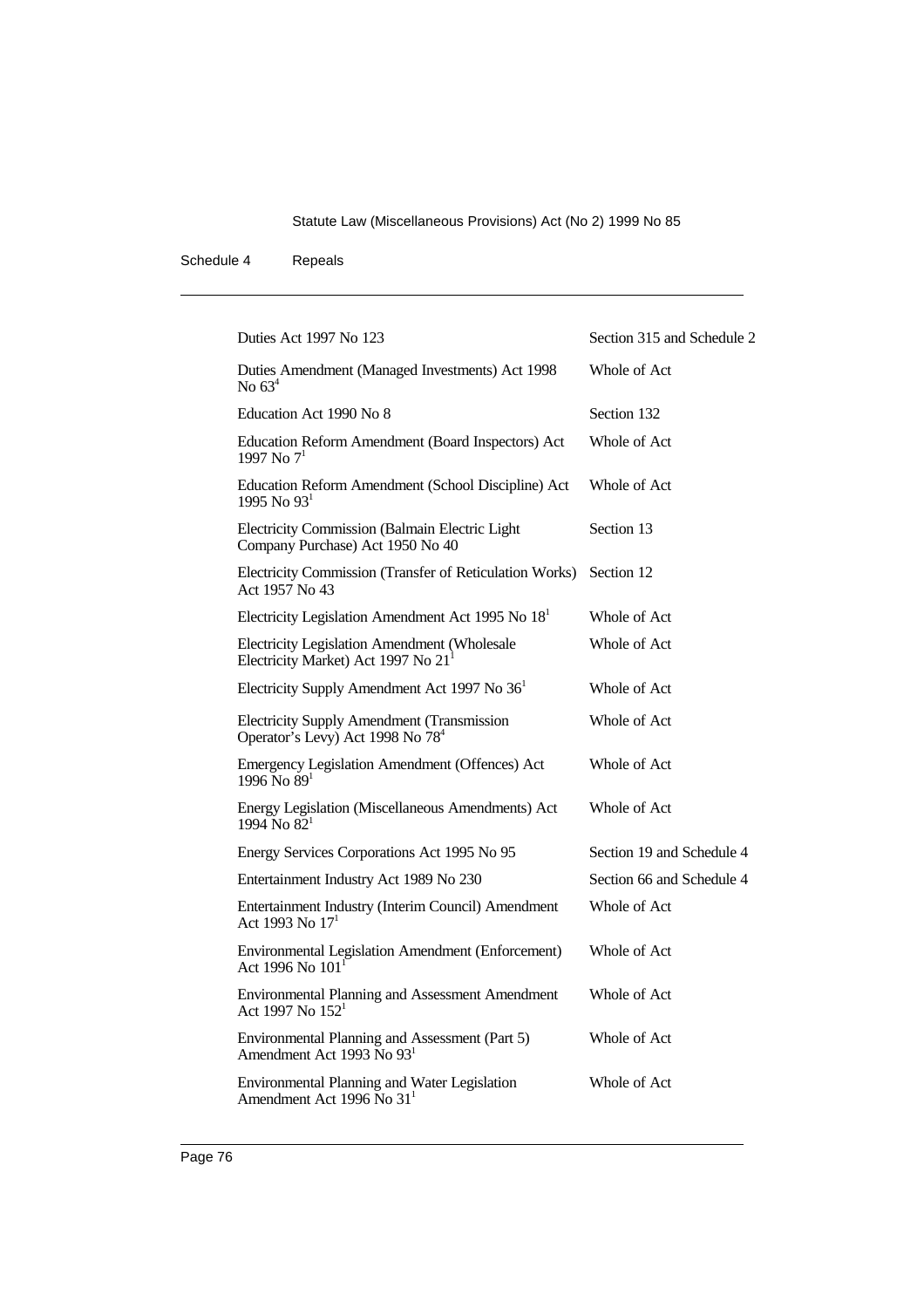| Repeals | Schedule 4 |
|---------|------------|
|---------|------------|

| Evidence (Children) Act 1997 No 143                                     | Section 33 and Schedule 1                   |
|-------------------------------------------------------------------------|---------------------------------------------|
| Evidence (Consequential and Other Provisions) Act<br>1995 No 27         | Section 4 and Schedule 1                    |
| Exotic Diseases of Animals Act 1991 No 73                               | Sections $79(1)$ and $80$ and<br>Schedule 1 |
| Fair Trading Act 1987 No 68                                             | Section 93                                  |
| Fair Trading Legislation Amendment Act 1997 No 82 <sup>1</sup>          | Whole of Act                                |
| Farm Debt Mediation Amendment Act 1996 No 106 <sup>1</sup>              | Whole of Act                                |
| Farm Produce (Repeal) Act 1996 No 134                                   | Section 3 and Schedule 1                    |
| Film Industry Amendment Act 1996 No $821$                               | Whole of Act                                |
| Finances Adjustment (Further Provisions) Act 1932<br>No 64              | Section 11                                  |
| Financial Agreement Act 1994 No 71                                      | Section $6(1)$                              |
| Financial Agreement (Amendment) Act 1976 No 35                          | Section 4                                   |
| Financial Agreement (Decimal Currency) Act 1966<br>No 39                | Section 3                                   |
| Financial Institutions (Miscellaneous Amendments) Act<br>1996 No $24^2$ | Whole of Act                                |
| Fines Act 1996 No 99                                                    | Section 130 and Schedule 2                  |
| Fines Amendment Act 1997 No $1211$                                      | Whole of Act                                |
| Fines Amendment Act 1998 No 35 <sup>4</sup>                             | Whole of Act                                |
| Fire Brigades Act 1989 No 192                                           | Section 86 (2) and Schedule 3               |
| Fire Brigades Amendment Act 1997 No $271$                               | Whole of Act                                |
| Firearms Act 1996 No 46                                                 | Section 90 and Schedule 2                   |
| First State Superannuation Act 1992 No 100                              | Section 78 and Schedule 4                   |
| Fish Marketing Act 1994 No 37                                           | Section 12 and Schedules 1 and<br>2         |
| Fish Marketing Amendment (Deregulation) Act 1997<br>No $101$            | Whole of Act                                |
| Fisheries Management Act 1994 No 38                                     | Section 292 and Schedule 8                  |
| Fisheries Management Amendment Act 1997 No 153 <sup>1</sup>             | Whole of Act                                |
| Food Act 1989 No 231                                                    | Section 93 and Schedule 4                   |
|                                                                         |                                             |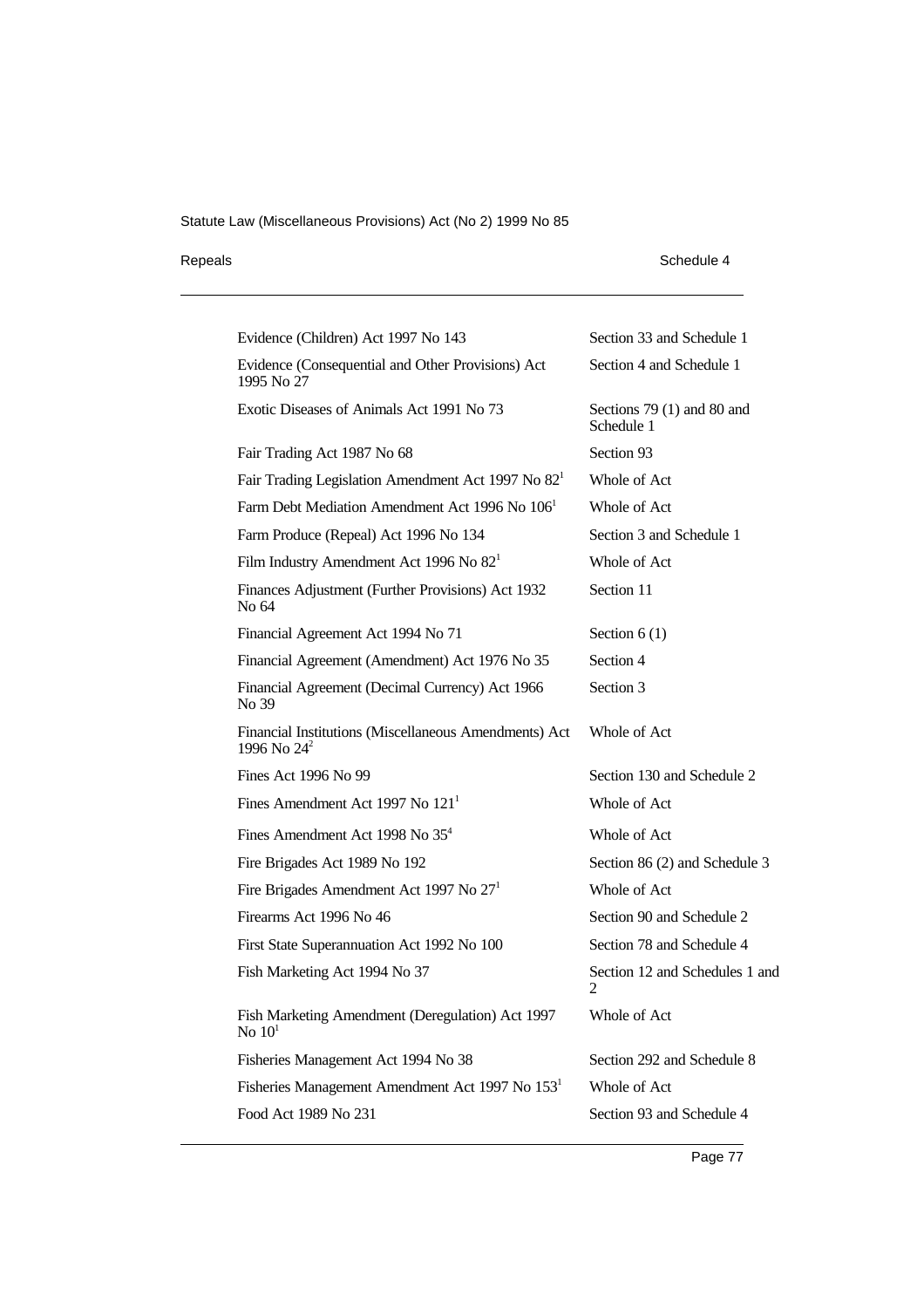| Forestry (Amendment) Act 1924 No $673$                                                                        | Whole of Act               |
|---------------------------------------------------------------------------------------------------------------|----------------------------|
| Forestry (Amendment) Act 1978 No 101 <sup>3</sup>                                                             | Whole of Act               |
| Forestry, Conservation Authority of New South Wales<br>and Other Acts (Amendment) Act 1972 No 61 <sup>2</sup> | Whole of Act               |
| Freedom of Information Act 1989 No 5                                                                          | Sections 70 and 71         |
| Gaming and Betting (Amendment) Act 1985 No $60^2$                                                             | Whole of Act               |
| Gaming and Betting Amendment (Betting Auditoriums)<br>Act 1996 No 66 <sup>1</sup>                             | Whole of Act               |
| Gaming and Betting Amendment (Racing) Act 1995<br>No $511$                                                    | Whole of Act               |
| Gas Industry Restructuring Amendment (Customer<br>Contracts) Act 1997 No 59 <sup>1</sup>                      | Whole of Act               |
| Gas Supply Amendment Act 1997 No 104 <sup>1</sup>                                                             | Whole of Act               |
| Geographical Names Act 1966 No 13                                                                             | Section 20                 |
| Government Insurance Office (Privatisation) Act 1991<br>No 38                                                 | Section 19 and Schedule 2  |
| Government Insurance Office (Privatisation)<br>Amendment Act 1992 No 14 <sup>1</sup>                          | Whole of Act               |
| Government Telecommunications Act 1991 No 77                                                                  | Section 57 and Schedule 2  |
| Grain Marketing Act 1991 No 15                                                                                | Section 102 and Schedule 4 |
| Guardianship (Amendment) Act 1993 No $261$                                                                    | Whole of Act               |
| Guardianship Amendment Act 1997 No 49 <sup>1</sup>                                                            | Whole of Act               |
| Guardianship Amendment Act 1998 No 7 <sup>4</sup>                                                             | Whole of Act               |
| Habitual Criminals Act 1957 No 19                                                                             | Sections 11 and 12 $(1)$   |
| Harness Racing Legislation Amendment Act 1996<br>$\mathrm{No} 90^1$                                           | Whole of Act               |
| Health Legislation Amendment Act 1995 No 9 <sup>1</sup>                                                       | Whole of Act               |
| Health Legislation Amendment Act 1997 No $871$                                                                | Whole of Act               |
| Health Services Act 1997 No 154                                                                               | Section 139 and Schedule 6 |
| Higher Education (Amalgamation) Act 1989 No 65                                                                | Section 46 and Schedule 1  |
| Higher Education (Amalgamation) Amendment Act<br>$1993$ No $701$                                              | Whole of Act               |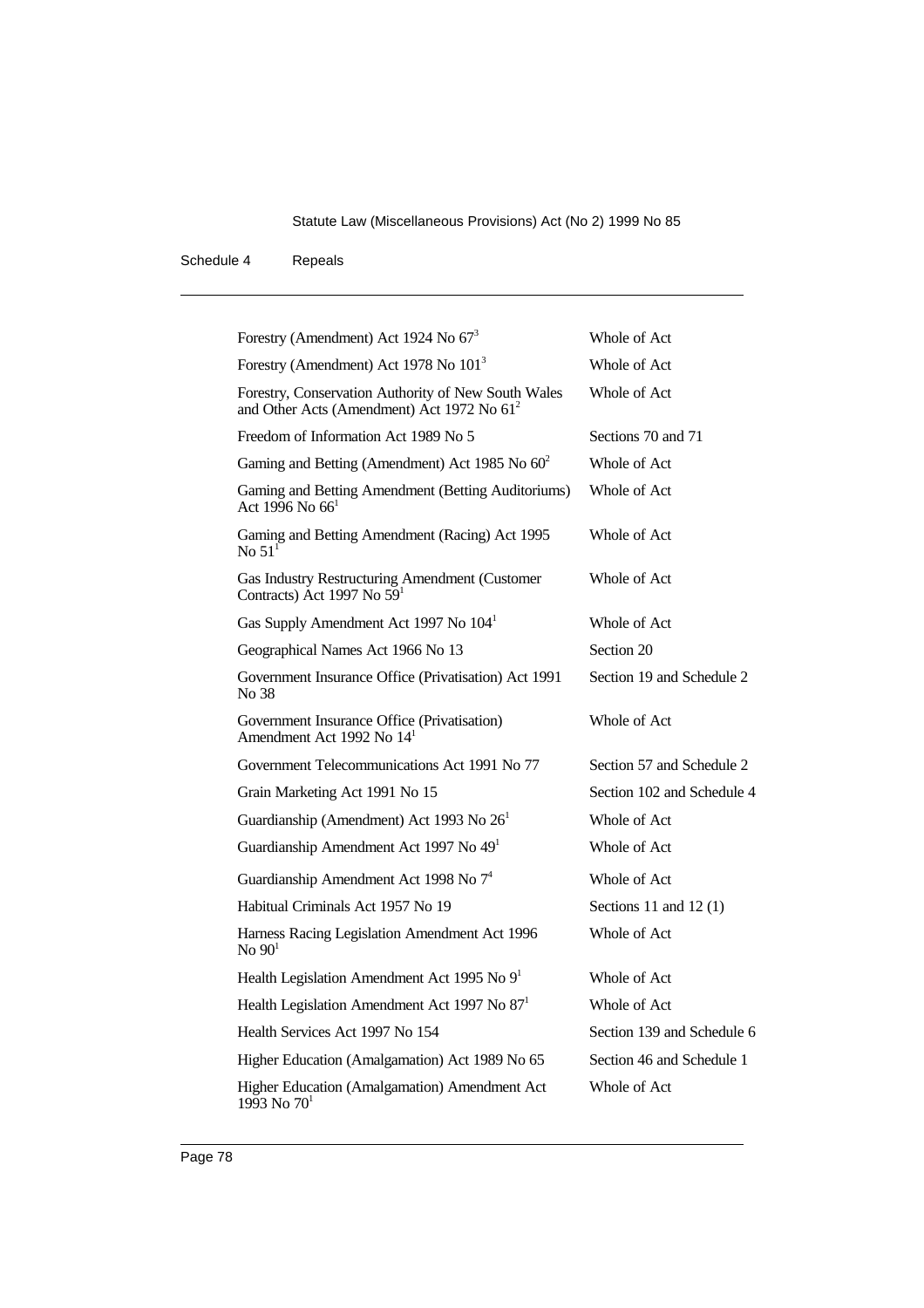## Repeals Schedule 4

| Home Building Act 1989 No 147                                                                                | Section 143 and Schedule 5              |
|--------------------------------------------------------------------------------------------------------------|-----------------------------------------|
| Home Building Amendment Act 1998 No $564$                                                                    | Whole of Act                            |
| Home Care Service Act 1988 No 6                                                                              | Section 19                              |
| Home Purchase Assistance Authority Act 1993 No 15                                                            | Section 23 and Schedule 2               |
| Home Purchase Assistance Authority (Amendment) Act<br>1993 No $92^1$                                         | Whole of Act                            |
| HomeFund Commissioner Act 1993 No 9                                                                          | Section 45 and Schedule 2               |
| HomeFund Restructuring Act 1993 No 112                                                                       | Section 23 and Schedule 3               |
| Horticultural Stock and Nurseries Act 1969 No 3                                                              | Section 24                              |
| Housing Act 1912 No 7                                                                                        | Section 47                              |
| Housing (Amendment) Act 1982 No 121                                                                          | Whole of Act                            |
| Hunter Water Act 1991 No 53                                                                                  | Sections 4 (2) and 71 and<br>Schedule 1 |
| Impounding Act 1993 No 31                                                                                    | Sections 53 and 54                      |
| Inclosed Lands Protection Amendment Act 1997 No 97 <sup>1</sup>                                              | Whole of Act                            |
| Independent Commission Against Corruption Act 1988<br>No 35                                                  | Sections 118-121                        |
| <b>Independent Commission Against Corruption</b><br>Amendment (Codes of Conduct) Act 1996 No 73 <sup>1</sup> | Whole of Act                            |
| Industrial Relations Act 1996 No 17                                                                          | Section 410 and Schedule 5              |
| Innovation Council Act 1996 No 77                                                                            | Section 23 and Schedule 4               |
| Institute of Sport Act 1995 No 52                                                                            | Section 33 and Schedule 2               |
| Internal Audit Bureau Act 1992 No 20                                                                         | Section 22 and Schedule 2               |
| Interpretation Act 1987 No 15                                                                                | Section 81 and Schedule 1               |
| Investigative Bodies Legislation Amendment Act 1997<br>No $601$                                              | Whole of Act                            |
| Judges' Pensions Act 1953 No 41                                                                              | Section 13                              |
| Jury Act 1977 No 18                                                                                          | Section 78 and Schedules 5 and<br>7     |
| Justices Amendment (Procedure) Act 1997 No 107 <sup>1</sup>                                                  | Whole of Act                            |
| Lake Illawarra Authority Act 1987 No 285                                                                     | Section 34                              |
|                                                                                                              |                                         |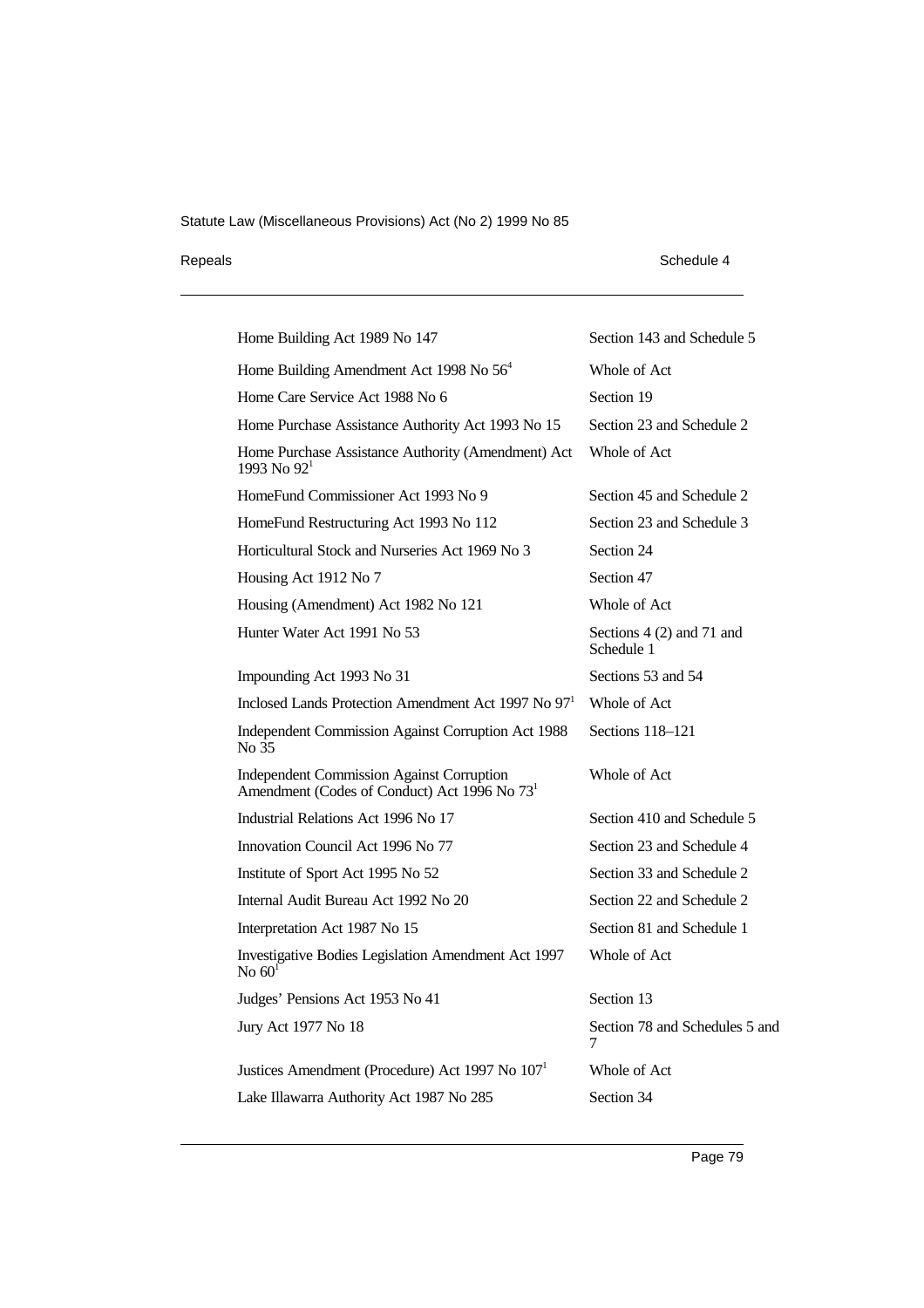| Land Acquisition (Charitable Institutions) Act 1946<br>No 55                                            | Section 5                   |
|---------------------------------------------------------------------------------------------------------|-----------------------------|
| Land Acquisition (Just Terms Compensation) Act 1991<br>No 22                                            | Section 75 and Schedule 1   |
| Land Development Contribution Management Act 1970<br>No 22                                              | Sections 79 and 80          |
| Landlord and Tenant (Amendment) Act 1968 No 58 <sup>2</sup>                                             | Whole of Act                |
| Law Reform (Law and Equity) Act 1972 No 28                                                              | Section $3(2)$ and $(3)$    |
| Law Reform (Miscellaneous Provisions) Act 1965<br>No 32                                                 | Sections 11, 22 and 27      |
| Legal Aid Commission Amendment Act 1996 No 94 <sup>1</sup>                                              | Whole of Act                |
| Legal Aid Commission Amendment Act 1997 No $501$                                                        | Whole of Act                |
| Legal Profession Amendment (National Practising<br>Certificates) Act 1996 No 113 <sup>1</sup>           | Whole of Act                |
| Legal Profession Reform Act 1993 No 87 <sup>1</sup>                                                     | Whole of Act                |
| Library Act 1939 No 40                                                                                  | Section 16 $(1)$            |
| Limitation Act 1969 No 31                                                                               | Section 4 and Schedules 1–3 |
| Limitation (Amendment) Act 1993 No $951$                                                                | Whole of Act                |
| Liquor and Registered Clubs Legislation Amendment<br>(Monitoring and Links) Act 1997 No 44 <sup>1</sup> | Whole of Act                |
| Liquor (Repeals and Savings) Act 1982 No 148                                                            | Section 5 and Schedule 2    |
| Local Government Amendment Act 1996 No $691$                                                            | Whole of Act                |
| Local Government Amendment Act 1998 No 16 <sup>4</sup>                                                  | Whole of Act                |
| Local Government Amendment (Ecologically<br>Sustainable Development) Act 1997 No 94 <sup>1</sup>        | Whole of Act                |
| Local Government Amendment (Meetings) Act 1998<br>No $394$                                              | Whole of Act                |
| Local Government (City of Sydney Boundaries) Act<br>1967 No 48                                          | Section 32                  |
| Local Government (Further Amendment) Act 1980<br>No $141^2$                                             | Whole of Act                |
| Local Government Legislation (Miscellaneous<br>Amendments) Act 1994 No 44 <sup>1</sup>                  | Whole of Act                |
|                                                                                                         |                             |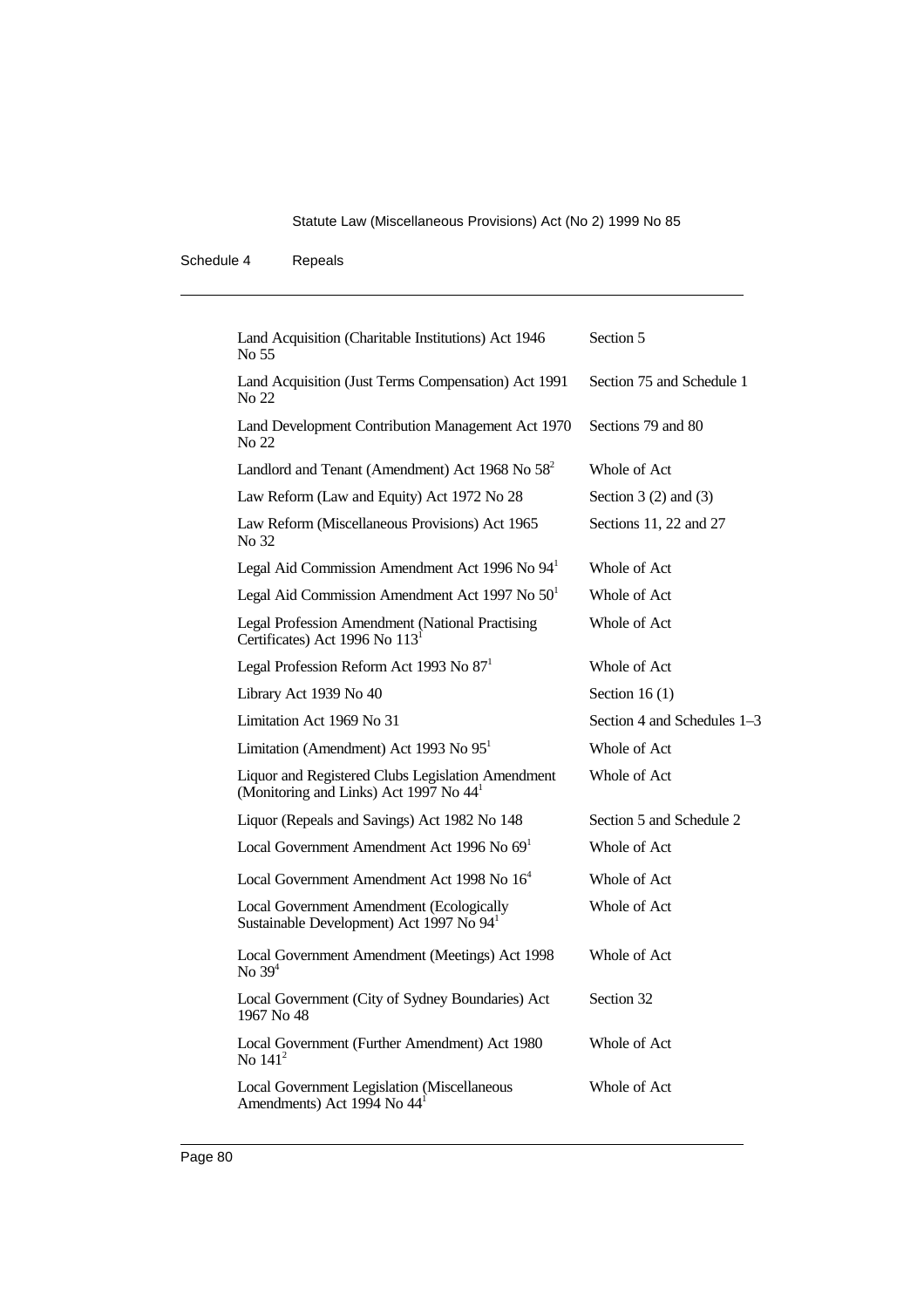## Repeals Schedule 4

| Long Service Leave Act 1955 No 38                                                                     | Section 13 $(1)$                 |
|-------------------------------------------------------------------------------------------------------|----------------------------------|
| Long Service Leave (Amendment) Act 1963 No $132$                                                      | Whole of Act                     |
| Long Service Leave (Amendment) Act 1985 No 54 <sup>3</sup>                                            | Whole of Act                     |
| Lord Howe Island (Amendment) Act 1981 No $50^3$                                                       | Whole of Act                     |
| Luna Park Site Amendment Act 1997 No 105 <sup>1</sup>                                                 | Whole of Act                     |
| Marine Parks Act 1997 No 64                                                                           | Section 51 and Schedule 4        |
| Marketing of Primary Products Amendment Act 1995<br>No $421$                                          | Whole of Act                     |
| Marketing of Primary Products Amendment (Marketing<br>Orders) Act 1997 No 126 <sup>1</sup>            | Whole of Act                     |
| Marketing of Primary Products Amendment (Rice)<br>Marketing Board) Act 1998 No 23 <sup>4</sup>        | Whole of Act                     |
| Marketing of Primary Products Amendment (Wine<br>Grapes Marketing Board) Act 1997 No 125 <sup>1</sup> | Whole of Act                     |
| Medical Practice Act 1992 No 94                                                                       | Sections 196 and 197             |
| Mental Health Legislation Amendment Act 1997 No 28 <sup>1</sup>                                       | Whole of Act                     |
| Mine Subsidence Compensation (Amendment) Act 1994<br>$\text{No } 4^1$                                 | Whole of Act                     |
| Mines Rescue Act 1994 No 13                                                                           | Section 54 and Schedule 4        |
| Mining Act 1992 No 29                                                                                 | Section 390 and Schedule 5       |
| Mining Legislation Amendment Act 1996 No 137 <sup>1</sup>                                             | Whole of Act                     |
| Minors (Property and Contracts) Act 1970 No 60                                                        | Section 3 (1) and First Schedule |
| Miscellaneous Acts (Crown and Other Roads)<br>Amendment Act 1990 No 55 <sup>1</sup>                   | Whole of Act                     |
| Motor Accidents (Amendment) Act 1994 No 27 <sup>1</sup>                                               | Whole of Act                     |
| Motor Accidents Amendment (Board of Directors) Act<br>1997 No $911$                                   | Whole of Act                     |
| Motor Dealers Act 1974 No 52                                                                          | Section 60                       |
| Motor Vehicles (Third Party Insurance) Act 1942 No 15                                                 | Section 28                       |
| Motor Vehicles (Third Party Insurance) Amendment Act<br>1993 No $161$                                 | Whole of Act                     |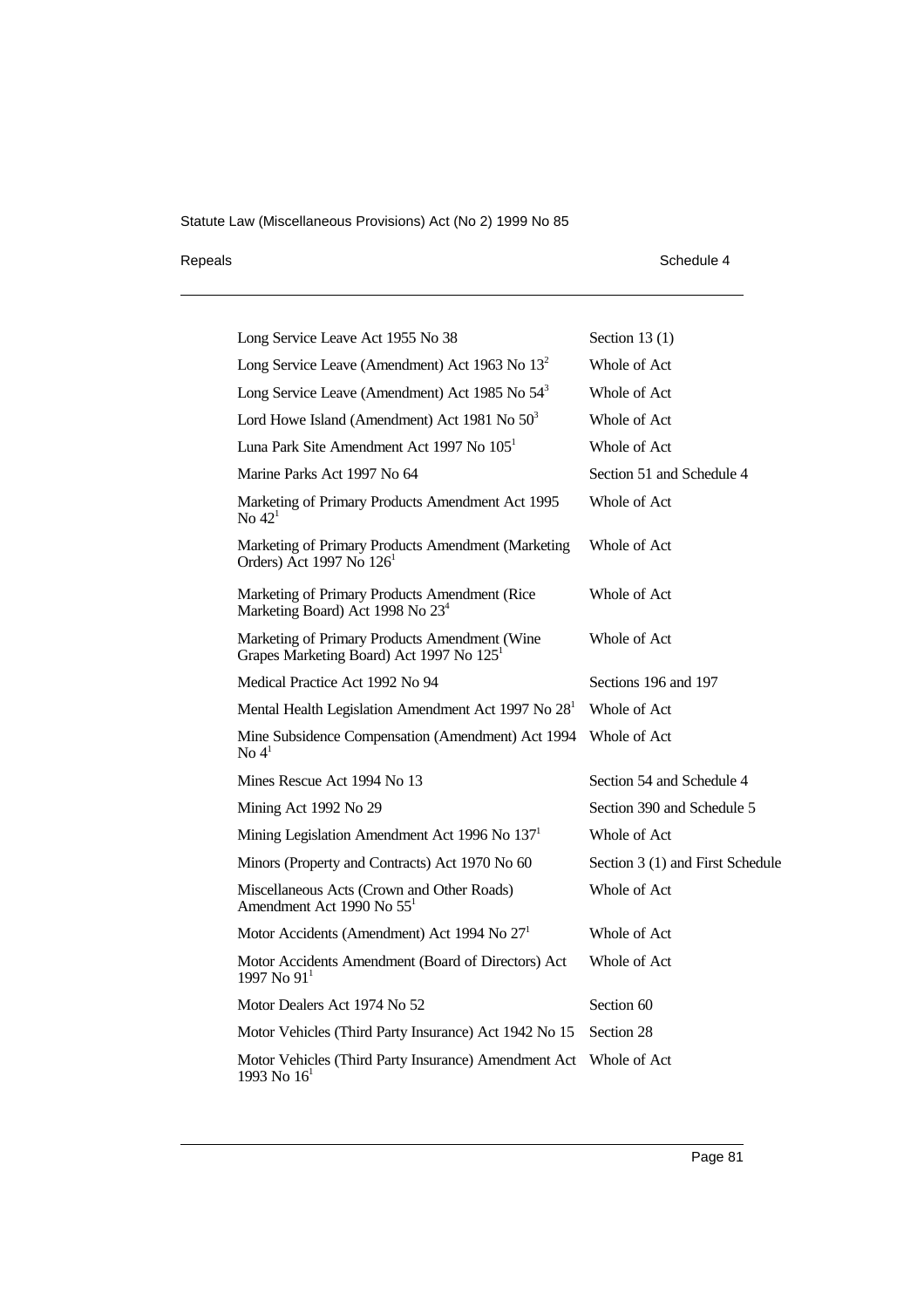| Murrumbidgee Irrigation Areas Occupiers Relief Act<br>1934 No 52                                                                       | Sections 13, 15, 16 and 18-20                     |
|----------------------------------------------------------------------------------------------------------------------------------------|---------------------------------------------------|
| National Electricity (New South Wales) Act 1997 No 20                                                                                  | Section 9 and Schedule 1                          |
| National Parks and Wildlife Act 1974 No 80                                                                                             | Section $4(1)$ and $(2)$ and<br>Schedules 1 and 2 |
| National Parks and Wildlife Amendment Act 1996<br>No $581$                                                                             | Whole of Act                                      |
| National Parks and Wildlife Amendment (Abercrombie,<br>Jenolan and Wombeyan Karst Conservation Reserves)<br>Act 1997 No 2 <sup>1</sup> | Whole of Act                                      |
| National Parks and Wildlife Amendment (Game Birds<br>Protection) Act 1995 No 60 <sup>3</sup>                                           | Whole of Act                                      |
| National Parks and Wildlife (Emu Licence)<br>Amendment Act 1993 No 78 <sup>1</sup>                                                     | Whole of Act                                      |
| National Trust of Australia (New South Wales) Act<br>1990 No 92                                                                        | Section 40                                        |
| Native Title (New South Wales) Act 1994 No 45                                                                                          | Section 107 and Schedule 1                        |
| Native Vegetation Conservation Act 1997 No 133                                                                                         | Section 69 and Schedule 5                         |
| New South Wales Cancer Council Act 1995 No 43                                                                                          | Section 19                                        |
| New South Wales Crime Commission Amendment Act<br>1996 No 104 <sup>1</sup>                                                             | Whole of Act                                      |
| New South Wales Lotteries Corporatisation Act 1996<br>No 85                                                                            | Section 14 and Schedule 3                         |
| New South Wales-Queensland Border Rivers<br>(Amendment) Act 1993 No 36 <sup>1</sup>                                                    | Whole of Act                                      |
| New South Wales Retirement Benefits Act 1972 No 70                                                                                     | Sections 67 (1) and 68–71                         |
| Newcastle Gas Company Limited Act 1971 No 26 <sup>1</sup>                                                                              | Whole of Act                                      |
| Non-Indigenous Animals Act 1987 No 166                                                                                                 | Sections 30 and 31                                |
| Non-Indigenous Animals Amendment Act 1996 No 23 <sup>1</sup>                                                                           | Whole of Act                                      |
| Notice of Action and Other Privileges Abolition Act<br>1977 No 19                                                                      | Section 4 and Schedule 1                          |
| Noxious Weeds Act 1993 No 11                                                                                                           | Section 75 and Schedule 3                         |
| NSW Grain Corporation Holdings Limited Act 1992<br>No 31                                                                               | Section 10                                        |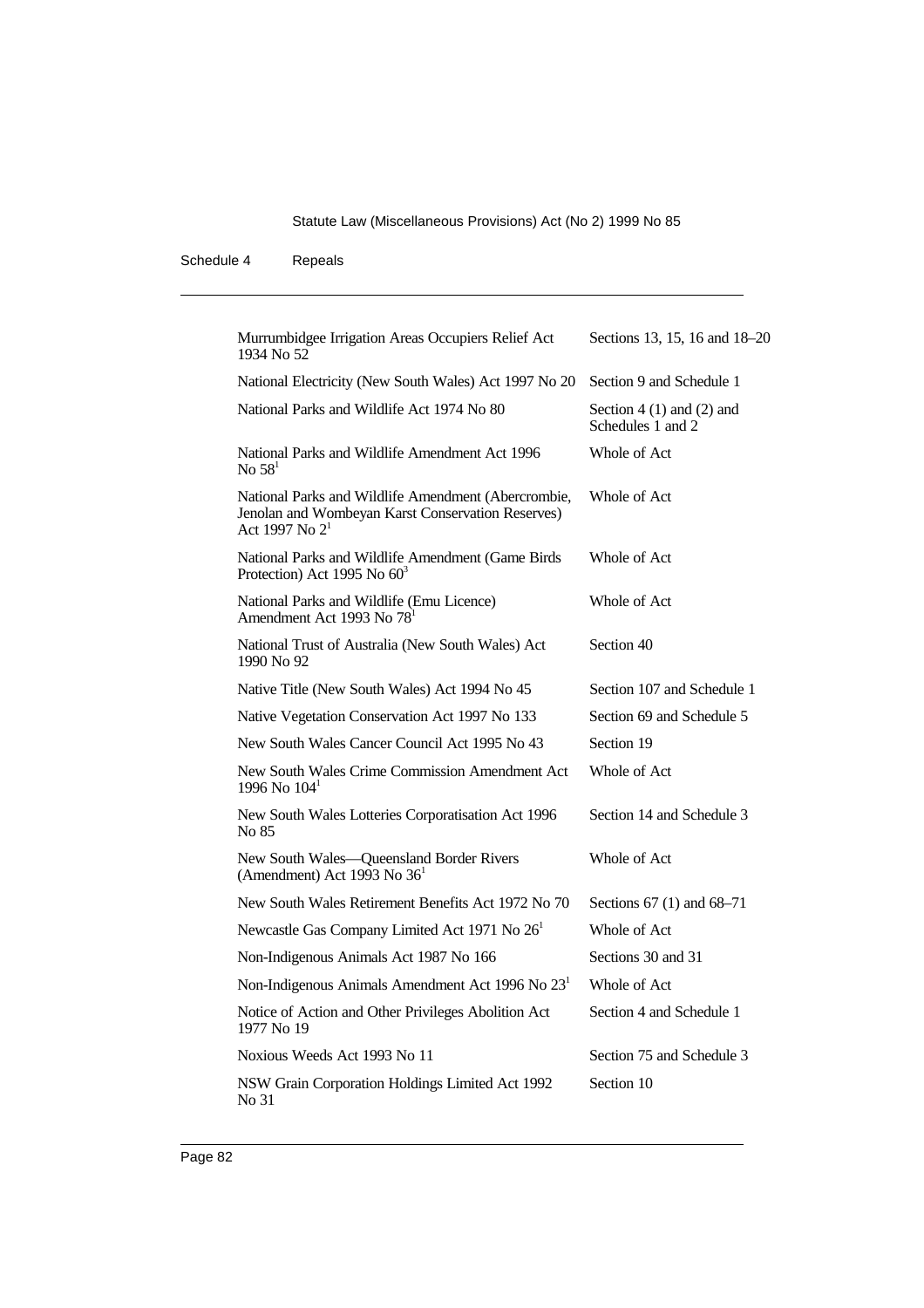## Repeals Schedule 4

| Oaths Amendment Act 1996 No 83 <sup>1</sup>                                      | Whole of Act                                        |
|----------------------------------------------------------------------------------|-----------------------------------------------------|
| Occupational Health and Safety Act 1983 No 20                                    | Sections 36, 38, 40, 42 and 44<br>and Schedules 2–7 |
| Olympic Co-ordination Authority Act 1995 No 10                                   | Section 38 and Schedule 1                           |
| Ombudsman Act 1974 No 68                                                         | Section 40                                          |
| Ozone Protection Act 1989 No 208                                                 | Sections 34–38                                      |
| Parliamentary Committees Enabling Amendment Act<br>1997 No 71 <sup>1</sup>       | Whole of Act                                        |
| Parliamentary Precincts Act 1997 No 66                                           | Section 31 and Schedule 3                           |
| Parliamentary Remuneration Act 1989 No 160                                       | Section 20 and Schedule 3                           |
| Passenger Transport Act 1990 No 39                                               | Section 65 and Schedule 4                           |
| Passenger Transport Amendment Act 1997 No 72 <sup>1</sup>                        | Whole of Act                                        |
| Pawnbrokers and Second-hand Dealers Act 1996 No 13                               | Section 44 and Schedule 1                           |
| Perpetuities (Amendment) Act 1991 No $571$                                       | Whole of Act                                        |
| Petroleum (Onshore) Act 1991 No 84                                               | Section 141                                         |
| Petroleum (Submerged Lands) Act 1982 No 23                                       | Section $3(2)$ and $(3)$                            |
| Petroleum (Submerged Lands) Further Amendment Act<br>1991 No $85^3$              | Whole of Act                                        |
| Poisons Amendment (Therapeutic Goods) Act 1996<br>$\rm No~2^1$                   | Whole of Act                                        |
| Poisons and Therapeutic Goods Act 1966 No 31                                     | Sections 47 and 48                                  |
| Police and Superannuation Legislation (Amendment)<br>Act 1990 No 48 <sup>1</sup> | Whole of Act                                        |
| Police Department (Transit Police) Act 1989 No 58                                | Sections 38-40                                      |
| Police Integrity Commission Amendment Act 1998 No<br>$64^{4}$                    | Whole of Act                                        |
| Police Integrity Commission Amendment (Records) Act<br>1998 No $2\tilde{1}^4$    | Whole of Act                                        |
| Police Legislation Amendment Act 1996 No 29 <sup>1</sup>                         | Whole of Act                                        |
| Police Legislation Amendment (Protective Security<br>Group) Act 1998 No $67^4$   | Whole of Act                                        |
|                                                                                  |                                                     |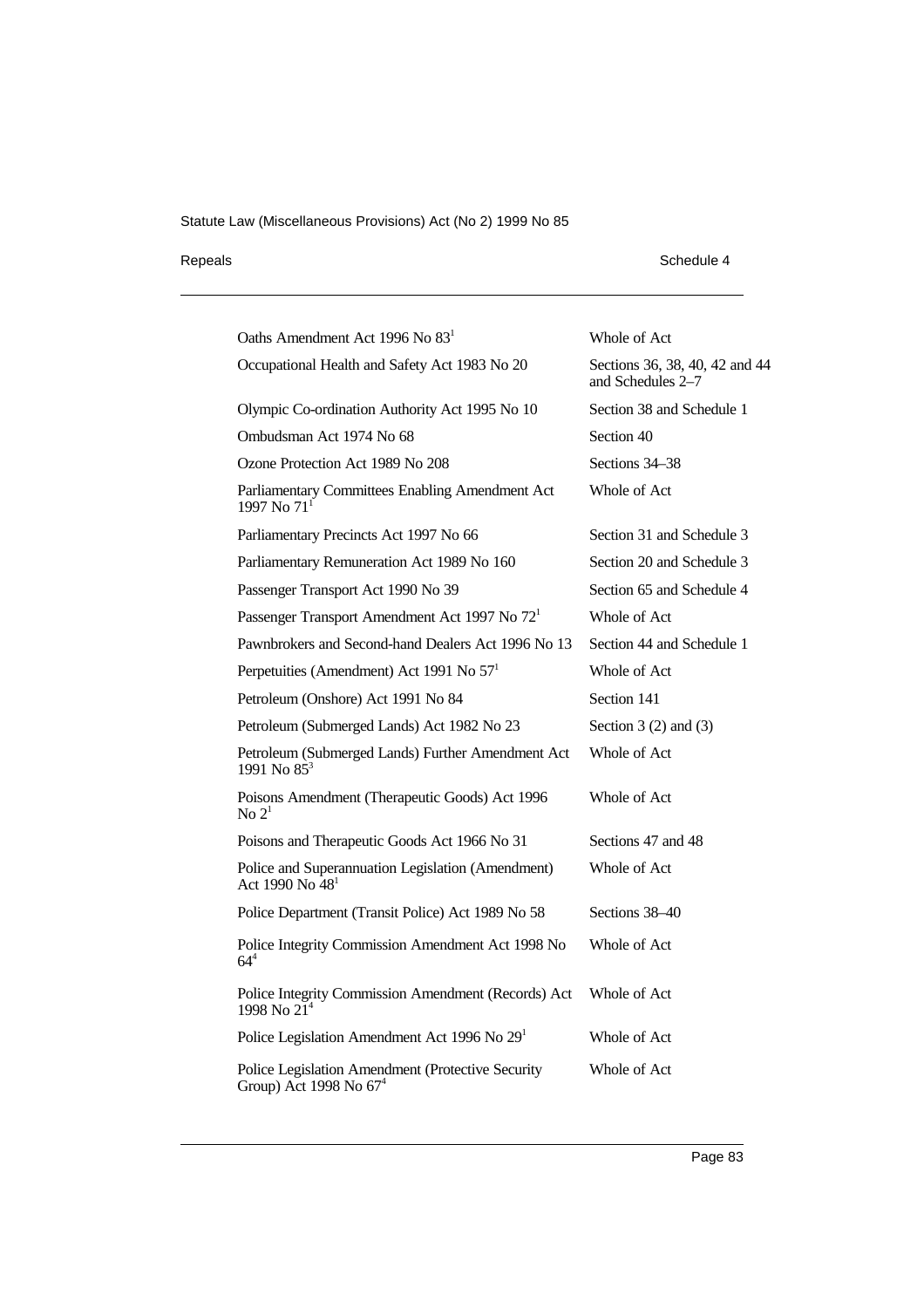| Police Legislation Further Amendment Act 1996<br>No $1081$                           | Whole of Act                                |
|--------------------------------------------------------------------------------------|---------------------------------------------|
| Police Service Amendment (Alcohol and Drug Testing)<br>Act 1998 No $40^4$            | Whole of Act                                |
| Police Service Amendment (Special Risk Benefit) Act<br>1998 No 103 <sup>4</sup>      | Whole of Act                                |
| Ports Corporatisation and Waterways Management Act<br>1995 No 13                     | Sections $8(2)$ and $112$ and<br>Schedule 4 |
| Presbyterian Church (Corporations) Act 1995 No 67                                    | Sections 22 and 23                          |
| Pre-Trial Diversion of Offenders (Amendment) Act<br>1993 No $7^1$                    | Whole of Act                                |
| Printing and Newspapers Act 1973 No 46                                               | Section 7 (1) and Schedule                  |
| Private Irrigation Districts Act 1973 No 47                                          | Section 95                                  |
| Protected Disclosures Act 1994 No 92                                                 | Section 31 and Schedule 1                   |
| Protection of the Environment Administration Act 1991<br>No 60                       | Section 40 and Schedule 3                   |
| Protection of the Environment Operations Act 1997<br>No 156                          | Section 325 and Schedule 4                  |
| Public Authorities (Financial Arrangements)<br>Amendment Act 1998 No 30 <sup>4</sup> | Whole of Act                                |
| Public Defenders Act 1995 No 28                                                      | Section 21 and Schedule 2                   |
| Public Finance and Audit Amendment Act 1998 No 80 <sup>4</sup>                       | Whole of Act                                |
| Public Finance and Audit Amendment (State Accounts)<br>Act 1998 No $136^4$           | Whole of Act                                |
| Public Health Amendment (Tobacco Advertising) Act<br>1997 No $1291$                  | Whole of Act                                |
| Public Hospitals (Hospitals Incorporation) Amendment<br>Act 1983 (1984 No 1)         | Whole of Act                                |
| Public Lotteries Act 1996 No 86                                                      | Section 85 and Schedule 1                   |
| Public Notaries Act 1997 No 98                                                       | Section 19 and Schedule 2                   |
| Public Sector Management Amendment Act 1995<br>No $361$                              | Whole of Act                                |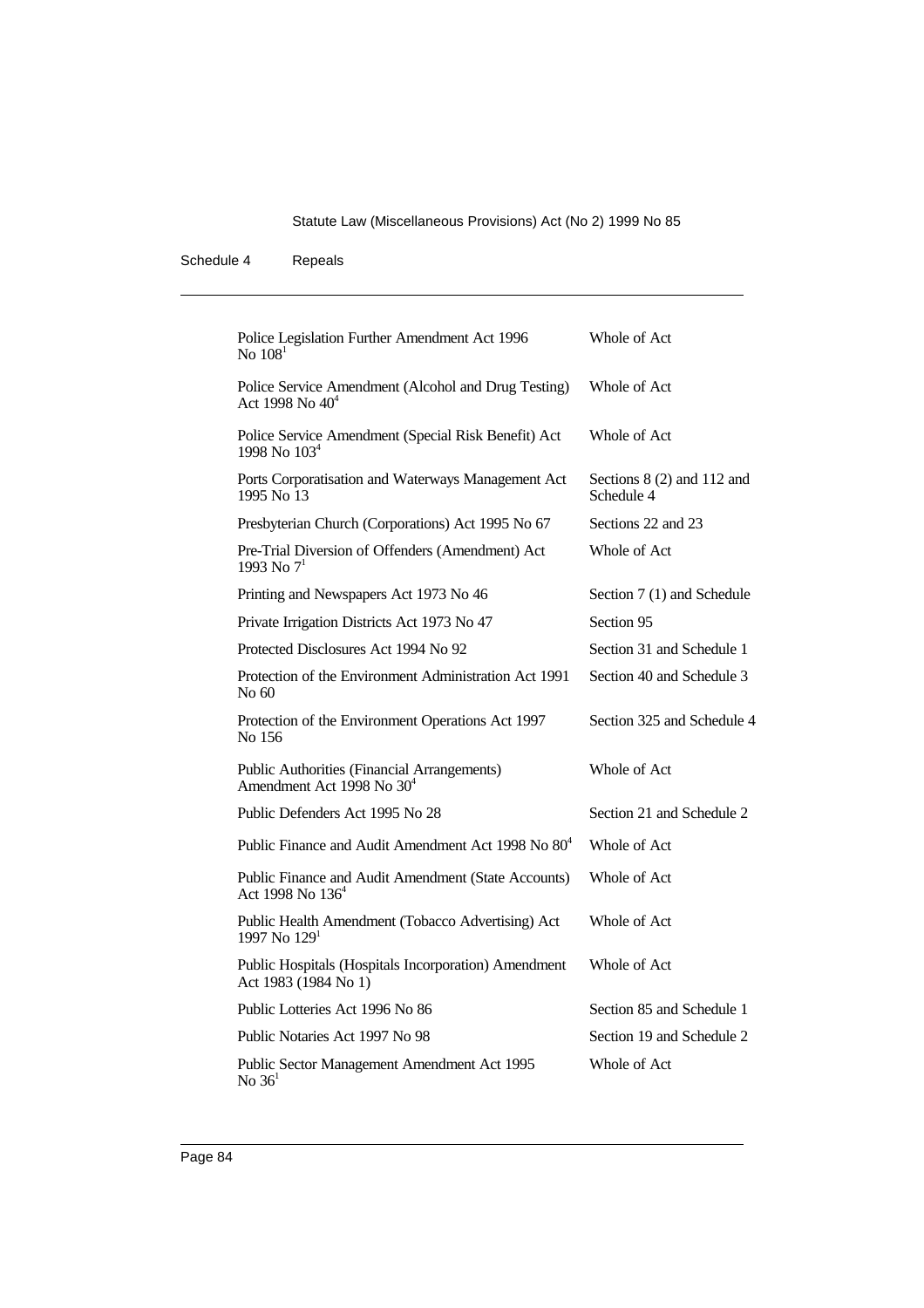| Repeals | Schedule 4 |
|---------|------------|
|         |            |

| Schedule 4 |  |
|------------|--|
|------------|--|

| Public Sector Management Amendment Act 1998 No<br>$65^{4}$                                     | Whole of Act                    |
|------------------------------------------------------------------------------------------------|---------------------------------|
| Public Sector Management Amendment (Council on the<br>Cost of Government) Act 1998 No $1184$   | Whole of Act                    |
| Public Servant Housing Authority (Dissolution) Act<br>1996 No 14                               | Section 13 and Schedule 1       |
| Radiation Control Act 1990 No 13                                                               | Sections 41 and 42              |
| Rail Safety Act 1993 No 50                                                                     | Section 101 and Schedule 3      |
| Registered Clubs Act 1976 No 31                                                                | Section 74 and Schedule 1       |
| Registrar-General Act 1973 No 67                                                               | Section 6 and Schedule          |
| Reprints Act 1972 No 48                                                                        | Section 2 (2) and Schedule      |
| Residential Tenancies Amendment Act 1998 No 60 <sup>4</sup>                                    | Whole of Act                    |
| Residential Tenancies Amendment (Social Housing) Act<br>1998 No $126^4$                        | Whole of Act                    |
| Revenue Laws (Reciprocal Powers) Act 1987 No 86                                                | Section 22                      |
| Road Improvement (Special Funding) Amendment Act<br>1996 No $54^1$                             | Whole of Act                    |
| Road Transport (Heavy Vehicles Registration Charges)<br>Amendment Act 1997 No 118 <sup>1</sup> | Whole of Act                    |
| Road Transport (Vehicle Registration) Act 1997 No 119                                          | Section 33 and Schedule 2       |
| Roads Act 1993 No 33                                                                           | Section 266 and Schedule 1      |
| Royal Commission (Police Service) Amendment Act<br>$1994$ No $75^1$                            | Whole of Act                    |
| Rural Assistance Amendment (Board Membership) Act<br>1996 No $62^1$                            | Whole of Act                    |
| Rural Fires Act 1997 No 65                                                                     | Section 138 and Schedule 4      |
| Rural Lands Protection Amendment Act 1997 No 38 <sup>1</sup>                                   | Whole of Act                    |
| Rural Reconstruction Act 1939 No 45                                                            | Sections 2 (3), 6 (1) and $7-9$ |
| Seat of Government Surrender (Amendment) Act 1923<br>No 31                                     | Section 5                       |
| Security Industry Act 1997 No 157                                                              | Section 49 and Schedule 1       |
| Southern Cross University Act 1993 No 69                                                       | Section 33                      |
|                                                                                                |                                 |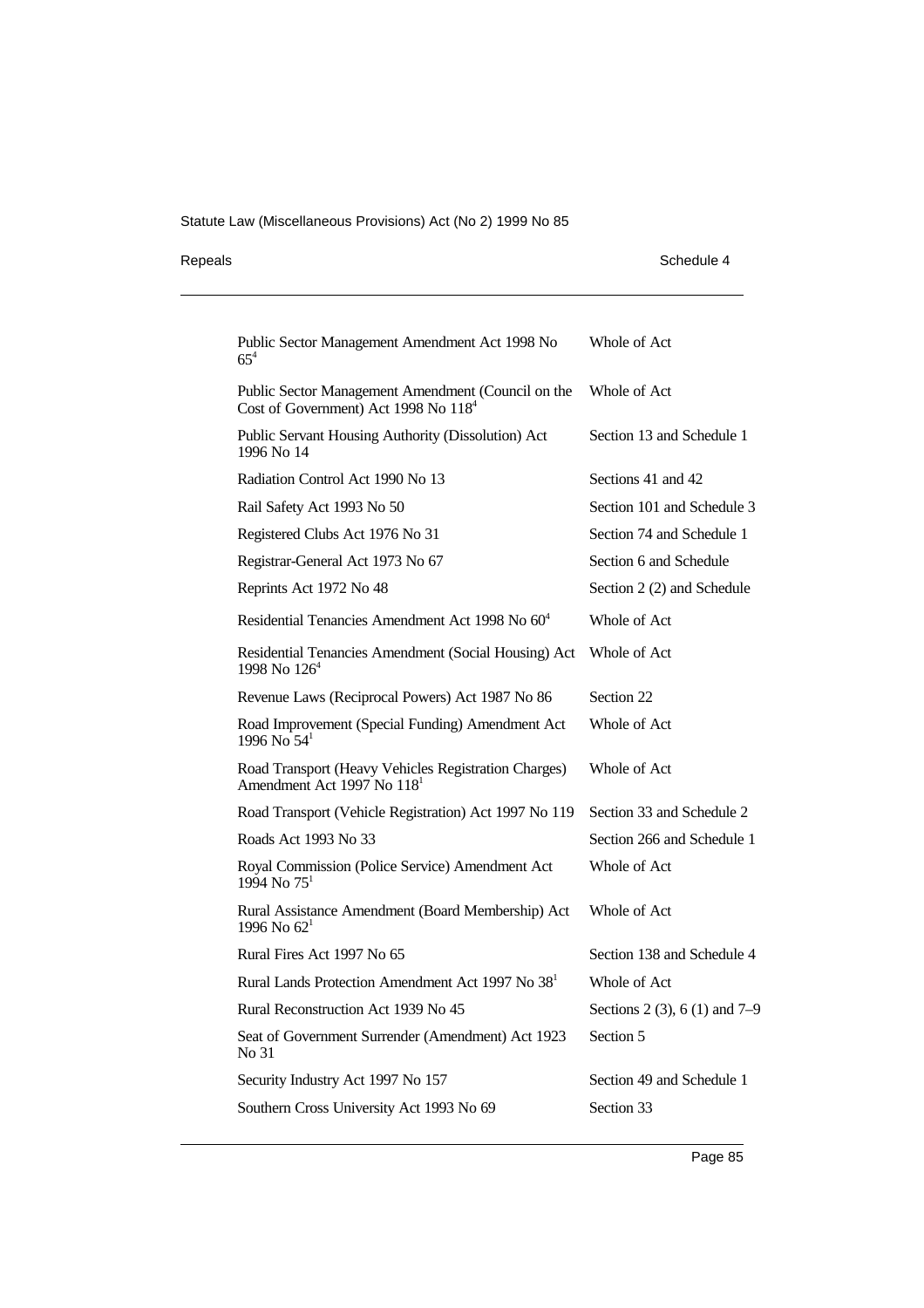| Special Commissions of Inquiry Amendment Act 1997<br>No $841$                        | Whole of Act                                |
|--------------------------------------------------------------------------------------|---------------------------------------------|
| Sports Drug Testing Amendment Act 1997 No $1001$                                     | Whole of Act                                |
| Sports Legislation (Amendment) Act 1994 No $631$                                     | Whole of Act                                |
| State Bank (Corporatisation) Act 1989 No 195                                         | Section 23 and Schedule 1                   |
| State Bank (Privatisation) Act 1994 No 73                                            | Sections 20 and 21 and<br>Schedules 1 and 2 |
| State Coal Mines (Amendment) Act 1948 No 41 <sup>2</sup>                             | Whole of Act                                |
| State Coal Mines (Amendment) Act 1959 No 14 <sup>2</sup>                             | Whole of Act                                |
| State Development and Industries Assistance Act 1966<br>No 10                        | Sections 36-38                              |
| State Emergency Legislation Amendment Act 1995<br>No $911$                           | Whole of Act                                |
| State Emergency Service Act 1989 No 164                                              | Sections 32–35                              |
| State Owned Corporations Act 1989 No 134                                             | Section 37                                  |
| State Revenue Legislation Amendment Act 1995 No $172$                                | Whole of Act                                |
| State Revenue Legislation Amendment Act 1996 No $341$                                | Whole of Act                                |
| State Revenue Legislation Amendment Act 1997 No 37 <sup>1</sup>                      | Whole of Act                                |
| State Revenue Legislation (Further Amendment) Act<br>1994 No $72^1$                  | Whole of Act                                |
| State Revenue Legislation Further Amendment Act<br>1995 No 98 <sup>1</sup>           | Whole of Act                                |
| State Revenue Legislation Further Amendment Act<br>1996 No $55^1$                    | Whole of Act                                |
| State Revenue Legislation Further Amendment Act<br>1997 No $41^1$                    | Whole of Act                                |
| State Revenue Legislation (Miscellaneous<br>Amendments) Act 1996 No 125 <sup>1</sup> | Whole of Act                                |
| State Sports Centre Trust Amendment Act 1996 No 9 <sup>1</sup>                       | Whole of Act                                |
| Status of Children Act 1996 No 76                                                    | Section 38 and Schedule 1                   |
| Statute Law (Miscellaneous Provisions) Act 1985 No<br>231                            | Sections 3-5 and Schedules<br>$1 - 30$      |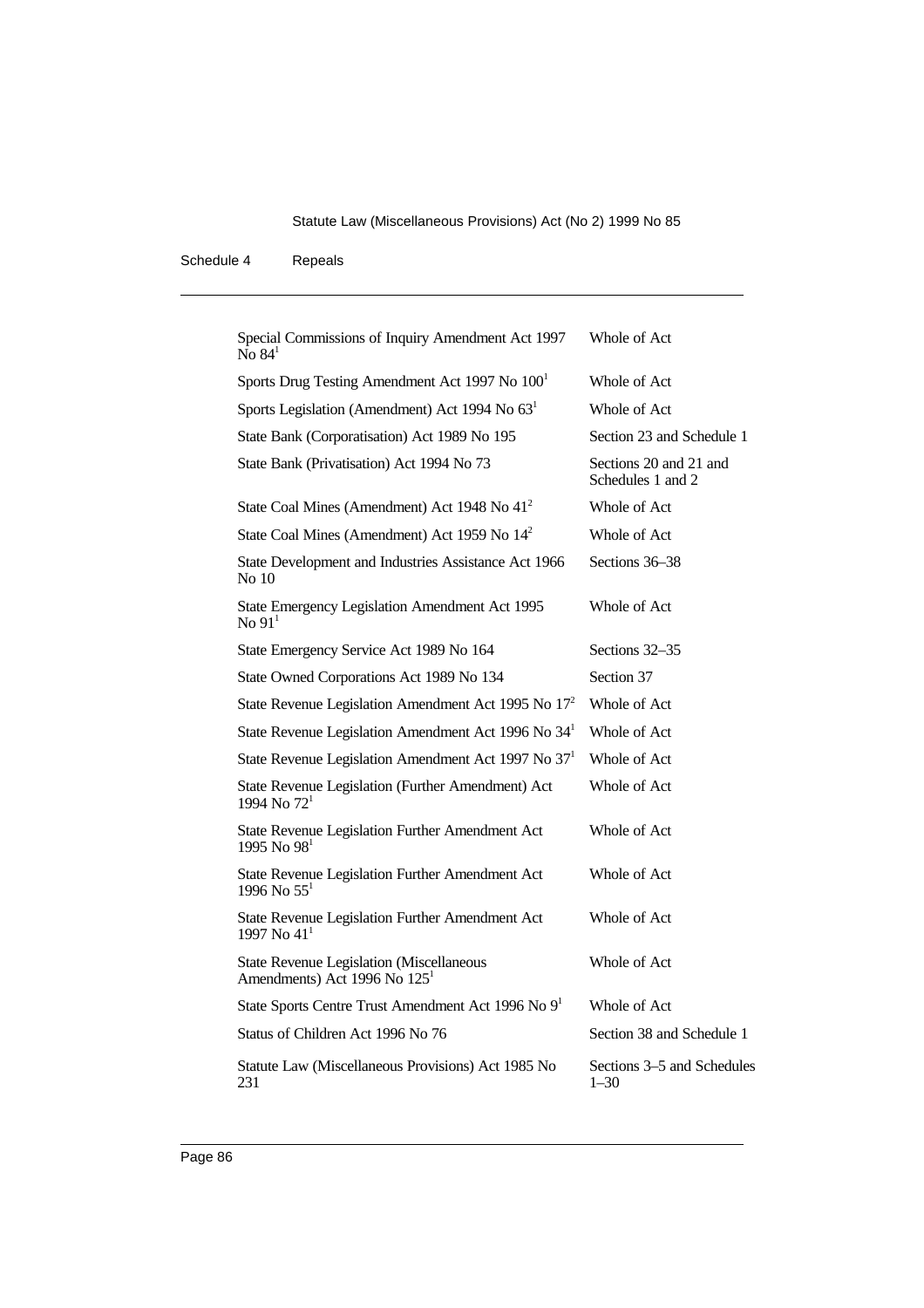| Repeals | Schedule 4 |
|---------|------------|
|---------|------------|

| Statute Law (Miscellaneous Provisions) Act 1986<br>No $163$      | Whole of Act                                                                                                                                                                                                                             |
|------------------------------------------------------------------|------------------------------------------------------------------------------------------------------------------------------------------------------------------------------------------------------------------------------------------|
| Statute Law (Miscellaneous Provisions) Act (No 2)<br>1986 No 218 | Sections 3 and 4 $(1)$ and $(2)$<br>$(a)$ – $(e)$ and Schedules 1–48                                                                                                                                                                     |
| Statute Law (Miscellaneous Provisions) Act (No 1)<br>1987 No 48  | Sections 3 and 4 and Schedules<br>$1-30$ , 31 (except in relation to<br>the Supreme Court (Commercial<br>Arbitration) Amendment Act<br>1984) and 32 (except in relation<br>to the Companies Act 1961)                                    |
| Statute Law (Miscellaneous Provisions) Act 1988 No 20            | Sections 3 and 4 and Schedules<br>$1 - 21$                                                                                                                                                                                               |
| Statute Law (Miscellaneous Provisions) Act (No 2)<br>1988 No 92  | Section 4 and Schedules 1, 2, 3<br>$(1)$ – $(5)$ , $(6)$ (b) and (c) and<br>$(7)$ – $(10)$ , 4–24, 26 and 27                                                                                                                             |
| Statute Law (Miscellaneous Provisions) Act (No 3)<br>1988 No 131 | Sections 3 and 4 and Schedules<br>$1 - 30$                                                                                                                                                                                               |
| Statute Law (Miscellaneous Provisions) Act 1989 No 89            | Sections 3 and 4 and Schedules<br>$1 - 3$                                                                                                                                                                                                |
| Statute Law (Miscellaneous Provisions) (No 2) Act<br>1989 No 132 | Sections 3 and 4, the heading<br>and the matter appearing under<br>the heading "Amendment",<br>"Amendments",<br>"Commencement", "Repeal of<br>Regulations" or "Explanatory<br>note" in Schedule 1 and all<br>matter in Schedules 2 and 3 |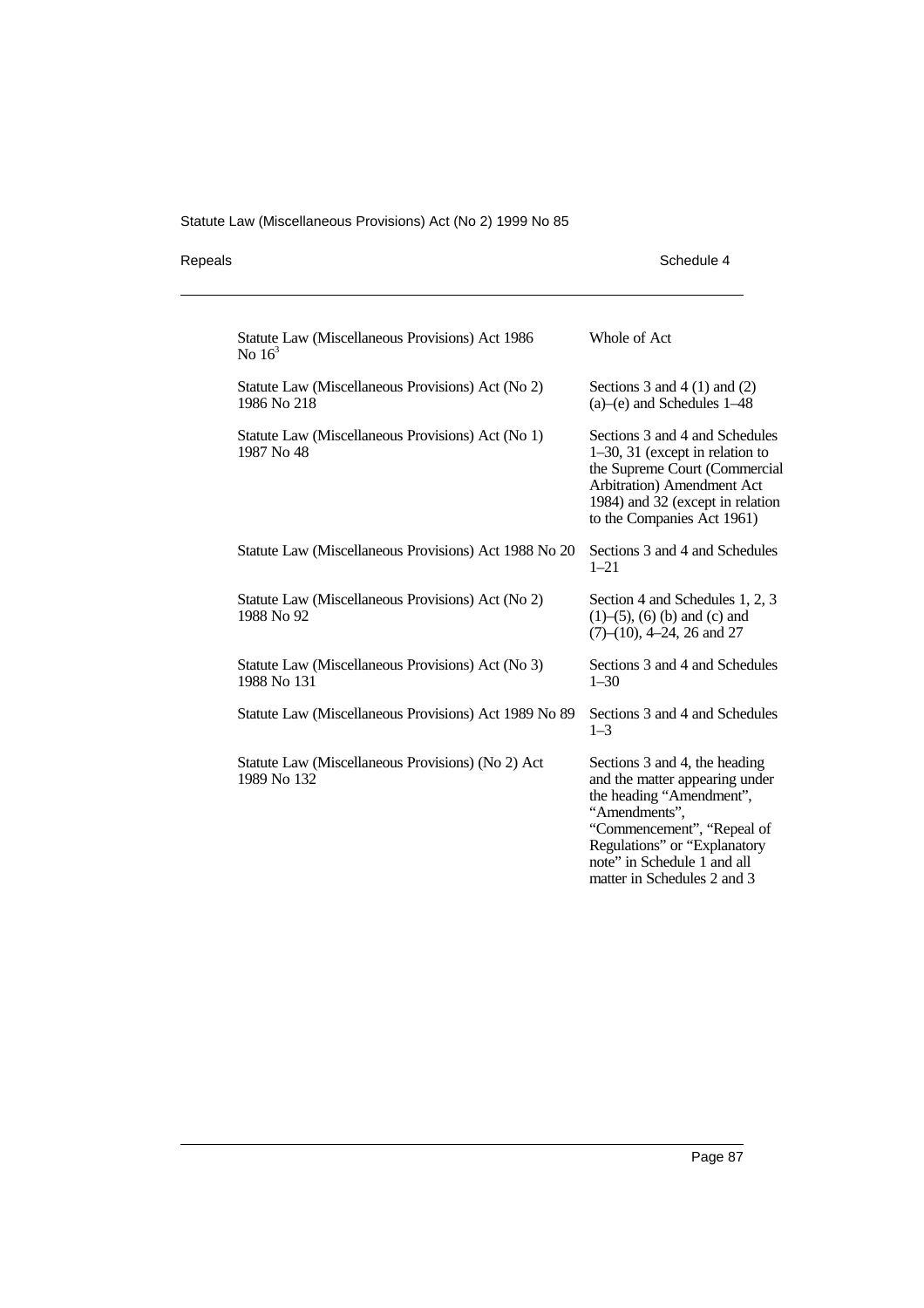| Statute Law (Miscellaneous Provisions) Act (No 3)<br>1989 No 226 | Section 4, the heading and the<br>matter appearing under the<br>heading "Amendment",<br>"Amendments",<br>"Commencement", "Repeal",<br>"Repeal of regulations under<br>Water Act 1912" or<br>"Explanatory note" in Schedule<br>1 (except in relation to<br>amendments to the Children<br>(Care and Protection) Act 1987<br>and the Disability Services and<br>Guardianship Act 1987) and all<br>matter in Schedules 2 and 3 |
|------------------------------------------------------------------|----------------------------------------------------------------------------------------------------------------------------------------------------------------------------------------------------------------------------------------------------------------------------------------------------------------------------------------------------------------------------------------------------------------------------|
| Statute Law (Miscellaneous Provisions) Act 1990 No 46            | Sections 3 and 4, the heading<br>and the matter appearing under<br>the heading "Amendment",<br>"Amendments",<br>"Commencement" or<br>"Explanatory note" in Schedule<br>1 and all matter in Schedules 2<br>and 3                                                                                                                                                                                                            |
| Statute Law (Miscellaneous Provisions) Act (No 2)<br>1990 No 108 | Sections 3 and 4, the heading<br>and the matter appearing under<br>the heading "Amendment",<br>"Amendments",<br>"Commencement",<br>"Explanatory note", "Repeal of<br>regulations" or "Repeal of<br>Regulations" in Schedule 1 and<br>all matter in Schedules 2 and 3                                                                                                                                                       |
| Statute Law (Miscellaneous Provisions) Act 1991 No 17            | Sections 3 and 4, the heading<br>and the matter appearing under<br>the heading "Amendment",<br>"Amendments",<br>"Commencement", "Repeal of<br>regulations", "Repeal of Swine<br>Compensation Regulations" or<br>"Explanatory note" in Schedule<br>1 and all matter in Schedules 2<br>and 3                                                                                                                                 |
|                                                                  |                                                                                                                                                                                                                                                                                                                                                                                                                            |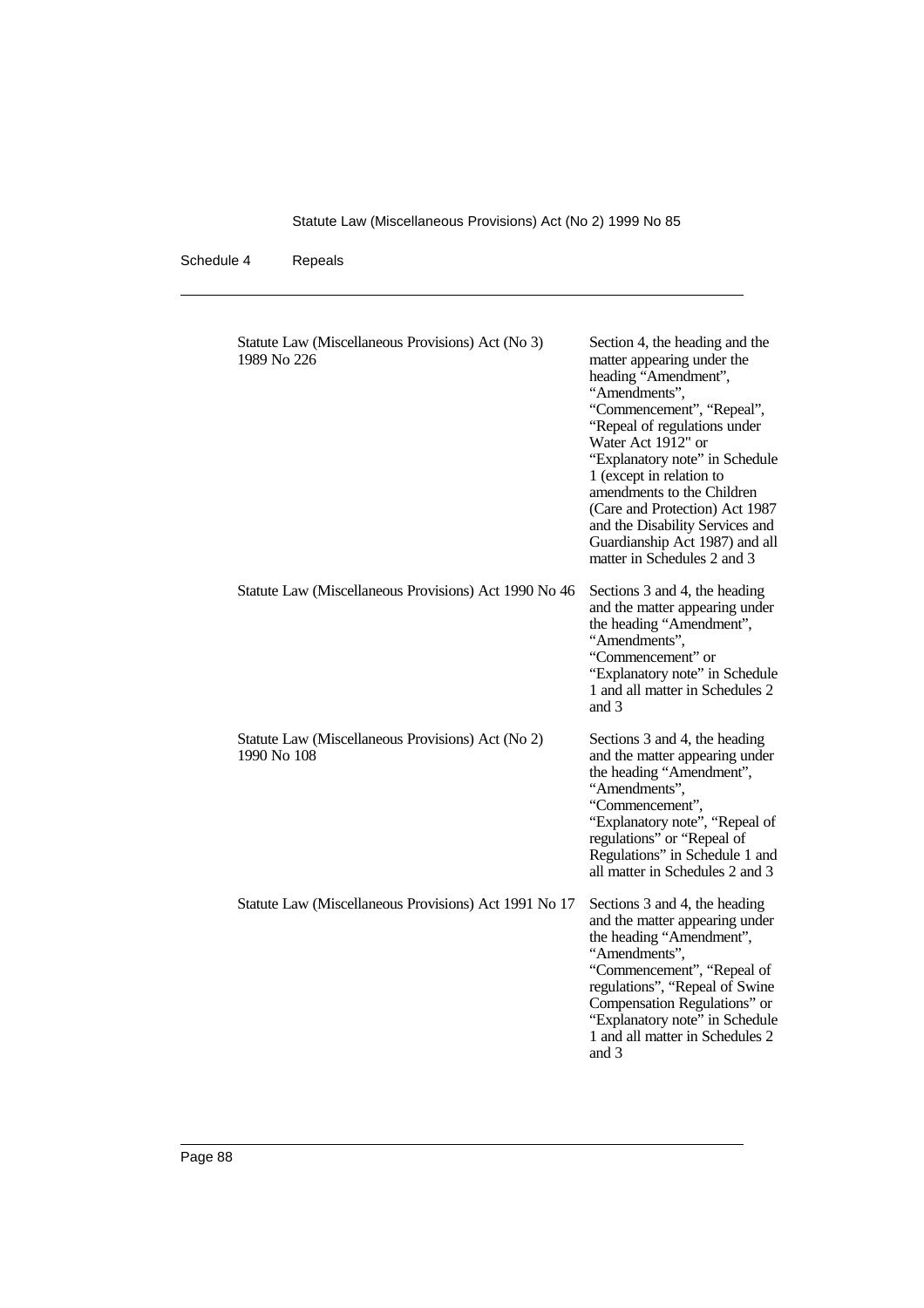Repeals Schedule 4

| Statute Law (Miscellaneous Provisions) Act (No 2)<br>1991 No 94  | Section 4, the heading and the<br>matter appearing under the<br>heading "AMENDMENT",<br>"AMENDMENTS",<br>"COMMENCEMENT",<br>"REPEAL OF<br><b>REGULATIONS"</b> or<br>"EXPLANATORY NOTE" in<br>Schedule 1 (except in relation to<br>amendments to the Business<br>Licences Act 1990 and the<br><b>Wesley College Incorporation</b><br>Act 1910) and all matter in<br>Schedules 2 and 3 |
|------------------------------------------------------------------|--------------------------------------------------------------------------------------------------------------------------------------------------------------------------------------------------------------------------------------------------------------------------------------------------------------------------------------------------------------------------------------|
| Statute Law (Miscellaneous Provisions) Act 1992 No 34            | Sections 3 and 4, the heading<br>and the matter appearing under<br>the heading "AMENDMENT",<br>"AMENDMENTS",<br>"COMMENCEMENT",<br>"REPEAL OF<br><b>REGULATIONS"</b> or<br>"EXPLANATORY NOTE" in<br>Schedules 1 and 2 and all matter<br>in Schedule 3                                                                                                                                |
| Statute Law (Miscellaneous Provisions) Act (No 2)<br>1992 No 57  | Sections 3 and 4, the heading<br>and the matter appearing under<br>the heading "AMENDMENT",<br>"AMENDMENTS",<br>"COMMENCEMENT" or<br>"EXPLANATORY NOTE" in<br>Schedules 1 and 2 and all matter<br>in Schedule 3                                                                                                                                                                      |
| Statute Law (Miscellaneous Provisions) Act (No 3)<br>1992 No 111 | Sections 3 and 4, the heading<br>and the matter appearing under<br>the heading "AMENDMENT",<br>"AMENDMENTS",<br>"COMMENCEMENT",<br>"REPEAL OF REGULATION"<br>or "EXPLANATORY NOTE"<br>in Schedules 1 and 2 and all<br>matter in Schedule 3                                                                                                                                           |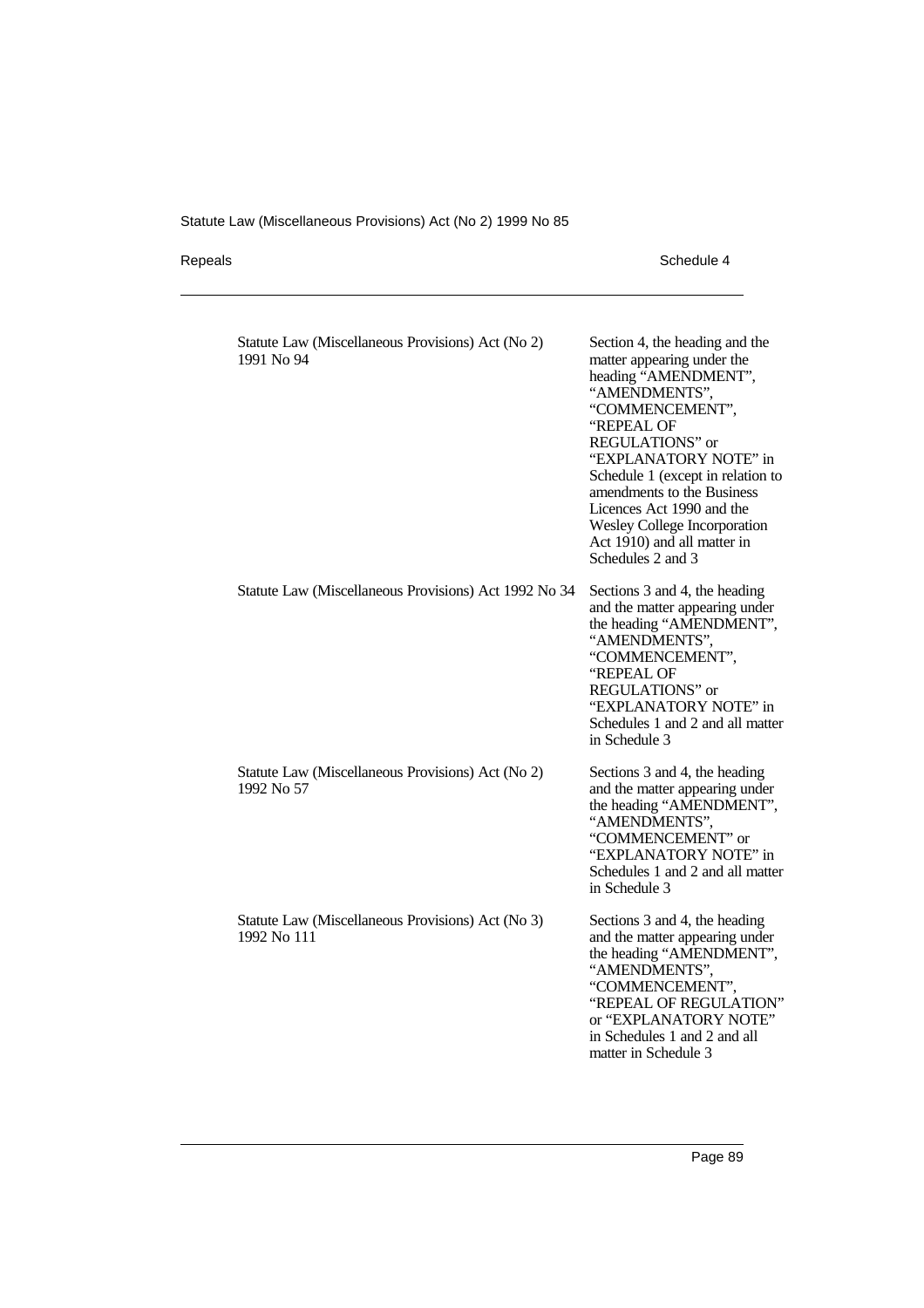| Statute Law (Miscellaneous Provisions) Act 1993 No 46            | Sections 3 and 4, the heading<br>and the matter appearing under<br>the heading "AMENDMENT",<br>"AMENDMENTS",<br>"COMMENCEMENT",<br>"REPEAL" or<br>"EXPLANATORY NOTE" in<br>Schedule 1 and all matter in<br>Schedules 2 and 3    |
|------------------------------------------------------------------|---------------------------------------------------------------------------------------------------------------------------------------------------------------------------------------------------------------------------------|
| Statute Law (Miscellaneous Provisions) Act (No 2)<br>1993 No 108 | Sections 3 and 4, the heading<br>and the matter appearing under<br>the heading "AMENDMENT",<br>"AMENDMENTS",<br>"COMMENCEMENT" or<br>"EXPLANATORY NOTE" in<br>Schedule 1 and all matter in<br>Schedules 2 and 3                 |
| Statute Law (Miscellaneous Provisions) Act 1994 No 32            | Sections 3 and 4, the heading<br>and the matter appearing under<br>the heading "AMENDMENT",<br>"AMENDMENTS",<br>"COMMENCEMENT",<br>"REPEAL" or<br>"EXPLANATORY NOTE" in<br>Schedule 1 and all matter in<br>Schedules 2, 3 and 4 |
| Statute Law (Miscellaneous Provisions) Act (No 2)<br>1994 No 95  | Sections 3 and 4, the heading<br>and the matter appearing under<br>the heading "AMENDMENT",<br>"AMENDMENTS",<br>"COMMENCEMENT" or<br>"EXPLANATORY NOTE" in<br>Schedule 1 and all matter in<br>Schedules 2, 3 and 4              |
| Statute Law (Miscellaneous Provisions) Act 1995 No 16            | Sections 3 and 4, all amending<br>matter and the heading and<br>matter appearing under the<br>heading "Commencement",<br>"Repeal" or "Explanatory note"<br>in Schedule 1 and all matter in<br>Schedules 2–5                     |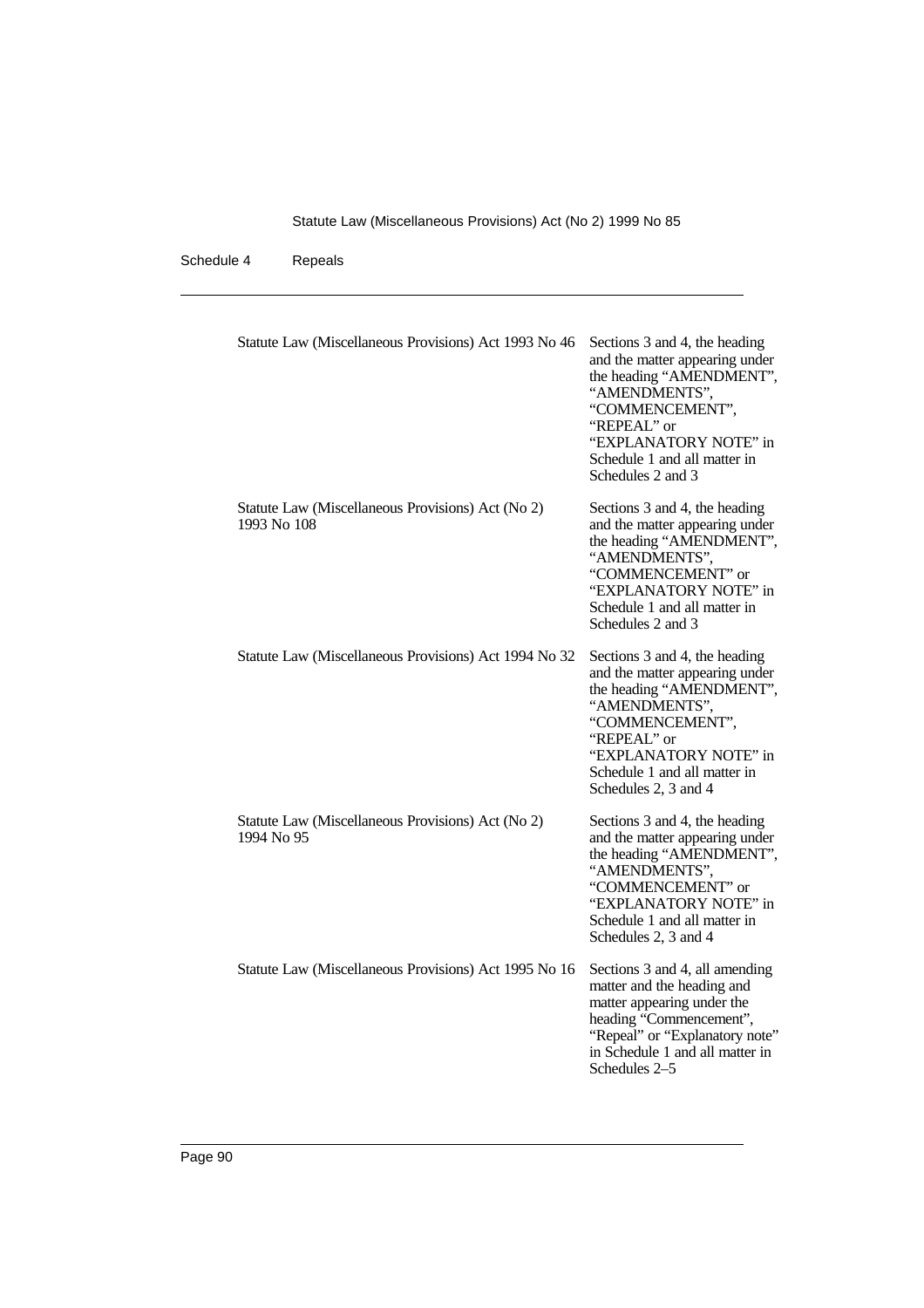Repeals Schedule 4

| Statute Law (Miscellaneous Provisions) Act (No 2)<br>1995 No 99                 | Sections 3 and 4 and Schedules<br>$1 - 5$                                                                                                                                                                 |
|---------------------------------------------------------------------------------|-----------------------------------------------------------------------------------------------------------------------------------------------------------------------------------------------------------|
| Statute Law (Miscellaneous Provisions) Act 1996 No 30                           | Sections 3 and 4, all amending<br>matter and the heading and<br>matter appearing under the<br>heading "Commencement" or<br>"Explanatory note" in Schedules<br>1 and 2 and all matter in<br>Schedules 3-5  |
| Statute Law (Miscellaneous Provisions) Act (No 2)<br>1996 No 121                | Sections 3 and 4, all amending<br>matter and the heading and the<br>matter appearing under the<br>heading "Commencement" or<br>"Explanatory note" in Schedule<br>1 and all matter in Schedules<br>$2-6$   |
| Statute Law (Miscellaneous Provisions) Act 1997 No 55                           | Sections 3 and 4, all amending<br>matter and the heading and the<br>matter appearing under the<br>heading "Commencement" or<br>"Explanatory note" in Schedule<br>1 and all matter in Schedules<br>$2 - 5$ |
| Statute Law (Penalties) Act 1992 No $1121$                                      | Whole of Act                                                                                                                                                                                              |
| Statute Law (Penalties) Act 1993 No 47 <sup>1</sup>                             | Whole of Act                                                                                                                                                                                              |
| Statute Law Revision (Local Government) Act 1995<br>No $111$                    | Whole of Act                                                                                                                                                                                              |
| Statutory and Other Offices Remuneration Act 1975<br>(1976 N <sub>0</sub> 4)    | Sections 28 and 29 and<br>Schedule 5                                                                                                                                                                      |
| Stock (Artificial Breeding) Act 1985 No 196                                     | Section 44                                                                                                                                                                                                |
| Stock (Chemical Residues) Amendment Act 1996<br>$\mathrm{No}\ 21^1$             | Whole of Act                                                                                                                                                                                              |
| Stock Diseases Amendment Act 1997 No 120 <sup>1</sup>                           | Whole of Act                                                                                                                                                                                              |
| Stock Diseases (Board of Tick Control) Amendment<br>Act 1988 No 38 <sup>3</sup> | Whole of Act                                                                                                                                                                                              |
| Stock Foods Amendment Act 1996 No 105 <sup>1</sup>                              | Whole of Act                                                                                                                                                                                              |
| Stock Medicines Act 1989 No 182                                                 | Section 68                                                                                                                                                                                                |
|                                                                                 |                                                                                                                                                                                                           |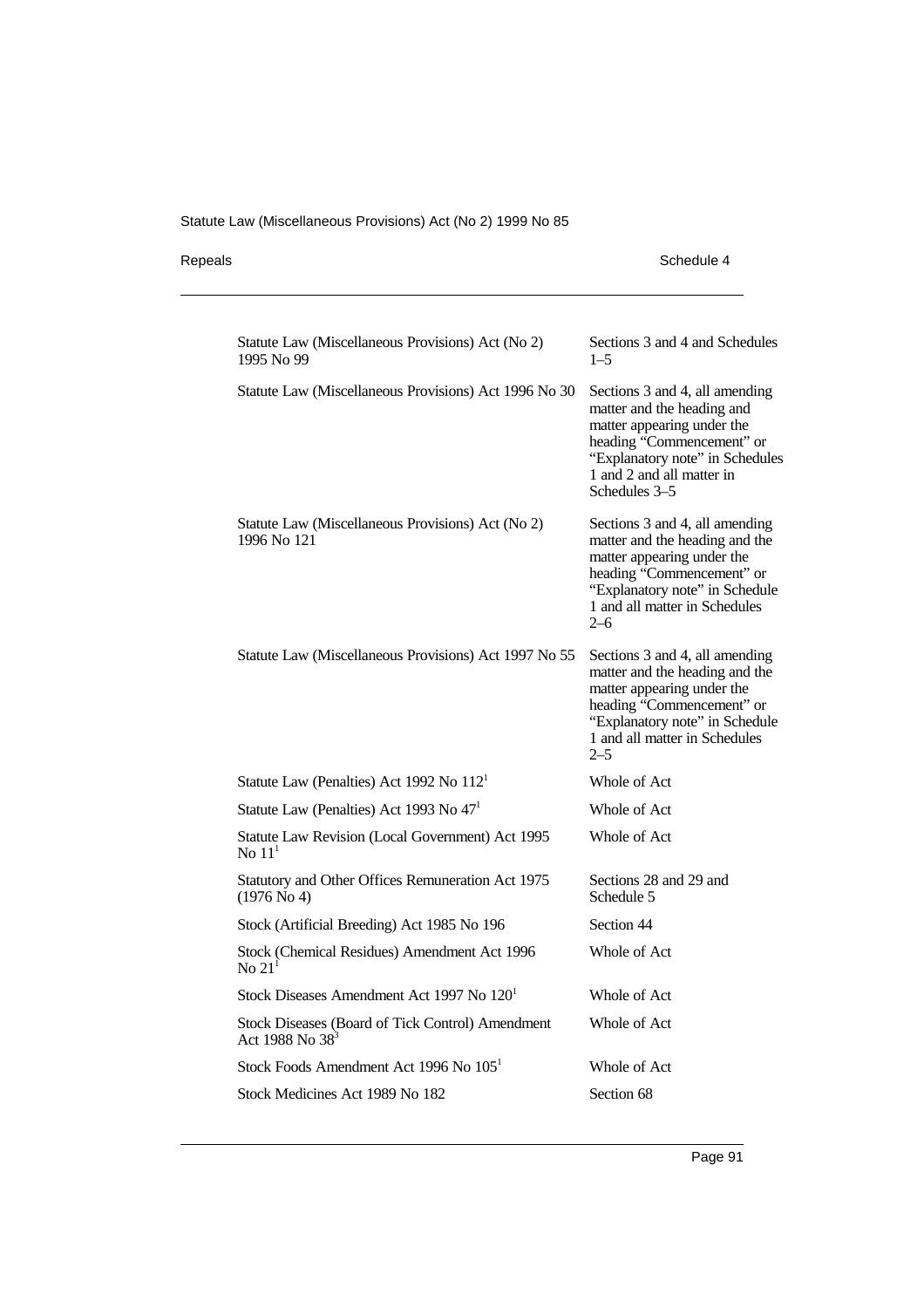| Strata Schemes (Freehold Development) Act 1973<br>No 68                                     | Section 159 and Schedule 3                            |
|---------------------------------------------------------------------------------------------|-------------------------------------------------------|
| Strata Schemes Management (Miscellaneous<br>Amendments) Act 1996 No 139 <sup>1</sup>        | Whole of Act                                          |
| Subordinate Legislation Act 1989 No 146                                                     | Section 15                                            |
| Summary Offences Act 1988 No 25                                                             | Sections 36-39                                        |
| Superannuation Administration Act 1996 No 39                                                | Section 132 and Schedule 4                            |
| Superannuation Legislation (Amendment) Act 1992<br>$\overline{No}$ 35 <sup>1</sup>          | Whole of Act                                          |
| Superannuation Legislation Amendment Act 1996<br>$N_0$ 92 <sup>1</sup>                      | Whole of Act                                          |
| Superannuation Legislation Amendment Act 1997<br>No $421$                                   | Whole of Act                                          |
| Superannuation Legislation (Further Amendment) Act<br>$1993$ No $1111$                      | Whole of Act                                          |
| Superannuation Legislation Further Amendment Act<br>1997 No $1491$                          | Whole of Act                                          |
| Supreme Court Act 1970 No 52                                                                | Section 7 and Second Schedule                         |
| Supreme Court (Amendment) Act 1994 No 14 <sup>1</sup>                                       | Whole of Act                                          |
| Supreme Court Procedure Act 1957 No 13                                                      | Sections 6, 8, 11 and 13 and<br><b>First Schedule</b> |
| Sustainable Energy Development Act 1995 No 96                                               | Section 30 and Schedule 2                             |
| Swimming Pools Act 1992 No 49                                                               | Section 40 and Schedule 2                             |
| Sydney Cricket and Sports Ground Amendment Act<br>$1997$ No $931$                           | Whole of Act                                          |
| Sydney Market Authority (Dissolution) Act 1997 No 62                                        | Section 24 and Schedule 1                             |
| Sydney Organising Committee for the Olympic Games<br>Act 1993 No 67                         | Sections 66–68                                        |
| Sydney Organising Committee for the Olympic Games<br>Amendment Act 1997 No 103 <sup>1</sup> | Whole of Act                                          |
| Sydney Water Act 1994 No 88                                                                 | Sections 108–110 and<br>Schedules 6–8                 |
| Taxation Administration (Consequential Amendments)<br>Act 1996 No 98 <sup>1</sup>           | Whole of Act                                          |
|                                                                                             |                                                       |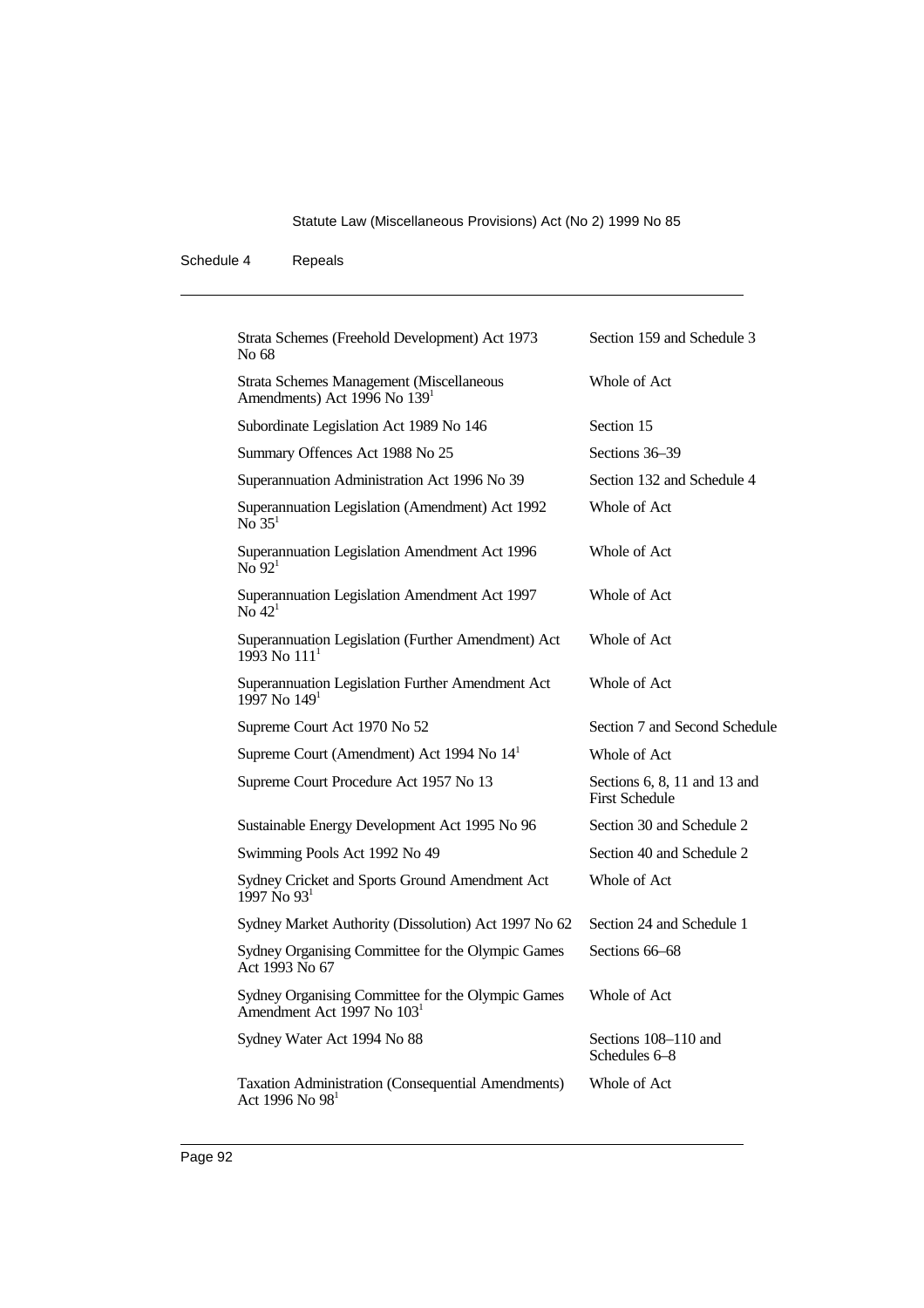| Repeals | Schedule 4 |
|---------|------------|
|---------|------------|

| Teacher Housing Authority Act 1975 No 27                                                                | Section 45 and Schedule 1             |
|---------------------------------------------------------------------------------------------------------|---------------------------------------|
| <b>Technical and Further Education Commission Act 1990</b><br>No 118                                    | Section 38 and Schedule 3             |
| Telecommunications (Interception) (New South Wales)<br>Amendment Act 1989 No 215 <sup>1</sup>           | Whole of Act                          |
| Thoroughbred Racing Board Act 1996 No 37                                                                | Section 51 and Schedule 2             |
| Threatened Species Conservation Act 1995 No 101                                                         | Sections 152-154 and<br>Schedules 4–6 |
| Timber Industry (Interim Protection) Amendment Act<br>1994 No 21 <sup>1</sup>                           | Whole of Act                          |
| Timber Industry (Interim Protection) Amendment Act<br>1995 No $74^1$                                    | Whole of Act                          |
| Timber Plantations (Harvest Guarantee) Act 1995 No 92                                                   | Sections 28 and 29                    |
| Totalizator Act 1997 No 45                                                                              | Section 119 and Schedule 1            |
| Totalizator Legislation Amendment Act 1997 No 151 <sup>1</sup>                                          | Whole of Act                          |
| Trade Measurement Administration Act 1989 No 234                                                        | Sections 29 and 30                    |
| Trade Measurement (Amendment) Act 1994 No $71$                                                          | Whole of Act                          |
| Transfer of Records Act 1923 No 14                                                                      | Section 6                             |
| Transgender (Anti-Discrimination and Other Acts<br>Amendment) Act 1996 No 22 <sup>1</sup>               | Whole of Act                          |
| <b>Transport Administration Amendment (Rail</b><br>Corporatisation and Restructuring) Act 1996 No $561$ | Whole of Act                          |
| Transport Employees Retirement Benefits Act 1967<br>No 96                                               | Sections 66–68                        |
| Trans-Tasman Mutual Recognition (New South Wales)<br>Amendment Act 1997 No $1011$                       | Whole of Act                          |
| Trustee Amendment (Discretionary Investments) Act<br>1997 No $102^1$                                    | Whole of Act                          |
| Trustee Companies Amendment Act 1997 No 46 <sup>1</sup>                                                 | Whole of Act                          |
| Trustee Companies Amendment (Reserve Liabilities)<br>Act 1998 No 37 <sup>4</sup>                        | Whole of Act                          |
| Trustee Companies Further Amendment Act 1997<br>No $531$                                                | Whole of Act                          |
| Tuberculosis Act 1970 No 18                                                                             | Section 4                             |
|                                                                                                         |                                       |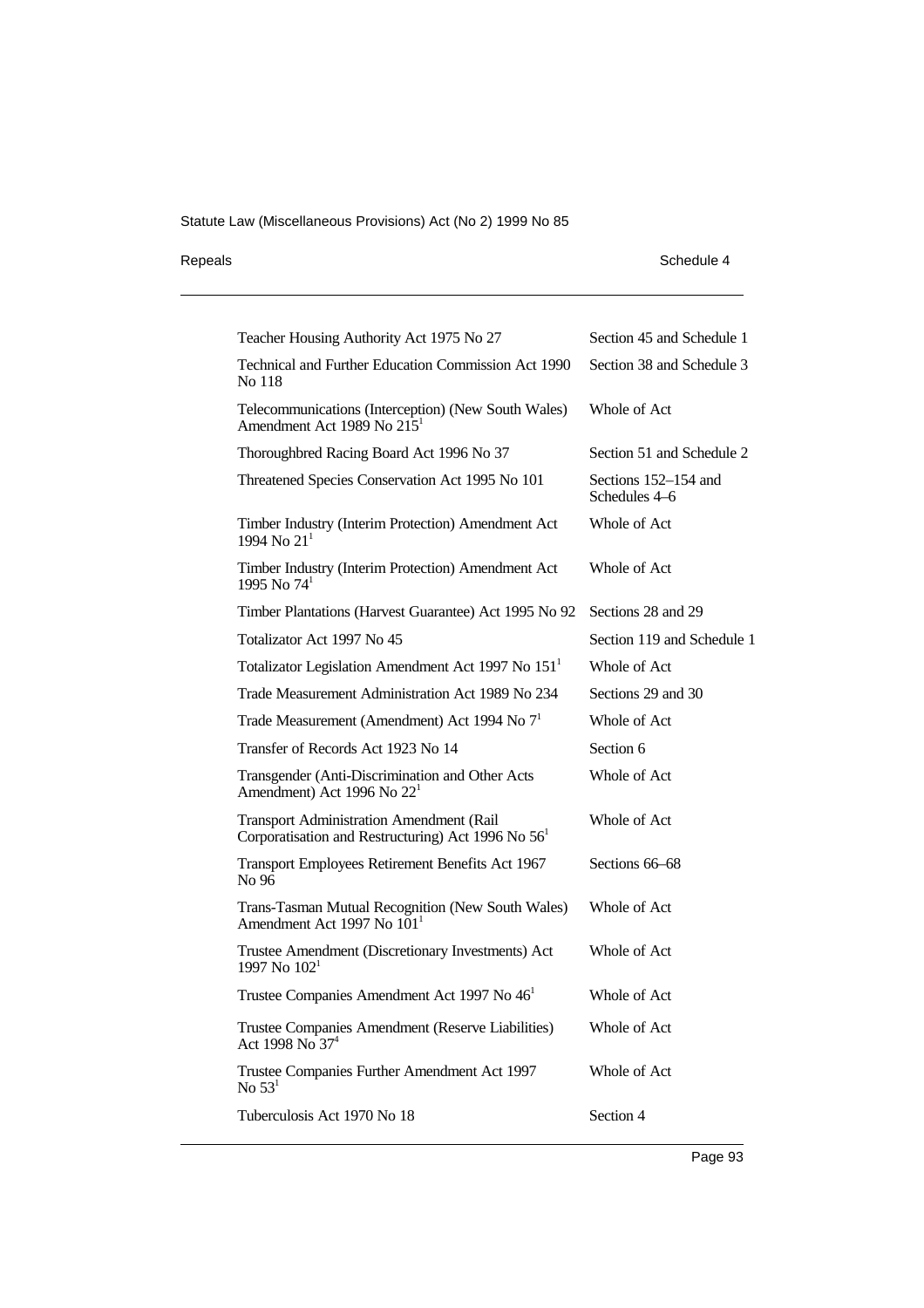### Schedule 4 Repeals

| Unclaimed Money Act 1995 No 75                                                               | Section 52 and Schedule 1 |
|----------------------------------------------------------------------------------------------|---------------------------|
| Uranium Mining and Nuclear Facilities (Prohibitions)<br>Act 1986 No 194                      | Sections 14 and 15        |
| Valuers Registration Act 1975 No 92                                                          | Section 31                |
| Very Fast Train (Route Investigation) Act 1989 No 44                                         | Section 23                |
| Victims Compensation Act 1996 No 115                                                         | Section 91 and Schedule 4 |
| Victims Rights Act 1996 No 114                                                               | Section 17 and Schedule 2 |
| Vocational Education and Training Accreditation Act<br>1990 No 120                           | Section 34                |
| Vocational Education and Training Accreditation<br>(Amendment) Act 1993 No $861$             | Whole of Act              |
| Walker Trusts Amendment Act 1997 No 117 <sup>1</sup>                                         | Whole of Act              |
| Waste Minimisation and Management Act 1995 No 102                                            | Section 89 and Schedule 6 |
| Water Amendment (Charges) Act 1996 No 47 <sup>1</sup>                                        | Whole of Act              |
| Water and Environmental Planning Legislation<br>Amendment Act 1997 No 63 <sup>1</sup>        | Whole of Act              |
| Wheat Marketing Act 1989 No 211 <sup>5</sup>                                                 | Whole of Act              |
| Witness Protection Act 1995 No 87                                                            | Section 45                |
| Women's College Amendment Act 1997 No 13 <sup>1</sup>                                        | Whole of Act              |
| WorkCover Legislation Amendment Act 1995 No 89 <sup>1</sup>                                  | Whole of Act              |
| Workmen's Compensation (Lead Poisoning—Broken<br>Hill) Amendment Act 1924 No 26 <sup>3</sup> | Whole of Act              |
| Young Offenders Act 1997 No 54                                                               | Section 74 and Schedule 2 |
| Zoological Parks Board Act 1973 No 34                                                        | Section 40 and Schedule 2 |

## **Key**

- indicates repeal of an Act that was assented to at least 2 years ago and that contains only amendments
- <sup>2</sup> indicates repeal of an Act that was assented to at least 2 years ago and that contains only amendments and spent provisions
- <sup>3</sup> indicates repeal of an amending Act whose savings, transitional or other provisions of ongoing effect are transferred to, or re-enacted in, the Principal Act (by Schedule 3 to this Act)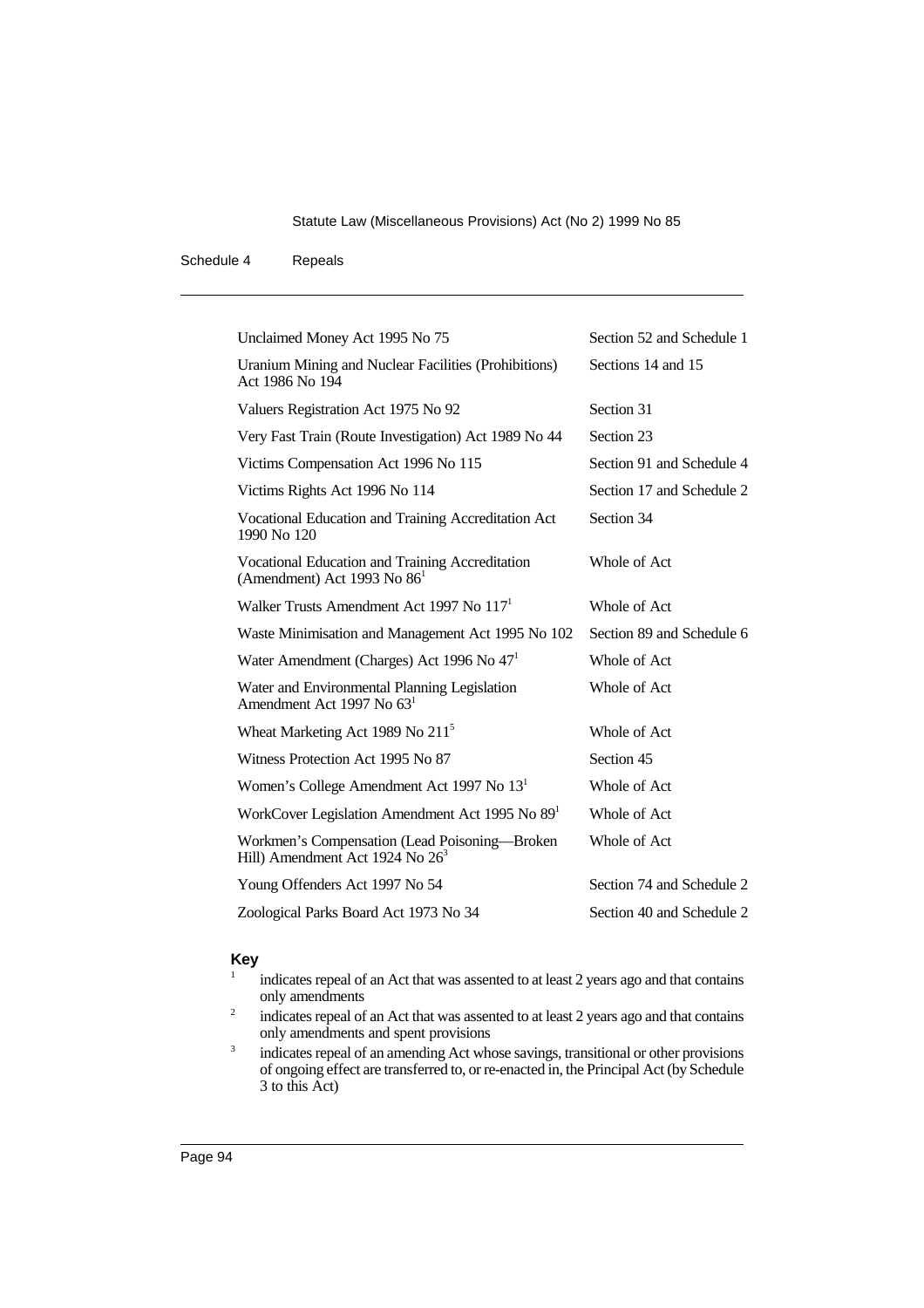Repeals **Schedule 4** Schedule 4

- <sup>4</sup> indicates repeal of a recent amending Act that contains no substantive provision that needs to be retained, where the amendments made by the Act have been incorporated in a paper reprint of the Act amended
- <sup>5</sup> indicates repeal of an Act that is no longer of practical utility

### **Explanatory note**

The repeals are explained in detail in the Explanatory note relating to this Act. In relation to the repeal of amending Acts, it should be noted that the Acts are repealed simply to rationalise the legislation in force and that the repeals have no substantive effect on the amendments made by the Acts or any associated provisions. The Acts that were amended by the Acts or provisions being repealed are up-to-date on the Legislation Database maintained by the Parliamentary Counsel's Office and are available electronically.

Section 30 (2) of the Interpretation Act 1987 ensures that, when an Act is amended or repealed, no amendment made by the Act is affected. Section 30 (2) also ensures that the following matters are not affected:

- (a) the proof of any past act or thing,
- (b) any right, privilege, obligation or liability saved by the operation of the Act,
- (c) any validation made by the Act,
- (d) the operation of any savings or transitional provision contained in the Act.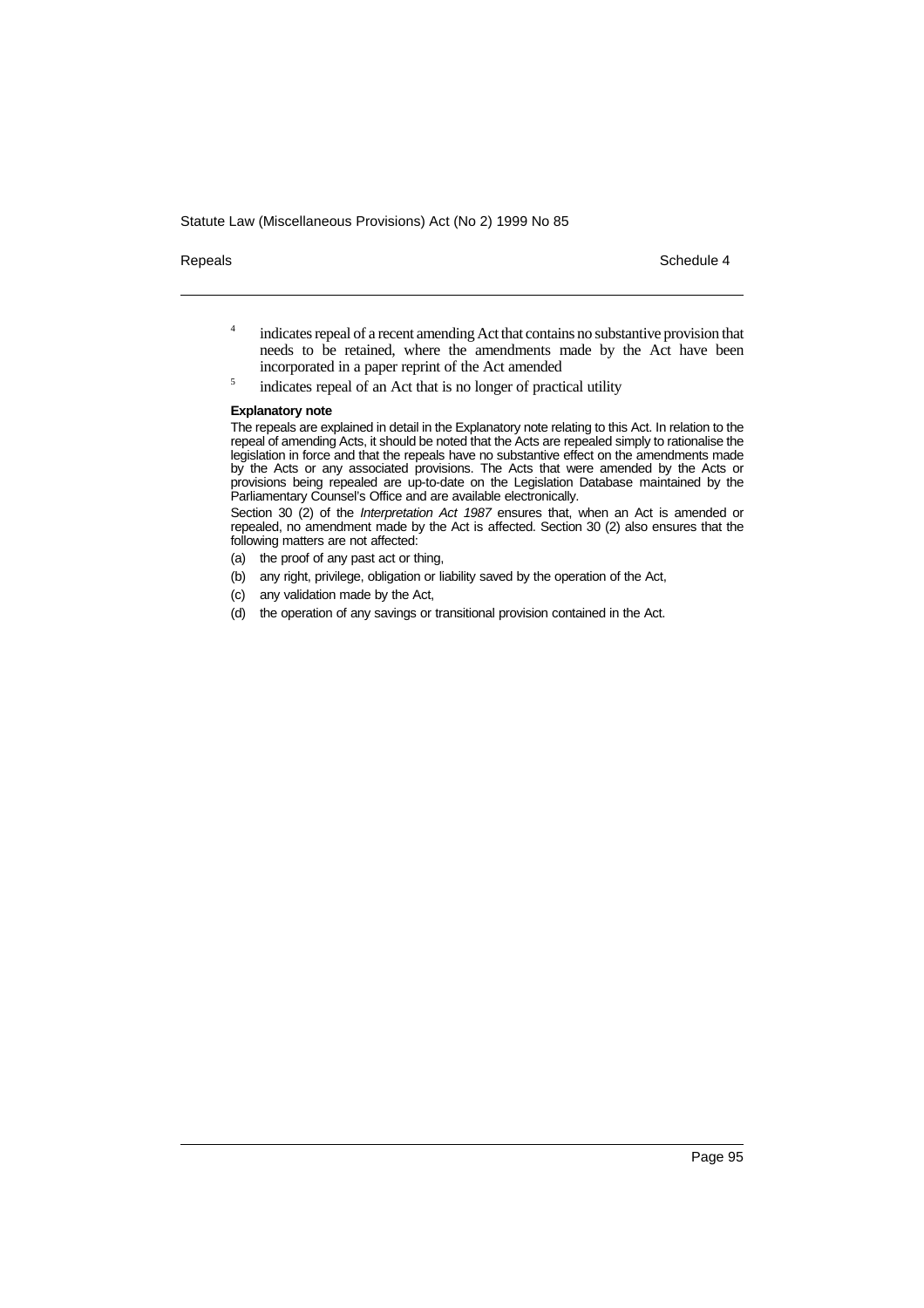

## **Schedule 5 General savings, transitional and other provisions**

(Section 5)

### **1 Effect of amendment of amending provisions**

- (1) An amendment made by Schedule 1 or 2 to an amending provision contained in an Act is, if the amending provision has commenced before the date of assent to this Act, taken to have effect as from the commencement of the amending provision.
- (2) In this clause:

*amending provision* means a provision of an Act, or of any other instrument, being a provision that has commenced and that makes a direct amendment to an Act by:

- (a) the repeal or omission of matter contained in the amended Act without the insertion of any matter instead of the repealed or omitted matter, or
- (b) the omission of matter contained in the amended Act and the insertion of matter instead of the omitted matter, or
- (c) the insertion into the amended Act of matter, not being matter inserted instead of matter omitted from the Act,

whether the provision was enacted before or after the commencement of the *Reprints Act 1972*.

### **Explanatory note**

This clause ensures that certain amendments, including amendments correcting errors in the technical provisions (for example, headings indicating the section to be amended or directions as to where a new section is to be inserted) and rectifying minor drafting errors (for example, corrections in numbering of provisions, correction or insertion of cross-references, omission of unnecessary matter or insertion of omitted matter), will commence on the date the amendments to which they relate commenced.

### **2 Effect of amendment or repeal on acts done or decisions made**

Except where it is expressly provided to the contrary, if this Act:

- (a) amends a provision of an Act, or
- (b) repeals and re-enacts (with or without modification) a provision of an Act,

any act done or decision made under the provision amended or repealed has effect after the amendment or repeal as if it had been done or made under the provision as so amended or repealed.

### **Explanatory note**

This clause ensures that the amendment or repeal of a provision will not, unless expressly otherwise provided, vitiate any act done or decision made under the provision as in force before the amendment or repeal.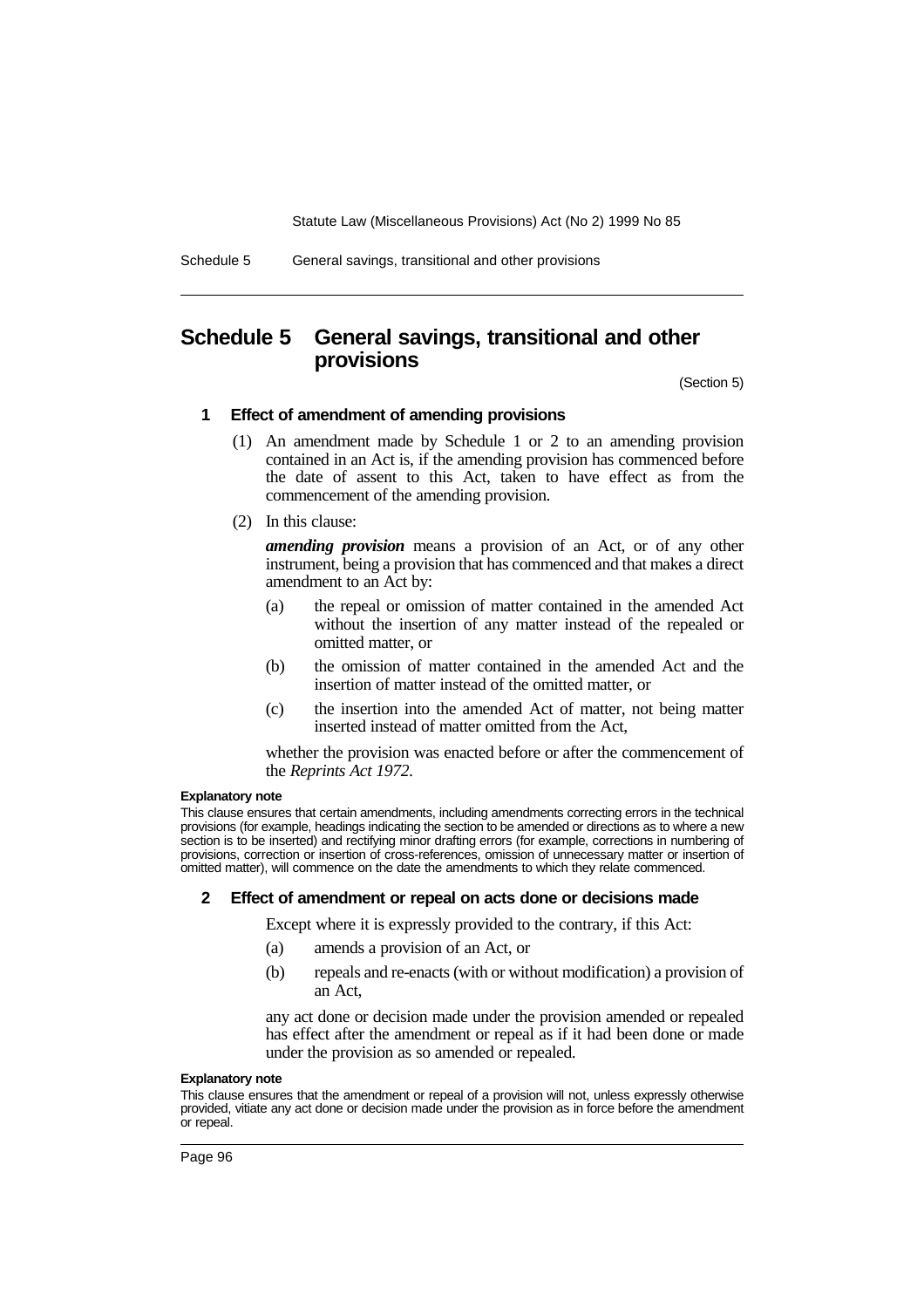General savings, transitional and other provisions Schedule 5 Schedule 5

### **3 Effect of amendment on regulations**

Except where expressly provided to the contrary, any regulation made under an Act amended by this Act, and in force immediately before the commencement of the amendment, is taken to have been made under the Act as amended.

### **Explanatory note**

This clause ensures that, unless expressly provided, any regulation made under an Act amended by the proposed Act, and in force immediately before the commencement of the amendment, will be taken to have been made under the amended Act.

### **4 Regulations**

- (1) The Governor may make regulations containing provisions of a savings or transitional nature consequent on the enactment of this Act.
- (2) Any such provision may, if the regulations so provide, take effect from the date of assent to this Act or a later date.
- (3) To the extent to which any such provision takes effect from a date that is earlier than the date of its publication in the Gazette, the provision does not operate so as:
	- (a) to affect, in a manner prejudicial to any person (other than the State or an authority of the State), the rights of that person existing before the date of its publication, or
	- (b) to impose liabilities on any person (other than the State or an authority of the State) in respect of anything done or omitted to be done before the date of its publication.

### **Explanatory note**

This clause enables the making of regulations of a savings or transitional nature having a short term effect and relating to incidental matters arising out of the proposed Act with regard to which no specific, or sufficient, provision has been made in the Act.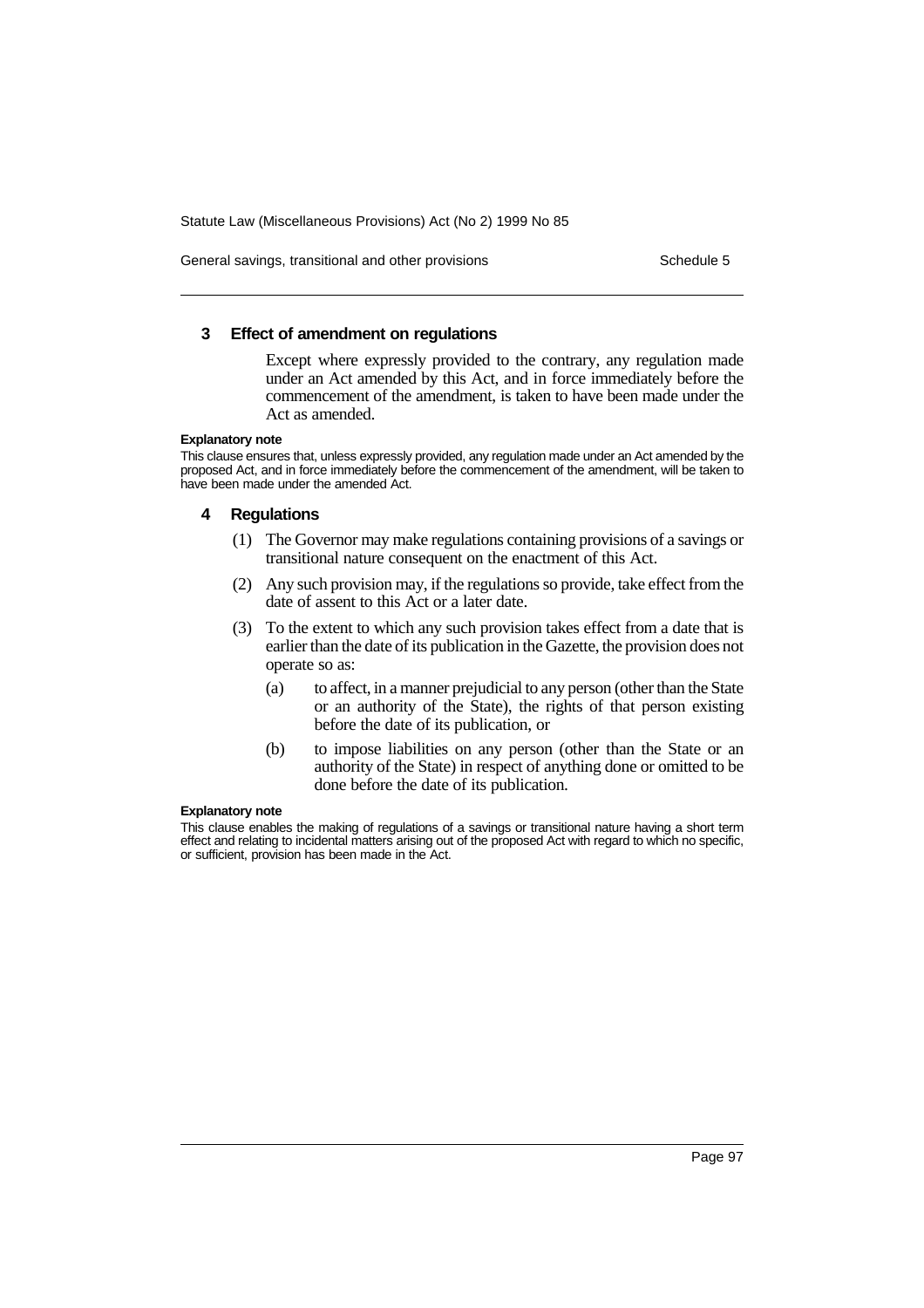Notes

## **Notes**

**Index of Acts amended, or partially repealed, by Schedules 1–4** Aboriginal Land Rights Act 1983 No 42—Schedule 4 Accommodation Levy Act 1997 No 32—Schedule 4 Administration of Justice Act 1968 No 3—Schedule 4 Administrative Decisions Legislation Amendment Act 1997 No 77—Schedule 2 Administrative Decisions Tribunal Act 1997 No 76—Schedule 2 Adoption Information Act 1990 No 63—Schedule 4 Agricultural and Veterinary Chemicals (New South Wales) Act 1994 No 53—Schedule 4 Air Transport Act 1964 No 36—Schedule 4 Ambulance Services Act 1990 No 16—Schedule 4 Animals Act 1977 No 25—Schedule 4 Associations Incorporation Act 1984 No 143—Schedule 1 Attachment of Wages Limitation Act 1957 No 28—Schedule 4 Australian Mutual Provident Society (Demutualisation and Reconstruction) Act 1997 No 56—Schedule 4 Banana Industry Act 1987 No 66—Schedules 1 and 4 Bank Mergers Act 1996 No 130—Schedule 4 Banking (Interpretation of References) Act 1959 No 32—Schedule 4 Bicentennial Park Trust Act 1987 No 29—Schedule 4 Births, Deaths and Marriages Registration Act 1995 No 62—Schedule 4 Board of Adult and Community Education Act 1990 No 119—Schedule 1 Board of Vocational Education and Training Act 1994 No 33—Schedules 1 and 4 Broken Hill Trades Hall Site Extension Act 1915 No 42—Schedule 4 Business Franchise Licences (Repeal) Act 1997 No 109—Schedule 4 Catchment Management Act 1989 No 235—Schedule 4 Charitable Fundraising Act 1991 No 69—Schedule 4 Charitable Trusts Act 1993 No 10—Schedule 1 Children and Young Persons (Care and Protection) Act 1998 No 157—Schedule 2 Children (Community Service Orders) Act 1987 No 56—Schedule 2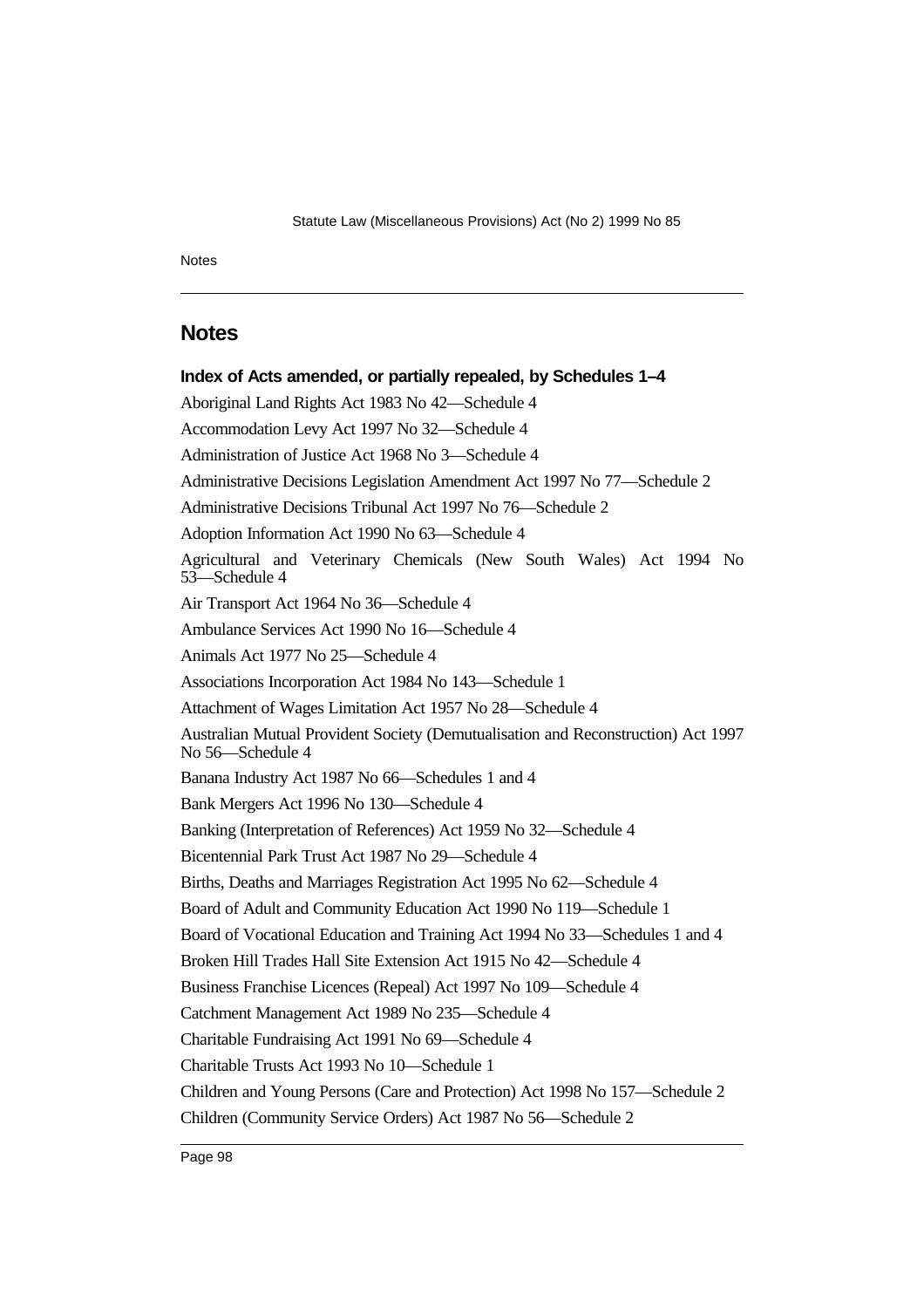Notes

Children (Detention Centres) Act 1987 No 57—Schedule 1 Children (Interstate Transfer of Offenders) Act 1988 No 85—Schedules 1 and 4 Chiropractors and Osteopaths Act 1991 No 7—Schedule 4 City of Sydney Act 1988 No 48—Schedule 4 Classification (Publications, Films and Computer Games) Act 1995 No 63—Schedule 4 Coal Ownership (Restitution) Act 1990 No 19—Schedule 4 Commercial Vessels Act 1979 No 41—Schedule 2 Community Services (Complaints, Reviews and Monitoring) Act 1993 No 2—Schedule 4 Consumer Credit Administration Act 1995 No 69—Schedules 2 and 4 Contaminated Land Management Act 1997 No 140—Schedules 2 and 4 Conveyancers Licensing Act 1995 No 57—Schedule 4 Conveyancing Act 1919 No 6—Schedule 4 Coomealla Irrigation Area Deep Drainage (Repeal) Act 1979 No 162—Schedule 4 Co-operatives Act 1992 No 18—Schedule 4 Corporations (New South Wales) Act 1990 No 83—Schedule 4 Costs in Criminal Cases Act 1967 No 13—Schedule 4 Credit Act 1984 No 94—Schedule 2 Crimes Act 1900 No 40—Schedule 2 Criminal Assets Recovery Act 1990 No 23—Schedules 1 and 4 Criminal Procedure Act 1986 No 209—Schedule 2 Crown Lands Act 1989 No 6—Schedule 1 Crown Lands (Amendment) Act 1932 No 69—Schedule 4 Crown Proceedings Act 1988 No 70—Schedule 4 Dams Safety Act 1978 No 96—Schedule 1 Dangerous Goods Act 1975 No 68—Schedules 2 and 4 Debits Tax Act 1990 No 112—Schedule 4 Decimal Currency Act 1965 No 33—Schedule 4 Defamation Act 1974 No 18—Schedules 2 and 4 Dental Technicians Registration Act 1975 No 40—Schedule 4 Disability Services Act 1993 No 3—Schedule 4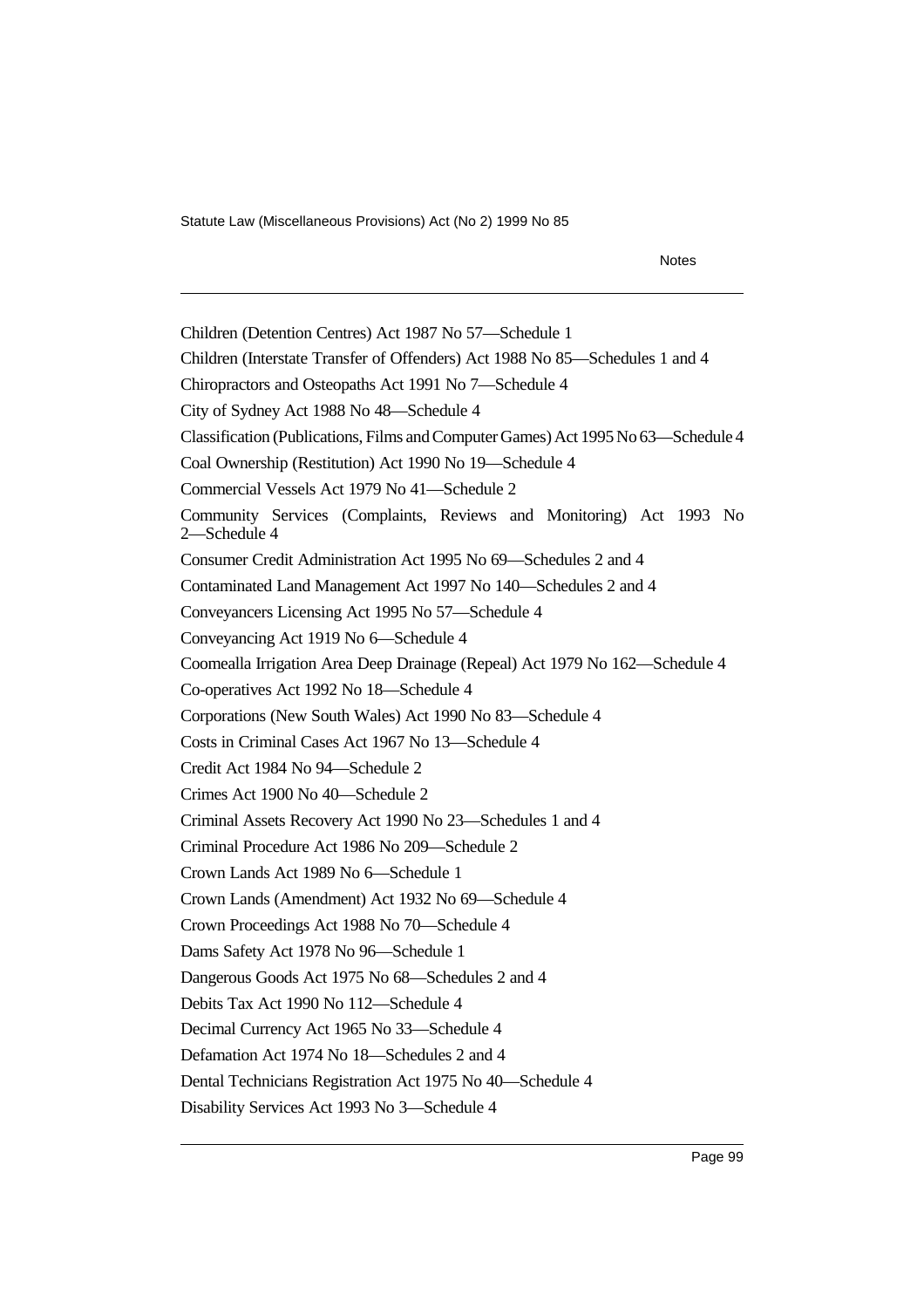### **Notes**

District Court Act 1973 No 9—Schedule 4 Dividing Fences Act 1991 No 72—Schedule 4 Drainage Act 1939 No 29—Schedule 4 Driving Instructors Act 1992 No 3—Schedule 4 Dust Diseases Tribunal Act 1989 No 63—Schedule 4 Duties Act 1997 No 123—Schedules 2 and 4 Education Act 1990 No 8—Schedule 4 Election Funding Act 1981 No 78—Schedule 2 Electricity Commission (Balmain Electric Light Company Purchase) Act 1950 No 40—Schedule 4 Electricity Commission (Transfer of Reticulation Works) Act 1957 No 43—Schedule 4 Electricity Safety Act 1945 (1946 No 13)—Schedule 2 Electricity Supply Act 1995 No 94—Schedules 1 and 2 Energy Services Corporations Act 1995 No 95—Schedule 4 Entertainment Industry Act 1989 No 230—Schedule 4 Environmental Planning and Assessment Act 1979 No 203—Schedule 2 Environmentally Hazardous Chemicals Act 1985 No 14—Schedule 2 Evidence (Children) Act 1997 No 143—Schedule 4 Evidence (Consequential and Other Provisions) Act 1995 No 27—Schedule 4 Exotic Diseases of Animals Act 1991 No 73—Schedule 4 Factories, Shops and Industries Act 1962 No 43—Schedule 2 Fair Trading Act 1987 No 68—Schedules 2 and 4 Fair Trading Tribunal Act 1998 No 161—Schedule 1 Farm Produce (Repeal) Act 1996 No 134—Schedule 4 Finances Adjustment (Further Provisions) Act 1932 No 64—Schedule 4 Financial Agreement Act 1994 No 71—Schedule 4 Financial Agreement (Amendment) Act 1976 No 35—Schedule 4 Financial Agreement (Decimal Currency) Act 1966 No 39—Schedule 4 Fines Act 1996 No 99—Schedules 1, 2 and 4 Fire Brigades Act 1989 No 192—Schedule 4 Firearms Act 1996 No 46—Schedule 4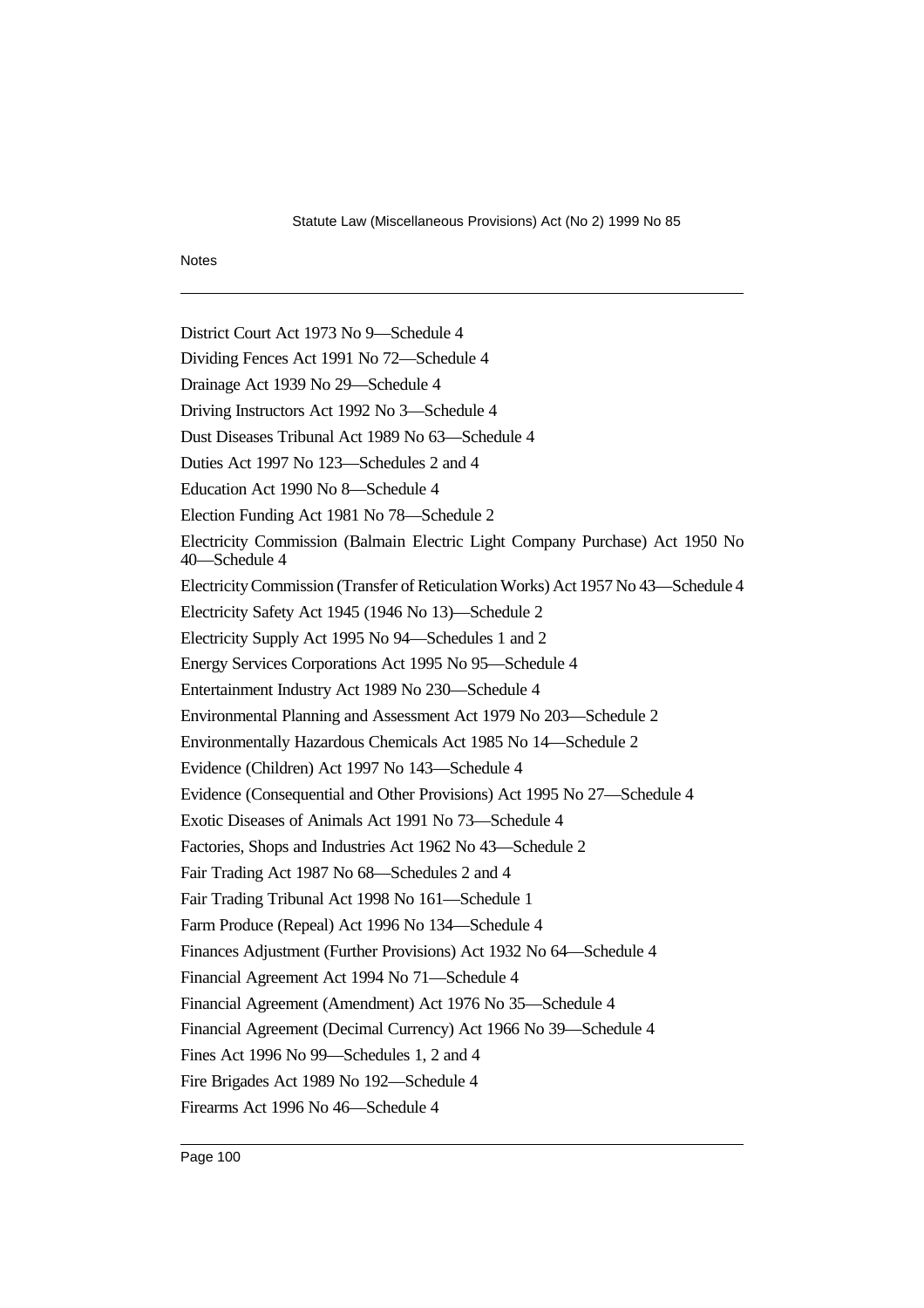Notes

First State Superannuation Act 1992 No 100—Schedule 4 Fish Marketing Act 1994 No 37—Schedule 4 Fisheries Management Act 1994 No 38—Schedules 1, 2 and 4 Fluoridation of Public Water Supplies Act 1957 No 58—Schedule 2 Food Act 1989 No 231—Schedule 4 Food Production (Safety) Act 1998 No 128—Schedule 2 Forestry Act 1916 No 55—Schedule 3 Freedom of Information Act 1989 No 5—Schedule 4 Gas Industry Restructuring Act 1986 No 213—Schedule 2 Gas Supply Act 1996 No 38—Schedule 2 Geographical Names Act 1966 No 13—Schedule 4 Government Insurance Office (Privatisation) Act 1991 No 38—Schedule 4 Government Telecommunications Act 1991 No 77—Schedule 4 Grain Marketing Act 1991 No 15—Schedule 4 Guardianship Act 1987 No 257—Schedule 1 Habitual Criminals Act 1957 No 19—Schedule 4 Health Administration Act 1982 No 135—Schedule 2 Health Services Act 1997 No 154—Schedules 2 and 4 Higher Education (Amalgamation) Act 1989 No 65—Schedule 4 Home Building Act 1989 No 147—Schedule 4 Home Care Service Act 1988 No 6—Schedule 4 Home Purchase Assistance Authority Act 1993 No 15—Schedule 4 HomeFund Commissioner Act 1993 No 9—Schedule 4 HomeFund Restructuring Act 1993 No 112—Schedule 4 Horticultural Stock and Nurseries Act 1969 No 3—Schedule 4 Housing Act 1912 No 7—Schedules 3 and 4 Housing Act 1985 No 163—Schedule 3 Hunter Water Act 1991 No 53—Schedules 2 and 4 Impounding Act 1993 No 31—Schedule 4 Independent Commission Against Corruption Act 1988 No 35—Schedule 4 Industrial Relations Act 1996 No 17—Schedule 4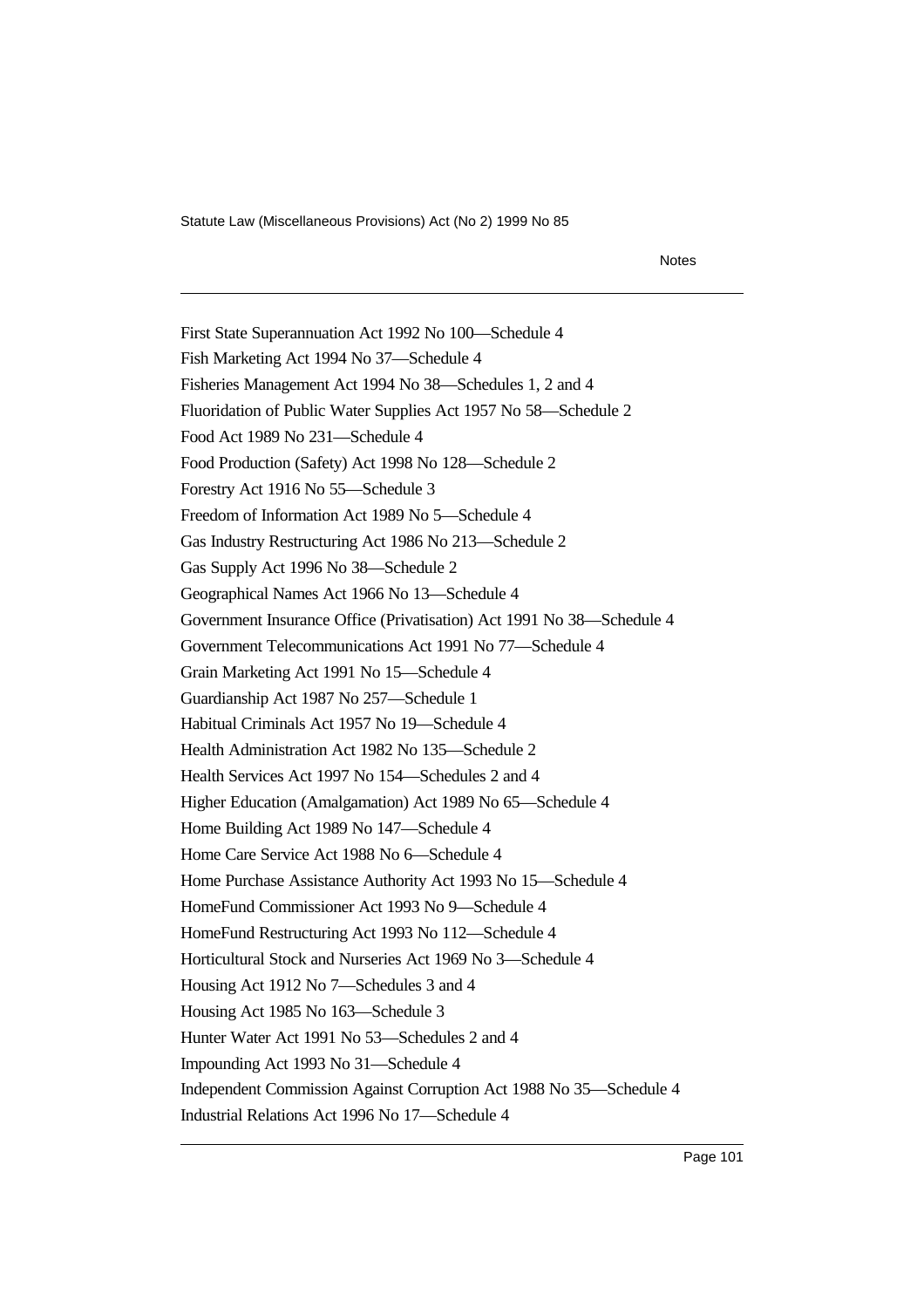### Notes

Innovation Council Act 1996 No 77—Schedule 4 Institute of Sport Act 1995 No 52—Schedule 4 Internal Audit Bureau Act 1992 No 20—Schedule 4 Interpretation Act 1987 No 15—Schedules 1 and 4 Irrigation Act 1912 No 73—Schedule 2 Irrigation Corporations Act 1994 No 41—Schedule 2 Judges' Pensions Act 1953 No 41—Schedule 4 Jury Act 1977 No 18—Schedule 4 Lake Illawarra Authority Act 1987 No 285—Schedule 4 Land Acquisition (Charitable Institutions) Act 1946 No 55—Schedule 4 Land Acquisition (Just Terms Compensation) Act 1991 No 22—Schedule 4 Land Development Contribution Management Act 1970 No 22—Schedule 4 Law Reform (Law and Equity) Act 1972 No 28—Schedule 4 Law Reform (Miscellaneous Provisions) Act 1965 No 32—Schedule 4 Library Act 1939 No 40—Schedule 4 Limitation Act 1969 No 31—Schedule 4 Liquor Act 1982 No 147—Schedules 1 and 2 Liquor (Repeals and Savings) Act 1982 No 148—Schedule 4 Local Government Act 1993 No 30—Schedule 2 Local Government (City of Sydney Boundaries) Act 1967 No 48—Schedule 4 Long Service Leave Act 1955 No 38—Schedules 3 and 4 Lord Howe Island Act 1953 No 39—Schedule 3 Macquarie University Act 1989 No 126—Schedule 1 Marine Parks Act 1997 No 64—Schedules 2 and 4 Meat Industry Act 1978 No 54—Schedules 1 and 2 Meat Industry Amendment Act 1998 No 129—Schedule 2 Medical Practice Act 1992 No 94—Schedules 2 and 4 Mines Inspection Act 1901 No 75—Schedule 2 Mines Rescue Act 1994 No 13—Schedule 4 Mining Act 1992 No 29—Schedule 4 Minors (Property and Contracts) Act 1970 No 60—Schedule 4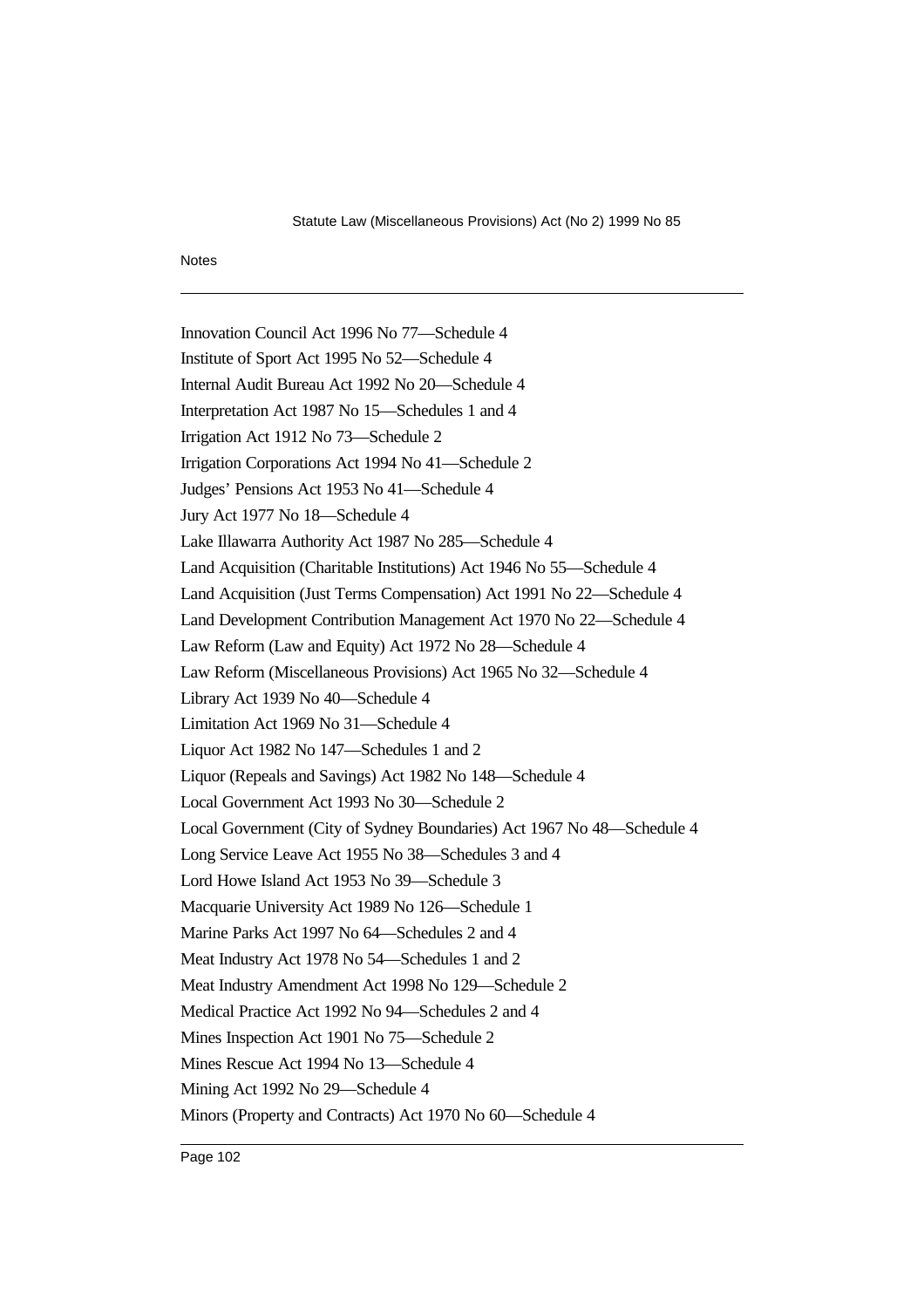Notes

Motor Accidents Act 1988 No 102—Schedule 2 Motor Accidents Compensation Act 1999 No 41—Schedule 2 Motor Dealers Act 1974 No 52—Schedules 2 and 4 Motor Vehicles (Third Party Insurance) Act 1942 No 15—Schedule 4 Murray–Darling Basin Act 1992 No 65—Schedule 2 Murrumbidgee Irrigation Areas Occupiers Relief Act 1934 No 52—Schedule 4 National Electricity (New South Wales) Act 1997 No 20—Schedule 4 National Parks and Wildlife Act 1974 No 80—Schedules 1, 3 and 4 National Trust of Australia (New South Wales) Act 1990 No 92—Schedule 4 Native Title (New South Wales) Act 1994 No 45—Schedule 4 Native Vegetation Conservation Act 1997 No 133—Schedules 2 and 4 New South Wales Cancer Council Act 1995 No 43—Schedule 4 New South Wales Lotteries Corporatisation Act 1996 No 85—Schedule 4 New South Wales Retirement Benefits Act 1972 No 70—Schedule 4 Non-Indigenous Animals Act 1987 No 166—Schedule 4 Notice of Action and Other Privileges Abolition Act 1977 No 19—Schedule 4 Noxious Weeds Act 1993 No 11—Schedule 4 NSW Grain Corporation Holdings Limited Act 1992 No 31—Schedule 4 Occupational Health and Safety Act 1983 No 20—Schedule 4 Olympic Co-ordination Authority Act 1995 No 10—Schedule 4 Ombudsman Act 1974 No 68—Schedule 4 Optical Dispensers Act 1963 No 35—Schedule 2 Ozone Protection Act 1989 No 208—Schedule 4 Parliamentary Precincts Act 1997 No 66—Schedule 4 Parliamentary Remuneration Act 1989 No 160—Schedule 4 Passenger Transport Act 1990 No 39—Schedules 2 and 4 Pawnbrokers and Second-hand Dealers Act 1996 No 13—Schedule 4 Pesticides Act 1978 No 57—Schedule 2 Petroleum (Onshore) Act 1991 No 84—Schedule 4 Petroleum (Submerged Lands) Act 1982 No 23—Schedules 3 and 4 Physiotherapists Registration Act 1945 No 9—Schedule 2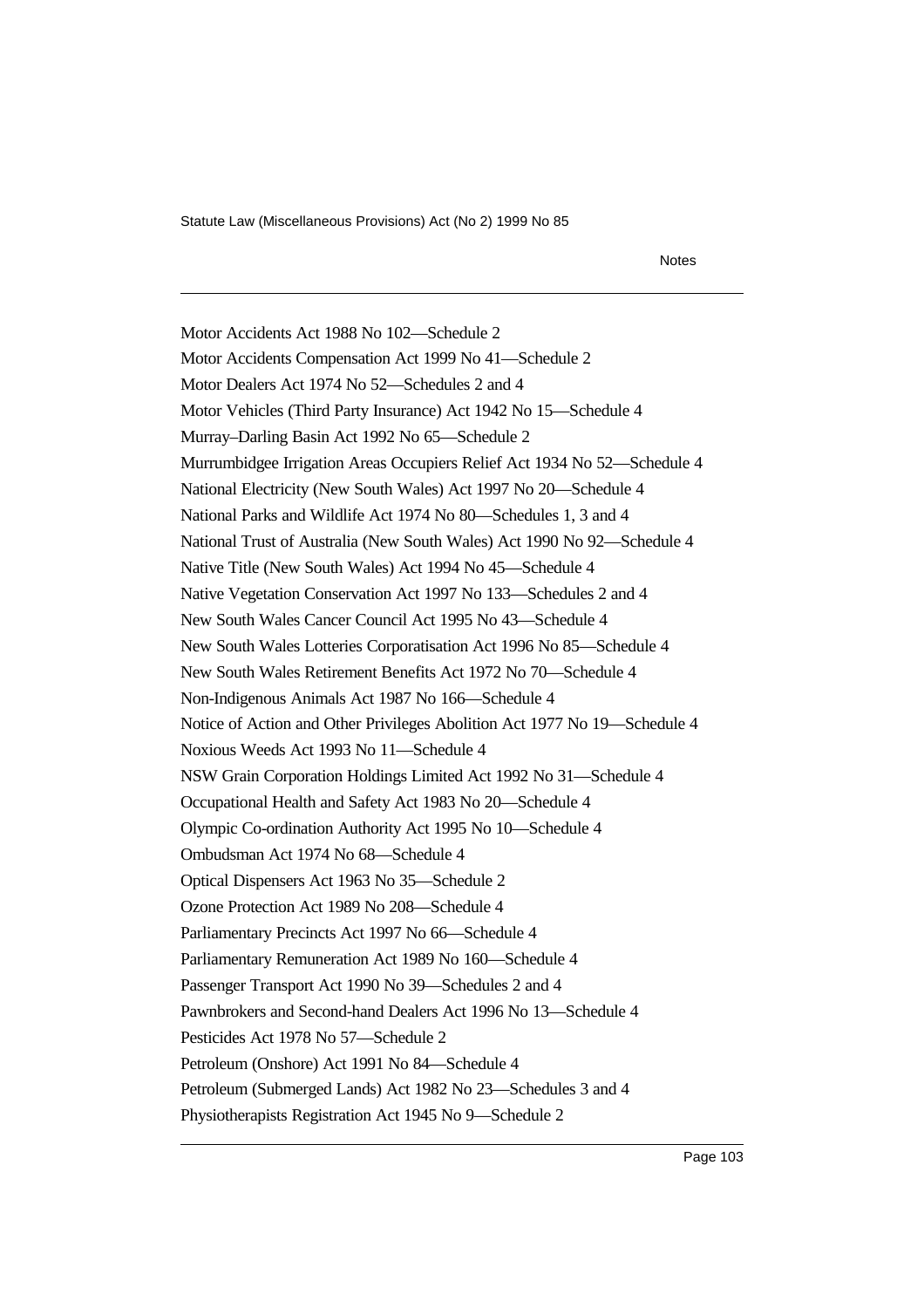### Notes

Poisons and Therapeutic Goods Act 1966 No 31—Schedules 2 and 4 Police Department (Transit Police) Act 1989 No 58—Schedule 4 Police Integrity Commission Act 1996 No 28—Schedule 1 Ports Corporatisation and Waterways Management Act 1995 No 13—Schedule 4 Presbyterian Church (Corporations) Act 1995 No 67—Schedule 4 Printing and Newspapers Act 1973 No 46—Schedule 4 Private Hospitals and Day Procedure Centres Act 1988 No 123—Schedule 2 Private Irrigation Districts Act 1973 No 47—Schedule 4 Protected Disclosures Act 1994 No 92—Schedule 4 Protection of the Environment Administration Act 1991 No 60—Schedule 4 Protection of the Environment Operations Act 1997 No 156—Schedules 2 and 4 Public Defenders Act 1995 No 28—Schedule 4 Public Health Act 1991 No 10—Schedule 2 Public Lotteries Act 1996 No 86—Schedule 4 Public Notaries Act 1997 No 98—Schedule 4 Public Servant Housing Authority (Dissolution) Act 1996 No 14—Schedule 4 Radiation Control Act 1990 No 13—Schedule 4 Rail Safety Act 1993 No 50—Schedule 4 Registered Clubs Act 1976 No 31—Schedules 2 and 4 Registrar-General Act 1973 No 67—Schedule 4 Reprints Act 1972 No 48—Schedule 4 Residential Parks Act 1998 No 142—Schedules 1 and 2 Residential Tenancies Act 1987 No 26—Schedule 2 Revenue Laws (Reciprocal Powers) Act 1987 No 86—Schedules 2 and 4 Rivers and Foreshores Improvement Act 1948 No 20—Schedule 2 Road and Rail Transport (Dangerous Goods) Act 1997 No 113—Schedule 2 Road Transport (Vehicle Registration) Act 1997 No 119—Schedule 4 Roads Act 1993 No 33—Schedule 4 Rural Fires Act 1997 No 65—Schedule 4 Rural Lands Protection Act 1998 No 143—Schedule 2 Rural Reconstruction Act 1939 No 45—Schedule 4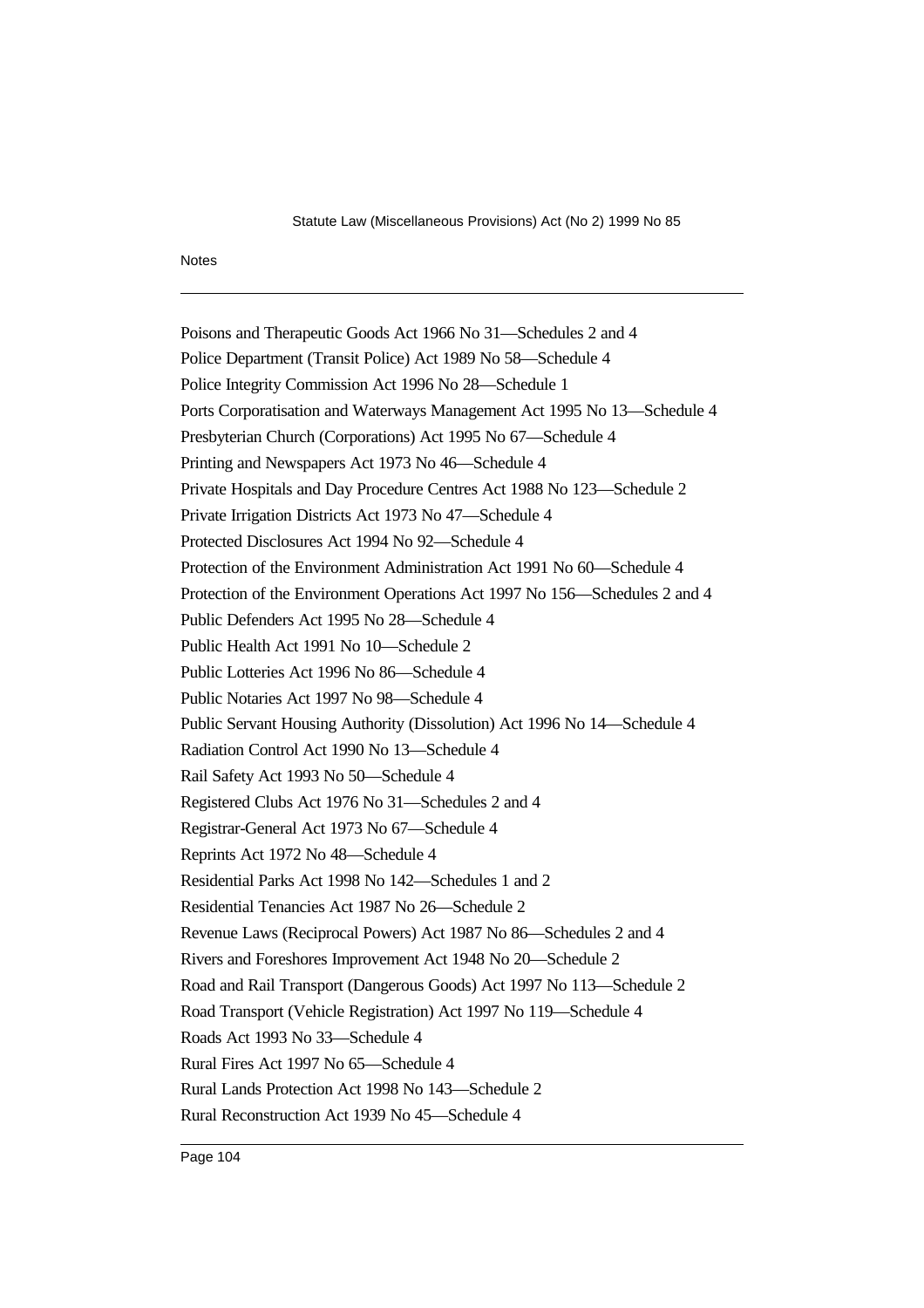### Notes

Search Warrants Act 1985 No 37—Schedule 2 Seat of Government Surrender (Amendment) Act 1923 No 31—Schedule 4 Security Industry Act 1997 No 157—Schedule 4 Snowy Hydro Corporatisation Act 1997 No 99—Schedule 2 Soil Conservation Act 1938 No 10—Schedule 2 Southern Cross University Act 1993 No 69—Schedules 1 and 4 State Bank (Corporatisation) Act 1989 No 195—Schedule 4 State Bank (Privatisation) Act 1994 No 73—Schedule 4 State Development and Industries Assistance Act 1966 No 10—Schedule 4 State Emergency Service Act 1989 No 164—Schedule 4 State Owned Corporations Act 1989 No 134—Schedule 4 Status of Children Act 1996 No 76—Schedule 4 Statute Law (Miscellaneous Provisions) Act 1985 No 231—Schedule 4 Statute Law (Miscellaneous Provisions) Act (No 2) 1986 No 218—Schedule 4 Statute Law (Miscellaneous Provisions) Act (No 1) 1987 No 48—Schedule 4 Statute Law (Miscellaneous Provisions) Act 1988 No 20—Schedule 4 Statute Law (Miscellaneous Provisions) Act (No 2) 1988 No 92—Schedule 4 Statute Law (Miscellaneous Provisions) Act (No 3) 1988 No 131—Schedule 4 Statute Law (Miscellaneous Provisions) Act 1989 No 89—Schedule 4 Statute Law (Miscellaneous Provisions) (No 2) Act 1989 No 132—Schedule 4 Statute Law (Miscellaneous Provisions) Act (No 3) 1989 No 226—Schedule 4 Statute Law (Miscellaneous Provisions) Act 1990 No 46—Schedule 4 Statute Law (Miscellaneous Provisions) Act (No 2) 1990 No 108—Schedule 4 Statute Law (Miscellaneous Provisions) Act 1991 No 17—Schedule 4 Statute Law (Miscellaneous Provisions) Act (No 2) 1991 No 94—Schedule 4 Statute Law (Miscellaneous Provisions) Act 1992 No 34—Schedule 4 Statute Law (Miscellaneous Provisions) Act (No 2) 1992 No 57—Schedule 4 Statute Law (Miscellaneous Provisions) Act (No 3) 1992 No 111—Schedule 4 Statute Law (Miscellaneous Provisions) Act 1993 No 46—Schedule 4 Statute Law (Miscellaneous Provisions) Act (No 2) 1993 No 108—Schedule 4 Statute Law (Miscellaneous Provisions) Act 1994 No 32—Schedule 4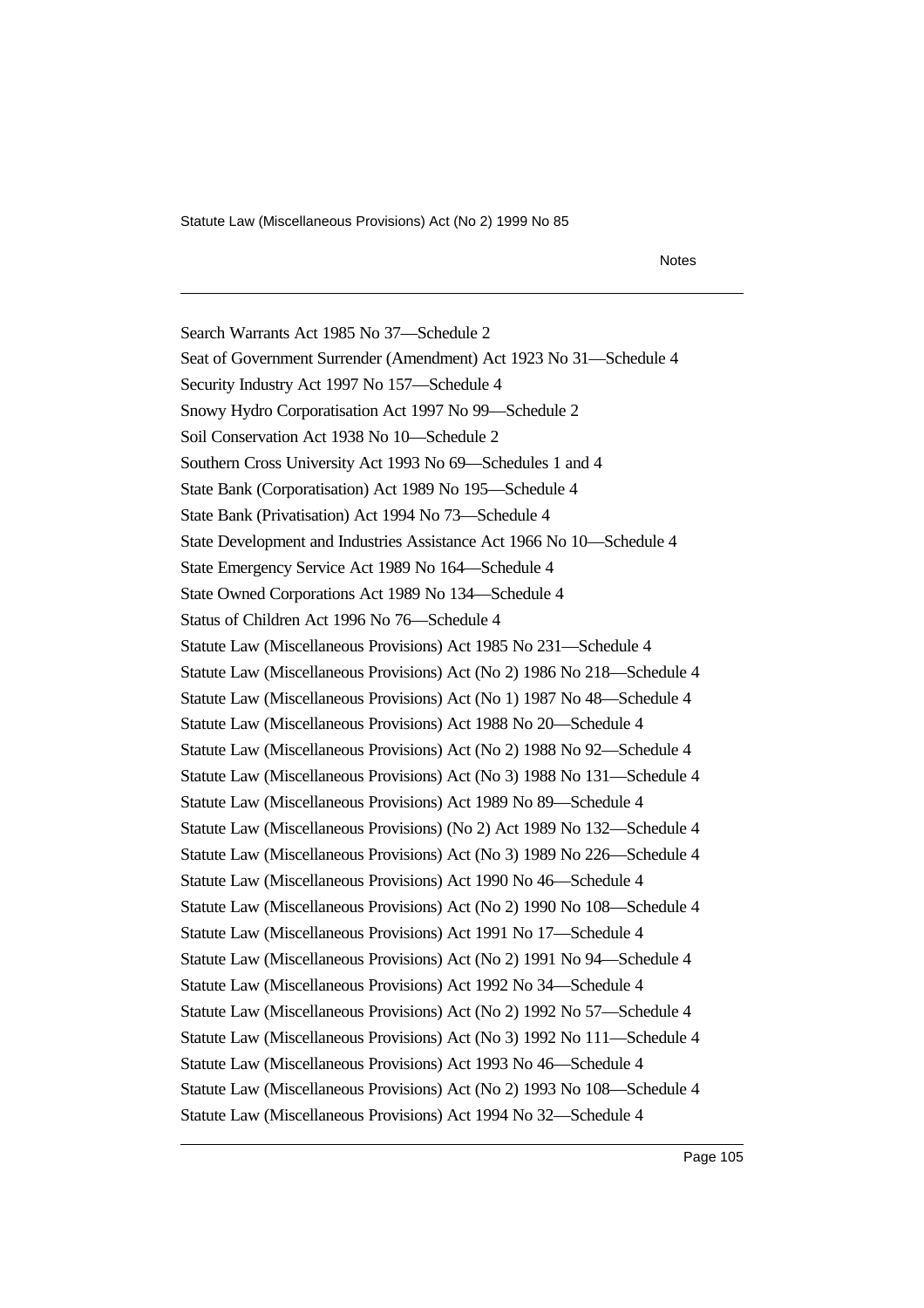### Notes

Statute Law (Miscellaneous Provisions) Act (No 2) 1994 No 95—Schedule 4 Statute Law (Miscellaneous Provisions) Act 1995 No 16—Schedule 4 Statute Law (Miscellaneous Provisions) Act (No 2) 1995 No 99—Schedule 4 Statute Law (Miscellaneous Provisions) Act 1996 No 30—Schedule 4 Statute Law (Miscellaneous Provisions) Act (No 2) 1996 No 121—Schedule 4 Statute Law (Miscellaneous Provisions) Act 1997 No 55—Schedule 4 Statute Law (Miscellaneous Provisions) Act 1999 No 31—Schedule 2 Statutory and Other Offices Remuneration Act 1975 (1976 No 4)—Schedules 1 and 4 Stock (Artificial Breeding) Act 1985 No 196—Schedule 4 Stock (Chemical Residues) Act 1975 No 26—Schedule 2 Stock Diseases Act 1923 No 34—Schedule 3 Stock Foods Act 1940 No 19—Schedule 1 Stock Medicines Act 1989 No 182—Schedules 2 and 4 Strata Schemes (Freehold Development) Act 1973 No 68—Schedule 4 Subordinate Legislation Act 1989 No 146—Schedule 4 Summary Offences Act 1988 No 25—Schedule 4 Superannuation Administration Act 1996 No 39—Schedule 4 Supreme Court Act 1970 No 52—Schedules 2 and 4 Supreme Court Procedure Act 1957 No 13—Schedule 4 Sustainable Energy Development Act 1995 No 96—Schedule 4 Swimming Pools Act 1992 No 49—Schedule 4 Sydney Harbour Foreshore Authority Act 1998 No 170—Schedule 1 Sydney Market Authority (Dissolution) Act 1997 No 62—Schedule 4 Sydney Organising Committee for the Olympic Games Act 1993 No 67—Schedule 4 Sydney Water Act 1994 No 88—Schedules 2 and 4 Sydney Water Catchment Management Act 1998 No 171—Schedule 2 Taxation Administration Act 1996 No 97—Schedule 2 Teacher Housing Authority Act 1975 No 27—Schedule 4 Technical and Further Education Commission Act 1990 No 118—Schedule 4 Thoroughbred Racing Board Act 1996 No 37—Schedule 4 Threatened Species Conservation Act 1995 No 101—Schedules 2 and 4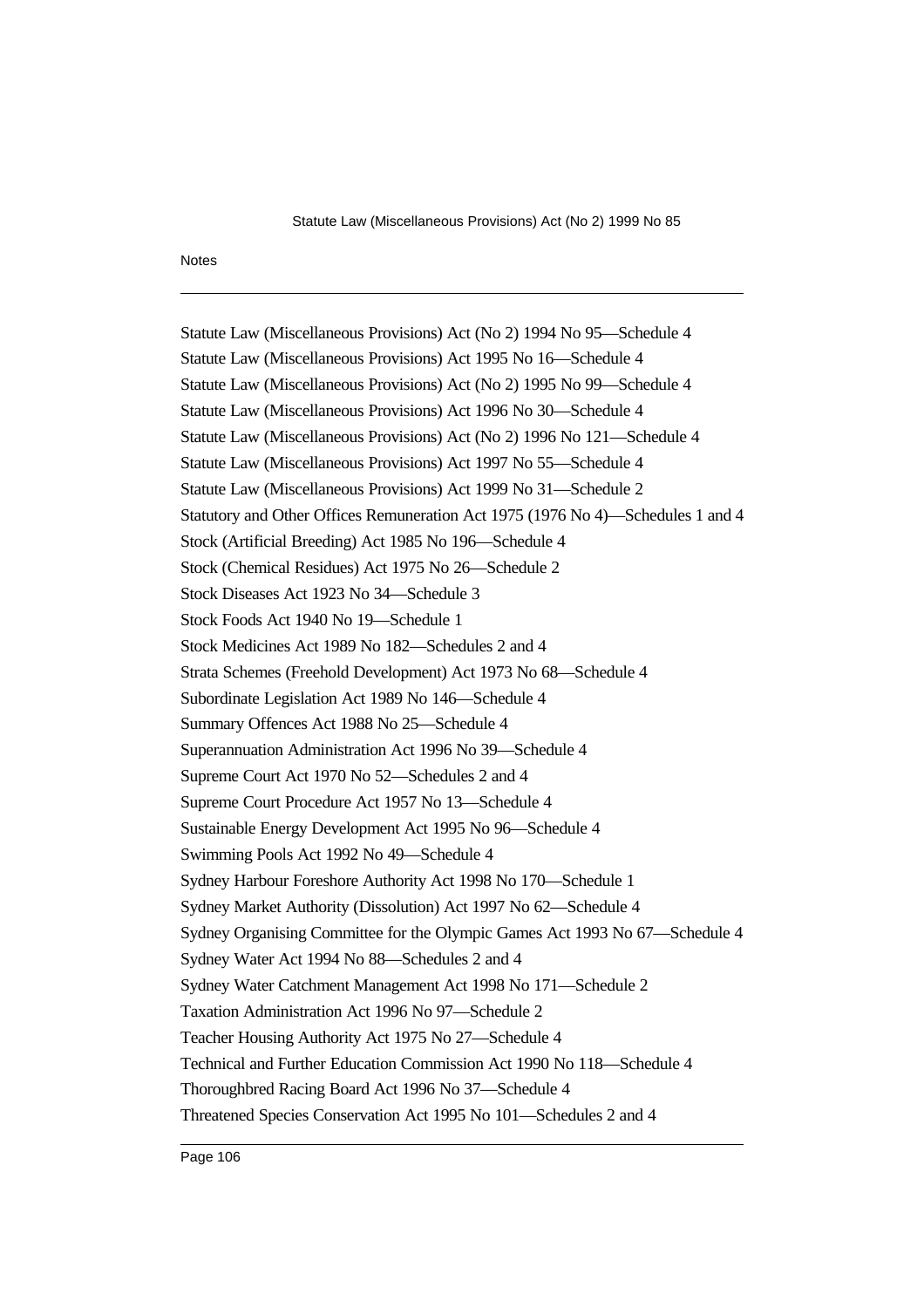#### Notes

Timber Marketing Act 1977 No 72—Schedule 2 Timber Plantations (Harvest Guarantee) Act 1995 No 92—Schedule 4 Totalizator Act 1997 No 45—Schedule 4 Trade Measurement Administration Act 1989 No 234—Schedule 4 Transfer of Records Act 1923 No 14—Schedule 4 Transport Administration Act 1988 No 109—Schedule 2 Transport Employees Retirement Benefits Act 1967 No 96—Schedule 4 Trustee Companies Act 1964 No 6—Schedule 2 Tuberculosis Act 1970 No 18—Schedule 4 Unclaimed Money Act 1995 No 75—Schedule 4 University of Newcastle Act 1989 No 68—Schedule 1 Unlawful Gambling Act 1998 No 113—Schedule 1 Uranium Mining and Nuclear Facilities (Prohibitions) Act 1986 No 194—Schedule 4 Valuers Registration Act 1975 No 92—Schedule 4 Very Fast Train (Route Investigation) Act 1989 No 44—Schedules 2 and 4 Victims Compensation Act 1996 No 115—Schedule 4 Victims Rights Act 1996 No 114—Schedule 4 Vocational Education and Training Accreditation Act 1990 No 120—Schedule 4 Waste Minimisation and Management Act 1995 No 102—Schedules 1, 2 and 4 Water Act 1912 No 44—Schedule 2 Water Supply Authorities Act 1987 No 140—Schedule 2 Witness Protection Act 1995 No 87—Schedule 4 Workmen's Compensation (Lead Poisoning—Broken Hill) Act 1922 No 31—Schedule 3 Workplace Injury Management and Workers Compensation Act 1998 No 86—Schedule 2 Young Offenders Act 1997 No 54—Schedule 4 Zoological Parks Board Act 1973 No 34—Schedule 4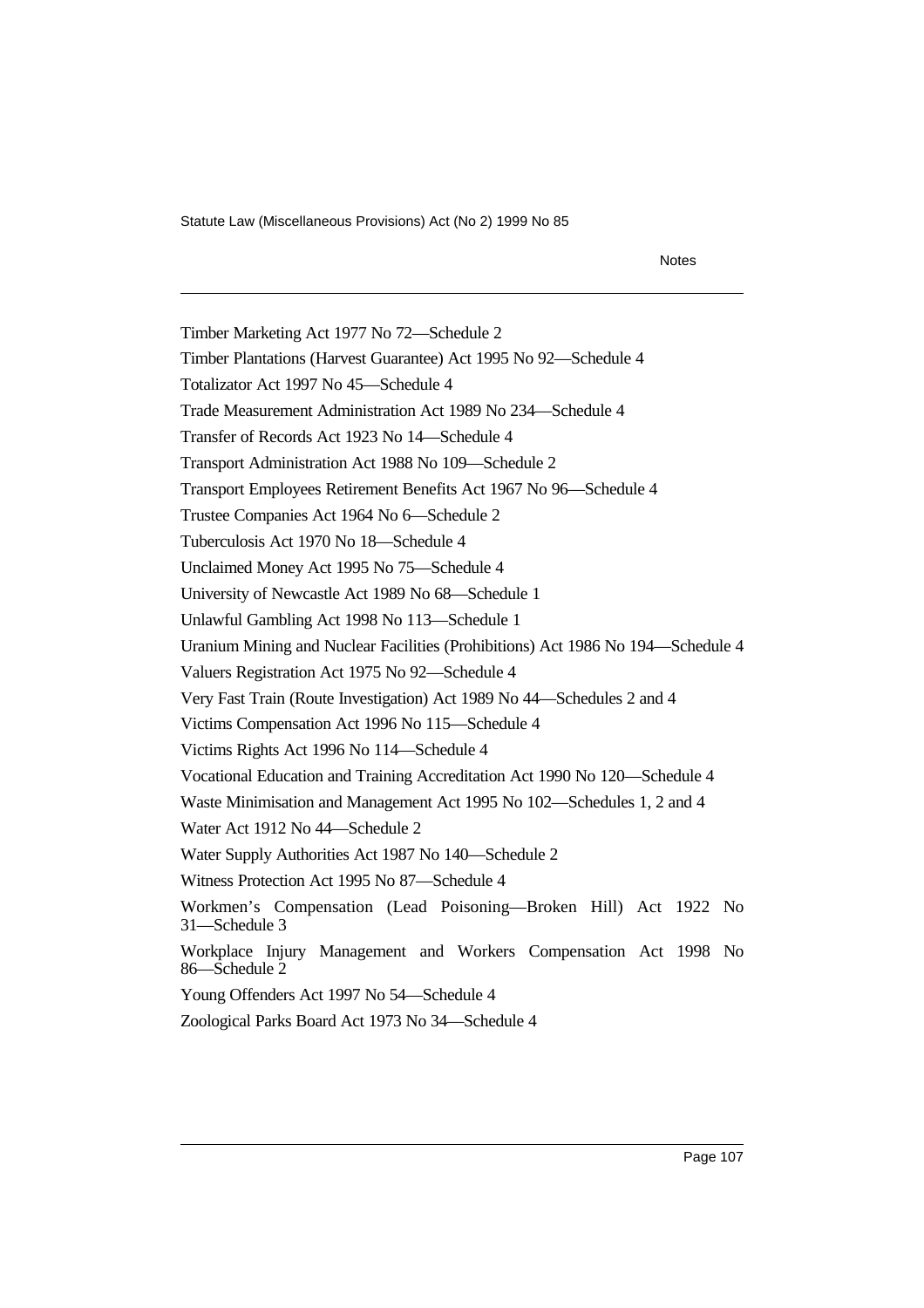# **Index of Acts wholly repealed by Schedule 4**

Adoption Information Amendment Act 1995 No 61 Air Transport (Amendment) Act 1987 No 112 AJC Principal Club Amendment Act 1997 No 24 Animal Research Amendment Act 1997 No 25 Annual Holidays Amendment Act 1997 No 26 Anti-Discrimination (Compulsory Retirement) Amendment Act 1990 No 99 Appropriation Act 1997 No 31 Appropriation Act 1998 No 74 Appropriation (Parliament) Act 1997 No 33 Appropriation (Parliament) Act 1998 No 75 Appropriation (Refunds and Subsidies) Act 1997 No 108 Appropriation (Special Offices) Act 1997 No 34 Appropriation (Special Offices) Act 1998 No 76 Appropriation (1996–97 Budget Variations) Act 1997 No 35 Appropriation (1997–98 Budget Variations) Act 1998 No 77 Appropriation (1997–98 Budget Variations) Act (No 2) 1998 No 135 Bail Amendment Act 1998 No 108 Baptist Churches of New South Wales Property Trust (Amendment) Act 1992 No 76 Bread Repeal Act 1996 No 3 Building Services Corporation Legislation Amendment Act 1996 No 122 Business Franchise Licences (Tobacco) Amendment Act 1996 No 119 Casino Control Amendment Act 1997 No 137 Cattle Compensation (Amendment) Act 1993 No 21 Centennial Park and Moore Park Trust (Royal Easter Show) Amendment Act 1993 No 43 Civil Aviation (Carriers' Liability) Amendment Act 1996 No 70 Coal Acquisition (Amendment) Act 1990 No 20 Coal Acquisition Amendment Act 1997 No 22 Coal and Oil Shale Mine Workers (Superannuation) Amendment Act 1994 No 1 Coal Industry Amendment Act 1995 No 19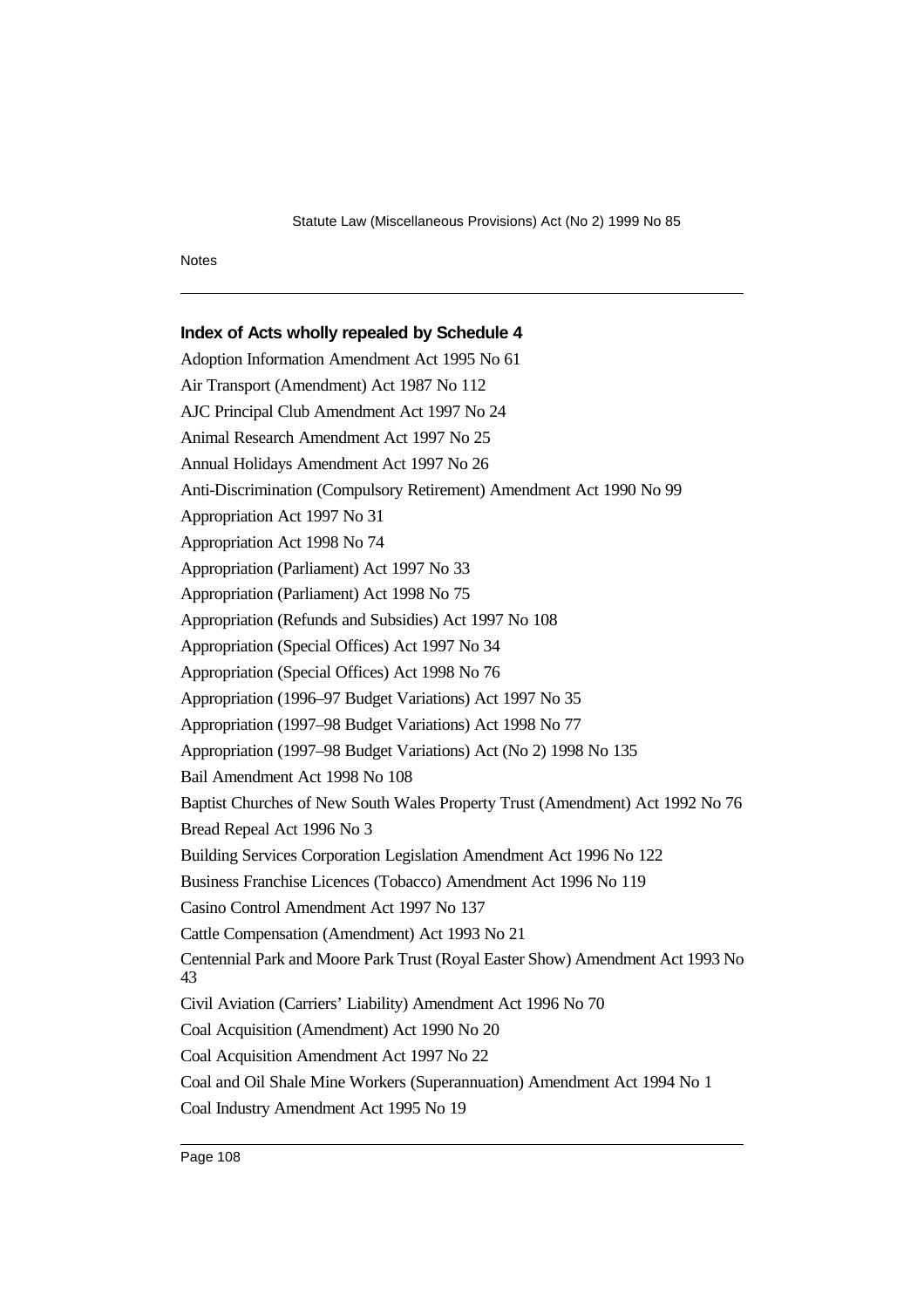Notes

Commonwealth Powers (Family Law—Children) Amendment Act 1996 No 60 Companies and Securities Legislation (Amendment) Act 1989 No 131 Constitution and Parliamentary Electorates and Elections Amendment Act 1997 No 88 Conveyancing Amendment Act 1997 No 17 Courts Legislation Amendment Act 1996 No 111 Courts Legislation (Contempt) Amendment Act 1991 No 71 Courts Legislation Further Amendment Act 1995 No 88 Courts Legislation Further Amendment Act 1997 No 141 Crimes Amendment (Child Pornography) Act 1997 No 142 Crimes Legislation Amendment Act 1997 No 85 Criminal Procedure Amendment (Sentencing Guidelines) Act 1998 No 159 Crown Lands and Irrigation Legislation Amendment (Removal of Transfer Restrictions) Act 1997 No 111 Crown Lands and Irrigation Legislation Amendment (Transfer Restrictions) Act 1997 No 67 District Court Amendment Act 1997 No 58 Duties Amendment (Managed Investments) Act 1998 No 63 Education Reform Amendment (Board Inspectors) Act 1997 No 7 Education Reform Amendment (School Discipline) Act 1995 No 93 Electricity Legislation Amendment Act 1995 No 18 Electricity Legislation Amendment (Wholesale Electricity Market) Act 1997 No 21 Electricity Supply Amendment Act 1997 No 36 Electricity Supply Amendment (Transmission Operator's Levy) Act 1998 No 78 Emergency Legislation Amendment (Offences) Act 1996 No 89 Energy Legislation (Miscellaneous Amendments) Act 1994 No 82 Entertainment Industry (Interim Council) Amendment Act 1993 No 17 Environmental Legislation Amendment (Enforcement) Act 1996 No 101 Environmental Planning and Assessment Amendment Act 1997 No 152 Environmental Planning and Assessment (Part 5) Amendment Act 1993 No 93 Environmental Planning and Water Legislation Amendment Act 1996 No 31 Fair Trading Legislation Amendment Act 1997 No 82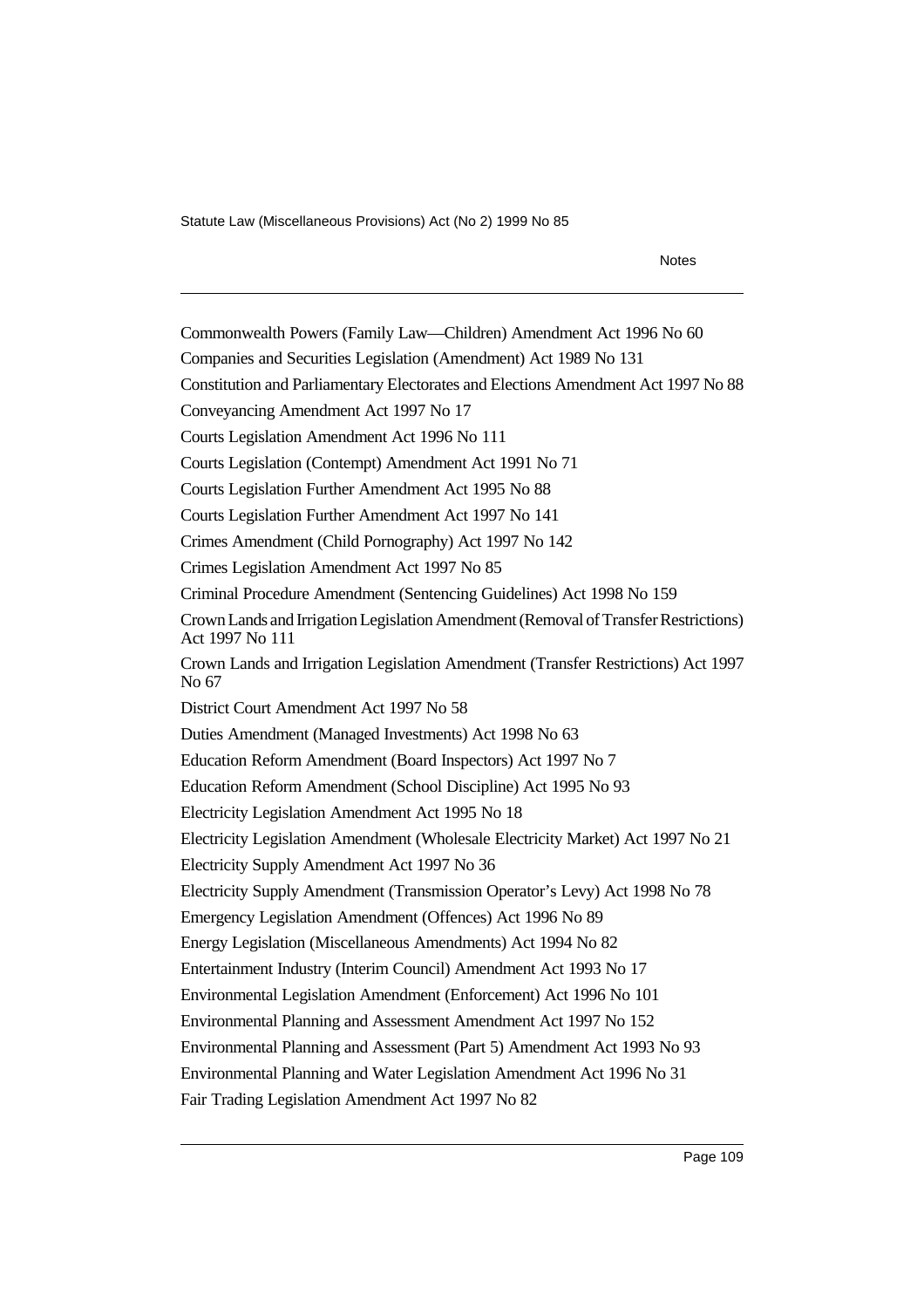Farm Debt Mediation Amendment Act 1996 No 106 Film Industry Amendment Act 1996 No 82 Financial Institutions (Miscellaneous Amendments) Act 1996 No 24 Fines Amendment Act 1997 No 121 Fines Amendment Act 1998 No 35 Fire Brigades Amendment Act 1997 No 27 Fish Marketing Amendment (Deregulation) Act 1997 No 10 Fisheries Management Amendment Act 1997 No 153 Forestry (Amendment) Act 1924 No 67 Forestry (Amendment) Act 1978 No 101 Forestry, Conservation Authority of New South Wales and Other Acts (Amendment) Act 1972 No 61 Gaming and Betting (Amendment) Act 1985 No 60 Gaming and Betting Amendment (Betting Auditoriums) Act 1996 No 66 Gaming and Betting Amendment (Racing) Act 1995 No 51 Gas Industry Restructuring Amendment (Customer Contracts) Act 1997 No 59 Gas Supply Amendment Act 1997 No 104 Government Insurance Office (Privatisation) Amendment Act 1992 No 14 Guardianship (Amendment) Act 1993 No 26 Guardianship Amendment Act 1997 No 49 Guardianship Amendment Act 1998 No 7 Harness Racing Legislation Amendment Act 1996 No 90 Health Legislation Amendment Act 1995 No 9 Health Legislation Amendment Act 1997 No 87 Higher Education (Amalgamation) Amendment Act 1993 No 70 Home Building Amendment Act 1998 No 56 Home Purchase Assistance Authority (Amendment) Act 1993 No 92 Housing (Amendment) Act 1982 No 121 Inclosed Lands Protection Amendment Act 1997 No 97 Independent Commission Against Corruption Amendment (Codes of Conduct) Act 1996 No 73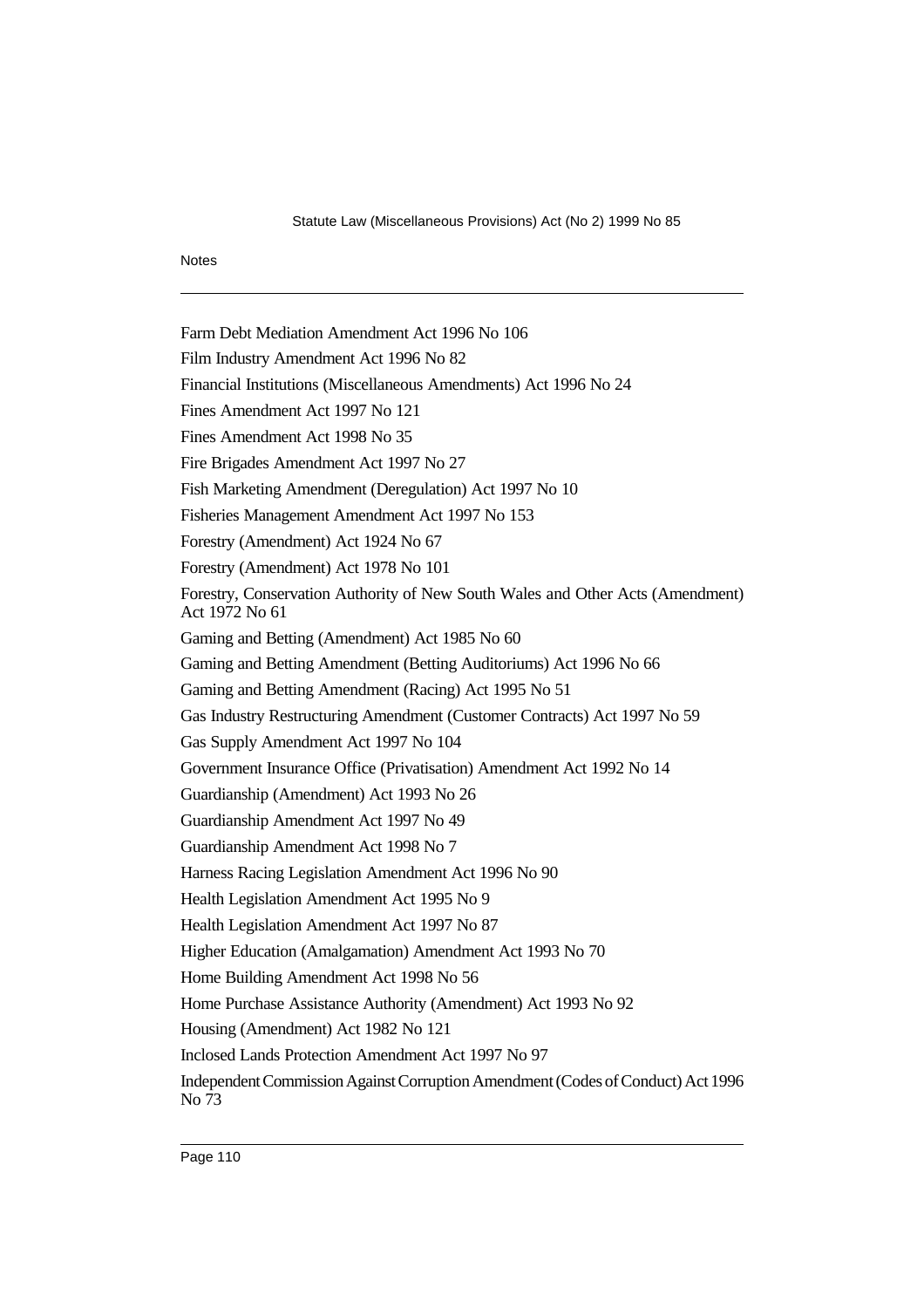Notes Investigative Bodies Legislation Amendment Act 1997 No 60 Justices Amendment (Procedure) Act 1997 No 107 Landlord and Tenant (Amendment) Act 1968 No 58 Legal Aid Commission Amendment Act 1996 No 94 Legal Aid Commission Amendment Act 1997 No 50 Legal Profession Amendment (National Practising Certificates) Act 1996 No 113 Legal Profession Reform Act 1993 No 87 Limitation (Amendment) Act 1993 No 95 Liquor and Registered Clubs Legislation Amendment (Monitoring and Links) Act 1997 No 44 Local Government Amendment Act 1996 No 69 Local Government Amendment Act 1998 No 16 Local Government Amendment (Ecologically Sustainable Development) Act 1997 No 94 Local Government Amendment (Meetings) Act 1998 No 39 Local Government (Further Amendment) Act 1980 No 141 Local Government Legislation (Miscellaneous Amendments) Act 1994 No 44 Long Service Leave (Amendment) Act 1963 No 13 Long Service Leave (Amendment) Act 1985 No 54 Lord Howe Island (Amendment) Act 1981 No 50 Luna Park Site Amendment Act 1997 No 105 Marketing of Primary Products Amendment Act 1995 No 42 Marketing of Primary Products Amendment (Marketing Orders) Act 1997 No 126 Marketing of Primary Products Amendment (Rice Marketing Board) Act 1998 No 23 Marketing of Primary Products Amendment (Wine Grapes Marketing Board) Act 1997 No 125 Mental Health Legislation Amendment Act 1997 No 28 Mine Subsidence Compensation (Amendment) Act 1994 No 4 Mining Legislation Amendment Act 1996 No 137 Miscellaneous Acts (Crown and Other Roads) Amendment Act 1990 No 55 Motor Accidents (Amendment) Act 1994 No 27

Motor Accidents Amendment (Board of Directors) Act 1997 No 91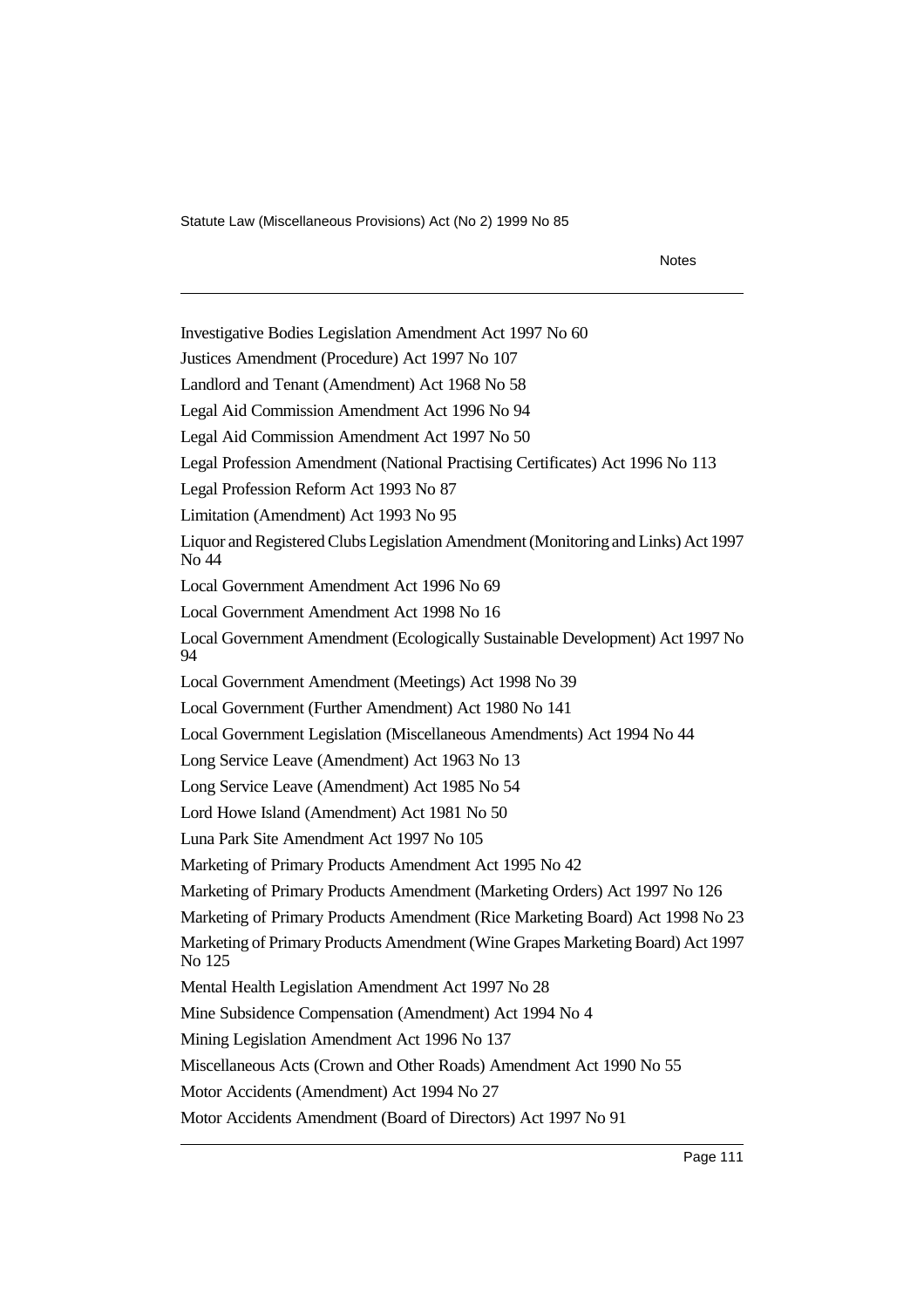Motor Vehicles (Third Party Insurance) Amendment Act 1993 No 16 National Parks and Wildlife Amendment Act 1996 No 58 National Parks and Wildlife Amendment (Abercrombie, Jenolan and Wombeyan Karst Conservation Reserves) Act 1997 No 2 National Parks and Wildlife Amendment (Game Birds Protection) Act 1995 No 60 National Parks and Wildlife (Emu Licence) Amendment Act 1993 No 78 New South Wales Crime Commission Amendment Act 1996 No 104 New South Wales—Queensland Border Rivers (Amendment) Act 1993 No 36 Newcastle Gas Company Limited Act 1971 No 26 Non-Indigenous Animals Amendment Act 1996 No 23 Oaths Amendment Act 1996 No 83 Parliamentary Committees Enabling Amendment Act 1997 No 71 Passenger Transport Amendment Act 1997 No 72 Perpetuities (Amendment) Act 1991 No 57 Petroleum (Submerged Lands) Further Amendment Act 1991 No 85 Poisons Amendment (Therapeutic Goods) Act 1996 No 2 Police and Superannuation Legislation (Amendment) Act 1990 No 48 Police Integrity Commission Amendment Act 1998 No 64 Police Integrity Commission Amendment (Records) Act 1998 No 21 Police Legislation Amendment Act 1996 No 29 Police Legislation Amendment (Protective Security Group) Act 1998 No 67 Police Legislation Further Amendment Act 1996 No 108 Police Service Amendment (Alcohol and Drug Testing) Act 1998 No 40 Police Service Amendment (Special Risk Benefit) Act 1998 No 103 Pre-Trial Diversion of Offenders (Amendment) Act 1993 No 7 Public Authorities (Financial Arrangements) Amendment Act 1998 No 30 Public Finance and Audit Amendment Act 1998 No 80 Public Finance and Audit Amendment (State Accounts) Act 1998 No 136 Public Health Amendment (Tobacco Advertising) Act 1997 No 129 Public Hospitals (Hospitals Incorporation) Amendment Act 1983 (1984 No 1) Public Sector Management Amendment Act 1995 No 36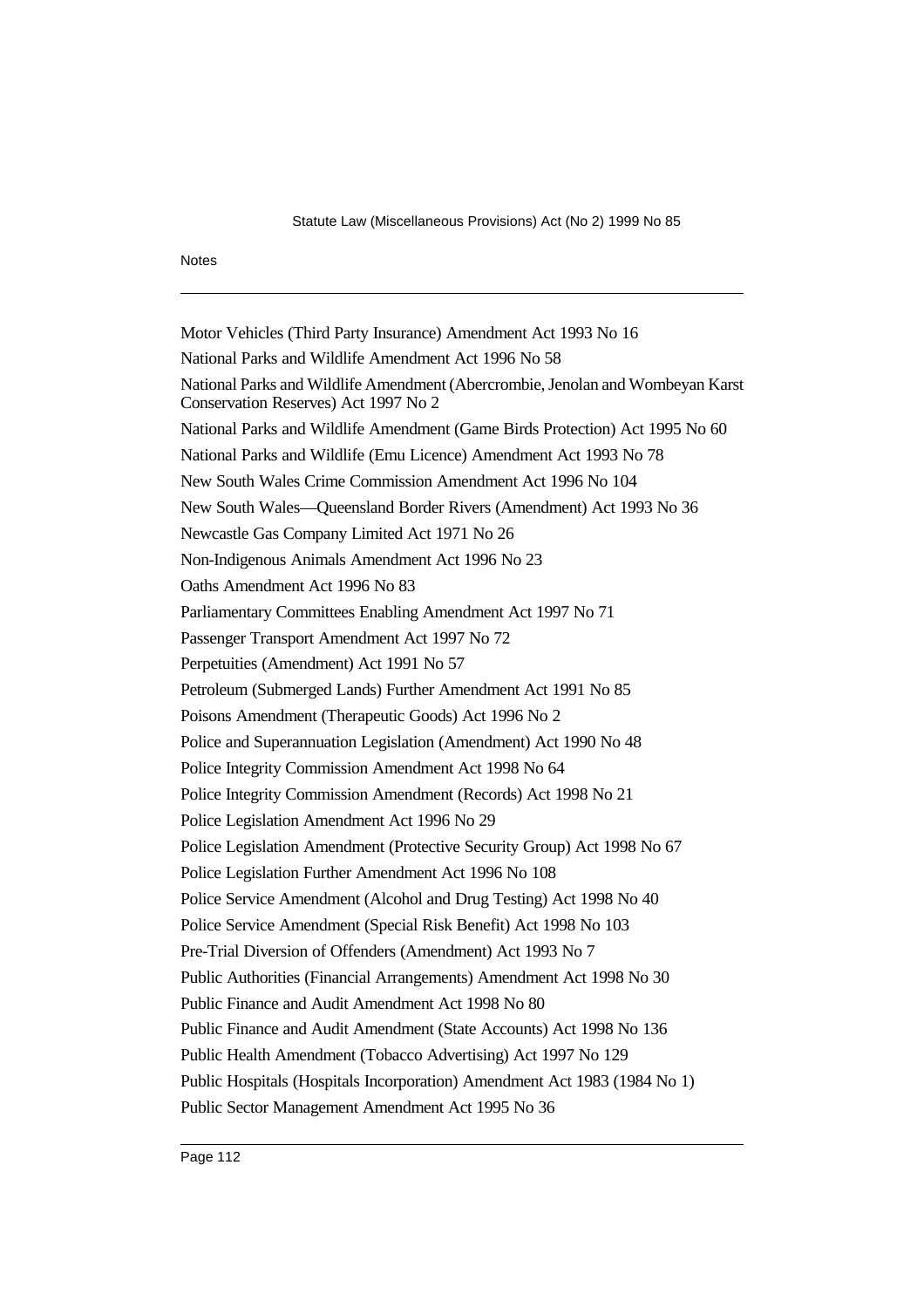Notes

Public Sector Management Amendment Act 1998 No 65 Public Sector Management Amendment (Council on the Cost of Government) Act 1998 No 118 Residential Tenancies Amendment Act 1998 No 60 Residential Tenancies Amendment (Social Housing) Act 1998 No 126 Road Improvement (Special Funding) Amendment Act 1996 No 54 Road Transport (Heavy Vehicles Registration Charges) Amendment Act 1997 No 118 Royal Commission (Police Service) Amendment Act 1994 No 75 Rural Assistance Amendment (Board Membership) Act 1996 No 62 Rural Lands Protection Amendment Act 1997 No 38 Special Commissions of Inquiry Amendment Act 1997 No 84 Sports Drug Testing Amendment Act 1997 No 100 Sports Legislation (Amendment) Act 1994 No 63 State Coal Mines (Amendment) Act 1948 No 41 State Coal Mines (Amendment) Act 1959 No 14 State Emergency Legislation Amendment Act 1995 No 91 State Revenue Legislation Amendment Act 1995 No 17 State Revenue Legislation Amendment Act 1996 No 34 State Revenue Legislation Amendment Act 1997 No 37 State Revenue Legislation (Further Amendment) Act 1994 No 72 State Revenue Legislation Further Amendment Act 1995 No 98 State Revenue Legislation Further Amendment Act 1996 No 55 State Revenue Legislation Further Amendment Act 1997 No 41 State Revenue Legislation (Miscellaneous Amendments) Act 1996 No 125 State Sports Centre Trust Amendment Act 1996 No 9 Statute Law (Miscellaneous Provisions) Act 1986 No 16 Statute Law (Penalties) Act 1992 No 112 Statute Law (Penalties) Act 1993 No 47 Statute Law Revision (Local Government) Act 1995 No 11 Stock (Chemical Residues) Amendment Act 1996 No 21 Stock Diseases Amendment Act 1997 No 120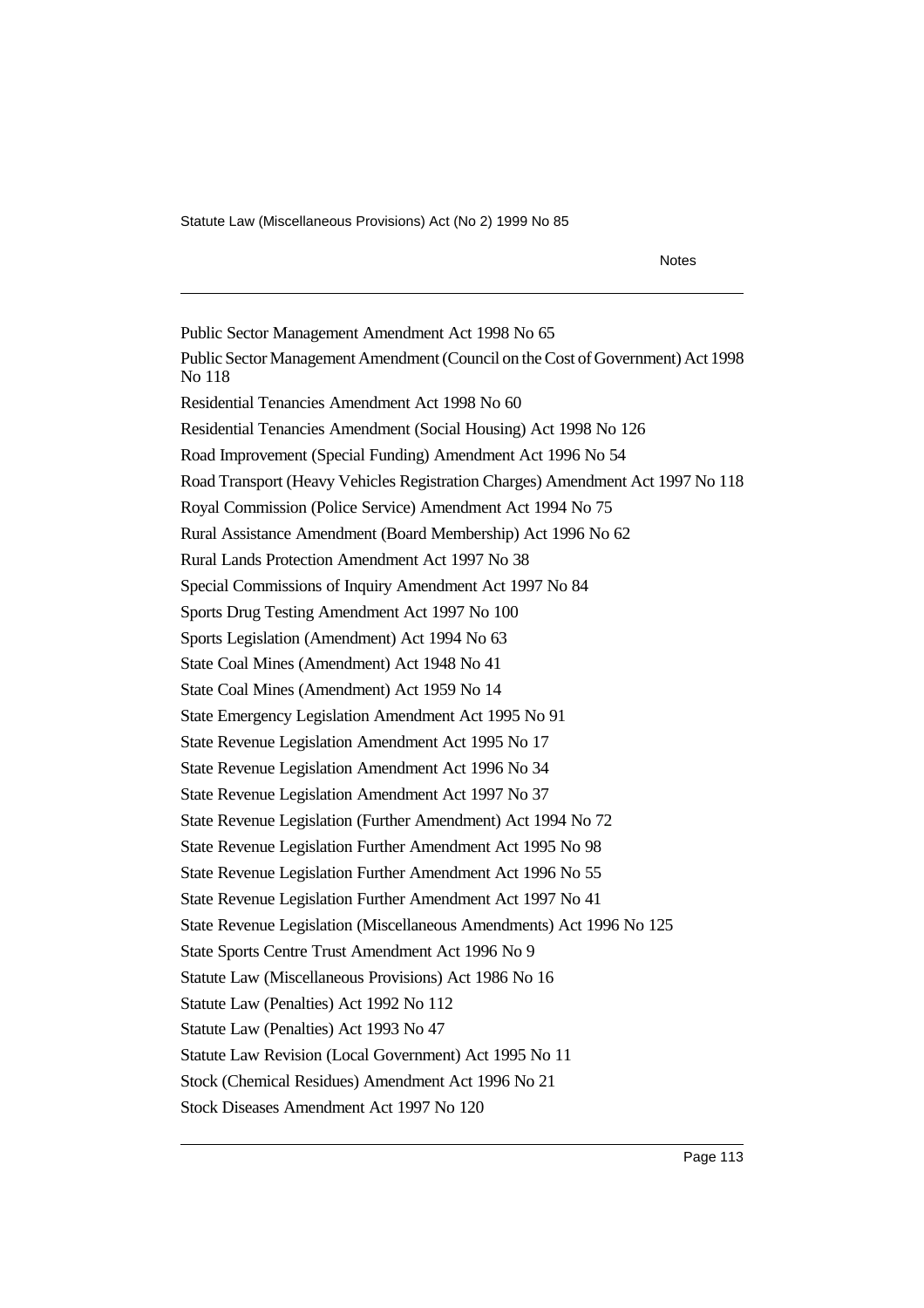Stock Diseases (Board of Tick Control) Amendment Act 1988 No 38 Stock Foods Amendment Act 1996 No 105 Strata Schemes Management (Miscellaneous Amendments) Act 1996 No 139 Superannuation Legislation (Amendment) Act 1992 No 35 Superannuation Legislation Amendment Act 1996 No 92 Superannuation Legislation Amendment Act 1997 No 42 Superannuation Legislation (Further Amendment) Act 1993 No 111 Superannuation Legislation Further Amendment Act 1997 No 149 Supreme Court (Amendment) Act 1994 No 14 Sydney Cricket and Sports Ground Amendment Act 1997 No 93 Sydney Organising Committee for the Olympic Games Amendment Act 1997 No 103 Taxation Administration (Consequential Amendments) Act 1996 No 98 Telecommunications (Interception) (New South Wales) Amendment Act 1989 No 215 Timber Industry (Interim Protection) Amendment Act 1994 No 21 Timber Industry (Interim Protection) Amendment Act 1995 No 74 Totalizator Legislation Amendment Act 1997 No 151 Trade Measurement (Amendment) Act 1994 No 7 Transgender (Anti-Discrimination and Other Acts Amendment) Act 1996 No 22 Transport Administration Amendment (Rail Corporatisation and Restructuring) Act 1996 No 56 Trans-Tasman Mutual Recognition (New South Wales) Amendment Act 1997 No 101 Trustee Amendment (Discretionary Investments) Act 1997 No 102 Trustee Companies Amendment Act 1997 No 46 Trustee Companies Amendment (Reserve Liabilities) Act 1998 No 37 Trustee Companies Further Amendment Act 1997 No 53 Vocational Education and Training Accreditation (Amendment) Act 1993 No 86 Walker Trusts Amendment Act 1997 No 117 Water Amendment (Charges) Act 1996 No 47 Water and Environmental Planning Legislation Amendment Act 1997 No 63 Wheat Marketing Act 1989 No 211